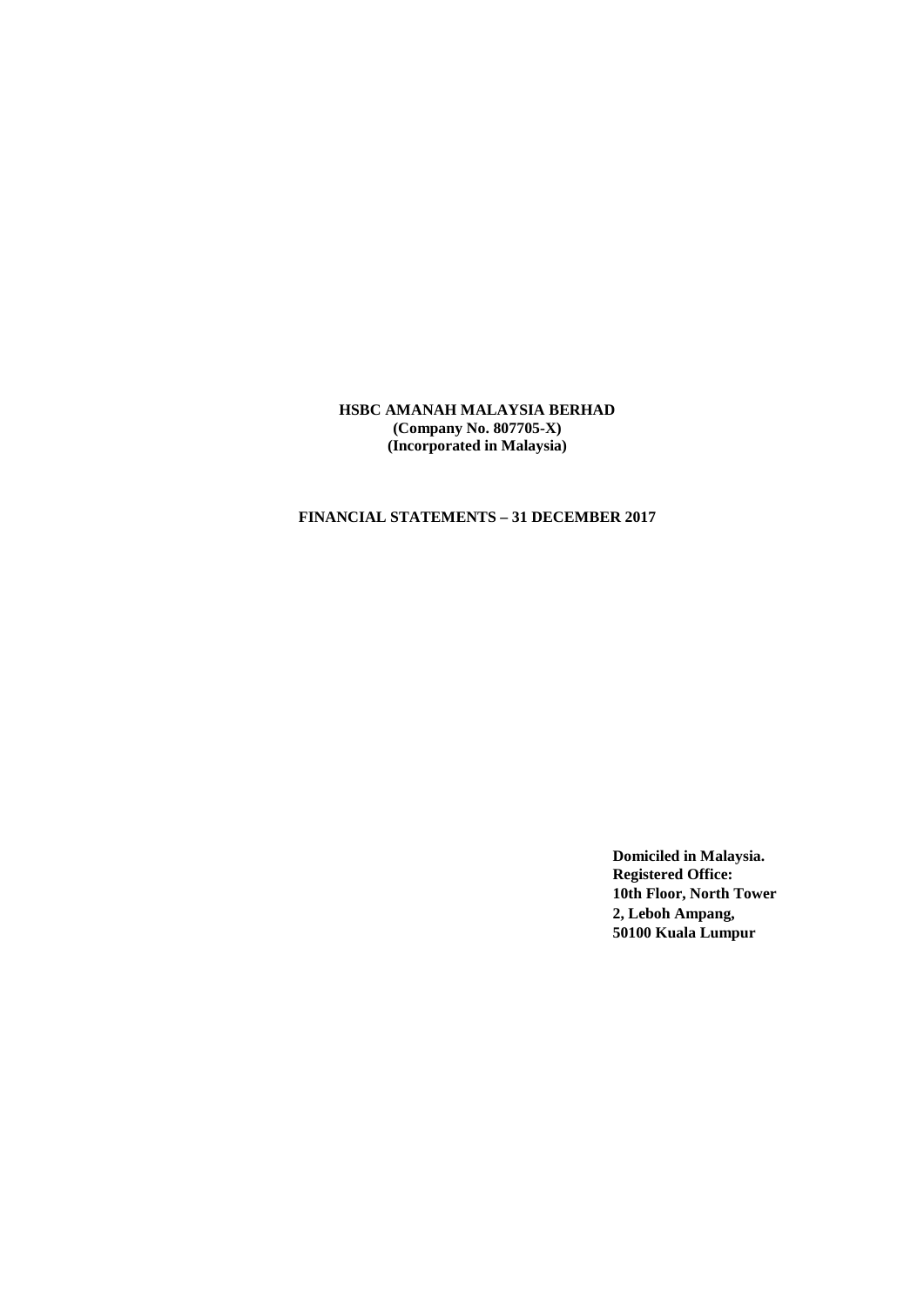# **CONTENTS**

| $\mathbf{1}$   | <b>Board of Directors</b>                                                                  |
|----------------|--------------------------------------------------------------------------------------------|
| $\overline{c}$ | <b>Corporate Governance Disclosures</b>                                                    |
| 6              | Board Responsibility and Oversight<br><b>Board of Directors</b><br><b>Board Committees</b> |
| 12             | <b>Management Reports</b>                                                                  |
| 13             | <b>Internal Control Framework</b>                                                          |
| 15             | <b>Remuneration Policy</b>                                                                 |
| 16             | Rating by External Rating Agencies                                                         |
| 17             | Directors' Report                                                                          |
| 26             | Directors' Statement                                                                       |
| 27             | <b>Statutory Declaration</b>                                                               |
| 28             | Shariah Committee's Report                                                                 |
| 30             | <b>Independent Auditors' Report</b>                                                        |
| 34             | <b>Statement of Financial Position</b>                                                     |
| 35             | Statement of Profit or Loss and Other Comprehensive Income                                 |
| 36             | Statement of Changes in Equity                                                             |
| 38             | <b>Statement of Cash Flows</b>                                                             |
| 41             | Notes to the Financial Statements                                                          |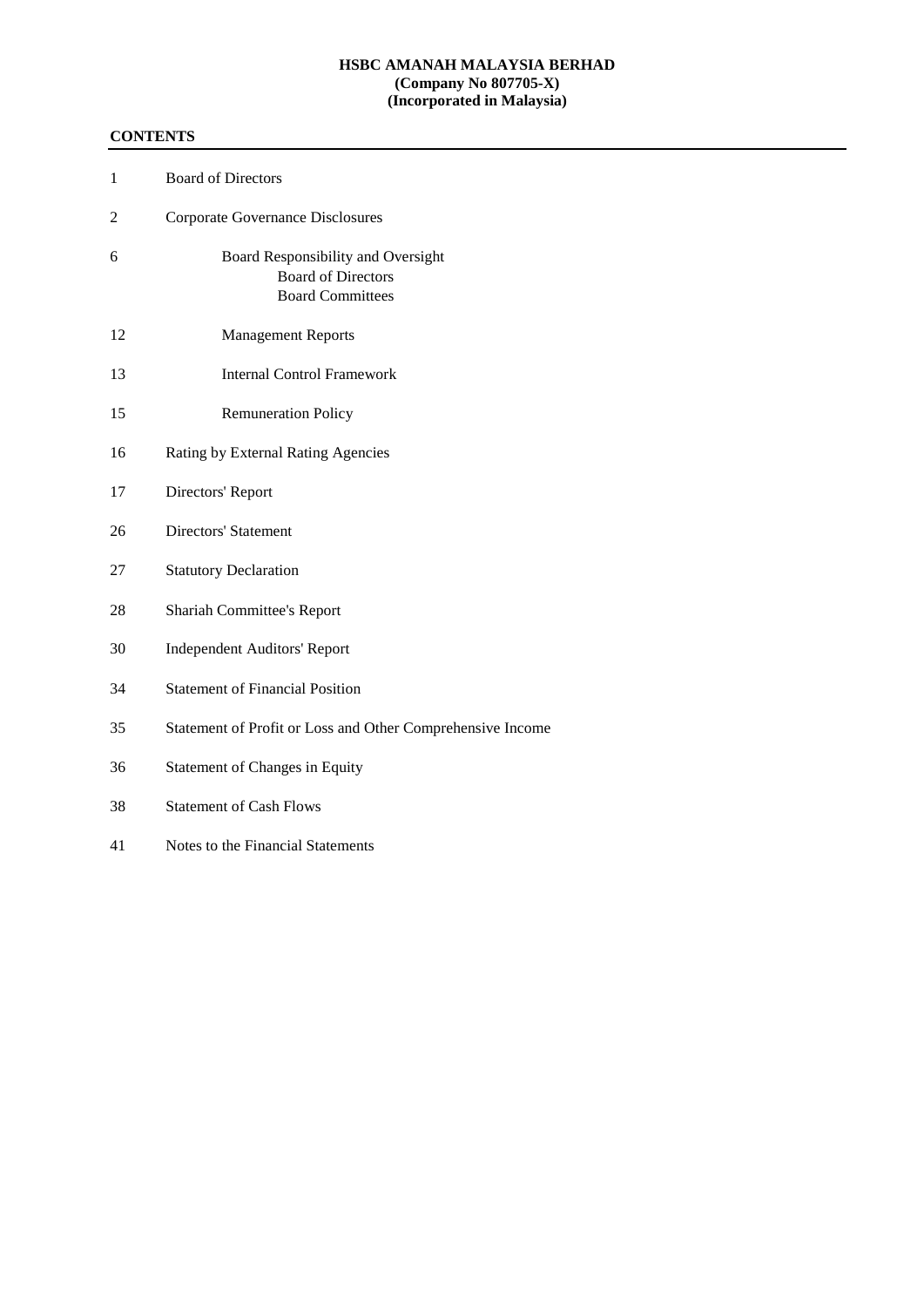# **BOARD OF DIRECTORS**

Datuk Kamaruddin bin Taib Independent Chairman/Non-Executive Director *(appointed on 2 January 2018)*

Louisa Cheang Wai Wan Non-Independent Executive Director *(re-designated on 1 January 2017)*

Mukhtar Malik Hussain Non-Independent Executive Director

Dr. Mohamed Ashraf bin Mohamed Iqbal Non-Independent Non-Executive Director *(re-designated on 6 August 2017)*

Adil Ahmad Independent Non-Executive Director

Lee Choo Hock Independent Non-Executive Director

Albert Quah Chei Jin Independent Non-Executive Director

Ho Chai Huey Independent Non-Executive Director *(appointed on 2 January 2018)*

Azlan bin Abdullah Independent Non-Executive Director *(retired on 8 May 2017)*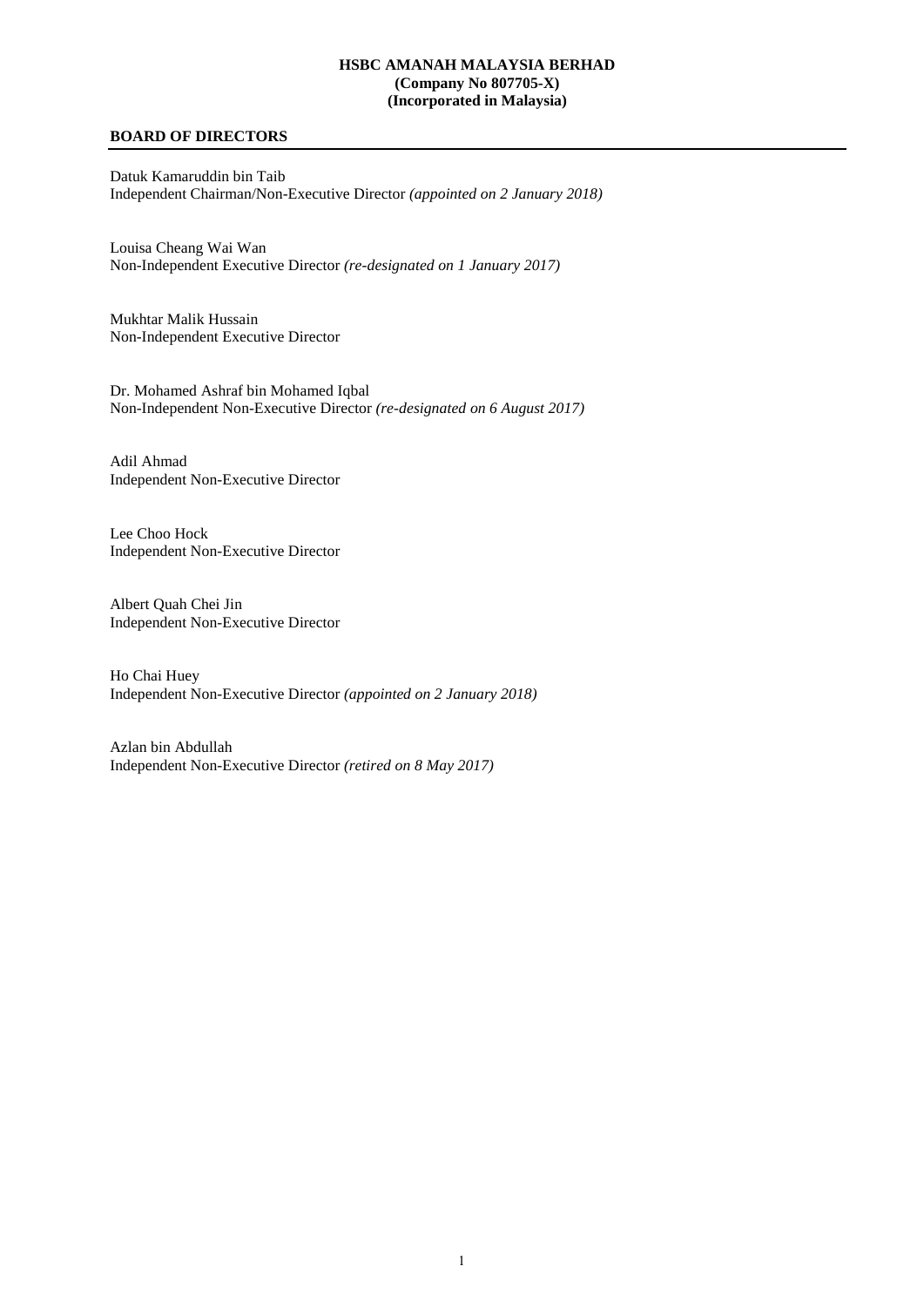# **CORPORATE GOVERNANCE DISCLOSURES**

The statement of corporate governance practices set out on pages 2 to 15 and the information referred to therein constitutes the Corporate Governance Report of HSBC Amanah Malaysia Berhad (the Bank). As a banking institution licensed under the Islamic Financial Services Act 2013, the Bank complies with the corporate governance standards set out in the Bank Negara Malaysia (BNM) Policy Document on Corporation Governance (BNM Corporate Governance Policy).

# **Directors**

The Directors serving as at the date of this report are set out below:

# **Datuk Kamaruddin bin Taib, 60**

#### **Independent Chairman/Non-Executive Director**

*Member of Audit Committee and Nominations and Remuneration Committee: February 2018*  Appointed to the Board and as Chairman**:** January 2018

Datuk Kamaruddin holds a Bachelor of Science Degree in Mathematics from the University of Salford, United Kingdom.

Datuk Kamaruddin is a Director of DNV GL Malaysia Sdn Bhd, part of the Global DNV GL Group. He has been with the DNV GL Group since 1995, and was a substantial shareholder until December 2016. He retired as the Executive Chairman in June 2017.

Datuk Kamaruddin has significant experience in investment banking, corporate finance, mergers and acquisitions. His career started in 1980 with a leading Investment Bank in Malaysia. Subsequently, he served as a Director of several private companies and companies listed on Bursa Malaysia. He has personal experience in listing several companies on Bursa Malaysia. Apart from his vast experience of serving on the board of companies listed on Bursa Malaysia, his experience included serving on the board of companies listed on the Stock Exchange of India as well as listed on Nasdaq (U.S.A.).

Datuk Kamaruddin is currently the Chairman of GHL Systems Berhad and Great Eastern Takaful Berhad.

Datuk Kamaruddin is also a Director of Great Eastern Life Assurance (Malaysia) Berhad, Great Eastern General Insurance (Malaysia) Berhad, BFC Exchange Sdn Bhd and FIDE Forum.

Datuk Kamaruddin serves as a trustee for the Malaysian Oil & Gas Services Council. Prior to being a trustee, he was an elected executive council member.

Datuk Kamaruddin does not have any shareholding in the Bank.

# **Louisa Cheang Wai Wan, 55**

# **Non-Independent Executive Director**

Appointed to the Board and as chairman: January 2012 Re-appointed and redesignated as Non-Independent Executive Director since January 2017

Ms Cheang graduated from the University of Hong Kong with a Bachelor Degree in Social Science.

Ms Cheang is currently the Vice-Chairman and Chief Executive Officer of Hang Seng Bank Limited. She is the Group General Manager of HSBC and a Director of The Hongkong and Shanghai Banking Corporation Limited. She joined HSBC in 1999 and has worked across a wide range of Personal Financial Services and Marketing positions. She was appointed as Head of Personal Financial Services Asia-Pacific in 2007; Regional Director of Personal Financial Services, Asia Pacific in 2009; Regional Head of Retail Banking and Wealth Management, Asia Pacific in 2010. Ms Cheang became Group Head of Retail Banking, HSBC in 2014 prior to her appointment as Vice-Chairman and Chief Executive Officer of Hang Seng Bank Limited in 2017.

Ms Cheang currently holds the following appointments as Board Member of The Community Chest of Hong Kong; International Advisor of China Union Pay; Member of the Consulting Committee of Qianhai & Shekou Area of Shenzen, China (Guangdong) Pilot Free Trade Zone and Qianhai Shenzen-Hong Kong Modern Service Industry Cooperation Zone of Shenzen; and Vice President of The Hong Kong Institute of Bankers.

Ms Cheang does not have any shareholding in the Bank. Her interest in the Bank's related corporation is as disclosed in the Directors' Report on page 18.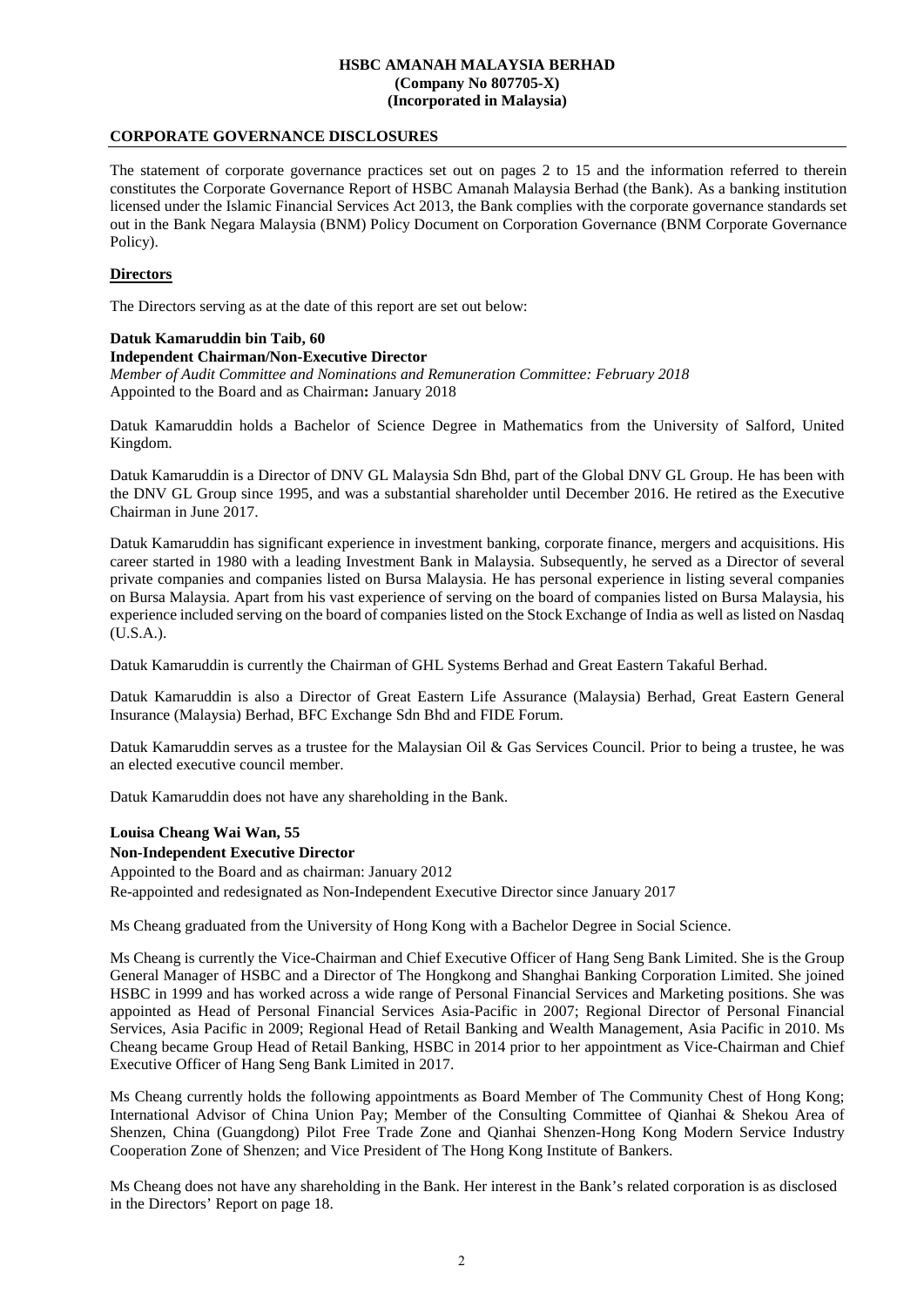# **CORPORATE GOVERNANCE DISCLOSURES (Cont'd)**

**Mukhtar Malik Hussain, 58 Non-Independent Executive Director**  Appointed to the Board**:** December 2009

Mr Mukhtar graduated from University of Wales with a Bachelor of Science in Economics. He first joined the HSBC Group in 1982 as a Graduate Trainee in Midland Bank International. He was then appointed as Assistant Director in Samuel Montagu in 1991. After more than 10 years of working in the HSBC Group's London offices, Mr Mukhtar held numerous posts in Dubai including Chief Executive Officer of HSBC Financial Services (Middle East) Limited from 1995 to 2003. He established the initiative to create the first foreign investment bank in Saudi Arabia for HSBC.

In 2003, Mr Mukhtar assumed the position of Chief Executive Officer, Corporate and Investment Banking. He headed back to London as the Co-Head of Global Banking in 2005. He was the Global Head of Principal Investments in London from 2006 to 2008. Between 2008 and 2009, he was the Deputy Chairman of HSBC Bank Middle East Limited and Global Chief Executive Officer of HSBC Amanah. He was also the Chief Executive Officer of Global Banking and Markets for Middle East and North Africa.

Mr Mukhtar is a Non independent Director and Chief Executive Officer of HSBC Bank Malaysia Berhad, a HSBC Group General Manager and member of the Executive Committee of HSBC Asia Pacific.

Mr Mukhtar does not have any shareholding in the Bank. His interest in the Bank's related corporation is as disclosed in the Directors' Report on page 18.

**Dr. Mohamed Ashraf bin Mohamed Iqbal, 53 Non-Independent Non-Executive Director** *(Reappointed and re-designated since August 2017) Member of Nominations and Remuneration Committee*  Appointed to the Board: August 2008

Dr. Ashraf served as the first Independent Chairman of the Board from January 2017 to August 2017 and since then has been reappointed as Non-Independent Director.

Dr. Ashraf graduated from California State University, United States of America with a Bachelor of Science in Mechanical Engineering and thereafter obtained a Masters in Business Administration from the same institution. In addition he holds a post graduate diploma in Islamic Studies from the International Islamic University, Malaysia. He subsequently obtained his Doctorate of Philosophy in Islamic Finance from International Centre for Education in Islamic Finance in 2016.

His earlier career included a period of over 5 years with Shell Malaysia involved in a variety of human resource and business re-engineering projects. He then moved on to Proton Berhad where he assumed the positions of Managing Director of Proton Cars (UK) Ltd, Executive Director of Proton Cars (Europe) Ltd and Director of Proton Cars (Australia) Ltd. He then assumed the position of Director of Hay Group, Asia from 1999 to 2002 and Managing Director of Federal Auto Holdings Berhad from 2002 to 2005. He was formerly a Partner of CEO Solutions Sdn Bhd and an Advisor to Maestro Planning Solutions Sdn Bhd.

Dr. Ashraf is currently a Director of MindSpring Sdn Bhd, a consulting firm that he started in 2005.

Dr. Ashraf does not have any shareholding in the Bank.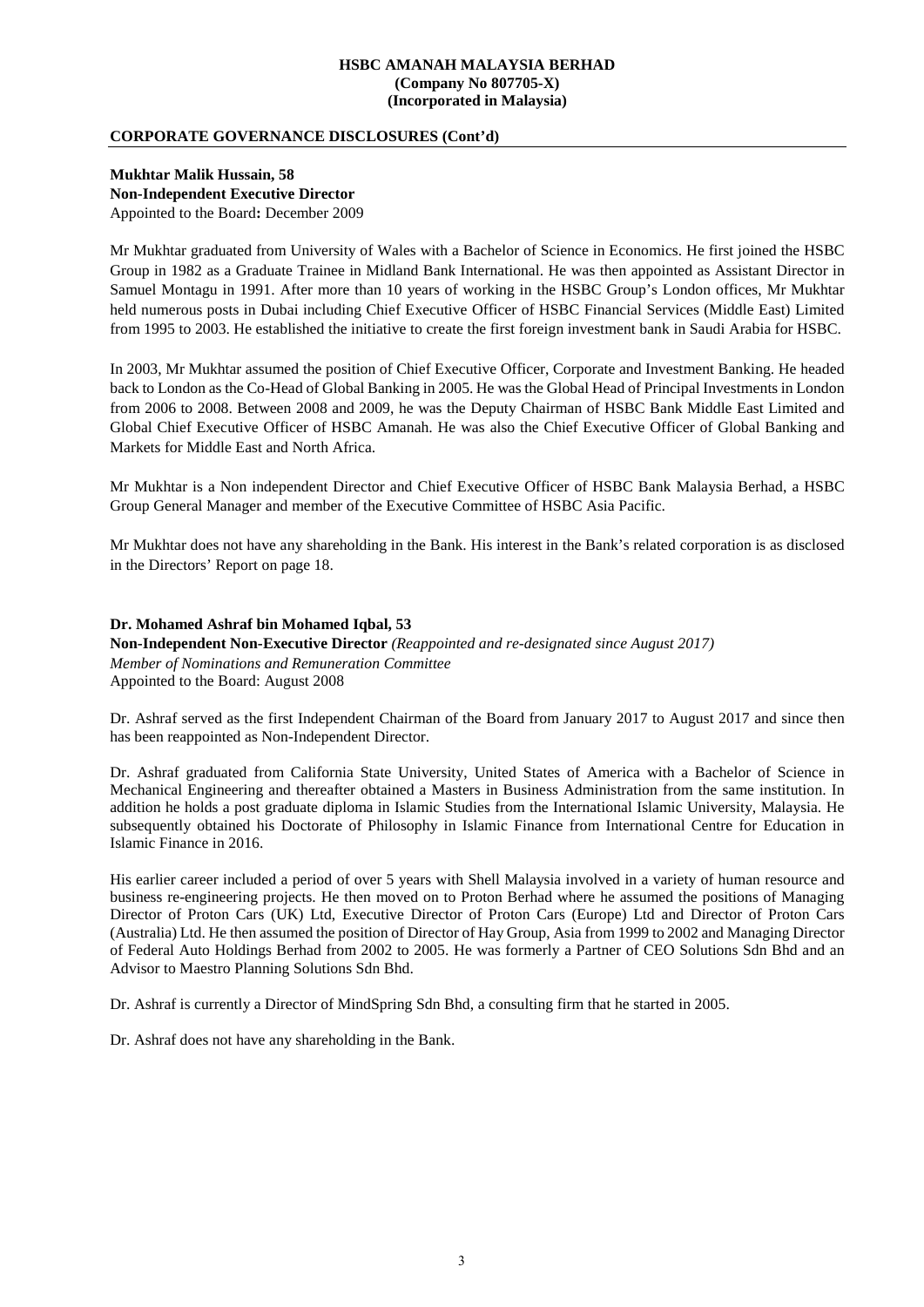# **CORPORATE GOVERNANCE DISCLOSURES (Cont'd)**

#### **Adil Ahmad, 61**

### **Independent Non-Executive Director**

*Chairman of the Nominations and Remuneration Committee and member of Audit Committee and Risk Committee*  Appointed to the Board: May 2014

Mr Adil is the Chairman of Nominations and Remuneration Committee, a member of the Audit Committee, Risk Committee and Connected Party Transactions Committee of the Bank. He holds a Masters in Business Administration (Finance & Accounting) and BA in Economics from Cornell University, Ithaca, New York. He has 30 years of international banking experience and began his career in the 1980s at ANZ Grindlays Bank Pakistan. He was the Director and Head of Global Islamic Finance of ANZ Investment Bank in London from 1993 to 1997 and thereafter Executive, Group Strategy of ANZ Banking Group Ltd in Melbourne from 1997 to 2000. He assumed the position as the Chief Executive Officer of ANZ Banking Group Ltd Vietnam from 2000 to 2005. In 2006 he left the ANZ Banking Group to become CEO of Kuwait International Bank, from where he retired in 2009.

Since retiring to Malaysia, Mr Adil has advised international clients on strategic and financial matters for projects in Vietnam, Malaysia and Pakistan, and has provided Islamic and conventional banking training programs for banks and other financial institutions.

Mr Adil does not have any shareholding in the Bank. His interest in the Bank's related corporation is as disclosed in the Directors' Report on page 18.

# **Lee Choo Hock, 65 Independent Non-Executive Director**

*Chairman of the Risk Committee and member of the Audit Committee and Nominations and Remuneration Committee*  Appointed to the Board: May 2016

Mr Lee is a member of the Institute of Chartered Accountants in England and Wales as well as the Malaysian Institute of Accountants. He began his career with Miller, Brener & Co., London, a professional accounting firm in 1975 and joined Maybank in 1982. Having worked with Maybank for 27 years, Mr Lee has built a successful career as a professional accountant. He served various management positions during his tenure with Malayan Banking Berhad until he retired in 2008 and last position was as the Executive Vice President, Head of Accounting Services and Treasury Back Office Operations. He has also served as a Director of a number of subsidiaries of Malayan Banking Berhad.

Mr Lee is an Independent Director of HSBC Bank Malaysia Berhad, Kossan Rubber Industries Berhad and Trustee of Yayasan Kossan.

Mr Lee does not have any shareholding in the Bank.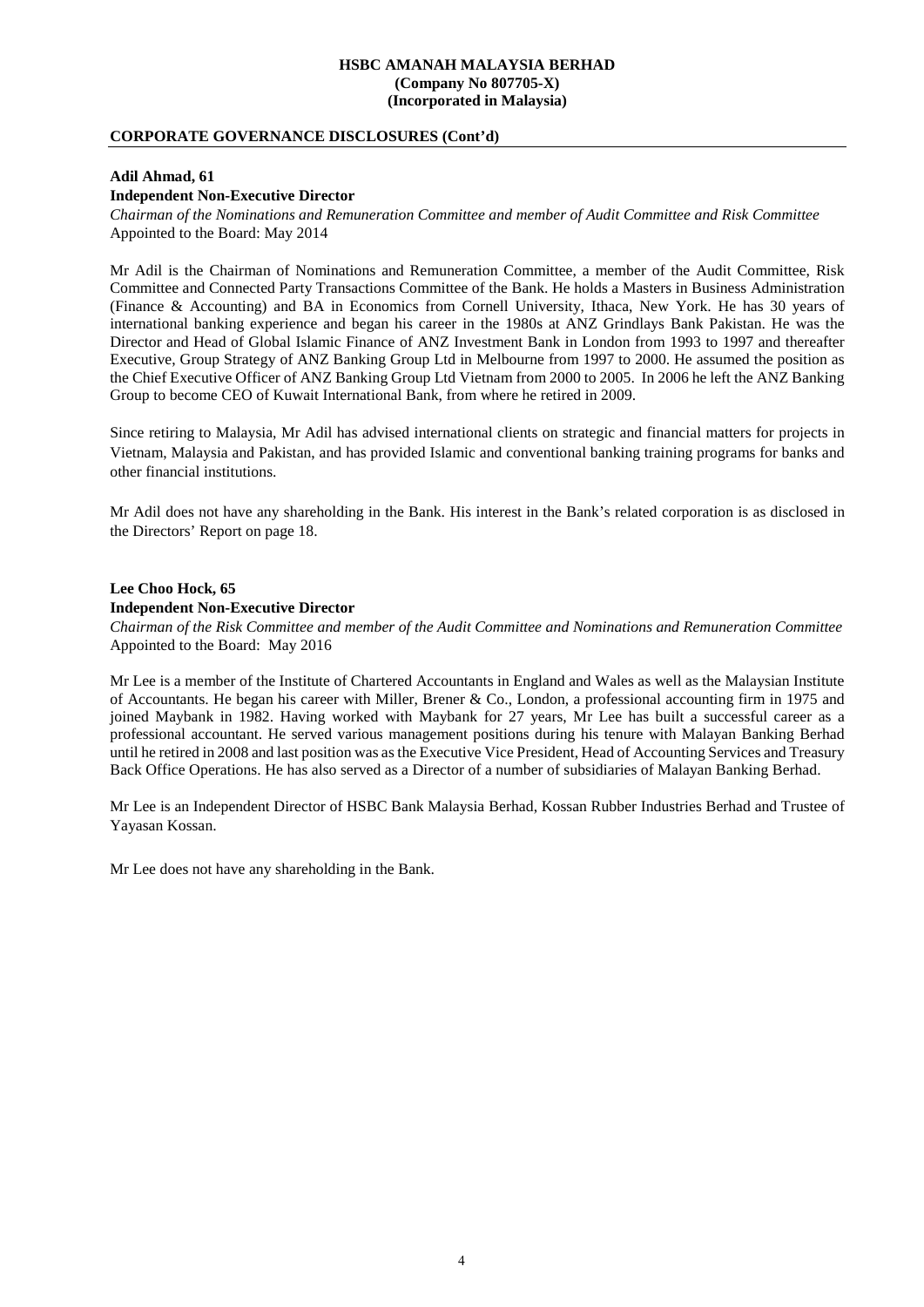# **CORPORATE GOVERNANCE DISCLOSURES (Cont'd)**

#### **Albert Quah Chei Jin, 65**

**Independent Non-Executive Director** 

*Chairman of Audit Committee and member of Risk Committee and Nominations and Remuneration Committee*  Appointed to the Board: September 2016

Mr Albert Quah is the Chairman of Audit Committee, a member of the Risk Committee and Nominations and Remuneration Committee of the Bank. Mr Albert Quah holds a Masters Degree in Accounting and Finance from the London School of Economics and Political Science. He is a member of the Institute of Chartered Accountants in England and Wales as well as the Malaysian Institute of Accountants. He was with Touche Ross & Co, Chartered Accountants in London before returning to Malaysia.

He has more than 30 years banking experience. Mr Albert Quah began his banking career with Southern Bank Berhad in 1982 where he served in various management positions including as a Card Centre Manager as well as a Corporate Banker. He joined Standard Chartered Bank Malaysia Berhad as Senior Corporate Banker in 1989 and was the Chief Financial Officer of Standard Chartered Bank Malaysia Berhad from 1993 to 2001. He later served as Group Chief Financial Officer in the AmBank Group from 2004 to 2006. He retired as CFO of United Overseas Bank Malaysia Berhad in 2013.

Mr Albert Quah is a Director of Indah Water Konsortium Sdn Bhd and also Trustee of Methodist Education Foundation.

Mr Albert Quah does not have any shareholding in the Bank.

**Ho Chai Huey, 58 Independent Non-Executive Director**  *Member of Risk Committee: February 2018* Appointed to the Board: January 2018.

Ms Ho Chai Huey graduated from the University of Malaya with a Bachelor of Economics, Honours Class 1 Statistics in 1983. Her career started with Bank Negara Malaysia (BNM) as an IT Analyst on 1 August 1983 until she retired as an IT Director on 5 July 2016.

She has been a passionate IT management professional with 33 years of hands-on experiences in formulating and implementing IT business plans and transformation, leading and advising the implementation of many IT projects and managing the day-to-day 24 by 7 IT Services and IT Operations in BNM.

During her career with BNM, she drove the planning and implementation of IT Plan and managed a resilient IT infrastructure in BNM in conformity with international industry standards and best practices. She provided strategic and operational direction for the planning, designing, implementation and maintenance of IT systems in BNM, including managing strategic IT projects and technology risk and IT crisis situations as well as ensuring strong IT governance processes and practices.

She is currently an IT and project management consultant to an outsourcing company which provides advisory and business support functions to affiliated professional institutes in the financial sector.

Ms Ho does not have any shareholding in the Bank.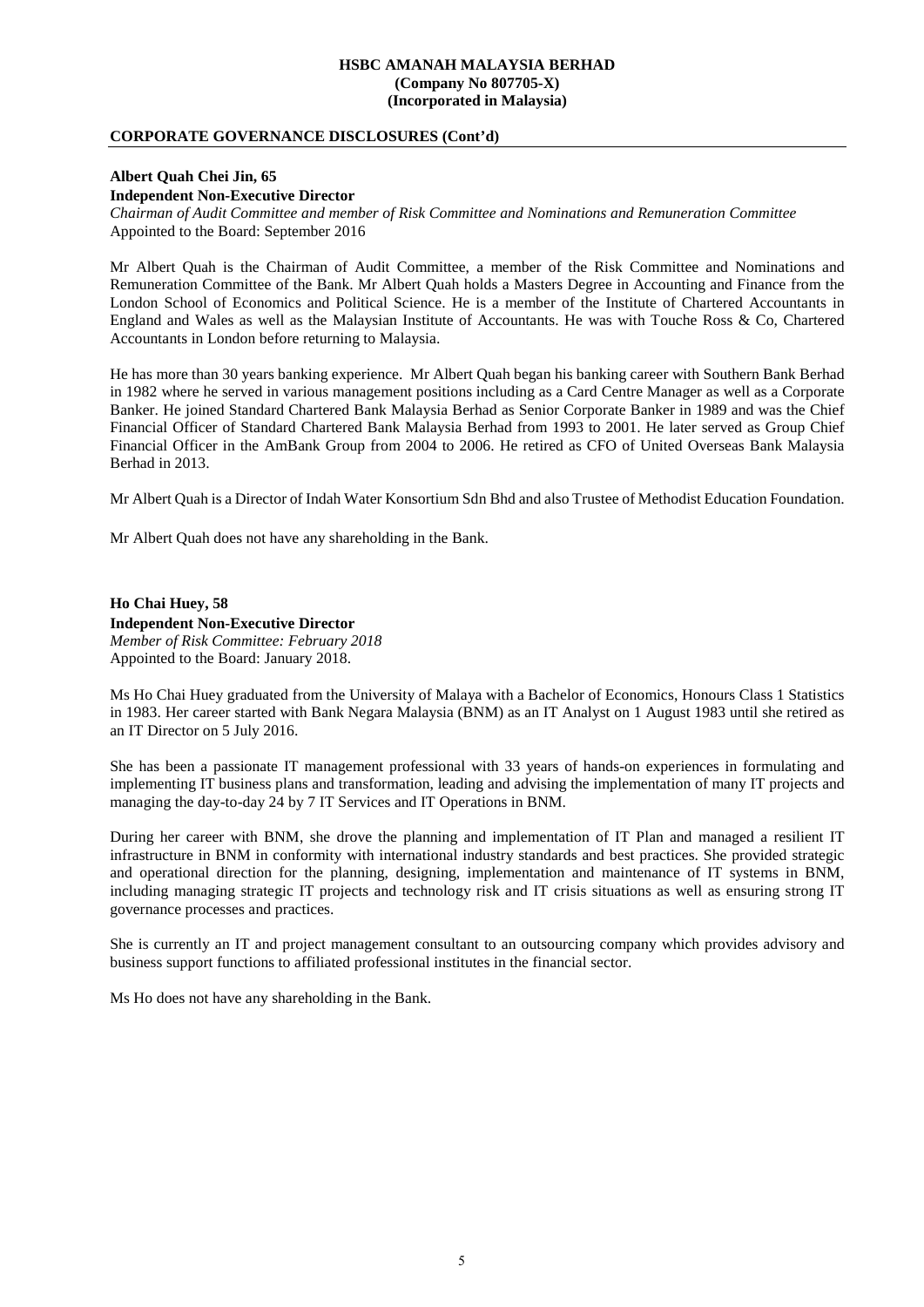# **CORPORATE GOVERNANCE DISCLOSURES (Cont'd)**

### **BOARD RESPONSIBILITY AND OVERSIGHT**

### **Board of Directors**

The objectives of the management structures within the Bank, headed by the Board of Directors and led by the Chairman, are to deliver sustainable value to shareholders and promote a culture of openness and debate. The Board is responsible for overseeing the management of the Bank and reviewing the Bank's strategic plans and key policies. Although the Board delegates the day-to-day management of the Bank's business and implementation of strategy to the Executive Committee, certain matters, including annual operating plans, risk appetite and performance targets, procedures for monitoring and controlling operations, approval of credit or market risk limits, specified senior appointments and any substantial change in balance sheet management policy are reserved by the Board for approval.

The Board meets regularly to review reports on performance against financial and other strategic objectives, key business challenges, risk, business developments, and investor and external relations. All Directors have full and timely access to all relevant information they are also encouraged to have free and open contact with management at all levels. Directors may take independent professional advice if necessary.

At the date of this report, the Board consists of eight (8) members comprising two (2) Non-Independent Executive Directors, one (1) Non-Independent Non-Executive Director and five (5) Independent Directors. The names of the Directors serving at the date of this report and brief biographical particulars for each of them are set out on pages 2 to 5.

Datuk Kamaruddin bin Taib has been appointed as Independent Board Chairman of the Bank effective 2 January 2018. Ho Chai Huey has been appointed as Independent Non-Executive Director effective 2 January 2018.

Azlan Abdullah has retired as Independent Non-Executive Director on 8 May 2017.

Dr Mohamed Ashraf bin Mohamed Iqbal was appointed as Independent Board Chairman of the Bank from January 2017 to August 2017 and was re-designated as Non-Independent Non-Executive Director since August 2017, in replacement of Louisa Cheang Wai Wan who has been re-designated as Non Independent Executive Director of the Bank. Dr Ashraf has since vacated his chairmanship in the Nominations and Remuneration Committee and membership in the Risk Committee in compliance with BNM Corporate Governance requirements.

Appointments to the Board are made on merit and candidates are considered against objective criteria, having due regard to the benefits of diversity on the Board. A rigorous selection process, overseen by the Nominations and Remuneration Committee and based on agreed requirements including BNM Corporate Governance Policy requirements are followed in relation to the appointment of Directors.

All Directors, including those appointed by the Board to fill a casual vacancy, are subject to annual re-election at the Bank's Annual General Meeting. Non-Executive Directors are appointed for an initial three-year term and, subject to re-election by shareholder at Annual General Meetings, are typically expected to serve two three-year terms. Any term beyond six (6) years is subject to rigorous review. Tenure of independent Non-Executive Directors shall not exceed a cumulative term of nine (9) years.

The terms and conditions of appointment of Non-Executive Directors are set out in a letter of appointment, which include the expectations of them and the time estimated for them to meet their commitment to the Bank. The current anticipated minimum time of commitment, which is subject to periodic review and adjustment by the Board, is 30 days per year and with appointment in not more than 5 public listed companies. Time devoted to the Bank could be considerably more, particularly if serving on Board committees. All Non-Executive Directors have confirmed they can meet this requirement.

Non-Executive Directors are not HSBC employees and do not participate in the daily business management of the Bank. They bring an external perspective, constructively challenge and help develop proposals on strategy, scrutinise the performance of management in meeting agreed goals and objectives, and monitor the risk profile and reporting of performance of the Bank. The Board has determined that each Non-Executive Director is independent in character and judgement, and there are no relationships or circumstances likely to affect the judgement of the Independent Non-Executive Directors.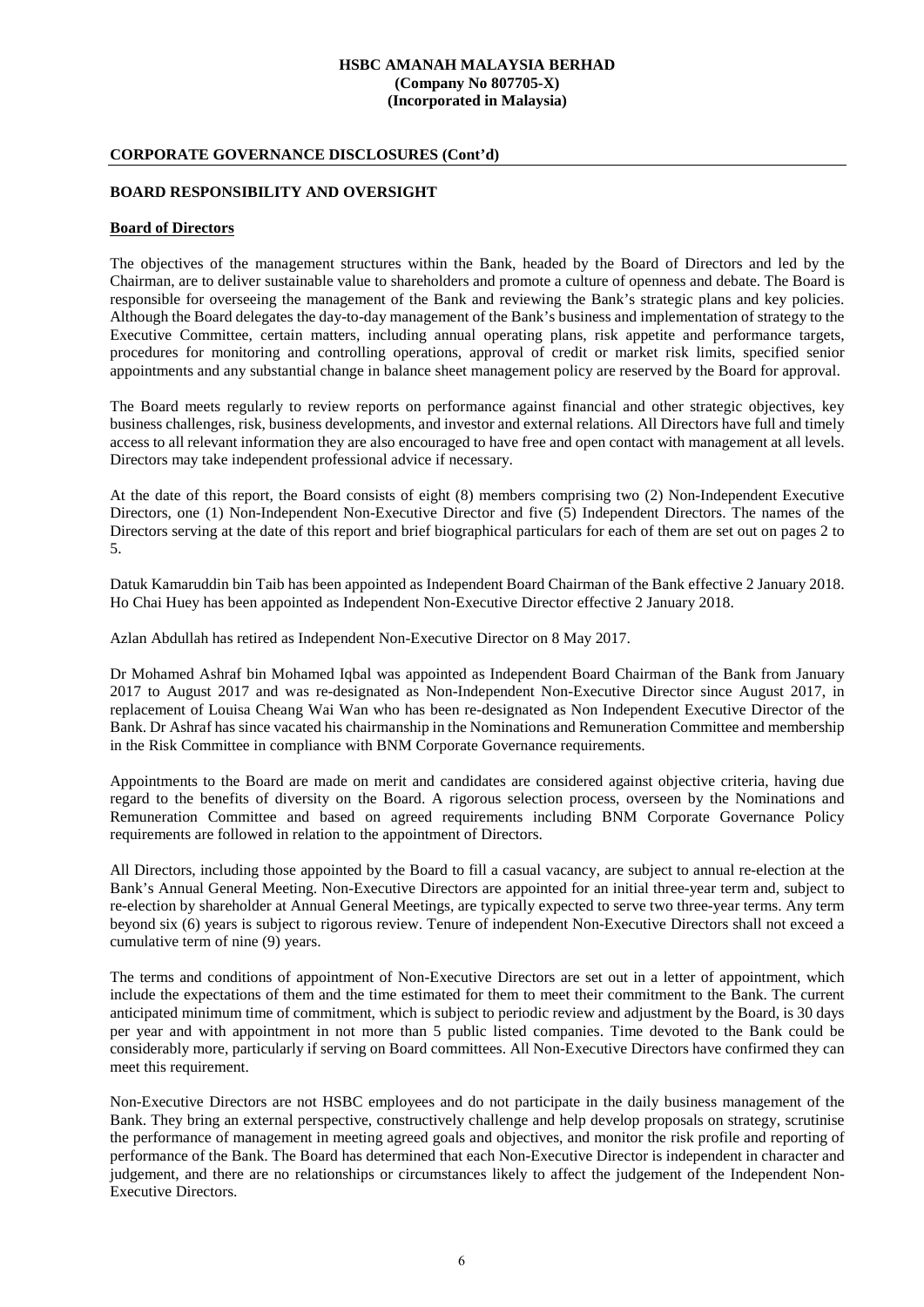# **CORPORATE GOVERNANCE DISCLOSURES (Cont'd)**

# **BOARD RESPONSIBILITY AND OVERSIGHT (Cont'd)**

# **Board of Directors (Cont'd)**

The roles of the Independent Chairman and Chief Executive Officer are separate, with a clear division of responsibilities between the running of the Board and executive responsibility for running the Bank's business.

### **Board and Committee Meetings**

Six (6) Board meetings were held in 2017. The table below show each Director's attendance (including attendance via video conferencing) at meetings of all Board and Committees' meetings during 2017. All Directors have complied with the Bank Negara Malaysia requirements that Directors must attend at least 75% of Board meetings held in the financial year.

| 2017 Board and Committee meeting<br>attendance     |              |                           |                                 | <b>Nominations</b><br>and                |
|----------------------------------------------------|--------------|---------------------------|---------------------------------|------------------------------------------|
|                                                    | <b>Board</b> | Audit<br><b>Committee</b> | <b>Risk</b><br><b>Committee</b> | <b>Remuneration</b><br>$Committee^{[7]}$ |
| <b>Total number of meetings held</b>               | 6            | 4                         | 6                               | 6                                        |
| <b>Independent Chairman</b>                        |              |                           |                                 |                                          |
| Dr.Mohamed Ashraf bin Mohamed Iqbal <sup>[1]</sup> | 5            | $4*$                      | 5                               | 5                                        |
| <b>Non-Independent Executive Directors</b>         |              |                           |                                 |                                          |
| Louisa Cheang Wai Wan <sup>[2]</sup>               | 5            |                           |                                 |                                          |
| Mukhtar Malik Hussain                              | 6            |                           |                                 |                                          |
| <b>Independent Non-Executive Directors</b>         |              |                           |                                 |                                          |
| Adil Ahmad <sup>[3]</sup>                          | 6            | 4                         | 6                               | 6                                        |
| Albert Quah Chei Jin <sup>[4]</sup>                | 6            | 4                         | 6                               | 6                                        |
| Lee Choo Hock <sup>[5]</sup>                       | 6            |                           | 6                               | 6                                        |
| Azlan bin Abdullah <sup>[6]</sup>                  | 2            | $\mathfrak{D}$            |                                 | っ                                        |

**[1]** Reappointed and re-designated as Non-Independent Director Non-Executive on 6 August 2017

**[2]** Re-appointed and re-designated as Non-Independent Executive-Director on 1 January 2017

**[3]** Appointed as Independent Director on 5 May 2014. Chairman of Nominations and Remuneration Committee since 7 February 2017 and member of Audit Committee and Risk Committee since 5 September 2016

**[4]** Appointed as Independent Director on 5 September 2016. Chairman of Audit Committee and member of Risk Committee and NRC since 5 September 2016.

**[5]** Appointed as Independent Director on 30 May 2016. Chairman of Risk Committee since 5 September 2016.

**[6]** Retired on 8 May 2017

**[7]** Established on 7 February 2017

\* Invitee only

# **Directors' Emoluments**

Details of the emoluments of the Directors of the Bank for 2017, disclosed in accordance with the Companies Act 2016, are shown in Note 32(b) to the financial statements.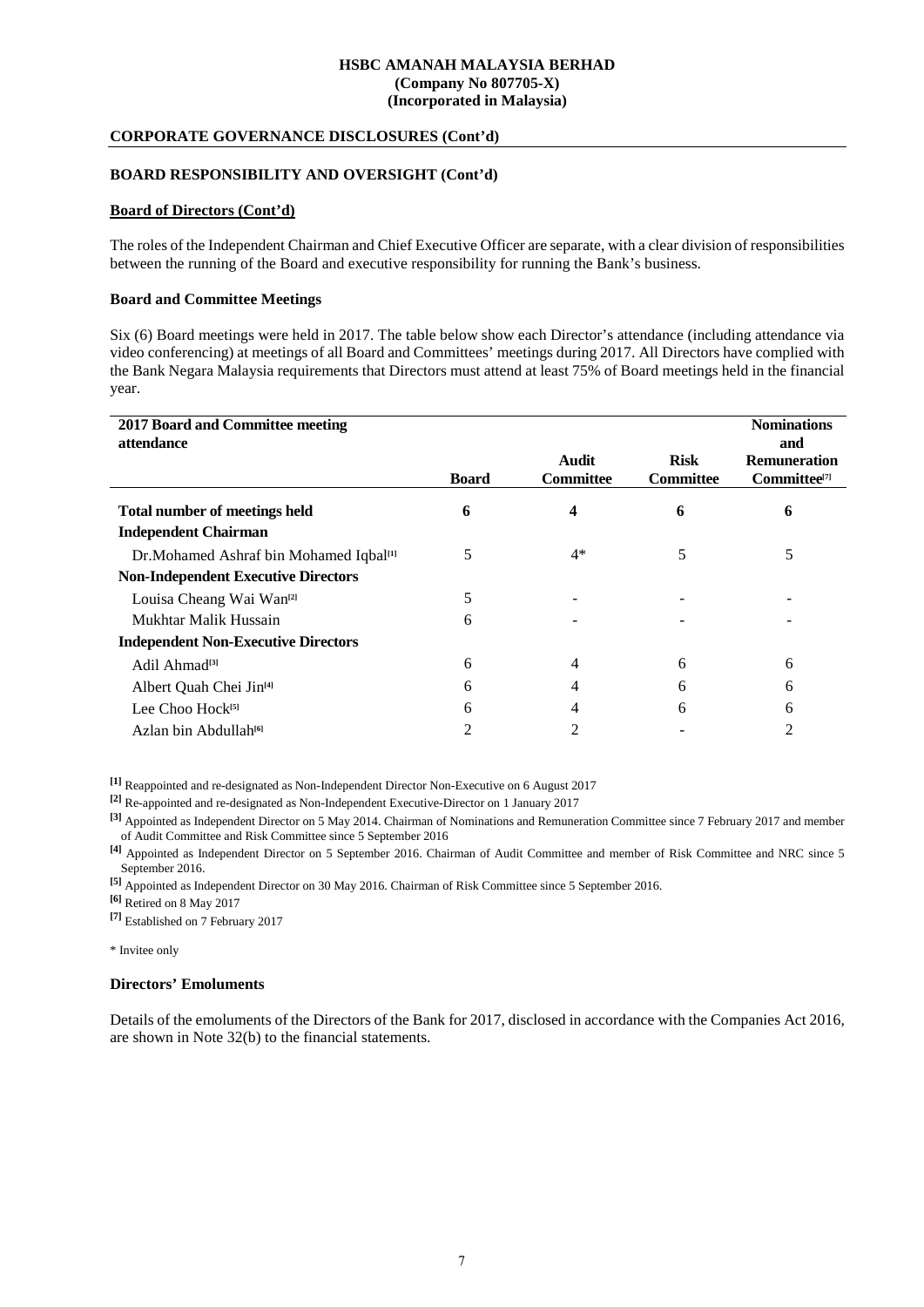# **CORPORATE GOVERNANCE DISCLOSURES (Cont'd)**

# **BOARD RESPONSIBILITY AND OVERSIGHT (Cont'd)**

# **Board of Directors (Cont'd)**

#### **Training and Development**

Formal, tailored induction programmes are arranged for newly appointed Directors. The induction programmes consists of a series of meetings with senior executives to enable new Directors to familiarise themselves with the Bank's business. Directors also received comprehensive guidance from the Corporation Secretary on Directors' duties and responsibilities.

Training and development are provided for Directors and are regularly reviewed by the Nominations and Remuneration Committee supported by the Corporation Secretary. Executive Directors develop and refresh their skills and knowledge through day-to-day interactions and briefings with senior management of the Bank's businesses and functions. Non-Executive Directors have access to external training and development resources under the Directors' training and development framework approved by the Board. Awareness and discussion sessions were conducted by senior executives and subject matter experts on emerging technologies, financial crime compliance, regulatory initiatives and other business developments.

During the year, Directors have also attended talks, dialogue sessions and focus group sessions organised by Financial Institutions Directors' Education (FIDE) Forum, and have received refresher training and presentation on IFRS 9.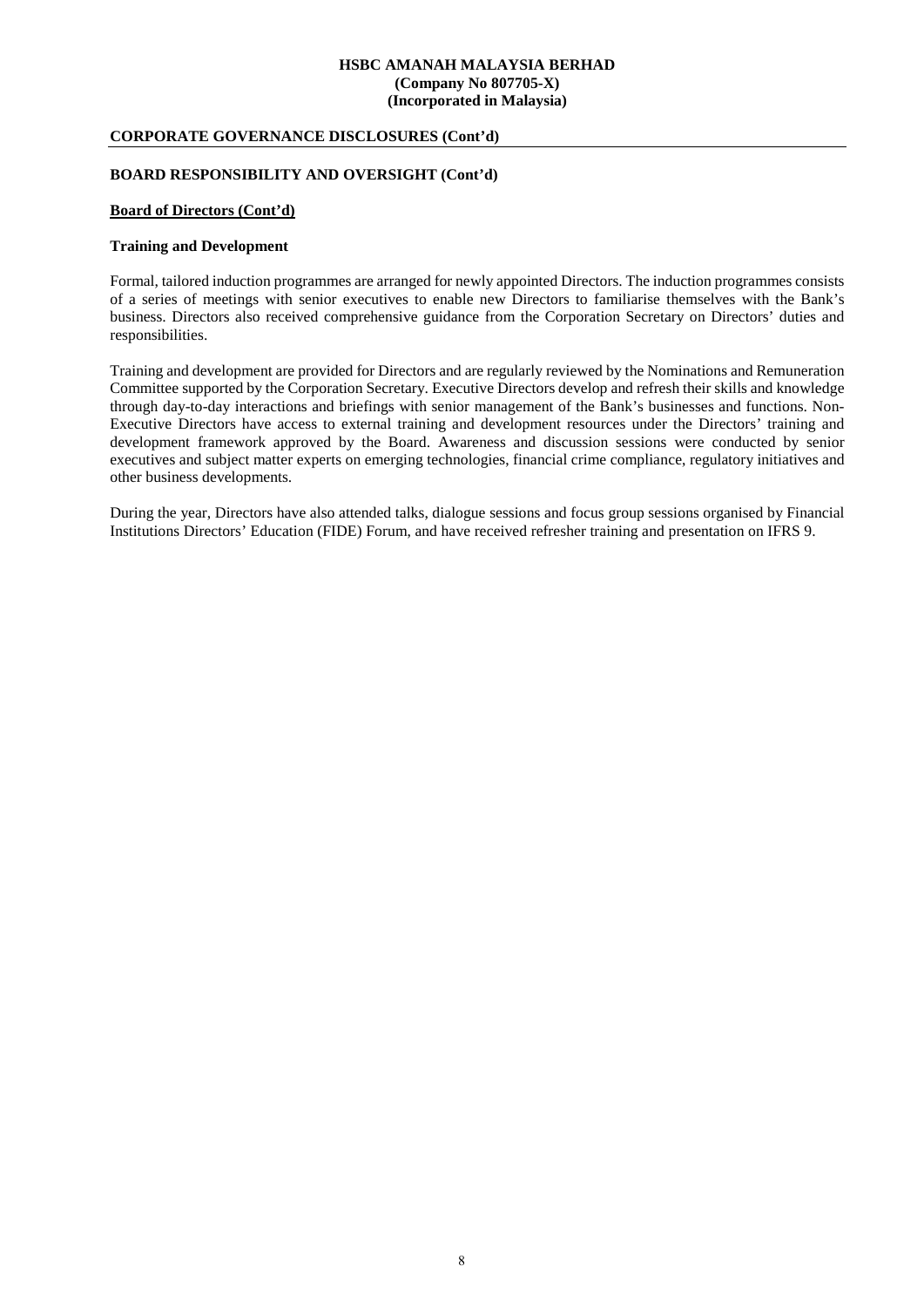# **CORPORATE GOVERNANCE DISCLOSURES (Cont'd)**

# **BOARD RESPONSIBILITY AND OVERSIGHT (Cont'd)**

### **Board Committees**

The Board has established a number of committees, the membership of which comprise Independent Non-Executive Directors who have the skills, knowledge and experience relevant to the responsibilities of the committee. The Board and each Board committee have terms of reference to document their responsibilities and governance procedures. The details of the Board Charter comprising the Board committees' Terms of Reference are available at http://www.hsbcamanah.com.my/1/2/amanah/hsbc-amanah-and-you/corporate-information/board-of-directors.

The key roles of the Board committees are described in the paragraph below. The Chairman of each Board committee reports to each subsequent Board meeting on the activities of the Board committee. Each Board committee will evaluate its terms of reference and its own effectiveness annually.

As at the date of this report, the following are the principal Board committees:

### **1. Audit Committee**

The Audit Committee is accountable to the Board and has non-executive responsibility for oversight of and advice to the Board on financial reporting including Pillar 3 Disclosures related matters and internal controls over financial reporting, covering all material controls The Audit Committee reviews the financial statements of the Bank before submission to the Board. It also monitors and reviews the effectiveness of the internal audit function and the Bank's financial and accounting policies and practices. The Audit Committee advises the Board on the appointment of the external auditors and is responsible for oversight of the external auditors. The Audit Committee reviews and approves internal audit's annual plan and also discuss on the internal audit resources.

The Audit Committee meets regularly with the Bank's senior financial and internal audit management and the external auditor to consider, inter alia, the Bank's financial reporting, the nature and scope of audit reviews and the effectiveness of the systems of internal control relating to financial reporting.

The current members of the Audit Committee, all being Independent Non-Executive Directors, are:

- Albert Quah Chei Jin (Chairman)
- Adil Ahmad
- Lee Choo Hock
- Datuk Kamaruddin bin Taib (effective 12 February 2018)

During 2017, the Audit Committee held 4 meetings. Attendance is set out in the table on page 7.

# **2. Risk Committee**

The Risk Committee is accountable to the Board and has non-executive responsibility for oversight of and advice to the Board on risk related matters and the principal risks impacting the Bank, risk governance and internal control systems (other than internal financial control systems).

The Risk Committee meets regularly with the Bank's senior financial, risk, internal audit and compliance management to consider, inter alia, risk reports and the effectiveness of compliance.

The Board and the Risk Committee oversee the maintenance and development of a strong risk management framework by continually monitoring the risk environment, top and emerging risks facing the Bank and mitigation actions planned and taken. The Risk Committee recommends the approval of the Bank's risk appetite statement to the Board and monitors performance against the key performance/risk indicators included within the statement. The Risk Committee monitors the risk profiles for all of the risk categories within the Bank's business.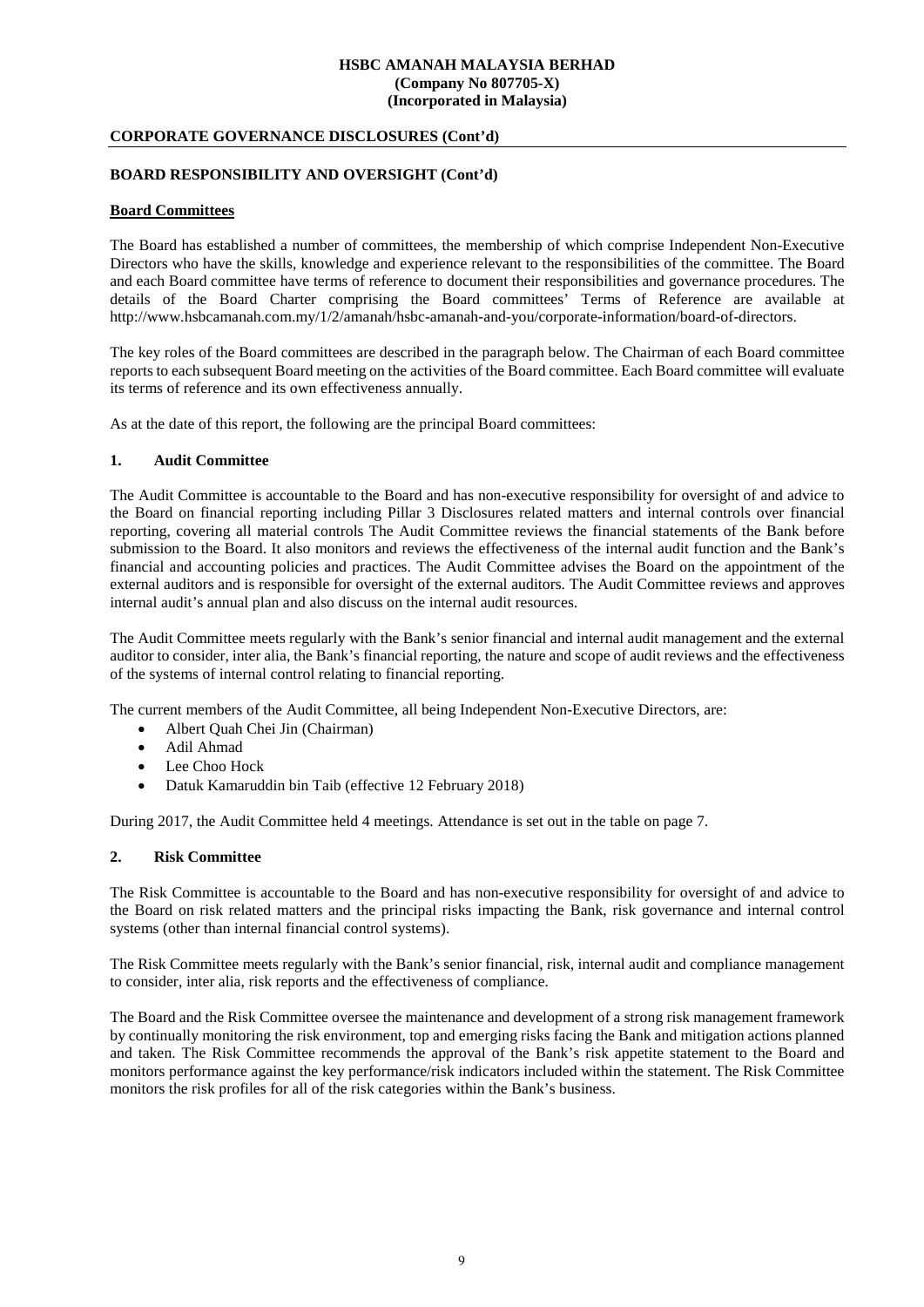# **CORPORATE GOVERNANCE DISCLOSURES (Cont'd)**

# **BOARD RESPONSIBILITY AND OVERSIGHT (Cont'd)**

# **Board Committees (Cont'd)**

# **2. Risk Committee (Cont'd)**

The current members of the Risk Committee, all being Independent Non-Executive Directors, are:

- Lee Choo Hock (Chairman)
- Adil Ahmad
- Albert Quah Chei Jin
- Ho Chai Huey (effective 12 February 2018)

During 2017, the Risk Committee held 6 meetings. Attendance is set out in the table on page 7.

# **3. Nominations and Remuneration Committee**

On 7 February 2017, the Board approved the setting up of a combined Nominations and Remuneration Committee and delegated the non-executive responsibility for (i) leading the process for Board appointments and for identifying and nominating, candidates for appointment to the Board; (ii) reviewing the candidates for appointment to the senior management team; (iii) appointment and reappointment of Shariah Committee members; and (iv) supporting the Board in overseeing the operation of the Bank's remuneration system and reviewing the remuneration of Directors on the Board.

The Nominations and Remuneration Committee considers plans for orderly succession to the Board and the appropriate balance of skills, knowledge and experience on the Board. The Nominations and Remuneration Committee assists the Board in the evaluation of the Board's own effectiveness and that of its committees annually. The findings of the performance evaluation and the implementation of actions arising from the performance evaluation are reported to the Board during 2017.

Chief Executive Officer's performance evaluation is undertaken as part of the performance management process for all employees. The results will be considered by the Nominations and Remuneration Committees when reviewing the variable pay awards.

The members of the Nominations and Remuneration Committee, all being Independent Non-Executive Directors, are:

- Adil Ahmad *(appointed as Chairman on 6 August 2017)*
- Albert Quah Chei Jin
- Lee Choo Hock
- Dr. Mohamed Ashraf bin Mohamed Iqbal *(resigned as Chairman on 5 August 2017)*
- Datuk Kamaruddin bin Taib (effective 12 February 2018)

During 2017, the Nominations and Remuneration Committee held 6 meetings. Attendance is set out in the table on page 7.

# **4. Shariah Committee**

The Shariah Committee was established with delegated authorities of the Board on the shariah operations and management of day-to-day running of the Bank in accordance with Shariah compliance and principles based on the Board's policies and directions.

The current members of the Shariah Committee are:

- Dr. Ziyaad Mahomed *(appointed as Chairman on 7 February 2017)*
- Assoc. Prof. Dr. Muhammad Yusuf Saleem Ghulam Nabi
- Dr Aida Othman *(appointed on 16 January 2017)*
- Dr Mohamed Ashraf Mohamed Iqbal *(appointed on 1 January 2018)*
- Khairul Anuar Ahmad
- Prof. Dr. Younes Soualhi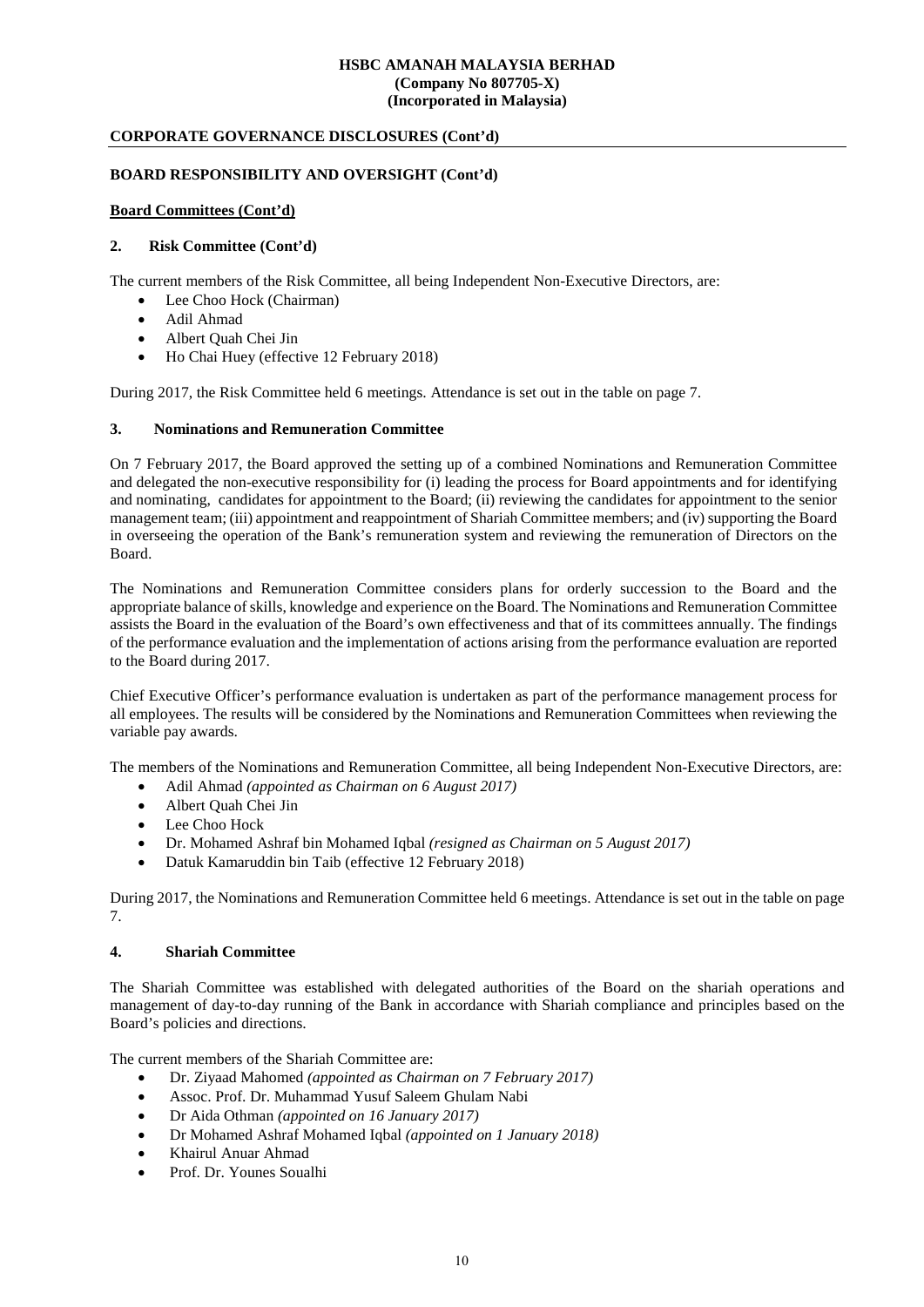# **CORPORATE GOVERNANCE DISCLOSURES (Cont'd)**

### **BOARD RESPONSIBILITY AND OVERSIGHT (Cont'd)**

# **Board Committees (Cont'd)**

#### **Delegations by the Board**

#### *Connected Party Transactions Committee*

The Connected Party Transactions Committee is delegated with the authority of the Board to approve transactions with a connected party of the Bank.

The current members of the Connected Party Transactions Committee, are:

- Adil Ahmad
- Albert Quah Chei Jin *(appointed on 19 July 2017)*
- Dr. Mohamed Ashraf bin Mohmaed Iqbal
- Chief Risk Officer
- Head of Wholesale Credit and Market Risk

#### *Executive Committee*

The Executive Committee consists of key senior management members meets regularly and operates as a general management committee under the direct authority of the Board, exercising all of the powers, authorities and discretions of the Board in so far as they concern the management and day-to-day running of the Bank, in accordance with such policies and directions as the Board may from time to time determine. The Bank's Chief Executive Officer, Arsalaan Ahmed, chairs the Executive Committee.

To strengthen the governance framework in anticipation of structural and regulatory changes that affect the Bank, the following sub-committees of the Executive Committee were established:

#### **(i) Asset and Liability Management Committee**

The Asset and Liability Management Committee is responsible for the efficient management of the Bank's balance sheet and the prudent management of risks.

#### **(ii) Risk Management Meeting**

The Risk Management Meeting is responsible for the oversight of the risk framework. Regular Risk Management Meetings (RMM), chaired by the Chief Risk Officer, are held to establish, maintain and periodically review the policy and guidelines for the management of risk within the Bank.

#### **(iii) Financial Crime Risk Management Committee**

The Financial Crime Risk Management Committee is responsible for the management of financial crime risk and to support the Chief Executive Officer in discharging the financial crime risk responsibilities.

#### **(iv) IT Steering Committee**

The IT Steering Committee is responsible for the oversight of the implementation and development of IT strategy. The committee is accountable for reviewing, challenging and approving the financial planning and IT performance.

### **(v) People Committee**

The People Committee is established as a principle human resource forum to drive People Plan i.e. build capability, talent, succession and leaders. The Committee oversees the development and delivery of key people initiative or programs, and resolve any critical people risks or issues.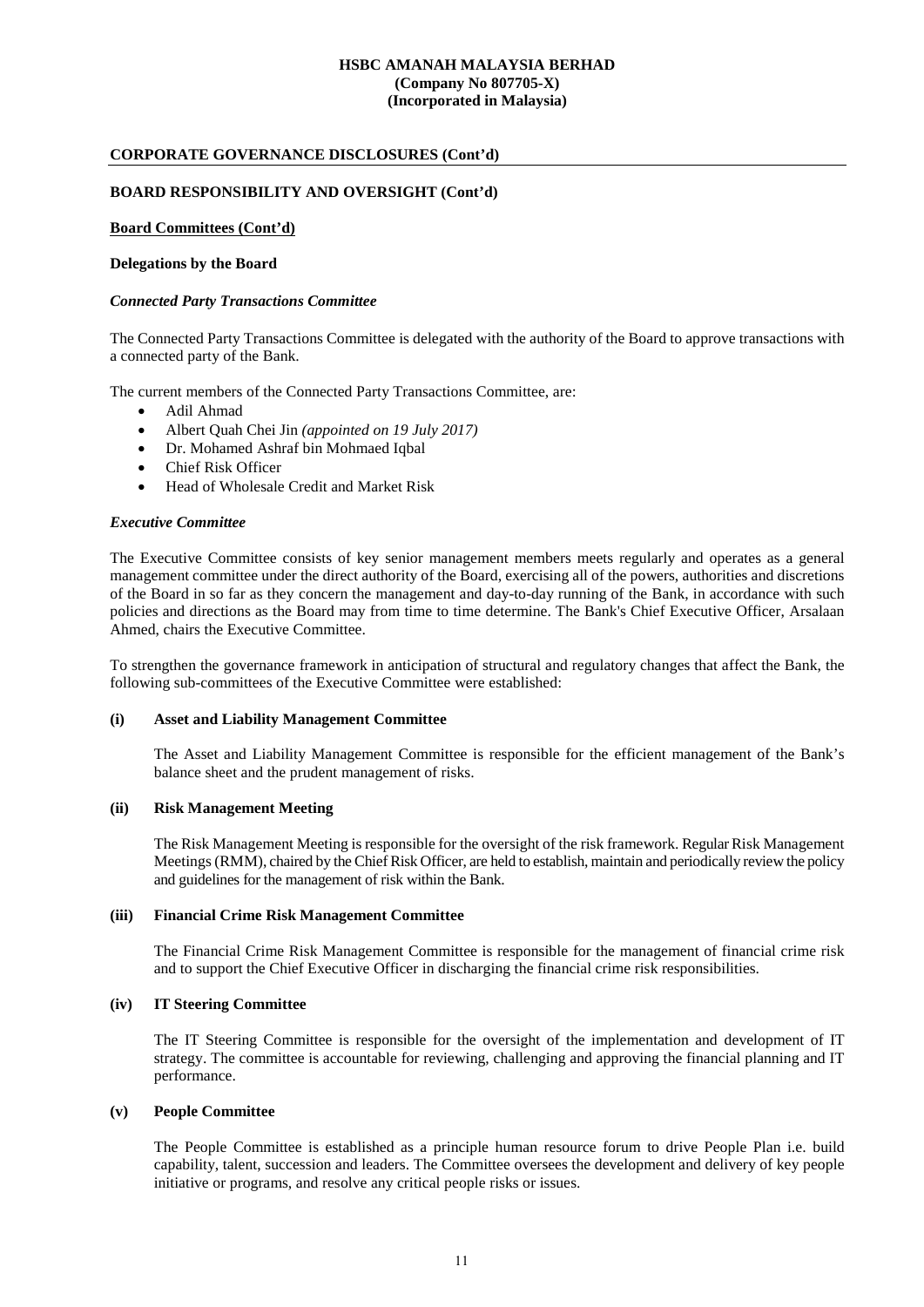# **CORPORATE GOVERNANCE DISCLOSURES (Cont'd)**

# **BOARD RESPONSIBILITY AND OVERSIGHT (Cont'd)**

#### **Board Committees (Cont'd)**

#### **Conflicts of Interest and Indemnification of Directors**

The Board has adopted a policy and procedures relating to Directors' conflicts of interest. Where conflicts of interest arise, the Board has the power to authorise them. A review of those conflicts which have been authorised, and the terms of those authorisations, is undertaken by the Audit Committee annually.

The Articles of Association provide that Directors are entitled to be indemnified out of the assets of the Bank against claims from third parties in respect of certain liabilities arising in connection with the performance of their functions. Such indemnity provisions have been in place but have not been utilised by the Directors. All Directors have the benefit of directors' and officers' liability insurance.

None of the Directors had, during the year, any material interest, directly or indirectly, in any contract of significance with the Bank. All Directors are regularly reminded of their obligations in respect of disclosure of conflicts or potential conflicts of interest in any transactions with the Bank.

# **MANAGEMENT REPORTS**

The Board meetings are structured around a pre-set agenda and reports for discussion, notation and approvals are circulated in advance of the meeting dates. To enable Directors to keep abreast with the performance of the Bank, key reports submitted to the Board during the financial year include:

- Minutes of the Board Committees
- Annual Operating Plan
- Country Operating Report
- Capital Contingency Funding Plan
- Credit Advances Reports
- Credit Transactions and Exposures to Connected Parties
- Financial Crime Compliance: Anti-Money Laundering and Counter Terrorist Financing Reports
- Financial Performance Report
- Internal Capital Adequacy Assessment Process
- Market Risk Limits
- Operational Risk Report
- People Plan
- Regulatory Compliance Report
- Risk Appetite Statement
- Risk Management Reports
- Scenario Stress Testing Results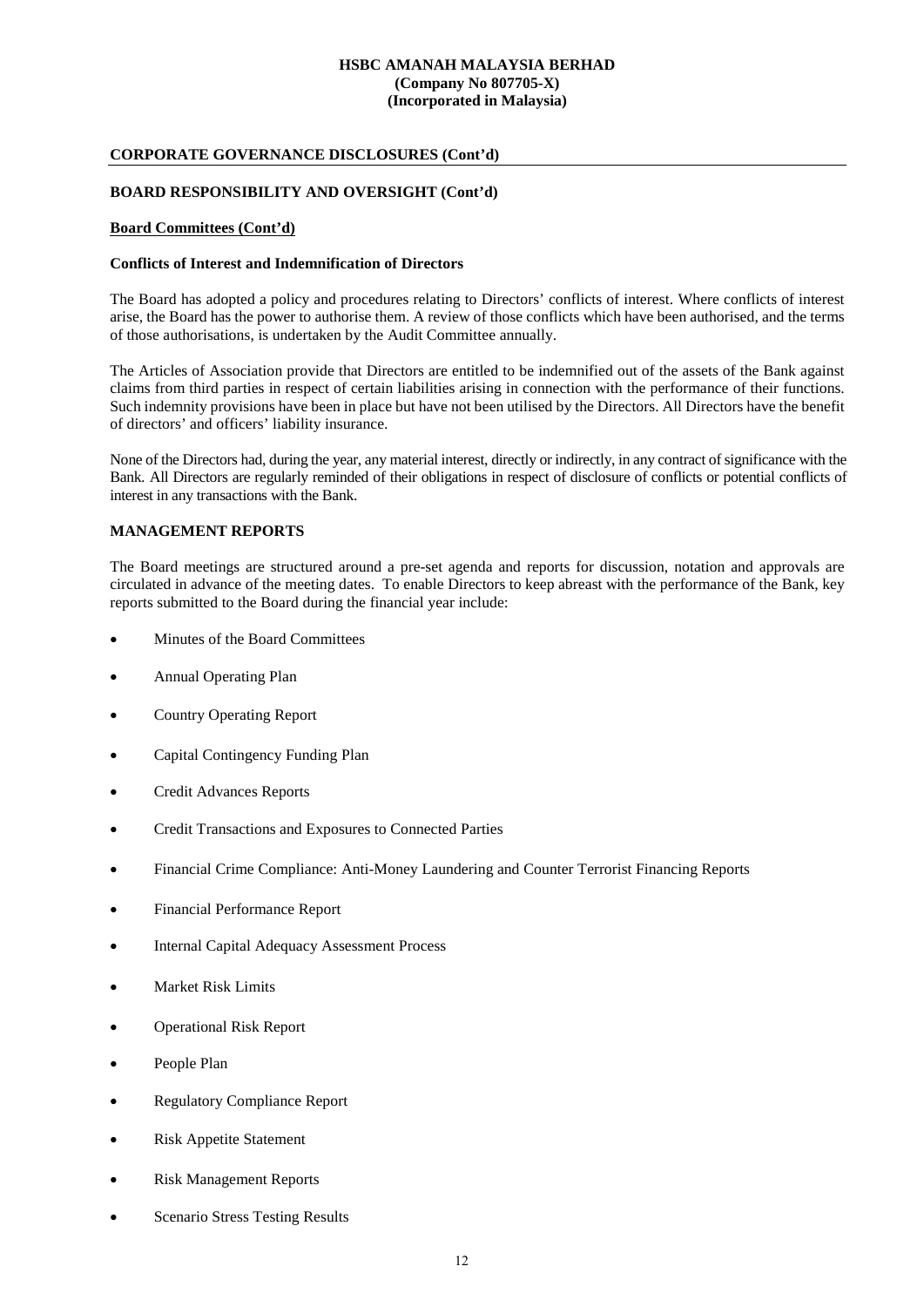# **CORPORATE GOVERNANCE DISCLOSURES (Cont'd)**

# **INTERNAL CONTROL FRAMEWORK**

The Board is responsible for maintaining and reviewing the effectiveness of risk management and internal control systems and for determining the aggregate levels and types of risks the Bank is willing to take in achieving its strategic objectives. The Bank has procedures designed to safeguard assets against unauthorised use or disposal, maintain proper accounting records and ensure the reliability and usefulness of financial information whether published or used within the business. These controls are designed to provide effective internal control within the Bank. However, they can only provide reasonable, but not absolute, assurance against material mis-statement, errors, losses or fraud. They have been in place throughout the year and up to 12 February 2018, the date of approval of the audited financial statements of the Bank for the financial year ended 31 December 2017.

Key risk management and internal control procedures include the following:

# • **HSBC Group standards**

HSBC Global Standards Manual (GSM) establishes the high level standards and policies by which, and within which, all members of the Group conduct their businesses. The GSM is mandatory and applies to, and must be observed by, all businesses within the Group, regardless of the nature or location of their activities.

# • **Financial reporting**

The Bank's financial reporting process for preparing the financial statements is in accordance with the Malaysian Financial Reporting Standards, International Financial Reporting Standards, the requirements of the Companies Act 2016 in Malaysia and guidelines issued by BNM. The financial reporting process is further supported by a chart of accounts with detailed instructions and guidance on reporting requirements issued by Global Finance to the Bank in advance of each quarterly reporting period end. The submission of financial information from the Bank is subject to certification by the responsible financial officer, and analytical review procedures at the Bank.

# • **Internal audit**

The establishment and maintenance of appropriate systems of risk management and internal control is primarily the responsibility of business management. The Global Internal Audit function, provides independent and objective assurance in respect of the adequacy of the design and operating effectiveness of the risk management framework, control and governance processes, focusing on the areas of greatest risk to HSBC through risk-based approach auditing.

Executive committee is responsible for ensuring that Management Action Plans (MAPs) proposed by management and agreed by the Global Internal Audit function mitigate the risks on hand to within the acceptable risk tolerance level in a sustainable manner and are implemented within an appropriate timeframe.

# • **Subsidiary Certifications**

Half yearly confirmations are provided to the Audit Committee and the Risk Committee from audit and risk committees of principal subsidiary companies regarding whether the financial statements have been prepared in accordance with HSBC Group policies, present fairly the state of affairs of the relevant principal subsidiary and are prepared on a going concern basis.

# • **Delegation of authority within limits set by the Board**

Authority to manage the day to day running of the Bank is delegated within limits set by the Board to the Chief Executive who has responsibility for overseeing the establishment and maintenance of systems of control appropriate to the business and who has the authority to delegate such duties and responsibilities as he sees fit. Appointments to the most senior positions within the Bank require the approval of the Board of Directors.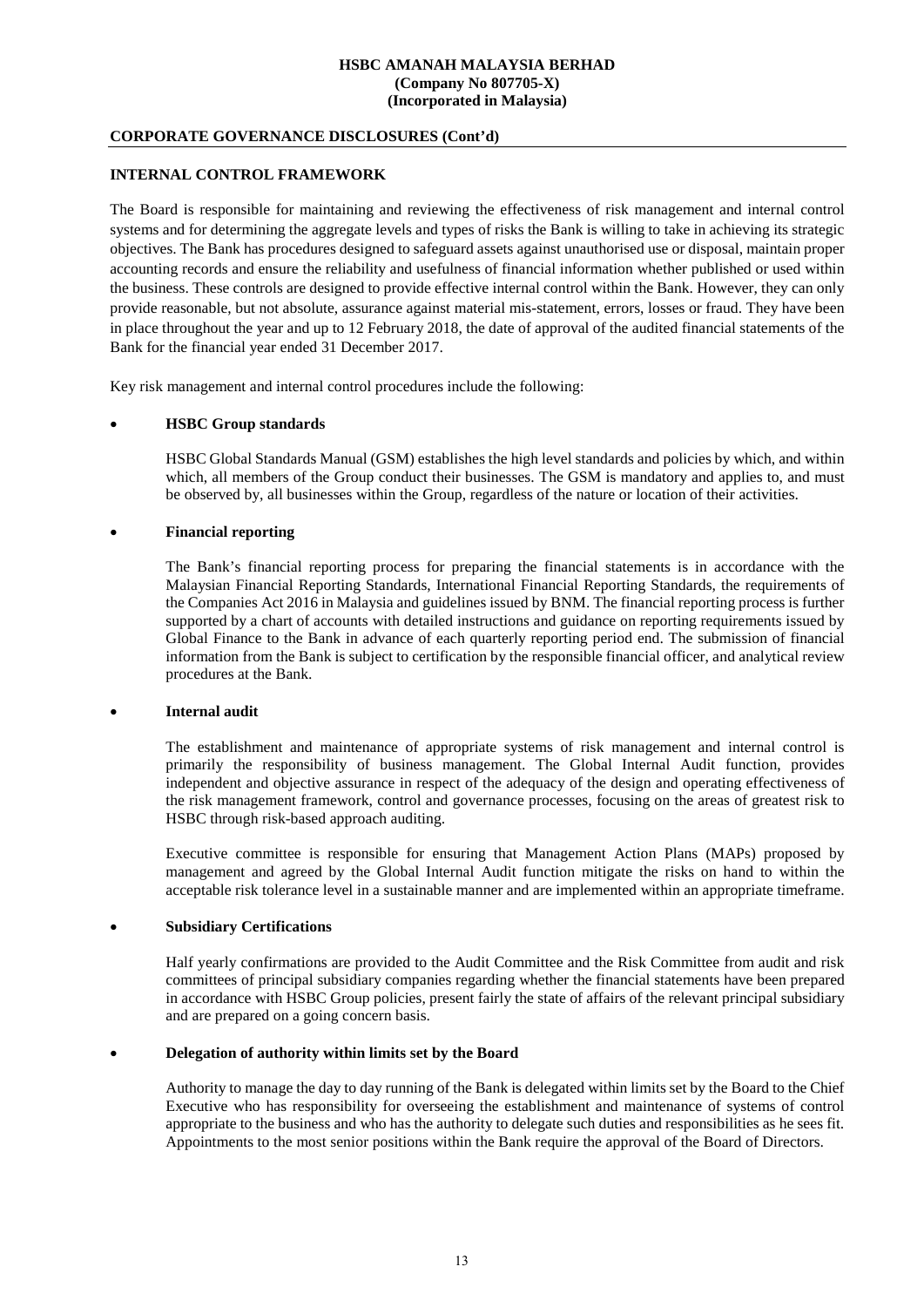# **CORPORATE GOVERNANCE DISCLOSURES (Cont'd)**

# **INTERNAL CONTROL FRAMEWORK (Cont'd)**

### • **Risk identification and monitoring**

Systems and procedures are in place to identify, control and report on the material risks facing the Bank.

#### • **Changes in market conditions/practices**

Processes are in place to identify new risks arising from changes in market conditions/practices or customer behaviours, which could expose the Bank to heightened risk of loss or reputational damage. The Bank employs a Top and Emerging risks framework at all levels of the organisation, which enables it to identify current and forward-looking risks and to take action which either prevents them materialising or limits their impact.

#### • **Responsibility for risk management**

Individual managers are accountable for measuring, monitoring, mitigating and managing the risks and controls in their areas of responsibility. Processes are in place to ensure weaknesses are escalated to senior management and addressed, supported by the three lines of defence model.

# • **Strategic plans**

Strategic plans are prepared for Global Businesses, Functions and certain geographical regions within the framework of the HSBC Group's overall strategy. The Bank also prepares and adopts an Annual Operating Plan, which is informed by detailed analysis of risk appetite, describing the types and quantum of risk that the Bank is prepared to take in executing its strategy and sets out the key business initiatives and the likely financial effects of those initiatives.

#### • **IT operations**

Centralised functional control is exercised over all IT developments and operations. Common systems are employed for similar business processes wherever practicable.

#### • **Global function management**

Global functions management are responsible for setting policies, procedures and standards to control the principal risks across the group.

During the financial year, the Risk Committee and the Audit Committee have kept under review the effectiveness of this system of internal control and have reported regularly to the Board. In carrying out their reviews, the Audit Committee and Risk Committee receive regular business and operational risk assessments; regular reports from the heads of key risk functions, which cover all internal controls, both financial and non-financial; internal audit reports; external audit reports; prudential reviews; and regulatory reports.

The Risk Committee monitors the status of principal risks and considers whether the mitigating actions put in place are appropriate. In addition, when unexpected losses have arisen or when incidents have occurred which indicate gaps in the control framework or in adherence to HSBC policies, the Risk Committee and the Audit Committee review special reports, prepared at the instigation of management, which analyse the cause of the issue, the lessons learned and the actions proposed by management to address the issue.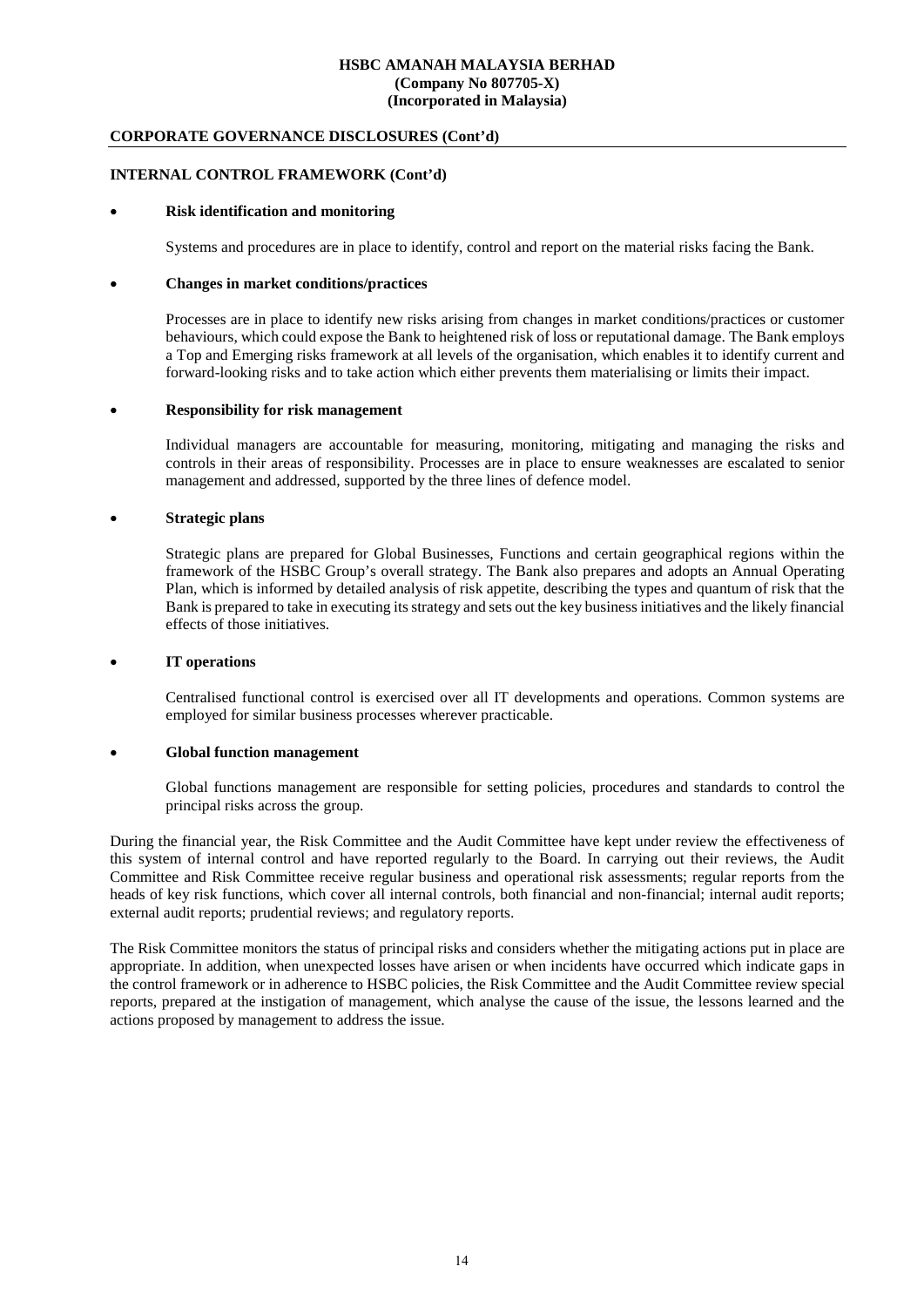# **CORPORATE GOVERNANCE DISCLOSURES (Cont'd)**

# **REMUNERATION POLICY**

The remuneration policy for the HSBC Group is aiming to reward success, not failure, and to be properly aligned with the risk management framework and risk outcomes. In order to ensure alignment between remuneration and business strategy, individual remuneration is determined through assessment of performance, delivered against both annual and long-term objectives summarised in performance scorecards, as well as adherence to HSBC Values of being 'open, connected and dependable' and acting with 'courageous integrity'. Altogether, performance is judged not only on what is achieved over the short and long term, but also on how it is achieved, as the latter contributes to the sustainability of the organisation. The financial and non-financial measures incorporated in the annual and long-term scorecards are carefully considered to ensure alignment with the long-term strategy of the HSBC Group.

The Bank has fully adopted the remuneration policy of HSBC Holdings plc. Please refer to the HSBC remuneration practices and governance at http://www.hsbc.com/our-approach/remuneration for more details of the governance structure and the remuneration strategy of the HSBC Group.

In recognition to the local regulations, the materiality of definition needs to be taken into consideration in ensuring a robust corporate governance framework has been duly applied for the Bank. Further reviews will be conducted to ensure continued adherence to the underlying principles of the local regulations.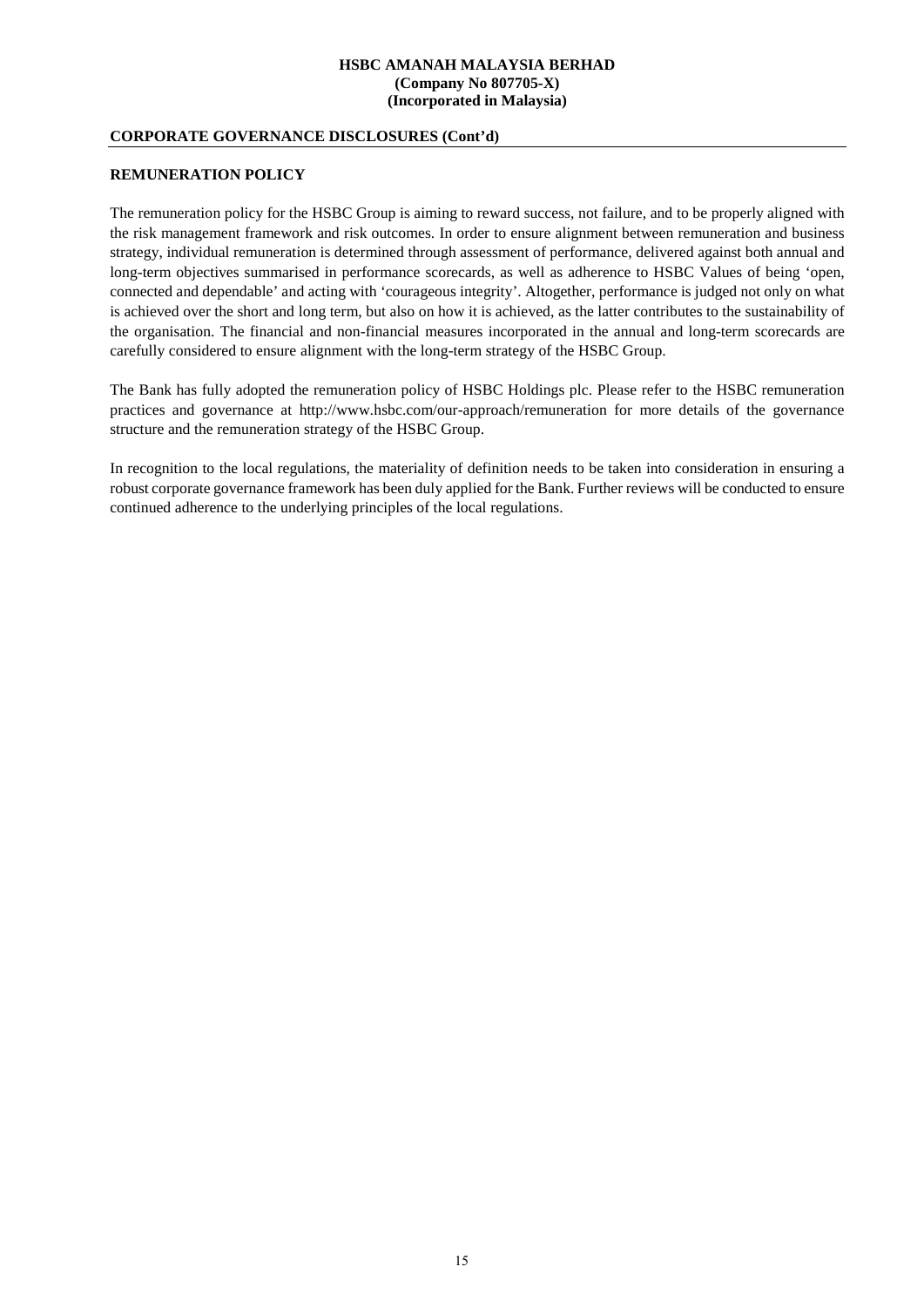# **RATING BY EXTERNAL RATING AGENCIES**

Details of the Bank's ratings are as follows:

| <b>Rating Agency</b>               | Date      | <b>Rating Classification</b>   | <b>Ratings</b><br><b>Received</b> |
|------------------------------------|-----------|--------------------------------|-----------------------------------|
| <b>RAM Ratings Services Berhad</b> | June 2017 | Long term                      | AAA                               |
|                                    |           | Short term                     | P <sub>1</sub>                    |
|                                    |           | Multi-Currency Sukuk Programme | AAA                               |

 $cy$  Sukuk Progr • Outlook Stable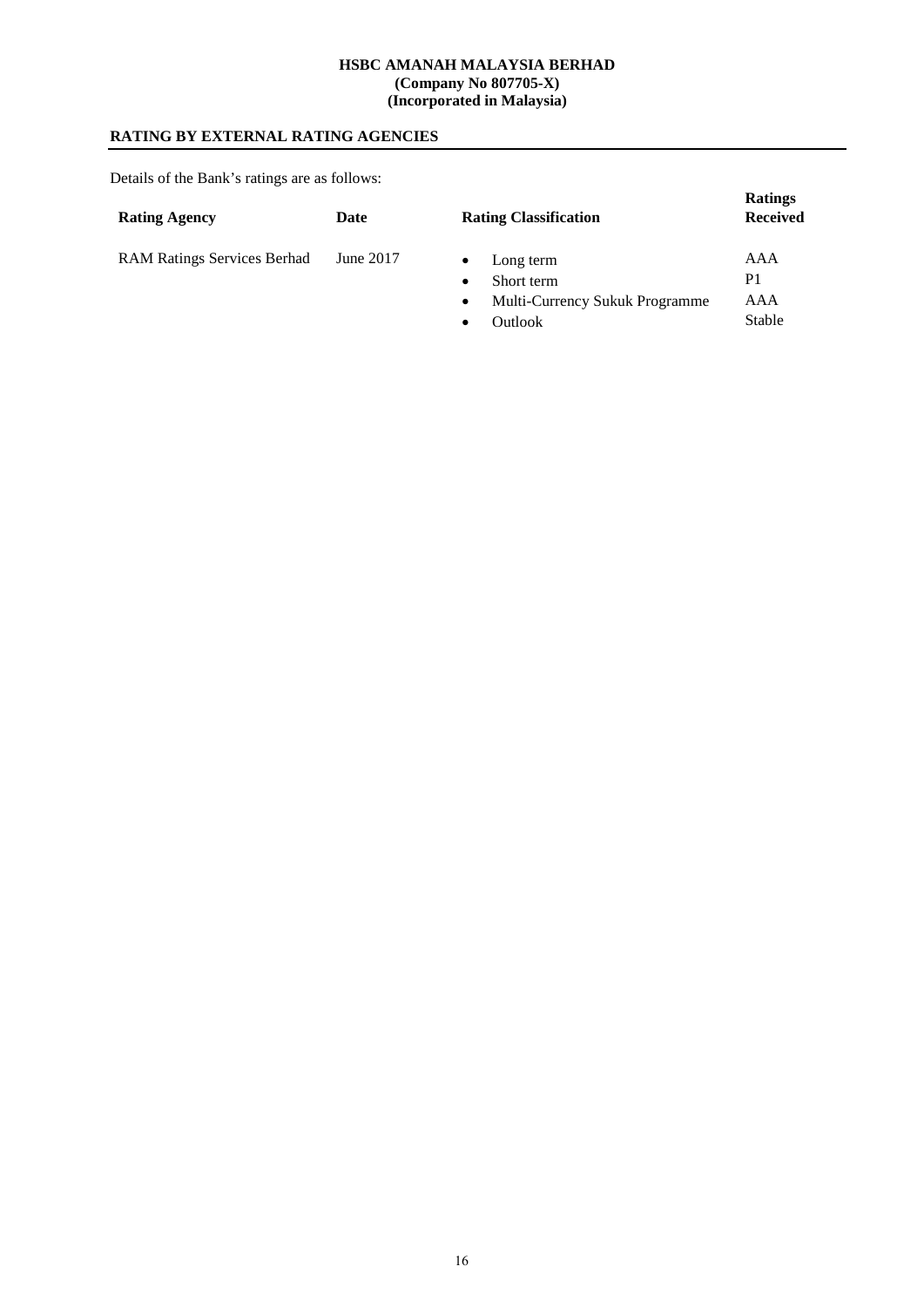# **DIRECTORS' REPORT**

The Directors hereby submit their report and the audited financial statements of HSBC Amanah Malaysia Berhad (the Bank) for the financial year ended 31 December 2017.

### **DIRECTORS**

The Directors in office during the financial year and during the period from the end of the financial year to the date of the report are:

- Datuk Kamaruddin bin Taib *(appointed on 2 January 2018)*
- Louisa Cheang Wai Wan
- Mukhtar Malik Hussain
- Dr. Mohamed Ashraf bin Mohamed Iqbal
- Adil Ahmad
- Lee Choo Hock
- Albert Quah Chei Jin
- Ho Chai Huey *(appointed on 2 January 2018)*
- Azlan bin Abdullah *(retired on 8 May 2017)*

In accordance with Articles 73 of the Articles of Association, all Directors shall retire from the Board at the forthcoming Annual General Meeting and, being eligible, offer themselves for re-election.

# **PRINCIPAL ACTIVITIES**

The principal activities of the Bank are Islamic banking business and related financial services. There have been no significant changes in these activities during the financial year.

# **FINANCIAL RESULTS**

|                                                                     | <b>RM'000</b> |
|---------------------------------------------------------------------|---------------|
| Profit for the financial year attributable to the owner of the Bank |               |
| Profit before tax                                                   | 106,313       |
| Tax expense                                                         | (19,933)      |
| Profit after tax                                                    | 86.380        |

#### **RESERVES AND PROVISIONS**

There were no material transfers to or from reserves or provisions during the financial year other than those disclosed in the financial statements.

# **ISSUE OF SHARES AND DEBENTURES**

There were no material issues of shares or debentures during the financial year under review.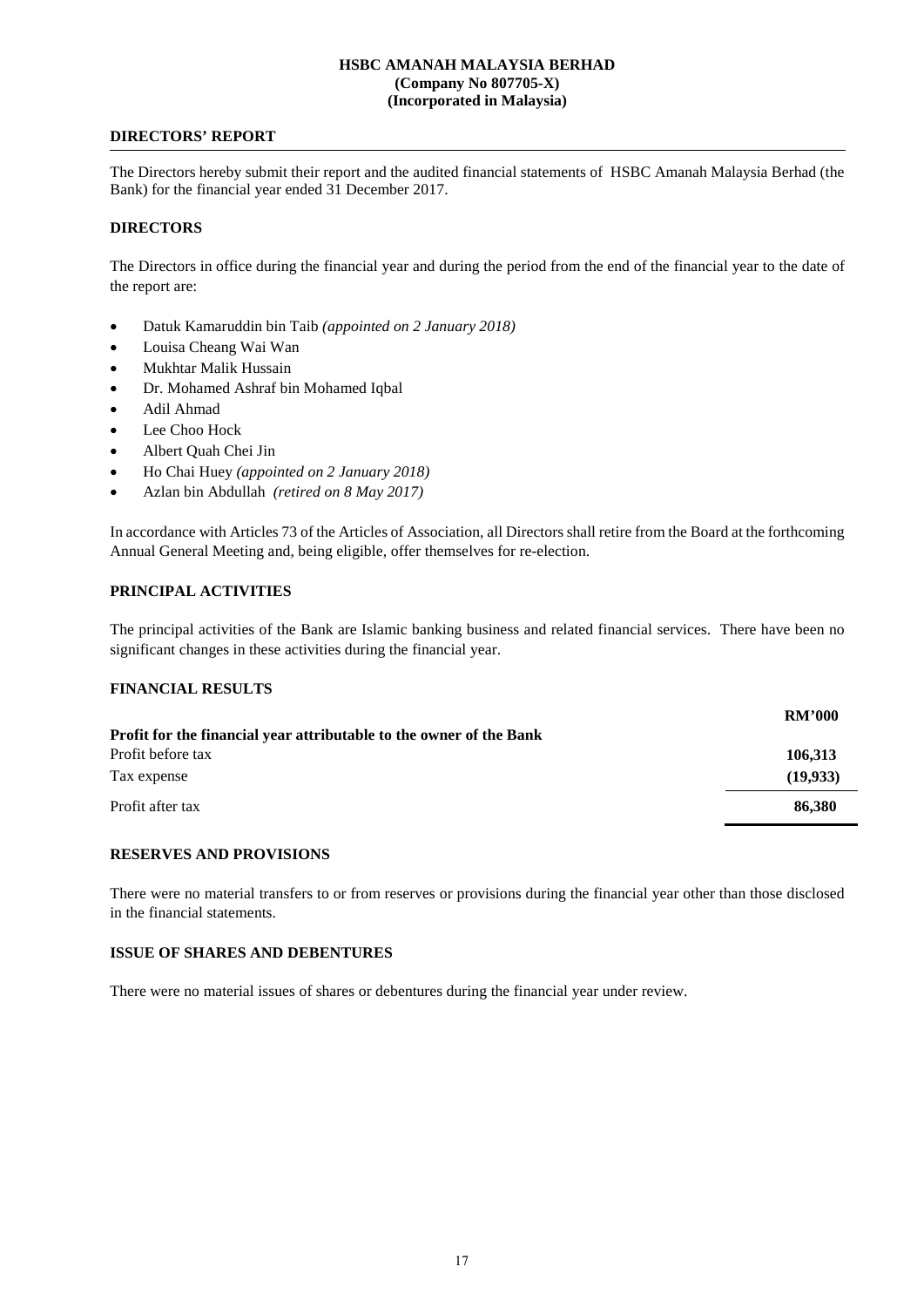#### **DIRECTORS' REPORT (Cont'd)**

#### **DIRECTORS' BENEFITS**

Since the end of the previous financial year, no Director has received or become entitled to receive a benefit (other than the benefits shown under Directors' Remuneration) by reason of a contract made by the Bank or by a related corporation with the Director or with a firm of which the Director is a member, or with a company in which the Director has a substantial financial interest.

Neither during nor at the end of the financial year was the Bank or any of its subsidiaries a party to any arrangements whose object was to enable the Directors to acquire benefits by means of the acquisition of shares in, or debentures of, the Bank or any other body corporate, except for:

- (i) Directors who were granted the option to subscribe for shares in the ultimate holding company, HSBC Holdings plc, under Executive/Savings-Related Share Option Schemes at prices and terms as determined by the schemes, and
- (ii) Directors who were conditionally awarded shares of the ultimate holding company, HSBC Holdings plc, under its Restricted Share Plan/HSBC Share Plan.

# **DIRECTORS' INTERESTS IN SHARES OR DEBENTURES**

According to the Register of Directors' Shareholdings required to be kept under Section 59 of the Companies Act 2016, none of the Directors who held office at the end of the financial year held any shares or debentures in the Bank or its holding company or subsidiaries of the holding company during the financial year except as follows:

|                                                               | <b>Number of Ordinary Shares</b> |                          |           |            |
|---------------------------------------------------------------|----------------------------------|--------------------------|-----------|------------|
|                                                               | As at                            |                          |           | As at      |
|                                                               | 1.1.2017                         | Acquired                 | Disposed  | 31.12.2017 |
| <b>HSBC</b> Holdings plc<br>Ordinary shares of USD0.50        |                                  |                          |           |            |
| Mukhtar Malik Hussain <sup>[1]</sup><br>Louisa Cheang Wai Wan | 1,240,576                        | 111,001                  | (67, 691) | 1,283,886  |
| direct                                                        | 47,691                           | -                        |           | 47,691     |
| indirect                                                      | 165,219                          | 64,797                   |           | 230,016    |
| Adil Ahmad                                                    | 3,200                            | $\overline{\phantom{a}}$ |           | 3,200      |

|                          | <b>Number of Shares</b> |                       |               |               |
|--------------------------|-------------------------|-----------------------|---------------|---------------|
|                          | <b>Shares</b>           | Shares issued         | Shares vested | <b>Shares</b> |
|                          | held at                 | during the            | during the    | held at       |
|                          | 1.1.2017                | year                  | year          | 31.12.2017    |
|                          |                         |                       |               |               |
| <b>HSBC</b> Holdings plc |                         |                       |               |               |
| <b>HSBC Share Plan</b>   |                         |                       |               |               |
| Mukhtar Malik Hussain    | 398,537                 | 98,184                | (138,086)     | 358,635       |
| Louisa Cheang Wai Wan    | 284,187                 | 84,252 <sup>[1]</sup> | (122,261)     | 246,178       |

#### [1] *Includes scrip dividends*

None of the other Directors holding office at 31 December 2017 had any interest in the ordinary shares and options over shares of the Bank and of its related corporations during the financial year.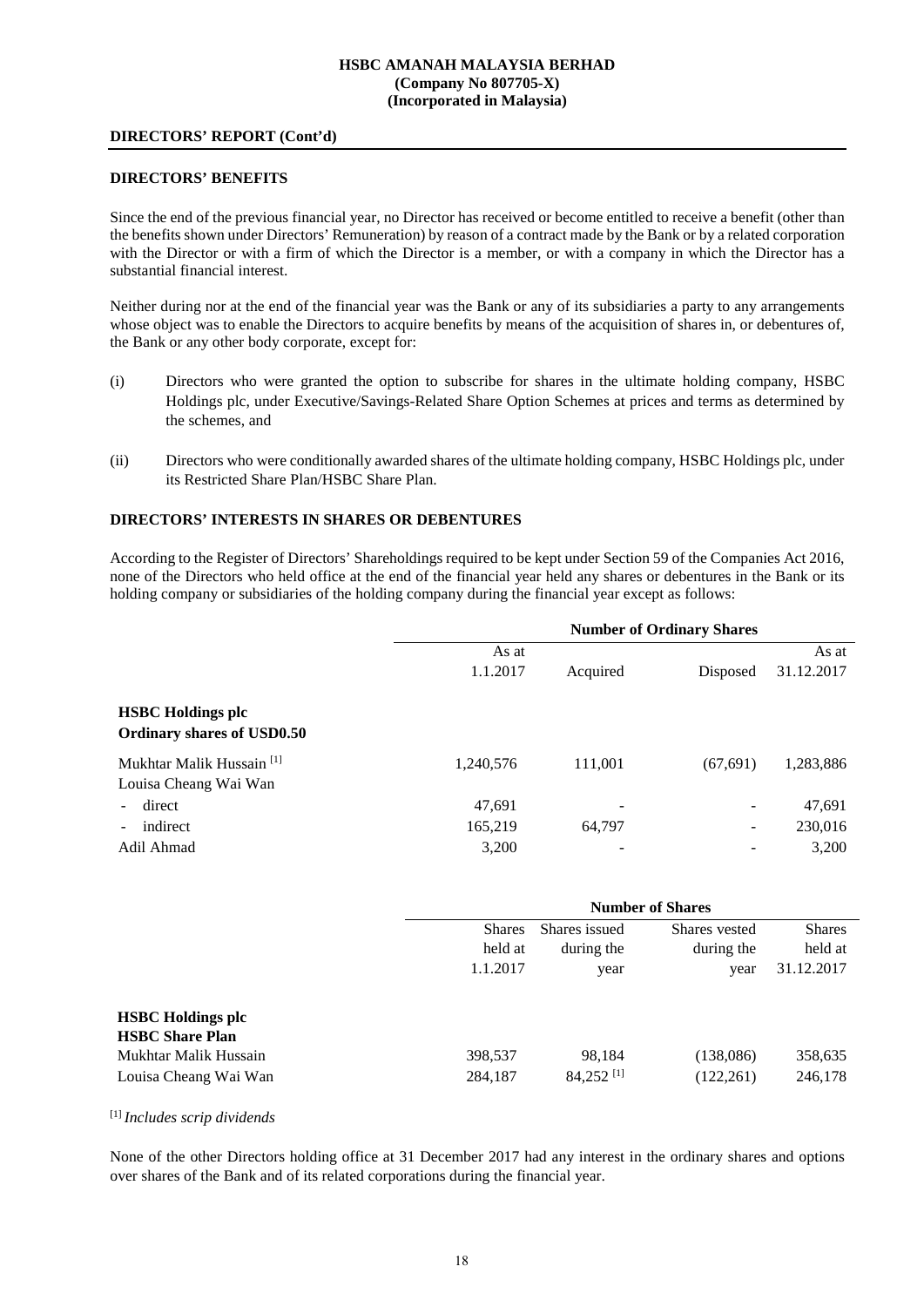### **DIRECTORS' REPORT (Cont'd)**

#### **DIVIDENDS**

The dividends declared since the end of the previous financial year were as follows:

The Directors recommend the payment of a final dividend of RM0.10 per share, amounting to net dividend payment of RM10 million in respect of the financial year ended 31 December 2017. This dividend will be recognised in the subsequent financial year upon approval by the owner of the Bank.

### **HOLDING COMPANIES**

The Directors regard HSBC Bank Malaysia Berhad, a company incorporated in Malaysia, and HSBC Holdings plc, a company incorporated in United Kingdom, as the immediate and ultimate holding companies of the Bank respectively.

# **OTHER STATUTORY INFORMATION**

Before the financial statements of the Bank were prepared, the Directors took reasonable steps:

- i) to ascertain that proper action had been taken in relation to the writing off of bad debts and the making of provision for doubtful debts and satisfied themselves that all known bad debts had been written off and that adequate provision had been made for doubtful debts; and
- ii) to ensure that any current assets which were unlikely to be realised in the ordinary course of business including the values of current assets as shown in the accounting records of the Bank had been written down to an amount which the current assets might be expected so to realise.

At the date of this report, the Directors are not aware of any circumstances:

- i) which would render the amount written off for bad debts, or the amount of the provision for doubtful debts inadequate to any substantial extent, or
- ii) which would render the values attributed to current assets in the financial statements of the Bank misleading, or
- iii) which have arisen which would render adherence to the existing method of valuation of assets or liabilities of the Bank misleading or inappropriate

At the date of this report, there does not exist:

- i) any charge on the assets of the Bank which has arisen since the end of the financial year which secures the liabilities of any other person, or
- ii) any contingent liability in respect of the Bank which has arisen since the end of the financial year.

No contingent liability or other liability of the Bank has become enforceable, or is likely to become enforceable within the period of twelve months after the end of the financial year which, in the opinion of the Directors, will or may affect the ability of the Bank to meet their obligations as and when they fall due.

At the date of this report, the Directors are not aware of any circumstances not otherwise dealt with in this report or the financial statements of the Bank which would render any amount stated in the respective financial statements misleading.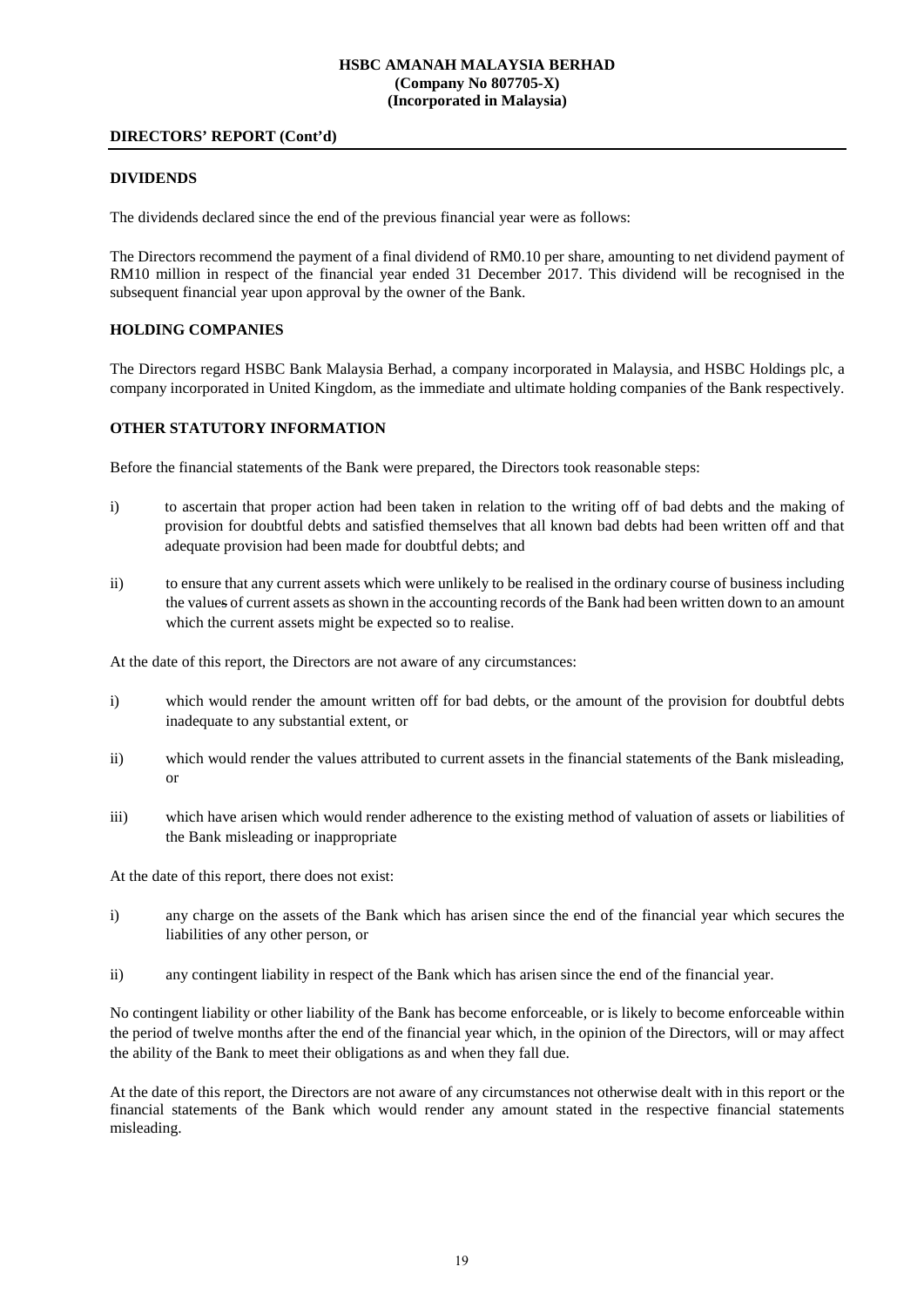### **DIRECTORS' REPORT (Cont'd)**

# **OTHER STATUTORY INFORMATION (Cont'd)**

In the opinion of the Directors:

- i) the results of the operations of the Bank during the financial year were not substantially affected by any item, transaction or event of a material and unusual nature; and
- ii) there has not arisen in the interval between the end of the financial year and the date of this report any item, transaction or event of a material and unusual nature likely to affect substantially the results of the operations of the Bank for the financial year in which this report is made.

#### **SIGNIFICANT AND SUBSEQUENT EVENTS**

There were no significant events and events subsequent to the date of the statement of financial position that require disclosure or adjustment to the audited financial statements.

#### **SUBSIDIARIES**

The Bank does not have any subsidiary company.

# **ZAKAT OBLIGATION**

The Bank is not obliged to pay zakat for the financial year ended 31 December 2017.

# **DIRECTORS' REMUNERATION**

Details of Directors' remuneration are set out in Note 32 to the financial statements.

# **AUDITORS' REMUNERATION**

Details of auditors' remuneration are set out in Note 29 to the financial statements.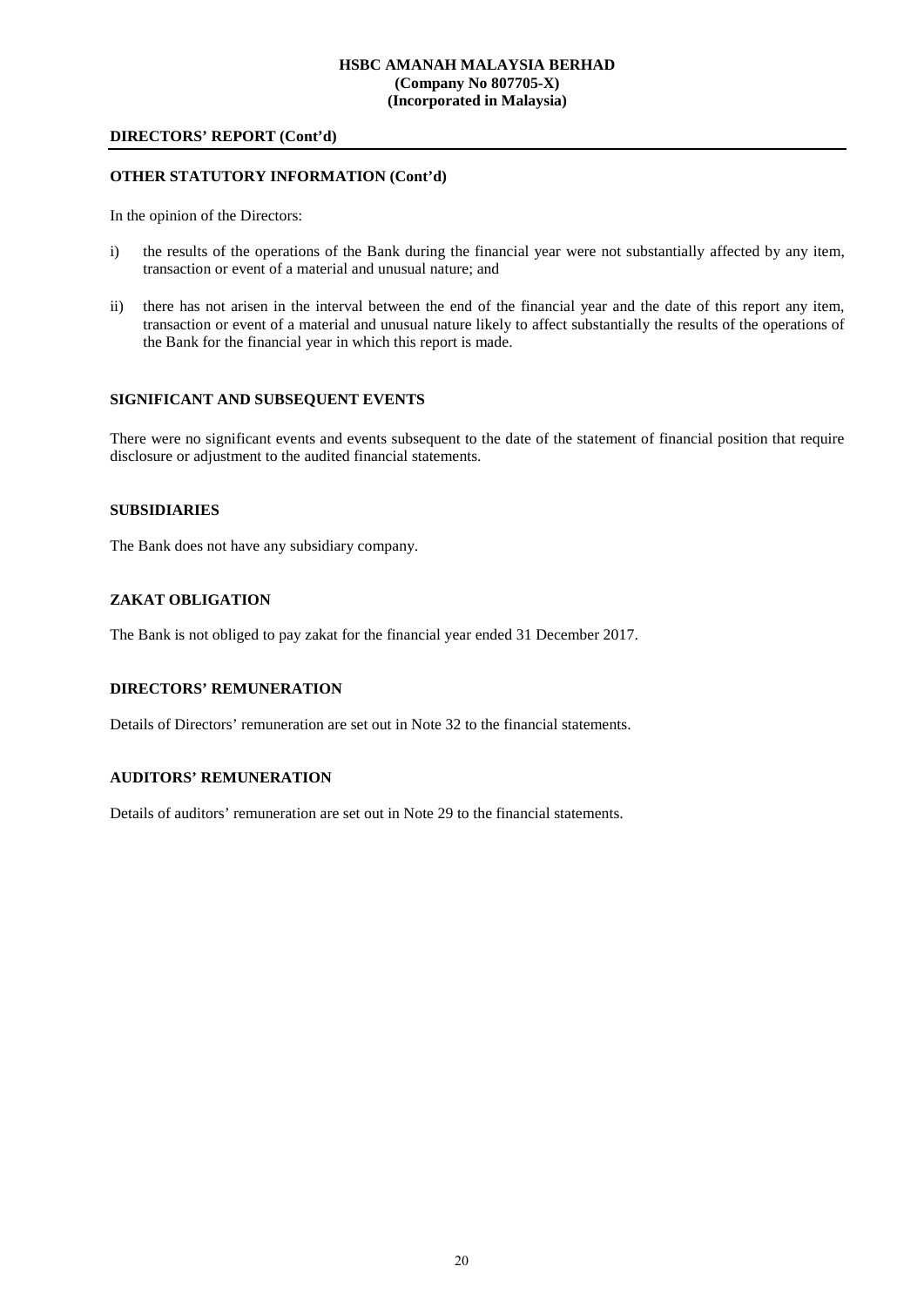#### **DIRECTORS' REPORT (Cont'd)**

#### **2017 Business Strategy**

The liquidity and capital position of the Bank remain healthy and well above the regulatory requirement throughout 2017. This financial strength is recognised by external parties including RAM Ratings Services Berhad, which in 2017 reaffirmed the Bank and its wholly owned subsidiary, HSBC Amanah Malaysia Berhad's long term and short term ratings of AAA and P1 ratings respectively. The Bank also continued to maintain its market leader position in various segments, evident by the numerous awards that the Bank won in 2017.

On the retail business, Retail Banking and Wealth Management (RBWM) focused on growing emerging affluent client base, enhancing wealth management business, expanding cards base and strengthening controls. Premier and Advance customer proposition continued to be supported through various customer acquisition campaigns. Wealth penetration was improved with new products offering. Cards market share expanded via new cards acquisition leveraging on different acquisition channels including digital, third party sales agents and in house mobile sales channel.

Towards the end of the 2016, BNM introduced several measures to ensure liquidity and demand of Ringgit remained robust. Wholesale business has worked closely with our corporate customers (both importers and exporters) to manage their exposure accordingly. While corporate flows increased due to the requirement for exporters to convert 75% of their proceeds and subsequent re-conversion, margins were largely compressed due to the regulatory direction. Global Banking & Markets (GBM) continued to seize the advantage of its debt capital market leadership and expertise to secure key deals, enhance cross border connectivity, as well as capture key growth opportunities in ASEAN and Belt and Road Initiative (BRI).

Commercial Banking (CMB) focused on selective growth in quality assets while embedding risk measures to attain sustainable business model that meet Global Standards on financial crime controls. Growth was achieved through cross border collaboration to capture inbound and outbound business opportunities especially with China, Vietnam and Singapore. With strong capabilities around structuring deals and connectivity to HSBC in other countries, CMB offered differentiated product offerings to support clients' business both within and outside Malaysia. Significant progress was also achieved in driving efficiency through continued investment in digital platform and streamlining initiatives.

In 2017, corporate social responsibility was also a key focus area which the Group continued to put high emphasis on. The Bank attained the Best Bank for Corporate Social Responsibility (CSR) in Malaysia award in 2017 from Asia Money. The Bank will continue to invest in the long term future of the community in which we operate by focusing on education, environment, health and wellness initiatives because we believe those areas will provide the fundamental building blocks for creating thriving communities in Malaysia.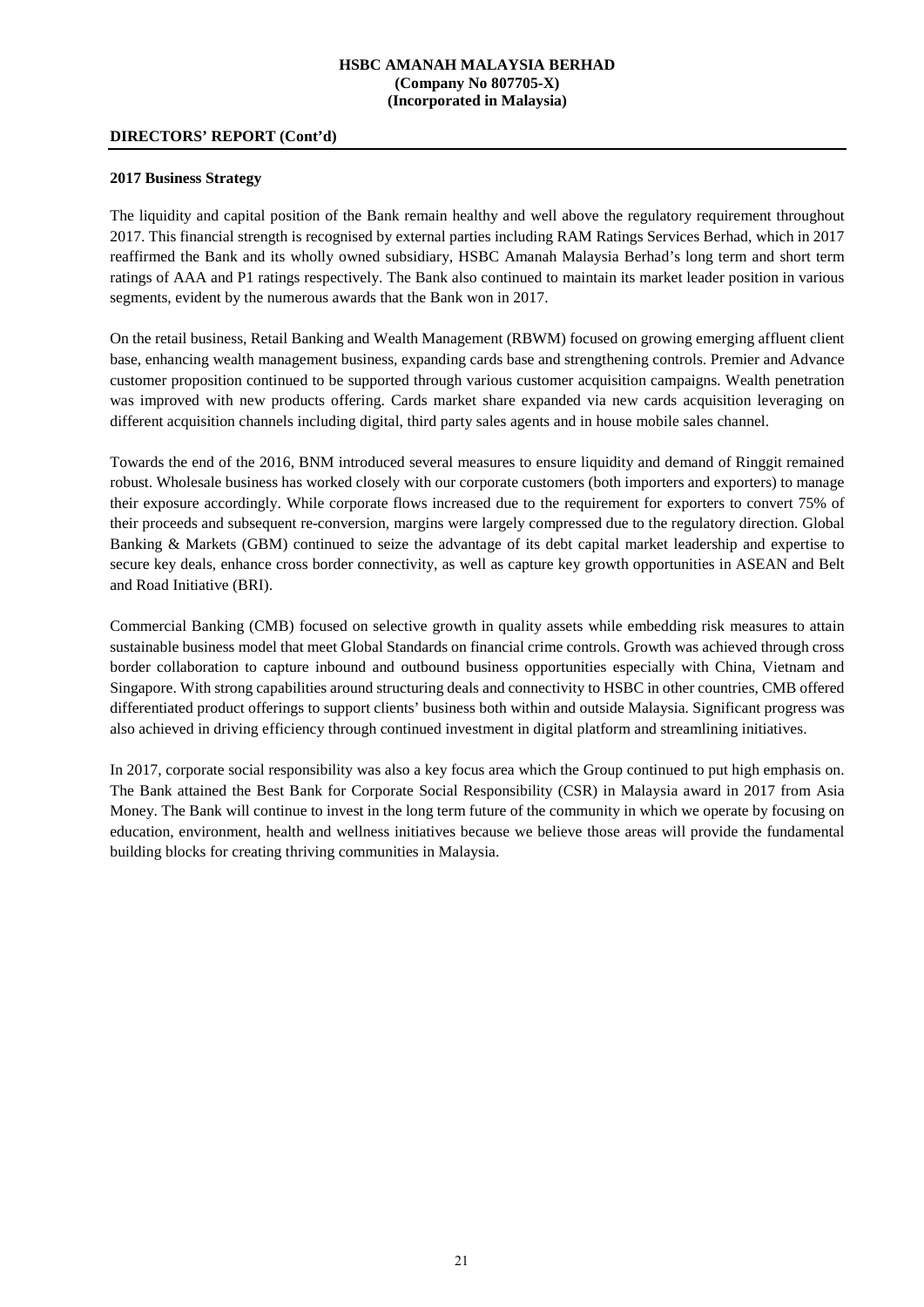### **DIRECTORS' REPORT (Cont'd)**

#### **Performance Review 2017**

The Bank continued to demonstrate its resilience and had recorded an improved profit before tax of RM106.3 million for the financial year ended 31 December 2017, an increase of 5% or RM5 million compared to previous year.

Higher profit was contributed by higher income derived from investment of depositors' funds and others (up by RM 25 million), coupled with higher income derived from investment of shareholder's funds (up by RM10 million). It was partially impacted by higher impairment loses on financing (up by RM32 million).

Income derived from investment of depositors' funds and others increased by RM25 million, mainly due to higher trading income (up by RM19 million) and higher financing income (up by RM6 million). The increase in net financing income was in tandem with the 5% growth of customer financing.

Income derived from investment of shareholder's funds increased by RM10 million, mainly due to higher net fee income from lead arranger fee related income and higher financing income.

Impairment losses on financing increased by RM32 million arising mainly from higher individual impairment provision (up by RM20 million) and higher collective impairment provision (up by RM11 million).

The Bank continued to place high importance on the need to manage its operating expenses by ensuring resources being invested in a sustainable manner. In 2017, operating expenses increased by 2.3%, mainly on personnel expenses, promotion and marketing related expenses, with saving recorded in establishment related expenses. Investments in compliance related costs increased in 2017, reflecting our commitment to invest in people and systems to detect, deter and protect the Bank against financial crime.

Total assets size at 31 December 2017 stood at RM17.8 billion, RM1.5 billion or 9.1% higher compared against 31 December 2016 (RM16.3 billion). The Bank's capital and liquidity ratios continues to remain strong and is well above the regulatory requirements.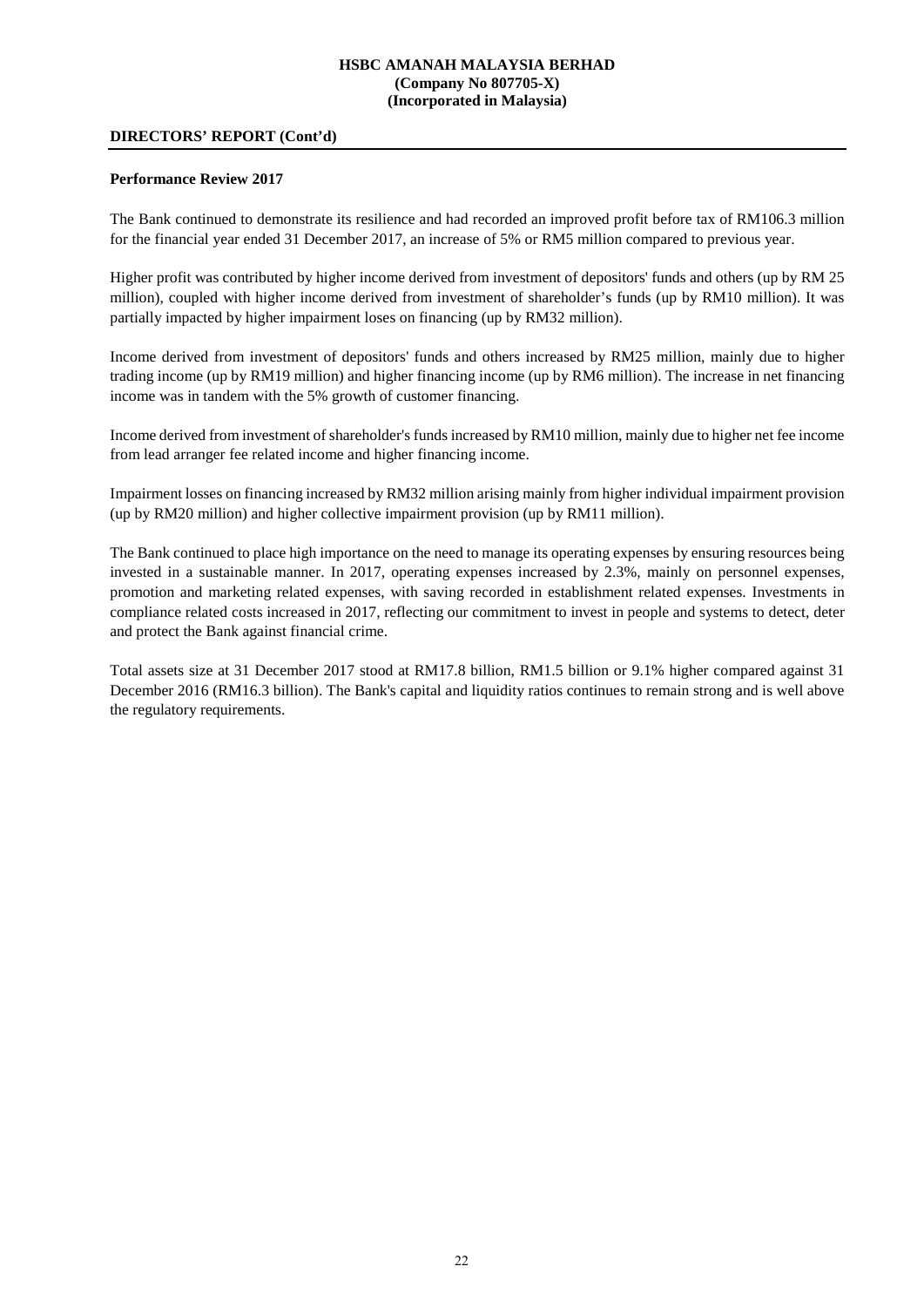# **DIRECTORS' REPORT (Cont'd)**

#### **Outlook for 2018**

Malaysia's real Gross Domestic Product (GDP) expanded 5.9% in 2017 (2016:4.2%), higher than the forecast of 5.2% - 5.7%. The positive trend is forecasted to follow through to 2018 with growth anticipated to be in the range of 5.0% - 5.5%, underpinned by resilient domestic demand and exports. Looking ahead, the strong growth momentum is expected to continue in 2018.

Headline inflation elevated at 3.7% in 2017 (2016: 2.1%). The trending of headline inflation will be dependent on future global oil prices which remain highly uncertain. On 25 January 2018, Bank Negara Malaysia had increased the Overnight Policy Rate (OPR) by 25 basis points to 3.25 percent.

Inflation in 2017 is expected to be at the upper end of the forecast range of 3-4% for 2017. To ensure continuous domestic financial stability supported by healthy business activities, BNM had kept the Overnight Policy Rate (OPR) of 3.00% unchanged since July 2016, at the back of positive growth momentum and moderating headline inflation. However, market expects upward revision in OPR in 2018.

Towards the second half of 2017, the Ringgit has strengthened against the US dollar and most regional currencies, supported mainly by trade and non-resident portfolio inflows. Going forward, the Ringgit will continue to be driven by a confluence of external and domestic factors. This include the timing and pace of monetary policy normalisation by major central banks, global geopolitical development and the domestic economic performance. The attractive valuation of the Ringgit make local assets such as bonds and equities attractive to foreign investors.

Malaysian Financial Reporting Standard 9: Financial Instruments (MFRS 9) comes into effect on 1 January 2018, requires banks to make provisions for expected credit losses over the tenure of the loans, including undrawn balances. Hence, banks' earnings may potentially be impacted due to the higher credit costs moving forward.

From funding perspective, the banking system liquidity is expected to remain robust and sufficient to facilitate financial intermediation. However, competition among lenders for deposits is foreseen to increase, with the upcoming Basel III's Net Stable Funding Ratio measure, to be implemented no earlier than 1 January 2019.

Malaysia will introduce its first Islamic Digital Economy (IDE) framework to claim the leadership role in the global shariah compliant marketplace. The framework is expected to be ready by the first quarter of 2018 and will cover areas such as shariah compliance, funding and financing, Islamic digital economy regulation as well as the shariah compliant business operation frameworks.

The Bank will continue to capitalise on infrastructure related opportunities, especially BRI related. The focus is to capture opportunities along the entire supply chain of Chinese investment into Malaysia infrastructure. Leveraging on HSBC connectivity, we will explore business opportunity based on intra ASEAN corridors and ASEAN government initiatives. The Amanah Platform will continue to be optimised to grow Islamic Commercial Banking business through growing share of wallet of existing clients and enhanced product offerings and services. The Bank will also focus on expanding customers' base to increase market share where it has comparative advantage.

Malaysia continues to be an identified priority market for HSBC Group and is an important footprint for the HSBC Group within ASEAN. The announcement to invest up to USD250 million in the construction of a new Malaysian head office in Tun Razak Exchange in 2017 reflects HSBC long term commitment to its Malaysia franchise.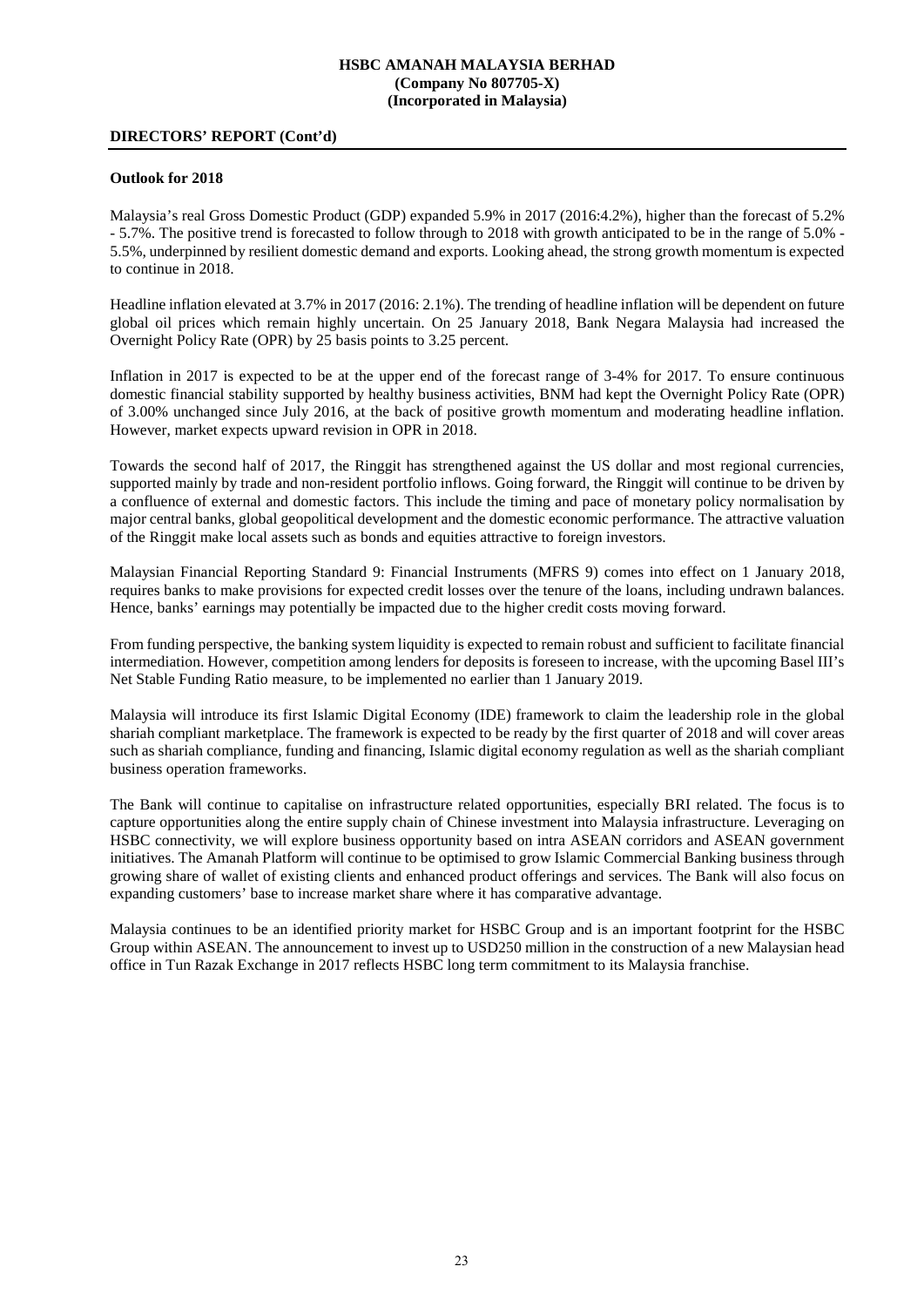### **DIRECTORS' REPORT (Cont'd)**

#### **Awards won during the financial year**

- 1. **Islamic Deal of the Year** Government of Malaysia US\$1.5 billion dual-tranche trust certificates, HSBC Amanah acted as the joint bookrunner and manager, The Asset Triple A Islamic Finance Awards 2017.
- 2. **Best Sovereign Sukuk** Government of Malaysia US\$1.5 billion dual-tranche trust certificates, HSBC Amanah acted as the joint bookrunner and manager, The Asset Triple A Islamic Finance Awards 2017.
- 3. **Best Sukuk** Government of Malaysia US\$1.5 billion dual-tranche trust certificates, HSBC Amanah acted as the joint bookrunner and manager, The Asset Triple A Islamic Finance Awards 2017.
- 4. **Best Government Guaranteed Sukuk** DanaInfra Nasional Berhad 4.5 billion ringgit murabaha sukuk, HSBC Amanah acted as the joint lead arranger and lead manager, The Asset Triple A Islamic Finance Awards 2017.
- 5. **Best Corporate Sukuk**  TNB Global Ventures Capital Berhad US\$750 million wakala sukuk, HSBC Amanah acted as the joint bookrunner and lead manager, The Asset Triple A Islamic Finance Awards 2017.
- 6. **Best Local Currency Sukuk**  Cagamas Berhad 375 million ringgit commodity murabaha sukuk, HSBC Amanah acted as shariah adviser, The Asset Triple A Islamic Finance Awards 2017.
- 7. **Best Islamic Deal, Malaysia**  Government of Malaysia US\$1.5 billion dual-tranche trust certificates, HSBC Amanah acted as joint bookrunners and managers, The Asset Triple A Islamic Finance Awards 2017.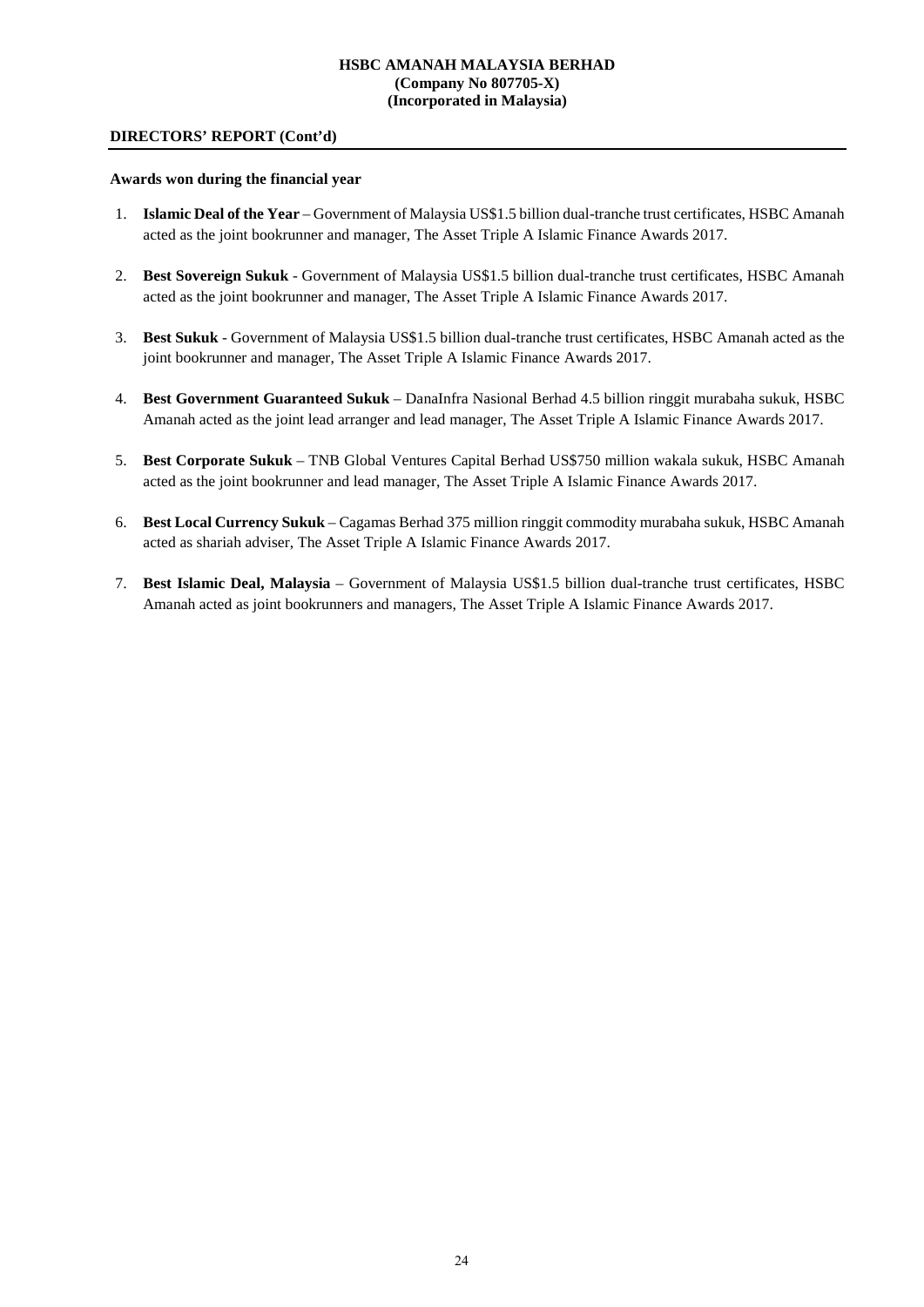# **DIRECTORS' REPORT (Cont'd)**

#### **AUDITORS**

The auditors, PricewaterhouseCoopers PLT (LLP0014401-LCA & AF 1146), have expressed their willingness to accept re-appointment as auditors. PricewaterhouseCoopers PLT (LLP0014401-LCA & AF 1146) was registered on 2 January 2018 and with effect from that date, PricewaterhouseCoopers (AF 1146), a conventional partnership, was converted to a limited liability partnership. A resolution to re-appoint PricewaterhouseCoopers PLT as auditor of the Bank will be proposed at the forthcoming Annual General Meeting.

This report was approved by the Board of Directors on 12 February 2018.

Signed on behalf of the Directors in accordance with a resolution of the Directors:

**MUKHTAR MALIK HUSSAIN ALBERT QUAH CHEI JIN** Director Director

…………………….……………….…..…. …………………….……………….…..….

Kuala Lumpur, Malaysia 12 February 2018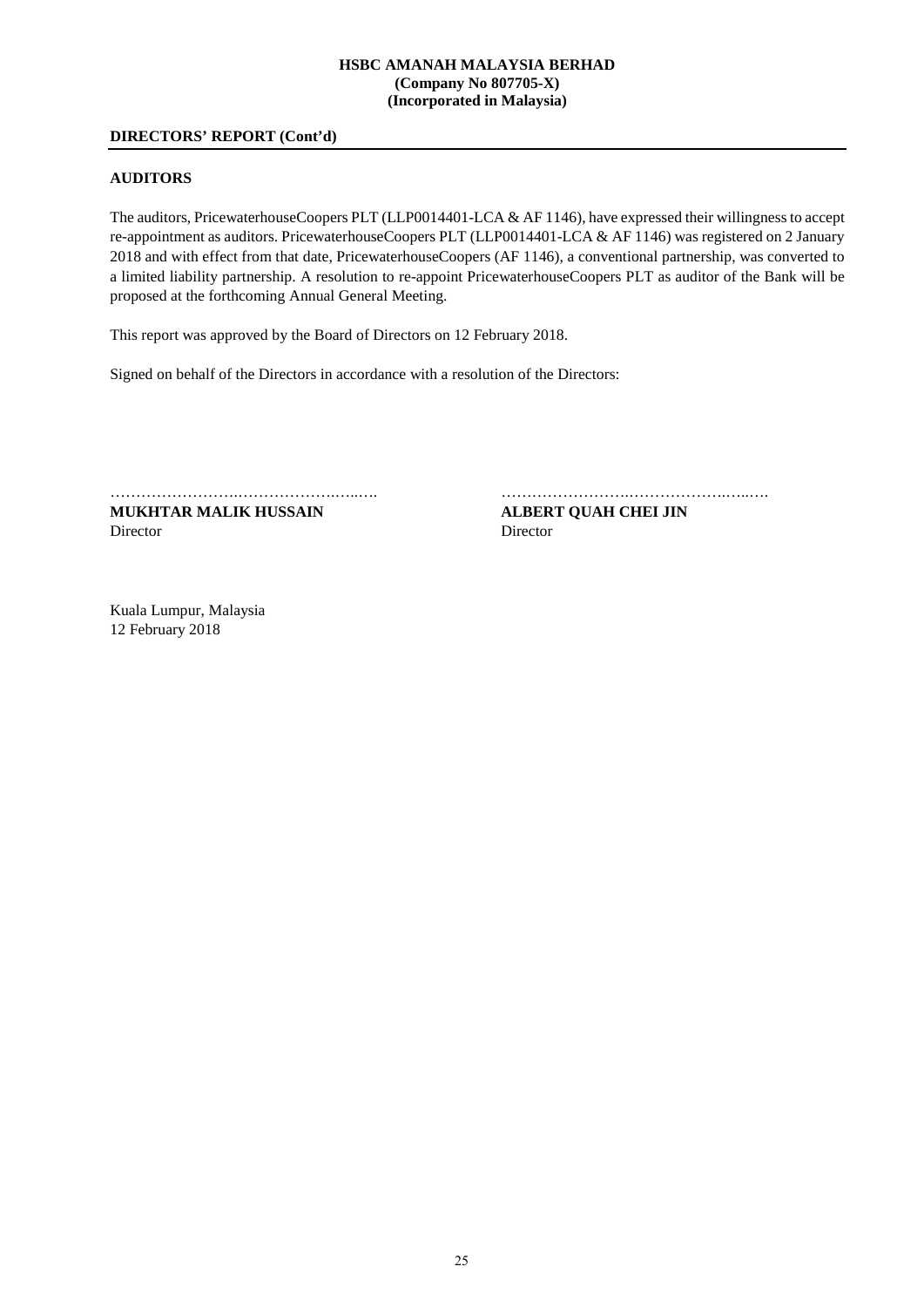# **STATEMENT BY DIRECTORS PURSUANT TO SECTION 251(2) OF THE COMPANIES ACT 2016**

In the opinion of the directors:

We, Mukhtar Malik Hussain and Albert Quah Chei Jin, being two of the Directors of HSBC Amanah Malaysia Berhad, do hereby state that, in the opinion of the Directors, the accompanying financial statements set out on pages 34 to 132 are drawn up so as to give a true and fair view of the financial position of the Bank as at 31 December 2017 and financial performance of the Bank for the financial year ended 31 December 2017 in accordance with the Malaysian Financial Reporting Standards, International Financial Reporting Standards and the requirements of the Companies Act 2016 in Malaysia.

Signed on behalf of the Board of Directors in accordance with a resolution of the Directors:

**MUKHTAR MALIK HUSSAIN ALBERT QUAH CHEI JIN**  Director Director

…………………….……………….…..…. …………………….……………….…..….

Kuala Lumpur, Malaysia 12 February 2018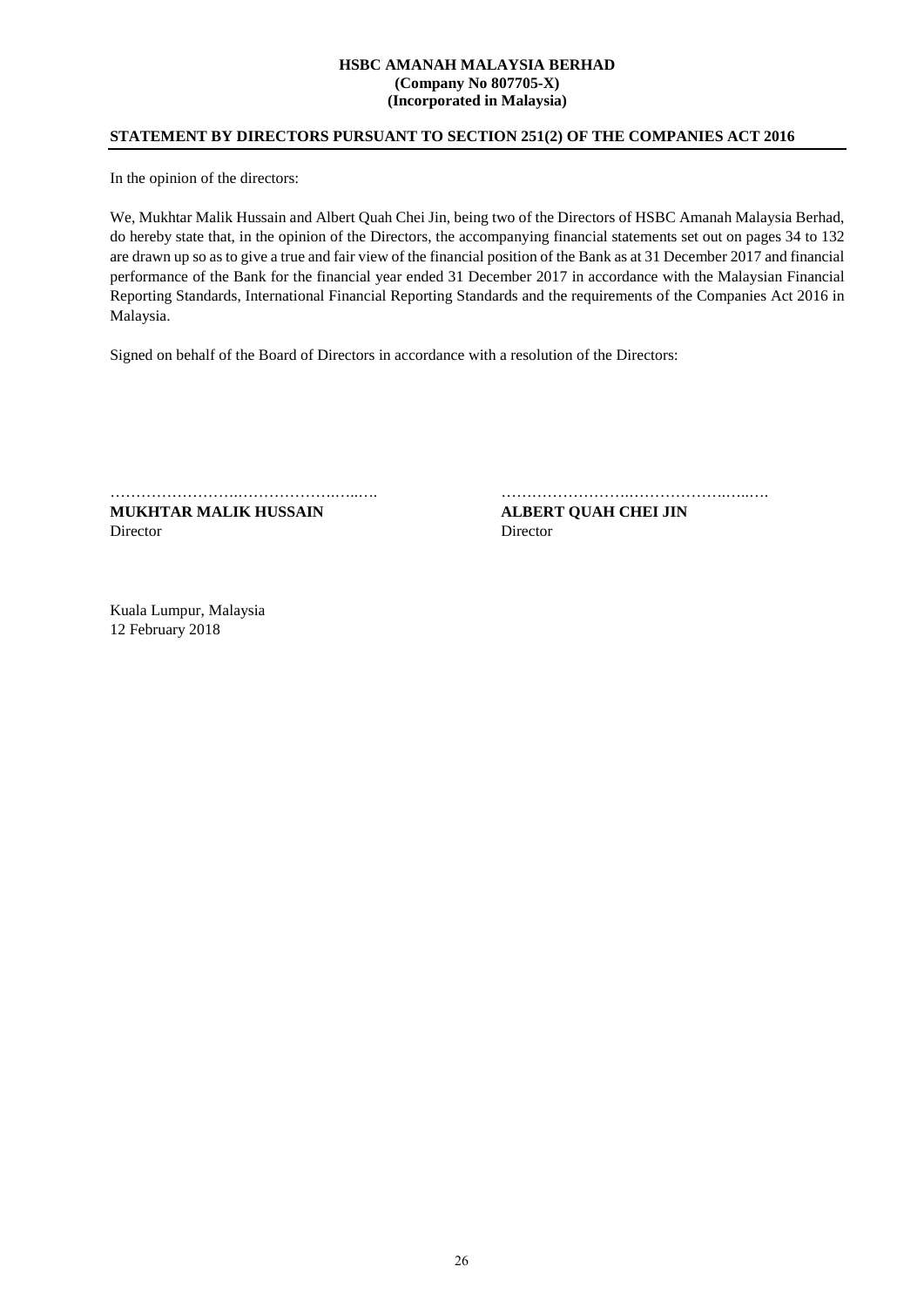# **STATUTORY DECLARATION PURSUANT TO SECTION 251(1) OF THE COMPANIES ACT 2016**

I, Neoh Elly, being the officer primarily responsible for the financial management of HSBC Amanah Malaysia Berhad, do solemnly and sincerely declare that, to the best of my knowledge and belief, the financial statements set out on pages 34 to 132 are correct, and I make this solemn declaration conscientiously believing the same to be true, and by virtue of the provisions of the Statutory Declarations Act 1960.

Subscribed and solemnly declared by the abovenamed.

in Kuala Lumpur, Malaysia on 12 February 2018.

....................................................................

**NEOH ELLY** 

BEFORE ME:

……………………………………………. Signature of Commissioner for Oaths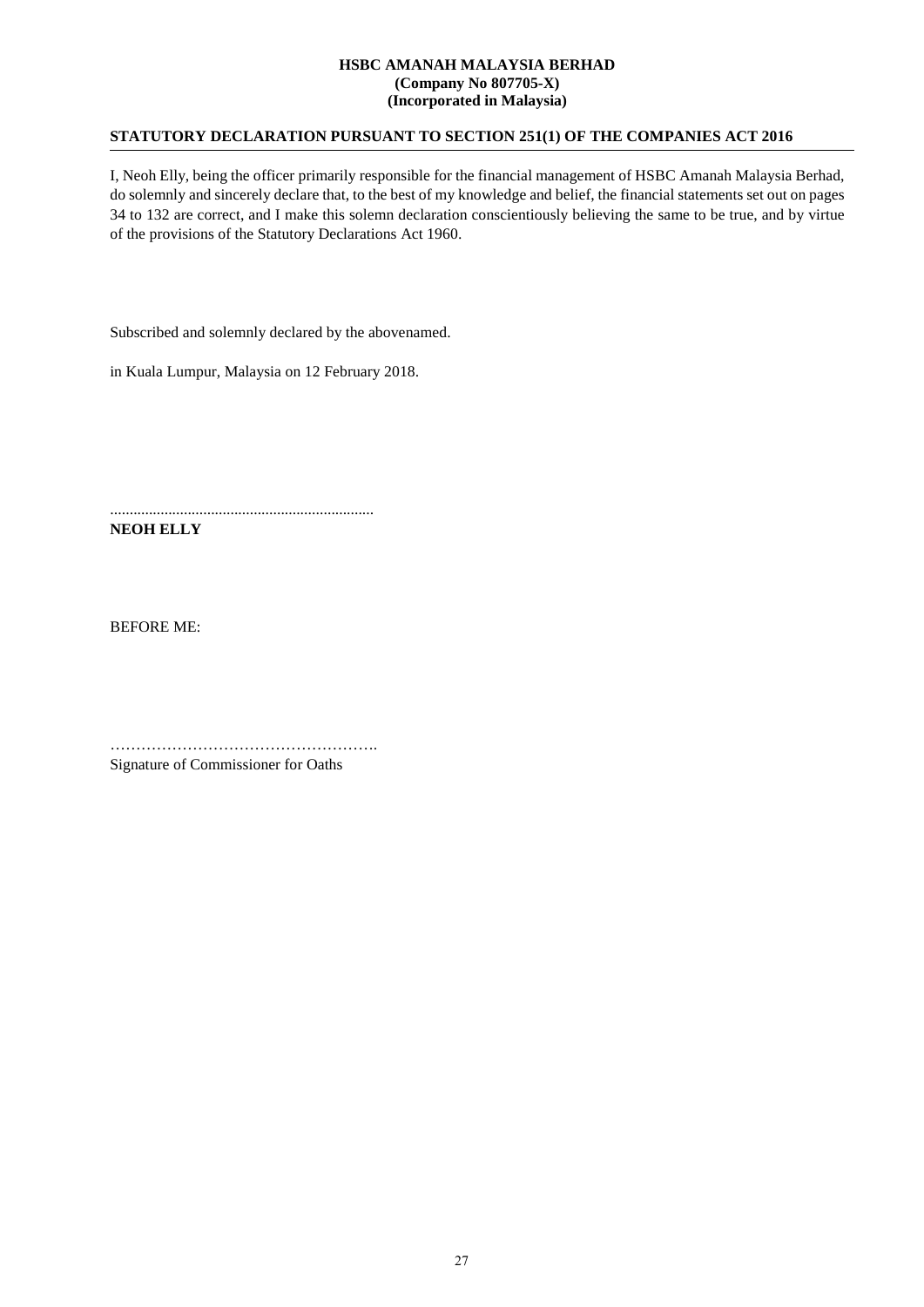# **SHARIAH COMMITTEE'S REPORT**

In the name of Allah, the most Beneficent, the most Merciful.

Praise to Allah, the Lord of the Worlds and peace and blessings be upon our Prophet Muhammad, his family and companions.

# Assalamu 'Alaikum Warahmatullahi Wabarakatuh

In carrying out the roles and responsibilities as Shariah Committee of HSBC Amanah Malaysia Berhad as prescribed in the Shariah Governance Framework for Islamic Financial Institutions issued by Bank Negara Malaysia, the Bank's Shariah Governance Policy as well as the Bank's Committee's Terms of Reference, we hereby submit the following report for the financial year ended 31 December 2017:

- 1. We have conducted nine (9) meetings for the whole year of 2017 and reviewed the principles and the contracts relating to the transactions and applications introduced by the Bank during the financial year ended 31 December 2017 to ensure conformity with Shariah requirements.
- 2. We have performed oversight role through the Shariah review and Shariah audit functions in ensuring the Bank has complied with the Shariah principles and rulings issued by us and the Shariah Advisory Council of Bank Negara Malaysia.
- 3. The management of the Bank is responsible for ensuring that the financial institution conducts its business in accordance with Shariah principles. It is our responsibility to form an independent opinion, based on our review of the operations of the Bank, and to report to you.
- 4. We have assessed the work carried out by Shariah Department and its effectiveness to implement the Shariah Governance Framework which included pre and post examination, on a test basis, each type of transaction across business lines, the relevant documentations and procedures adopted and/or entered into by the Bank.
- 5. In performing our duties, we planned and performed our review and had obtained all the information and explanations which we considered indispensable and necessary in order to provide us with satisfactory evidence to arrive at sound Shariah decisions and to give reasonable assurance that the Bank has complied with Shariah requirements and has not violated the Shariah rules and principles based on the evidences which have been disclosed and tabulated before us.

On that note, we, being the members of the Shariah Committee of HSBC Amanah Malaysia Berhad, do hereby confirm that, with the exception of identified breaches that are being remedied, in our opinion:

- (a) the contracts, transactions, dealings entered into by the Bank during the financial year ended 31 December 2017 have been reviewed by us and are in compliance with Shariah rules and principles;
- (b) the allocation of profit and charging of losses relating to the Bank's assets and liabilities conform to the basis that had been approved by us in accordance with Shariah principles;
- (c) all earnings that have been realised from sources or by means prohibited by the Shariah principles have been considered for disposal to charitable causes; and
- (d) the Bank is not required to pay zakat for the financial year ended 31 December 2017 because its shareholder has no obligation to pay zakat.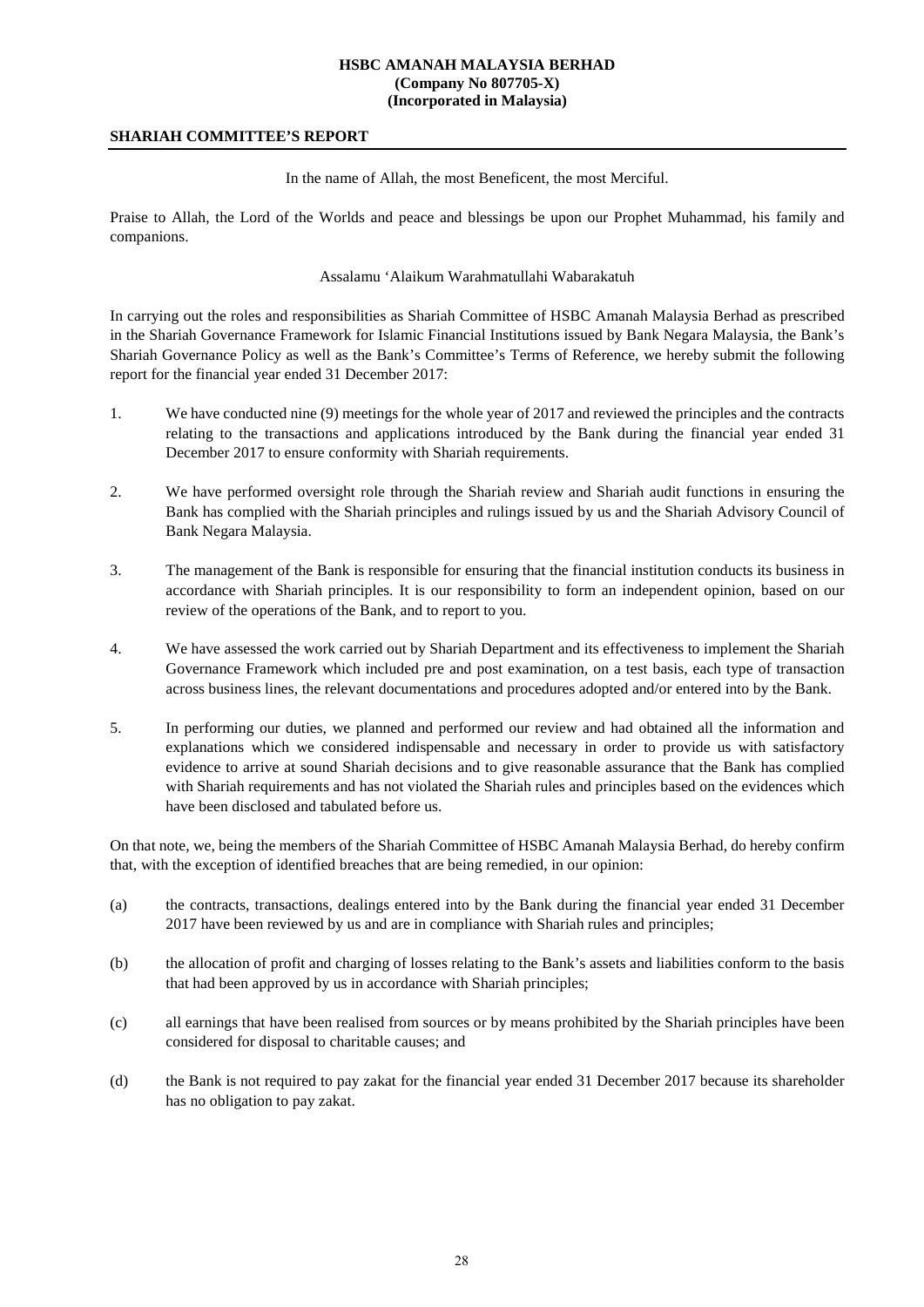# **SHARIAH COMMITTEE'S REPORT (Cont'd)**

We, the members of the Shariah Committee of HSBC Amanah Malaysia Berhad, do hereby confirm that with the exception of identified breaches that are being remedied, the operations of the Bank for the financial year ended 31 December 2017 have been conducted in conformity with the Shariah principles.

We pray to Allah the Almighty to grant us success and the path of straight forwardness.

Wassalamu 'Alaikum Warahmatullahi Wabarakatuh

| Chairman of the Shariah Committee<br>Dr. Ziyaad Mahomed (Chairman)                    |  |
|---------------------------------------------------------------------------------------|--|
| Member of the Shariah Committee<br>Assoc. Prof. Dr. Muhammad Yusuf Saleem Ghulam Nabi |  |
| Member of the Shariah Committee<br>Dr. Aida Othman                                    |  |
| Member of the Shariah Committee<br>Khairul Anuar Ahmad                                |  |
| Member of the Shariah Committee<br>Prof. Dr. Younes Soualhi                           |  |

Kuala Lumpur, Malaysia 12 February 2018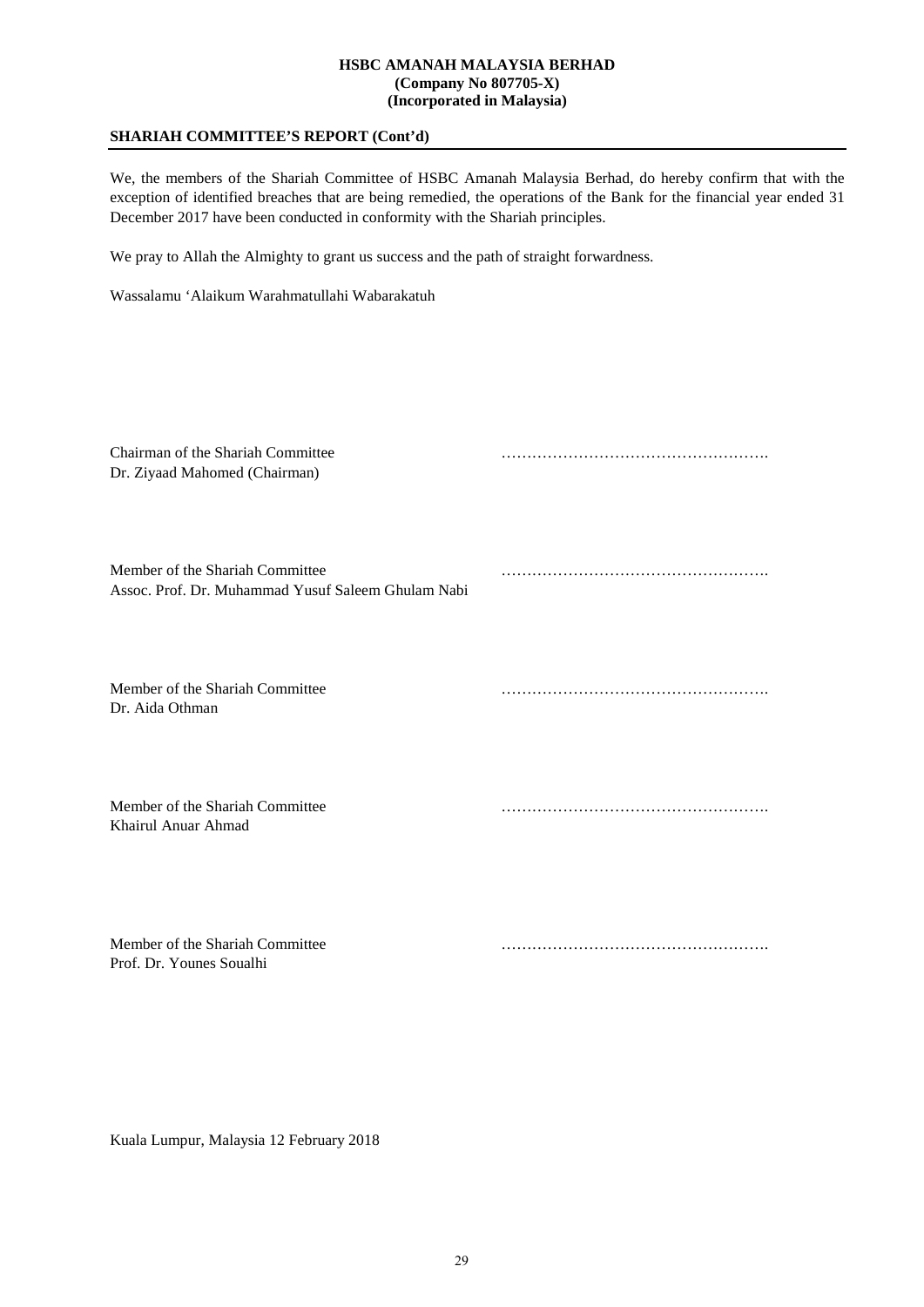# **INDEPENDENT AUDITORS' REPORT TO THE MEMBER OF HSBC AMANAH MALAYSIA BERHAD** (Incorporated in Malaysia) (Company No. 807705-X)

# REPORT ON THE AUDIT OF THE FINANCIAL STATEMENTS

#### Our opinion

In our opinion, the financial statements of HSBC Amanah Malaysia Berhad ("the Bank") give a true and fair view of the financial position of the Bank as at 31 December 2017, and of its financial performance and its cash flows for the year then ended in accordance with Malaysian Financial Reporting Standards, International Financial Reporting Standards and the requirements of the Companies Act 2016 in Malaysia.

#### What we have audited

We have audited the financial statements of the Bank, which comprise the statement of financial position as at 31 December 2017 of the Bank, and the statement of profit or loss and other comprehensive income, statement of changes in equity and statement of cash flows of the Bank for the year then ended, and notes to the financial statements, including a summary of significant accounting policies, as set out on pages 34 to 132.

#### Basis for opinion

We conducted our audit in accordance with approved standards on auditing in Malaysia and International Standards on Auditing. Our responsibilities under those standards are further described in the "Auditors' responsibilities for the audit of the financial statements" section of our report.

We believe that the audit evidence we have obtained is sufficient and appropriate to provide a basis for our opinion.

#### Independence and other ethical responsibilities

We are independent of the Bank in accordance with the By-Laws (on Professional Ethics, Conduct and Practice) of the Malaysian Institute of Accountants (By-Laws) and the International Ethics Standards Board for Accountants' Code of Ethics for Professional Accountants (IESBA Code), and we have fulfilled our other ethical responsibilities in accordance with the By-Laws and the IESBA Code.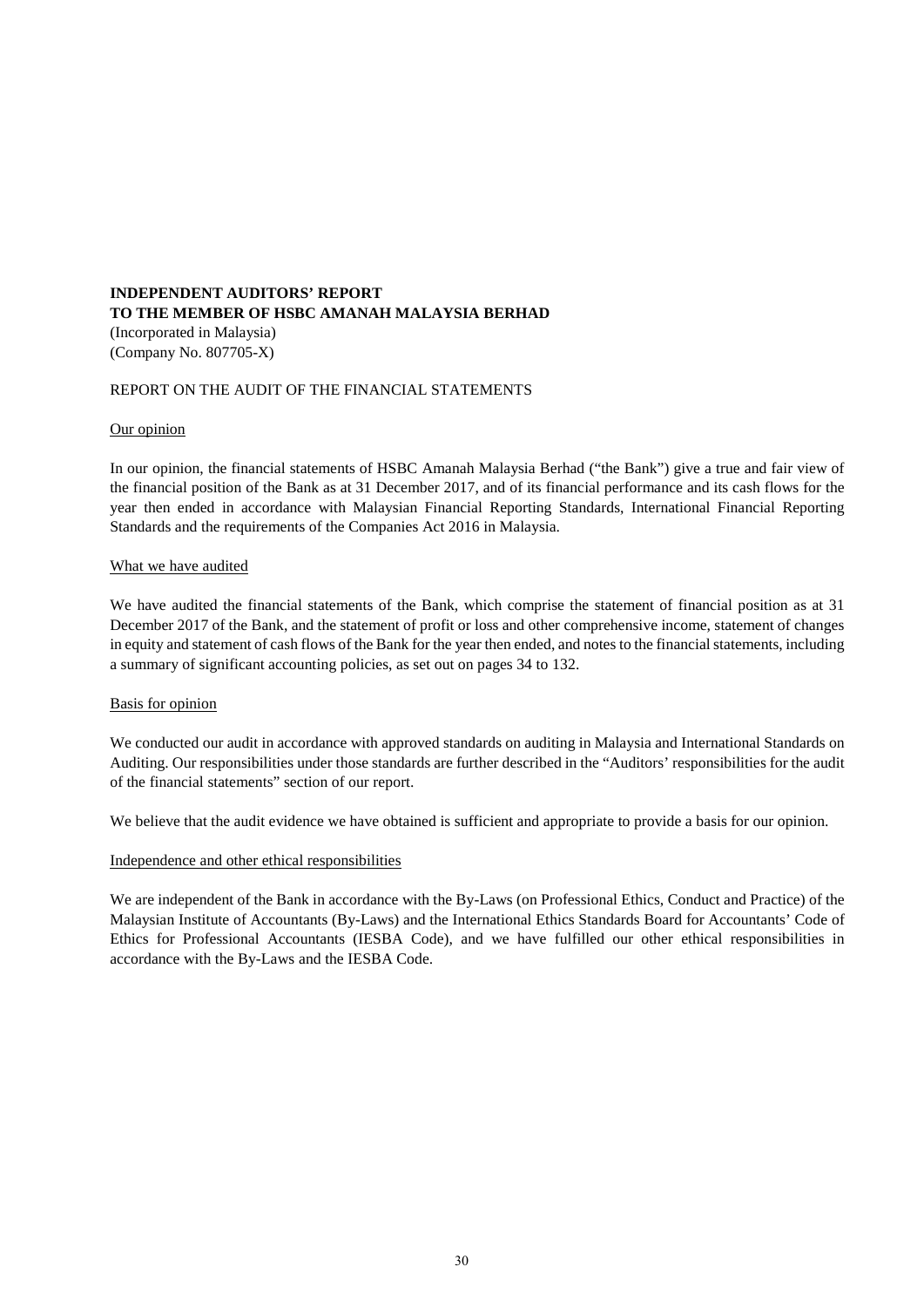# **INDEPENDENT AUDITORS' REPORT TO THE MEMBER OF HSBC AMANAH MALAYSIA BERHAD (CONT'D)** (Incorporated in Malaysia) (Company No. 807705-X)

# REPORT ON THE AUDIT OF THE FINANCIAL STATEMENTS (CONT'D)

# Information other than the financial statements and auditors' report thereon

The directors of the Bank are responsible for the other information. The other information comprises the list of Board of Directors, Corporate Governance Disclosures, Internal Control Framework, Rating by External Rating Agencies, Directors' Report and Shariah Committee's Report, but does not include the financial statements of the Bank and our auditors' report thereon.

Our opinion on the financial statements of the Bank does not cover the other information and we do not express any form of assurance conclusion thereon.

In connection with our audit of the financial statements of the Bank, our responsibility is to read the other information and, in doing so, consider whether the other information is materially inconsistent with the financial statements of the Bank or our knowledge obtained in the audit or otherwise appears to be materially misstated.

If, based on the work we have performed, we conclude that there is a material misstatement of this other information, we are required to report that fact. We have nothing to report in this regard.

### Responsibilities of the directors for the financial statements

The directors of the Bank are responsible for the preparation of the financial statements of the Bank that give a true and fair view in accordance with Malaysian Financial Reporting Standards, International Financial Reporting Standards and the requirements of the Companies Act 2016 in Malaysia. The directors are also responsible for such internal control as the directors determine is necessary to enable the preparation of financial statements of the Bank that are free from material misstatement, whether due to fraud or error.

In preparing the financial statements of the Bank, the directors are responsible for assessing the Bank's ability to continue as a going concern, disclosing, as applicable, matters related to going concern and using the going concern basis of accounting unless the directors either intend to liquidate the Bank or to cease operations, or have no realistic alternative but to do so.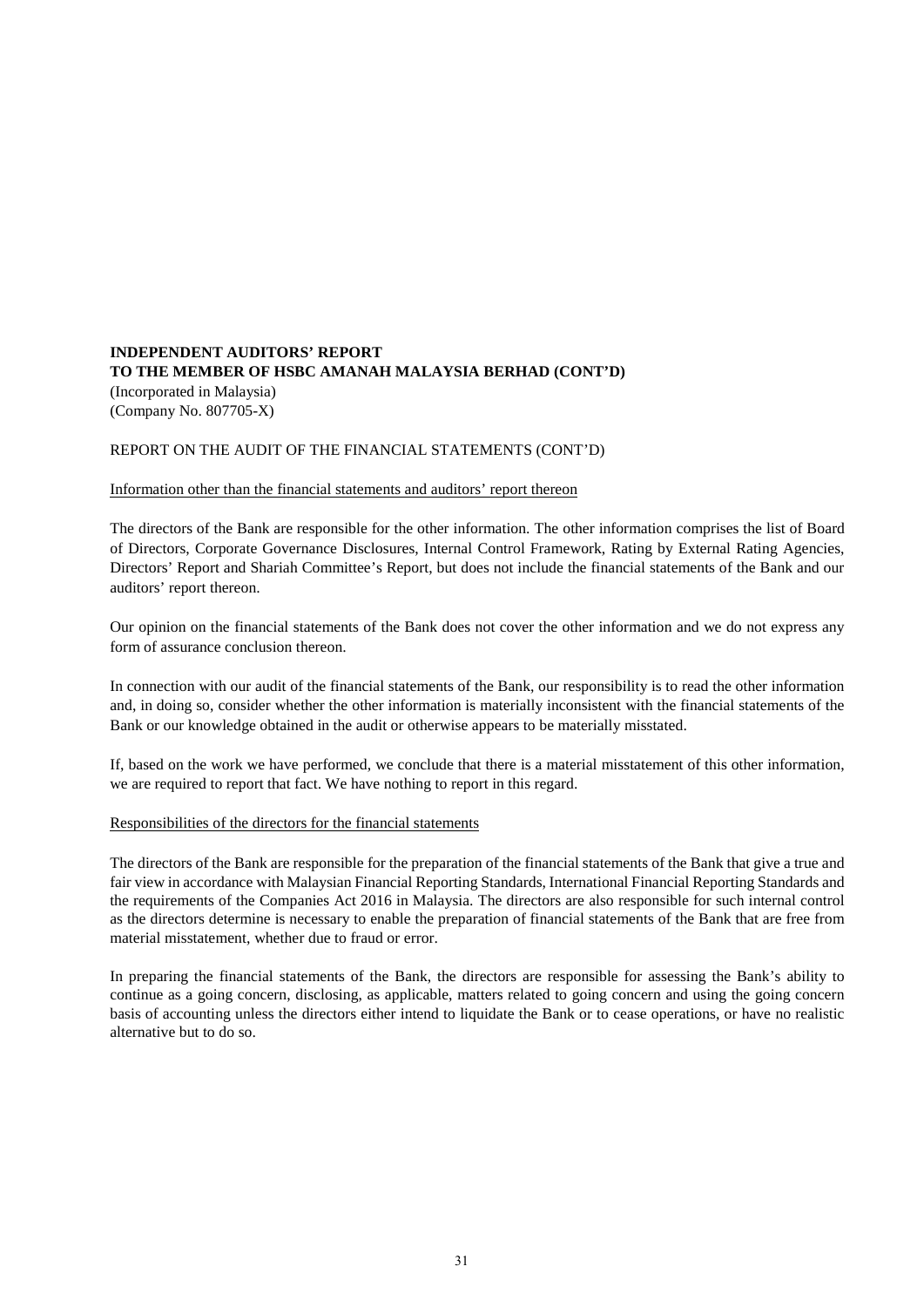# **INDEPENDENT AUDITORS' REPORT TO THE MEMBER OF HSBC AMANAH MALAYSIA BERHAD (CONT'D)** (Incorporated in Malaysia)

(Company No. 807705-X)

# REPORT ON THE AUDIT OF THE FINANCIAL STATEMENTS (CONT'D)

#### Auditors' responsibilities for the audit of the financial statements

Our objectives are to obtain reasonable assurance about whether the financial statements of the Bank as a whole are free from material misstatement, whether due to fraud or error, and to issue an auditors' report that includes our opinion. Reasonable assurance is a high level of assurance, but is not a guarantee that an audit conducted in accordance with approved standards on auditing in Malaysia and International Standards on Auditing will always detect a material misstatement when it exists. Misstatements can arise from fraud or error and are considered material if, individually or in the aggregate, they could reasonably be expected to influence the economic decisions of users taken on the basis of these financial statements.

As part of an audit in accordance with approved standards on auditing in Malaysia and International Standards on Auditing, we exercise professional judgement and maintain professional scepticism throughout the audit. We also:

- (a) Identify and assess the risks of material misstatement of the financial statements of the Bank, whether due to fraud or error, design and perform audit procedures responsive to those risks, and obtain audit evidence that is sufficient and appropriate to provide a basis for our opinion. The risk of not detecting a material misstatement resulting from fraud is higher than for one resulting from error, as fraud may involve collusion, forgery, intentional omissions, misrepresentations, or the override of internal control.
- (b) Obtain an understanding of internal control relevant to the audit in order to design audit procedures that are appropriate in the circumstances, but not for the purpose of expressing an opinion on the effectiveness of the Bank's internal control.
- (c) Evaluate the appropriateness of accounting policies used and the reasonableness of accounting estimates and related disclosures made by the directors.
- (d) Conclude on the appropriateness of the directors' use of the going concern basis of accounting and, based on the audit evidence obtained, whether a material uncertainty exists related to events or conditions that may cast significant doubt on the Bank's ability to continue as a going concern. If we conclude that a material uncertainty exists, we are required to draw attention in our auditors' report to the related disclosures in the financial statements of the Bank or, if such disclosures are inadequate, to modify our opinion. Our conclusions are based on the audit evidence obtained up to the date of our auditors' report. However, future events or conditions may cause the Bank to cease to continue as a going concern.
- (e) Evaluate the overall presentation, structure and content of the financial statements of the Bank, including the disclosures, and whether the financial statements of the Bank represents the underlying transactions and events in a manner that achieves fair presentation.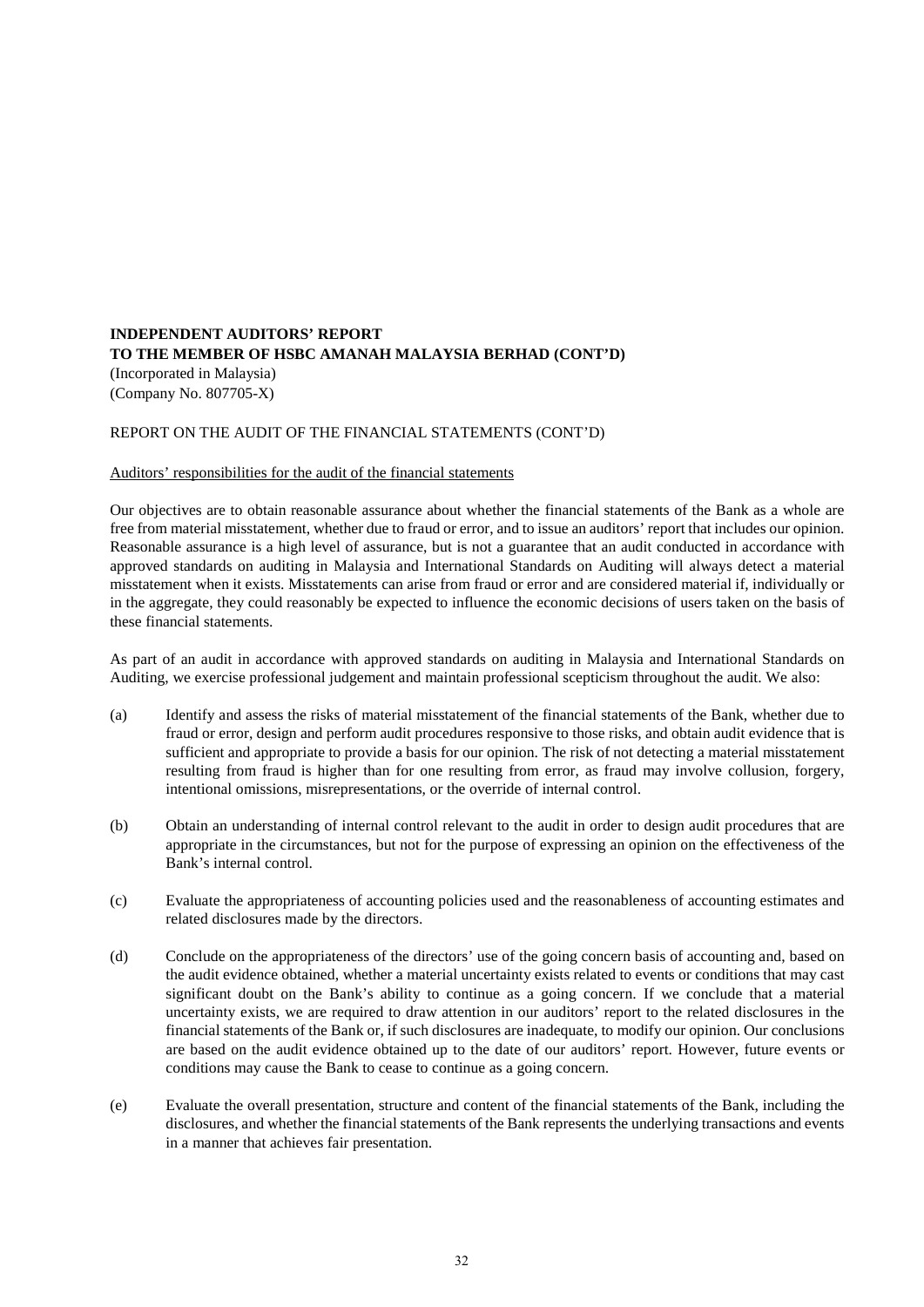# **INDEPENDENT AUDITORS' REPORT TO THE MEMBER OF HSBC AMANAH MALAYSIA BERHAD (CONT'D)** (Incorporated in Malaysia) (Company No. 807705-X)

# REPORT ON THE AUDIT OF THE FINANCIAL STATEMENTS (CONT'D)

### Auditors' responsibilities for the audit of the financial statements (Cont'd)

We communicate with the directors regarding, among other matters, the planned scope and timing of the audit and significant audit findings, including any significant deficiencies in internal control that we identify during our audit.

### OTHER MATTERS

This report is made solely to the member of the Bank, as a body, in accordance with Section 266 of the Companies Act 2016 in Malaysia and for no other purpose. We do not assume responsibility to any other person for the content of this report.

PRICEWATERHOUSECOOPERS PLT SOO HOO KHOON YEAN LLP0014401-LCA & AF 1146 2682/10/19(J) Chartered Accountants Chartered Accountant

Kuala Lumpur 20 February 2018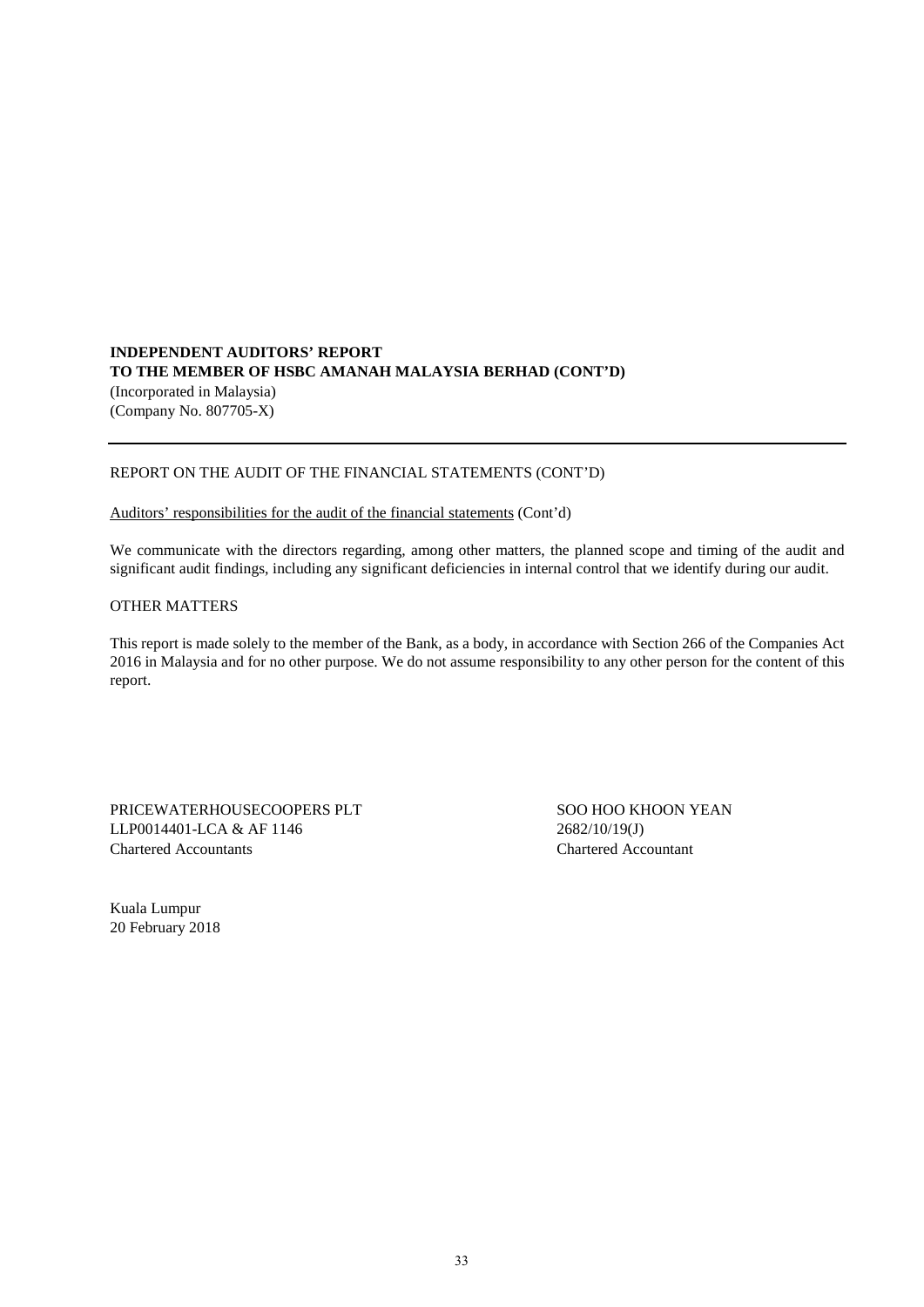# **STATEMENTS OF FINANCIAL POSITION AT 31 DECEMBER 2017**

|                                                | <b>Note</b>      | 31 Dec 2017<br><b>RM'000</b> | 31 Dec 2016<br><b>RM'000</b> |
|------------------------------------------------|------------------|------------------------------|------------------------------|
|                                                |                  |                              |                              |
| <b>Assets</b>                                  |                  |                              |                              |
| Cash and short-term funds                      | 6                | 1,465,919                    | 2,359,591                    |
| Financial assets held-for-trading              | 7                |                              | 488                          |
| Financial investments available-for-sale       | $\boldsymbol{8}$ | 2,221,044                    | 1,368,574                    |
| Financing and advances                         | 9                | 13,383,803                   | 11,743,263                   |
| Derivative financial assets                    | 11               | 278,472                      | 395,748                      |
| Other assets                                   | 12               | 43,359                       | 80,041                       |
| Statutory deposits with Bank Negara Malaysia   | 13               | 361,362                      | 325,462                      |
| Equipment                                      | 14               | 5,520                        | 7,237                        |
| Deferred tax assets                            | 16               | 8,637                        | 10,395                       |
| Tax recoverable                                | 17               | 7,624                        | 10,285                       |
| <b>Total assets</b>                            |                  | 17,775,740                   | 16,301,084                   |
| <b>Liabilities</b>                             |                  |                              |                              |
| Deposits from customers                        | 18               | 10,034,525                   | 8,726,543                    |
| Deposits and placements from banks             |                  |                              |                              |
| and other financial institutions               | 19               | 3,361,939                    | 1,951,602                    |
| Bills payable                                  |                  | 16,678                       | 23,632                       |
| Derivative financial liabilities               | 11               | 265,402                      | 490,755                      |
| Other liabilities                              | 20               | 644,441                      | 1,185,135                    |
| Multi-Currency Sukuk Programme                 | 21               | 1,252,829                    | 1,756,001                    |
| Subordinated Commodity Murabahah Financing     | 22               | 583,598                      | 646,265                      |
|                                                |                  |                              |                              |
| <b>Total liabilities</b>                       |                  | 16,159,412                   | 14,779,933                   |
| <b>Equity</b>                                  |                  |                              |                              |
| Share capital                                  | 23               | 660,000                      | 50,000                       |
| Reserves                                       | 24               | 956,328                      | 1,471,151                    |
| Total equity attributable to owner of the Bank |                  | 1,616,328                    | 1,521,151                    |
| <b>Total liabilities and equity</b>            |                  | 17,775,740                   | 16,301,084                   |
| Restricted investment accounts <sup>[1]</sup>  |                  | 6,007,289                    |                              |
|                                                |                  |                              | 2,230,065                    |
| Total Islamic Banking asset <sup>[1]</sup>     |                  | 23,783,029                   | 18,531,149                   |
| <b>Commitments and contingencies</b>           | 35               | 20,501,738                   | 22,149,853                   |

[1] The disclosure is in accordance with the requirements of Bank Negara Malaysia's Guideline on Financial Reporting for Islamic Banking Institutions dated 5 February 2016.

*The accompanying notes form an integral part of the financial statements.*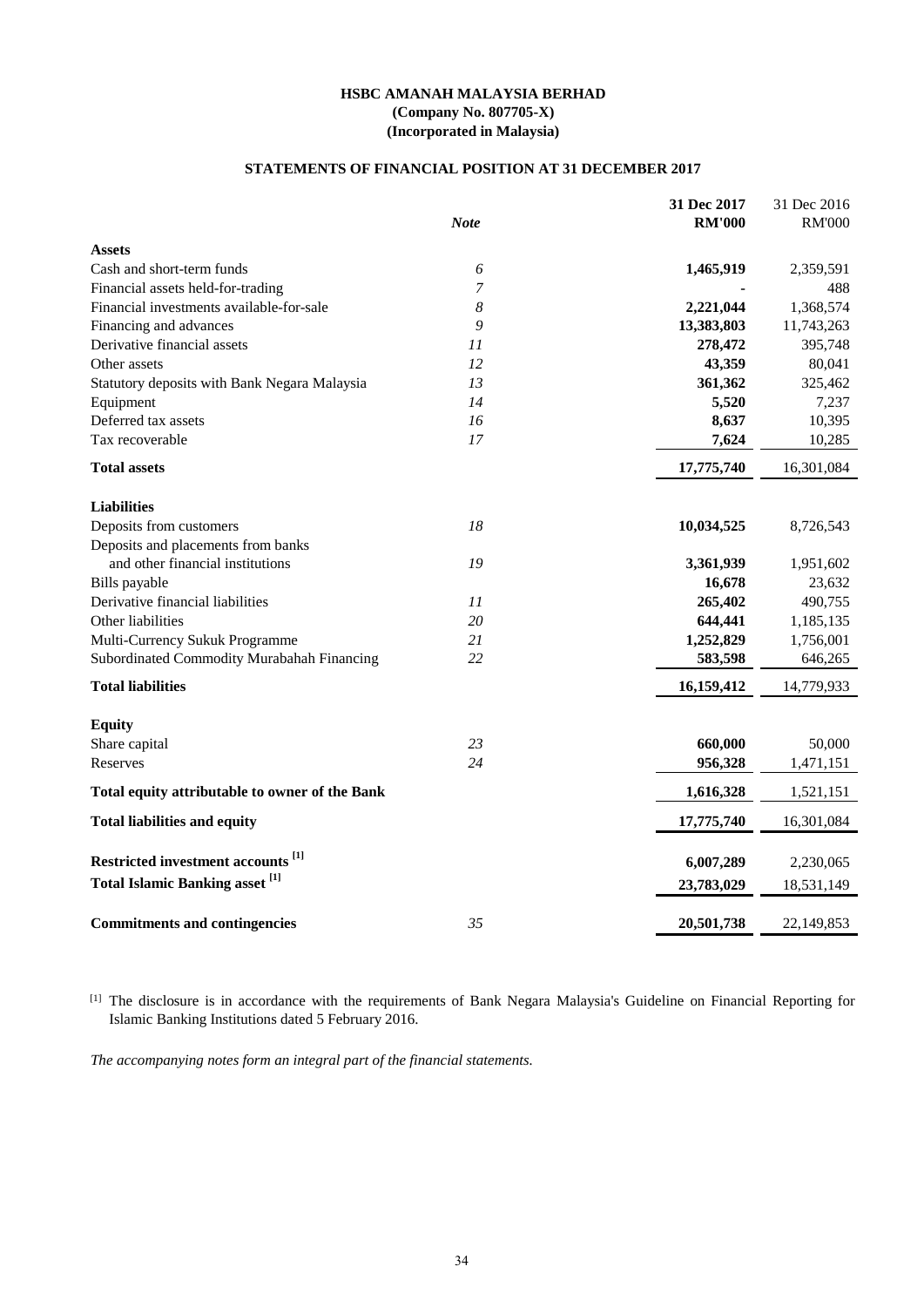# **STATEMENTS OF PROFIT OR LOSS AND OTHER COMPREHENSIVE INCOME FOR THE FINANCIAL YEAR ENDED 31 DECEMBER 2017**

|                                                                                                                                             |             | 31 Dec 2017   | 31 Dec 2016   |
|---------------------------------------------------------------------------------------------------------------------------------------------|-------------|---------------|---------------|
|                                                                                                                                             | <b>Note</b> | <b>RM'000</b> | <b>RM'000</b> |
| Income derived from investment of                                                                                                           |             |               |               |
| depositors' funds and others                                                                                                                | 25          | 711,551       | 686,267       |
| Income derived from investment of                                                                                                           |             |               |               |
| shareholder's funds                                                                                                                         | 26          | 146,439       | 136,729       |
| Impairment losses on financing                                                                                                              | 27          | (168, 603)    | (136, 865)    |
| Total distributable income                                                                                                                  |             | 689,387       | 686,131       |
| Income attributable to depositors                                                                                                           | 28          | (344, 360)    | (351, 148)    |
| Total net income                                                                                                                            |             | 345,027       | 334,983       |
| Operating expenses                                                                                                                          | 29          | (238, 714)    | (233, 359)    |
| Profit before tax                                                                                                                           |             | 106,313       | 101,624       |
| Tax expense                                                                                                                                 | 30          | (19, 933)     | (20, 231)     |
| Profit for the financial year                                                                                                               |             | 86,380        | 81,393        |
| Other comprehensive income/(expense)<br>Items that will subsequently be reclassified to<br>profit or loss when specific conditions are met: |             |               |               |
| Own credit reserves:                                                                                                                        |             |               |               |
| Change in fair value                                                                                                                        |             | 2,731         |               |
| Income tax effect                                                                                                                           |             | (655)         |               |
| Available-for-sale reserve:                                                                                                                 |             |               |               |
| Change in fair value                                                                                                                        |             | 8,850         | (8,268)       |
| Net amount transferred to profit or loss                                                                                                    |             |               | (6,854)       |
| Income tax effect                                                                                                                           |             | (2, 124)      | 3,629         |
| Other comprehensive income/(expense) for<br>the financial year, net of tax                                                                  |             | 8,802         | (11, 493)     |
|                                                                                                                                             |             |               |               |
| Total comprehensive income for the financial year                                                                                           |             | 95,182        | 69,900        |
| Profit attributable to the owner of the Bank                                                                                                |             | 86,380        | 81,393        |
| Total comprehensive income attributable to the<br>owner of the Bank                                                                         |             | 95,182        | 69,900        |
| Basic earnings per RM0.50 ordinary share                                                                                                    | 31          | 86.4 sen      | 81.4 sen      |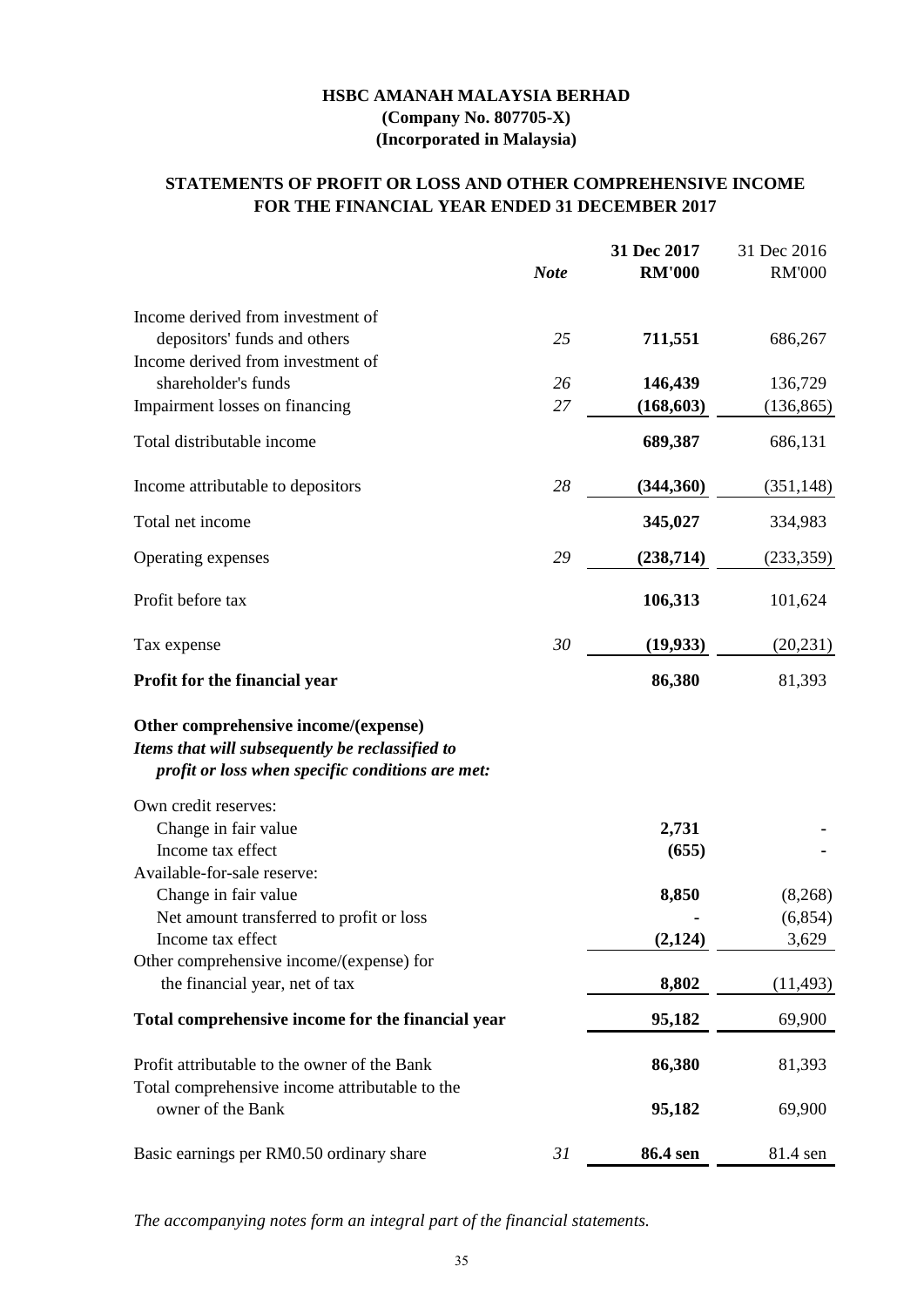#### **STATEMENTS OF CHANGES IN EQUITY FOR THE FINANCIAL YEAR ENDED 31 DECEMBER 2017**

|                                                                     | Non-distributable |                |                          |               |                        |               | Distributable |               |               |
|---------------------------------------------------------------------|-------------------|----------------|--------------------------|---------------|------------------------|---------------|---------------|---------------|---------------|
|                                                                     |                   |                |                          | Available-    | Own                    | Capital       |               |               |               |
|                                                                     | Share             | <b>Share</b>   | <i>Statutory</i>         | for-sale      | credit                 | contribution  | Regulatory    | Retained      | Total         |
|                                                                     | capital           | premium        | $reserve$ <sup>[1]</sup> | reserve       | reserve <sup>[2]</sup> | reserve       | reserve       | profits       |               |
|                                                                     | <b>RM'000</b>     | <b>RM'000</b>  | <b>RM'000</b>            | <b>RM'000</b> | <b>RM'000</b>          | <b>RM'000</b> | <b>RM'000</b> | <b>RM'000</b> | <b>RM'000</b> |
| 2017                                                                |                   |                |                          |               |                        |               |               |               |               |
| Balance at 1 January                                                | 50,000            | 610,000        | 50,000                   | (6, 547)      |                        | 403           | 34,000        | 783,295       | 1,521,151     |
| Effects of early adopting MFRS 9 on 1 January 2017 <sup>[2]</sup>   |                   |                |                          |               | (1,846)                |               |               | 1,846         |               |
| As restated                                                         | 50,000            | 610,000        | 50,000                   | (6, 547)      | (1, 846)               | 403           | 34,000        | 785,141       | 1,521,151     |
| Total comprehensive income for the financial year                   |                   |                |                          |               |                        |               |               |               |               |
| Profit for the financial year                                       |                   |                |                          |               |                        |               |               | 86,380        | 86,380        |
| Other comprehensive income, net of tax                              |                   |                |                          |               |                        |               |               |               |               |
| Available-for-sale reserve:                                         |                   |                |                          |               |                        |               |               |               |               |
| Net change in fair value                                            |                   |                |                          | 6,726         | 2,076                  |               |               | н.            | 8,802         |
| Total other comprehensive income                                    |                   |                |                          | 6,726         | 2,076                  |               |               |               | 8,802         |
| Total comprehensive income for the financial year                   |                   |                |                          | 6,726         | 2,076                  |               |               | 86,380        | 95,182        |
| Transition to no par value regime on 31 January 2017 <sup>[3]</sup> | 610,000           | (610,000)      |                          |               |                        |               |               |               |               |
| Transfer in accordance with BNM's requirement [1]                   |                   | $\blacksquare$ | (50,000)                 |               |                        |               |               | 50,000        |               |
| Transactions with the owner, recorded directly in equity            |                   |                |                          |               |                        |               |               |               |               |
| Share based payment transactions                                    |                   |                |                          |               |                        | 5             |               | (10)          | (5)           |
| Balance at 31 December                                              | 660,000           |                |                          | 179           | <b>230</b>             | 408           | 34,000        | 921,511       | 1,616,328     |

<sup>[1]</sup> With effect from 3 May 2017, the Bank was no longer required to maintain statutory reserve pursuant to Bank Negara Malaysia's guideline on Capital Funds for Islamic banks.

[2] With effect from 1 January 2017, the Bank had early applied the requirements for the presentation of gains and losses on financial liabilities designated at fair value through profit or loss in paragraph 5.7.1(c), 5.7.7-5.7.9, 7.2.14 and B5.7.5-B5.7.20 of MFRS 9 Financial Instruments, without applying the other requirements of MFRS 9. Please refer to Note 40 for details.

<sup>[3]</sup> The new Companies Act 2016, which came into operation on 31 January 2017, abolished the concept of authorised share capital and par value of share capital. Consequently, the amounts standing to the credit of the share premium account of RM610m became part of the Bank's share capital pursuant to the transitional provisions set out in Section 618(2) of the Act. There was no impact on the numbers of ordinary shares in issue or the relative entitlement of any of the members as a result of this transition.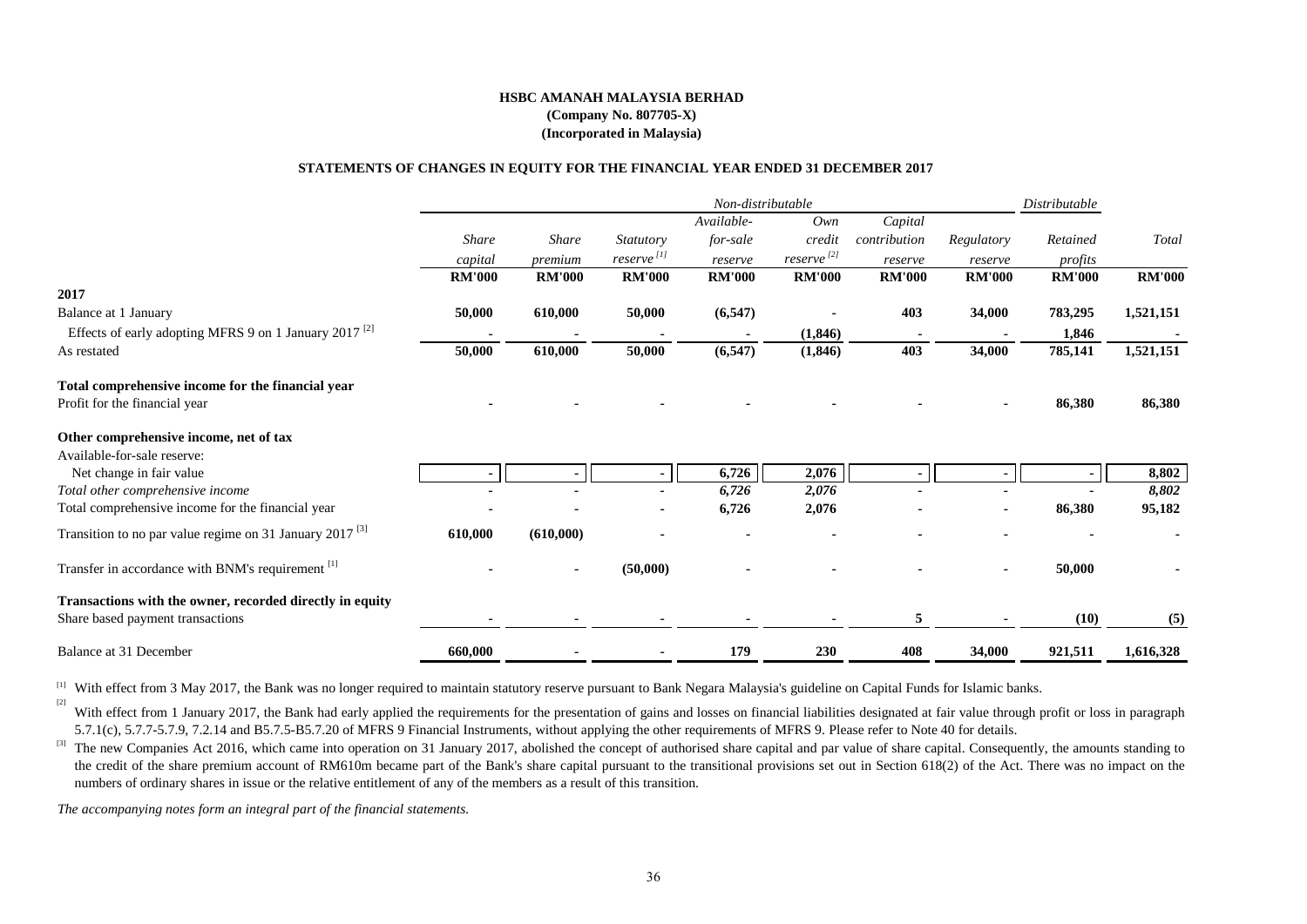# **STATEMENTS OF CHANGES IN EQUITY FOR THE FINANCIAL YEAR ENDED 31 DECEMBER 2017 (Cont'd)**

|                                                          | Distributable<br>Non-distributable |               |                          |               |               |                          |                          |               |
|----------------------------------------------------------|------------------------------------|---------------|--------------------------|---------------|---------------|--------------------------|--------------------------|---------------|
|                                                          |                                    |               |                          | Available-    | Capital       |                          |                          |               |
|                                                          | <b>Share</b>                       | <b>Share</b>  | <b>Statutory</b>         | for-sale      | contribution  | Regulatory               | Retained                 | Total         |
|                                                          | capital                            | premium       | reserve                  | reserve       | reserve       | reserve                  | profits                  |               |
|                                                          | <b>RM'000</b>                      | <b>RM'000</b> | <b>RM'000</b>            | <b>RM'000</b> | <b>RM'000</b> | <b>RM'000</b>            | <b>RM'000</b>            | <b>RM'000</b> |
| 2016                                                     |                                    |               |                          |               |               |                          |                          |               |
| Balance at 1 January                                     | 50,000                             | 610,000       | 50,000                   | 4,946         | 1,058         | 34,000                   | 701,902                  | 1,451,906     |
| Total comprehensive income for the financial year        |                                    |               |                          |               |               |                          |                          |               |
| Profit for the financial year                            |                                    |               |                          |               |               |                          | 81,393                   | 81,393        |
| Other comprehensive income, net of tax                   |                                    |               |                          |               |               |                          |                          |               |
| Available-for-sale reserve:                              |                                    |               |                          |               |               |                          |                          |               |
| Net change in fair value                                 |                                    |               |                          | (6,284)       |               |                          |                          | (6,284)       |
| Net amount transferred to profit or loss                 |                                    |               |                          | (5,209)       |               |                          |                          | (5,209)       |
| Total other comprehensive income                         |                                    |               | $\overline{\phantom{a}}$ | (11, 493)     |               |                          | $\overline{\phantom{a}}$ | (11, 493)     |
| Total comprehensive income for the financial year        |                                    |               | $\overline{\phantom{a}}$ | (11, 493)     |               | $\overline{\phantom{a}}$ | 81,393                   | 69,900        |
|                                                          |                                    |               |                          |               |               |                          |                          |               |
| Transactions with the owner, recorded directly in equity |                                    |               |                          |               |               |                          |                          |               |
| Share based payment transactions                         |                                    |               |                          |               | (655)         |                          |                          | (655)         |
| Balance at 31 December                                   | 50,000                             | 610,000       | 50,000                   | (6, 547)      | 403           | 34,000                   | 783,295                  | 1,521,151     |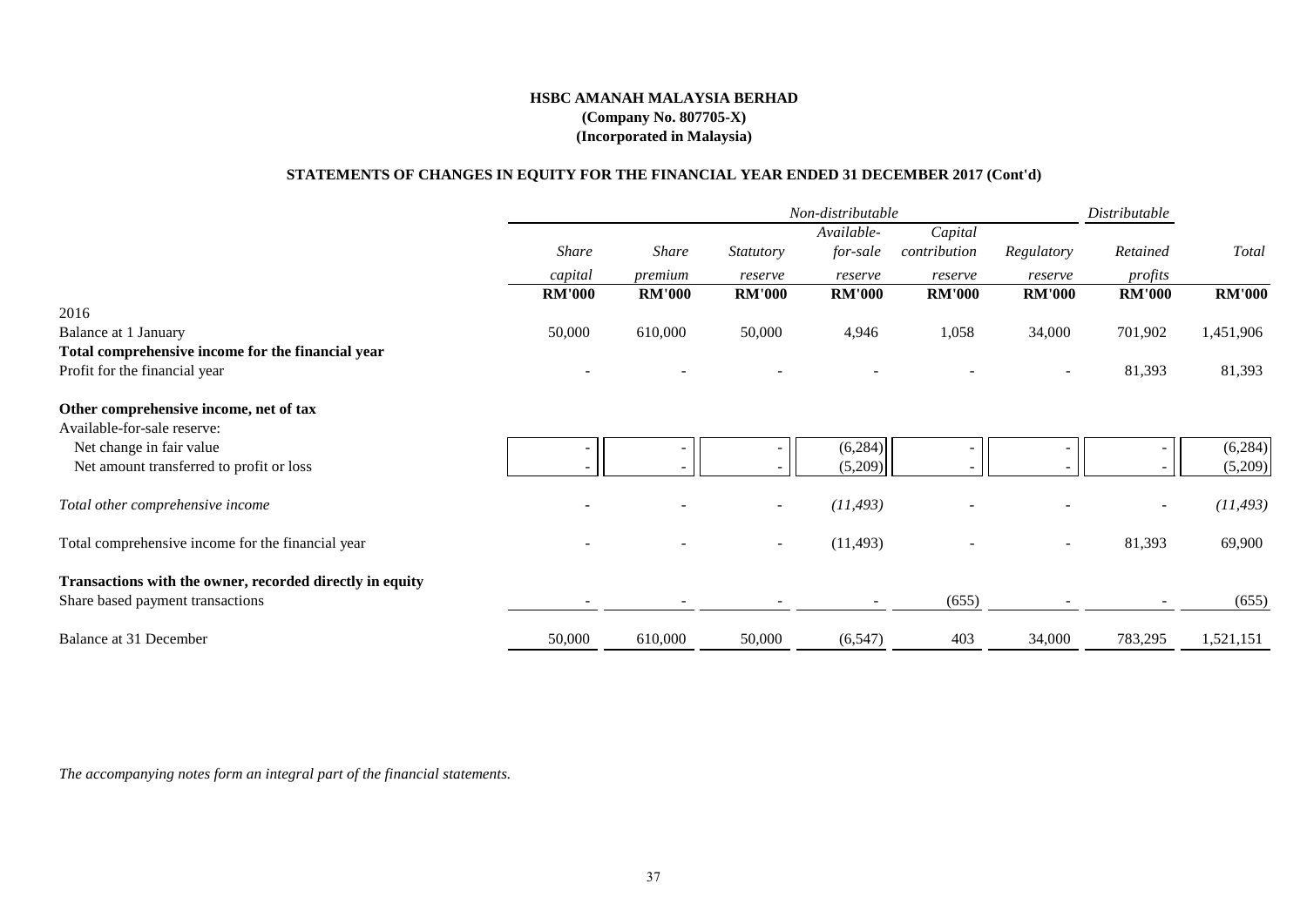# **(Incorporated in Malaysia) (Company No. 807705-X) HSBC AMANAH MALAYSIA BERHAD**

# **STATEMENT OF CASH FLOWS FOR THE FINANCIAL YEAR ENDED 31 DECEMBER 2017**

|                                                                                           | 31 Dec 2017<br><b>RM'000</b> | 31 Dec 2016<br><b>RM'000</b> |
|-------------------------------------------------------------------------------------------|------------------------------|------------------------------|
| <b>Cash Flows from Operating Activities</b>                                               |                              |                              |
| Profit before income tax expense                                                          | 106,313                      | 101,624                      |
| Adjustments for:                                                                          |                              |                              |
| Equipment written off                                                                     | 3                            |                              |
| Unrealised gains on revaluation of financial assets held-for-trading                      | (74)                         | (496)                        |
| Unrealised losses from dealing in foreign currency                                        | 756                          | 5,853                        |
| Unrealised (gains)/losses on revaluation of derivatives                                   | (5,048)                      | 623                          |
| Allowance for impairment losses on financing                                              | 202,569                      | 168,730                      |
| Share based payment transactions                                                          | 107                          | (589)                        |
| Depreciation of equipment                                                                 | 4,015                        | 5,029                        |
| Unrealised (gains)/losses on revaluation of subordinated commodity<br>murabahah financing | (62, 667)                    | 27,804                       |
| Unrealised losses on financial instruments fair value through profit or loss              | 761                          | 6,178                        |
| Operating profit before changes in operating assets and liabilities                       | 246,735                      | 314,756                      |
| Decrease/(Increase) in operating assets                                                   |                              |                              |
| Financial assets held-for-trading                                                         | 562                          | 10,500                       |
| Financing and advances                                                                    | (1,843,109)                  | 56,224                       |
| Derivative financial assets                                                               | 121,568                      | (94, 925)                    |
| Other assets                                                                              | 36,553                       | 155,181                      |
| Statutory deposits with Bank Negara Malaysia                                              | (35,900)                     | 4,200                        |
| Total (increase)/decrease in operating assets                                             | (1,720,326)                  | 131,180                      |
| (Decrease)/Increase in operating liabilities                                              |                              |                              |
| Deposits from customers                                                                   | 1,307,982                    | (659, 580)                   |
| Deposits and placements from banks and other financial institutions                       | 1,410,337                    | (2,208,487)                  |
| Bills payable                                                                             | (6,954)                      | 8,728                        |
| Derivative financial liabilities                                                          | (226, 555)                   | 17,524                       |
| Other liabilities                                                                         | (455, 930)                   | (204, 201)                   |
| Total increase/(decrease) in operating liabilities                                        | 2,028,880                    | (3,046,016)                  |
| Cash generated from/(used in) operating activities                                        | 555,289                      | (2,600,080)                  |
| Income tax paid                                                                           | (18, 304)                    | (26, 659)                    |
| Net cash generated from/(used in) operating activities                                    | 536,985                      | (2,626,739)                  |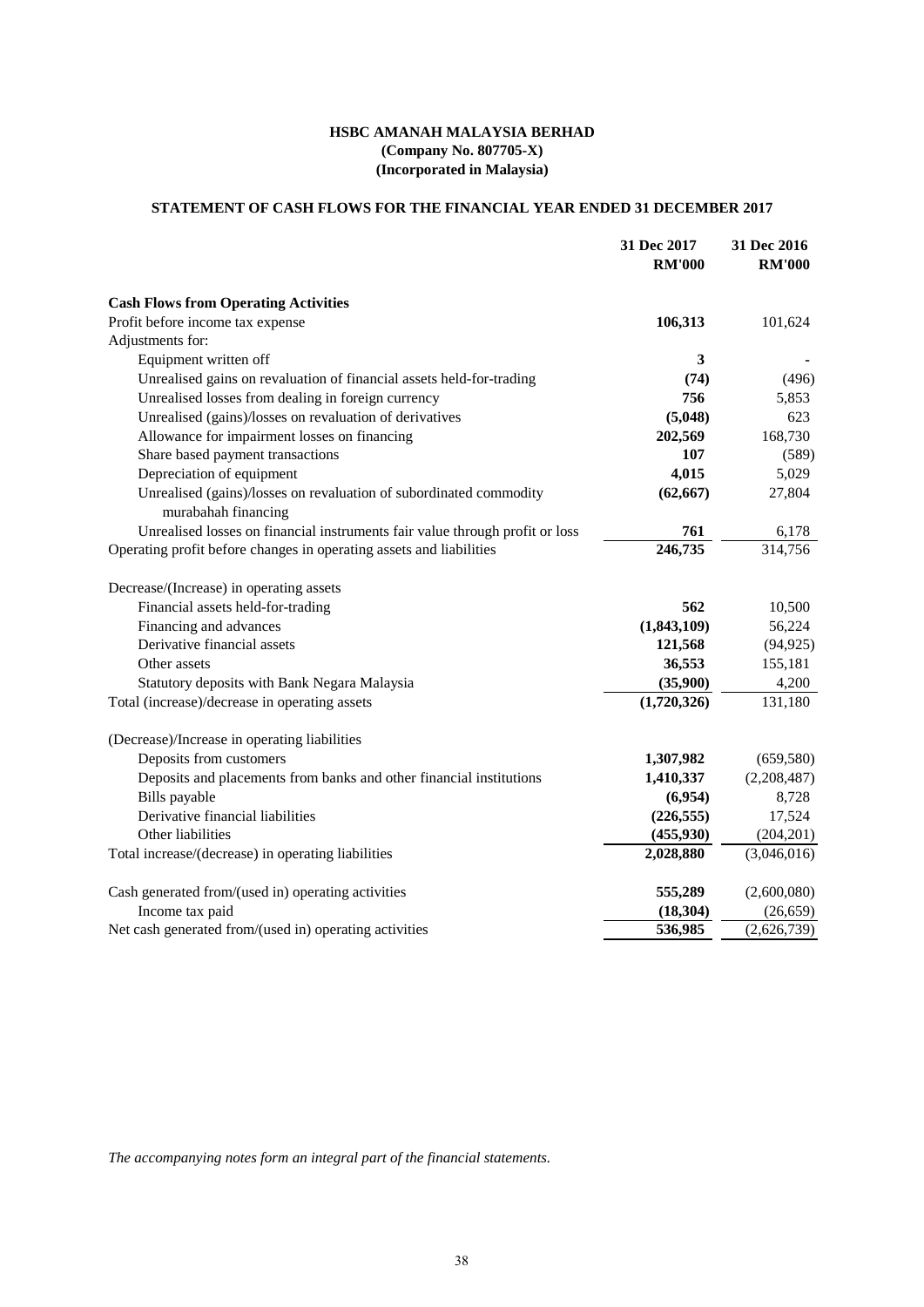# **STATEMENT OF CASH FLOWS FOR THE FINANCIAL YEAR ENDED 31 DECEMBER 2017 (Cont'd)**

|                                                               | 31 Dec 2017<br><b>RM'000</b> | 31 Dec 2016<br><b>RM'000</b> |
|---------------------------------------------------------------|------------------------------|------------------------------|
| <b>Cash Flows from Investing Activities</b>                   |                              |                              |
| Purchase of financial assets available-for-sale               | (1,598,580)                  | (651, 495)                   |
| Proceeds from disposal of financial assets available-for-sale | 755,089                      | 975,431                      |
| Purchase of equipment                                         | (2,301)                      | (1,978)                      |
| Net cash (used in)/generated from investing activities        | (845,792)                    | 321,958                      |
| <b>Cash Flows from Financing Activities</b>                   |                              |                              |
| Profits paid on Multi-Currency Sukuk Programme                | (66, 533)                    | (69, 378)                    |
| Profit paid on Subordinated Commodity Murabahah Financing     | (18, 332)                    | (16,640)                     |
| Redemption of Multi-Currency Sukuk Programme                  | (500,000)                    |                              |
| Net cash used in financing activities                         | (584, 865)                   | (86,018)                     |
| <b>Net decrease in Cash and Cash Equivalents</b>              | (893, 672)                   | (2,390,799)                  |
| Cash and Cash Equivalents at beginning of the financial year  | 2,359,591                    | 4,750,390                    |
| Cash and Cash Equivalents at end of the financial year        | 1,465,919                    | 2,359,591                    |
| <b>Analysis of Cash and Cash Equivalents</b>                  |                              |                              |
| Cash and short-term funds                                     | 1,465,919                    | 2,359,591                    |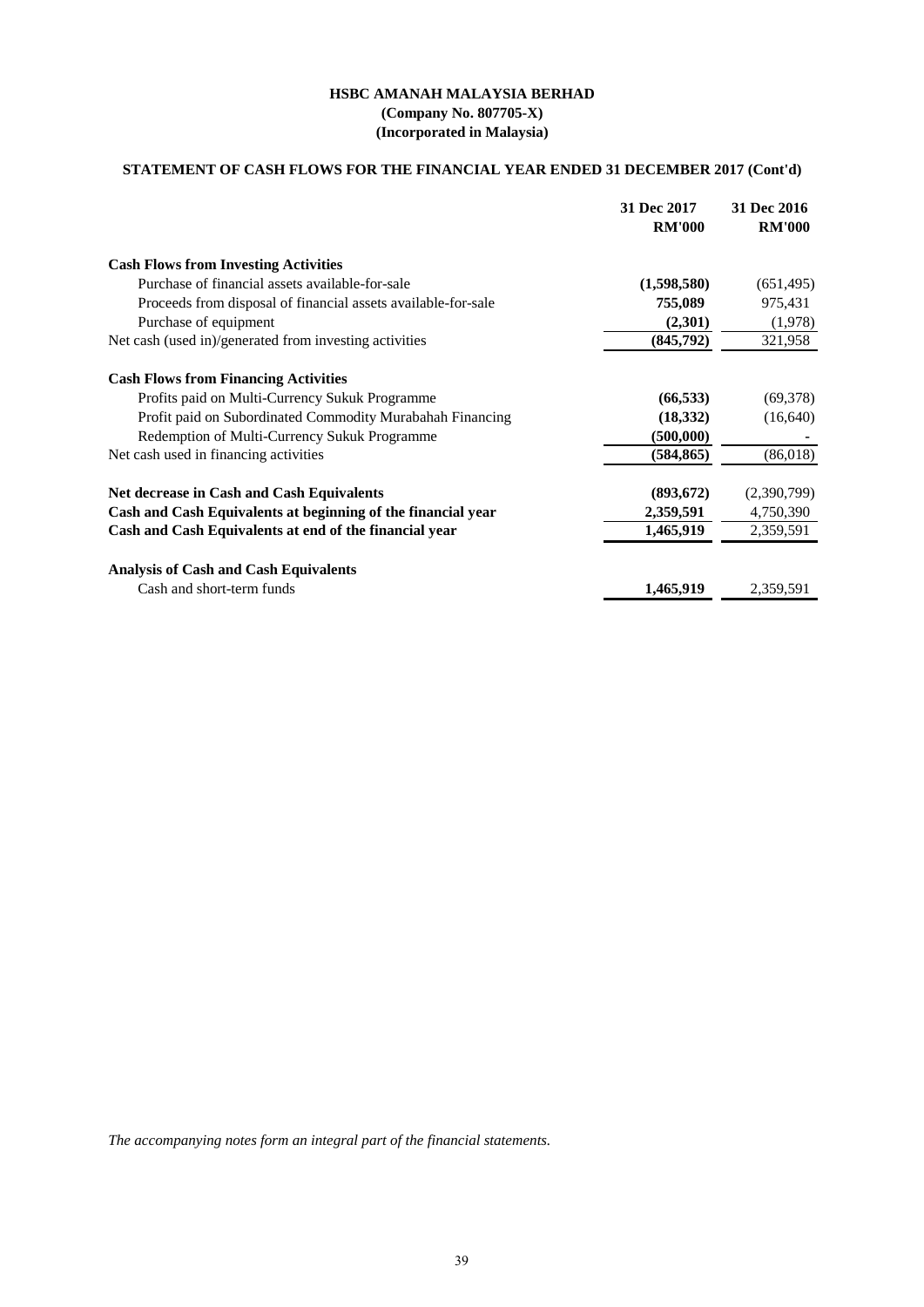# **STATEMENT OF CASH FLOWS FOR THE FINANCIAL YEAR ENDED 31 DECEMBER 2017 (Cont'd)**

# **Changes in liabilities arising from financing activities**

# **Bank (RM'000)**

| <b>Cash Flows from Financing Activities</b>                | At 1 Jan 2017 | Cash inflow<br>(outflow) | Foreign<br>exchange<br>adjustment | <b>Fair value</b><br>movement | <b>Profit accrual</b>    | At 31 Dec 2017 |
|------------------------------------------------------------|---------------|--------------------------|-----------------------------------|-------------------------------|--------------------------|----------------|
| <b>Multi-Currency Sukuk Programme</b>                      | 1.756.001     | (500,000)                |                                   | (3,172)                       | $\overline{\phantom{0}}$ | 1,252,829      |
| Subordinated Commodity Murabahah Financing                 | 646,265       |                          | (62.667)                          |                               | $\overline{\phantom{0}}$ | 583,598        |
| Other Liabilities of which:                                |               |                          |                                   |                               |                          |                |
| Profits paid on Multi-Currency Sukuk Programme             | 17,637        | (66, 533)                |                                   | $\overline{\phantom{0}}$      | 61.711                   | 12,815         |
| Profits paid on Subordinated Commodity Murabahah Financing | 204           | (18, 332)                |                                   | $\overline{\phantom{0}}$      | 20,499                   | 2,371          |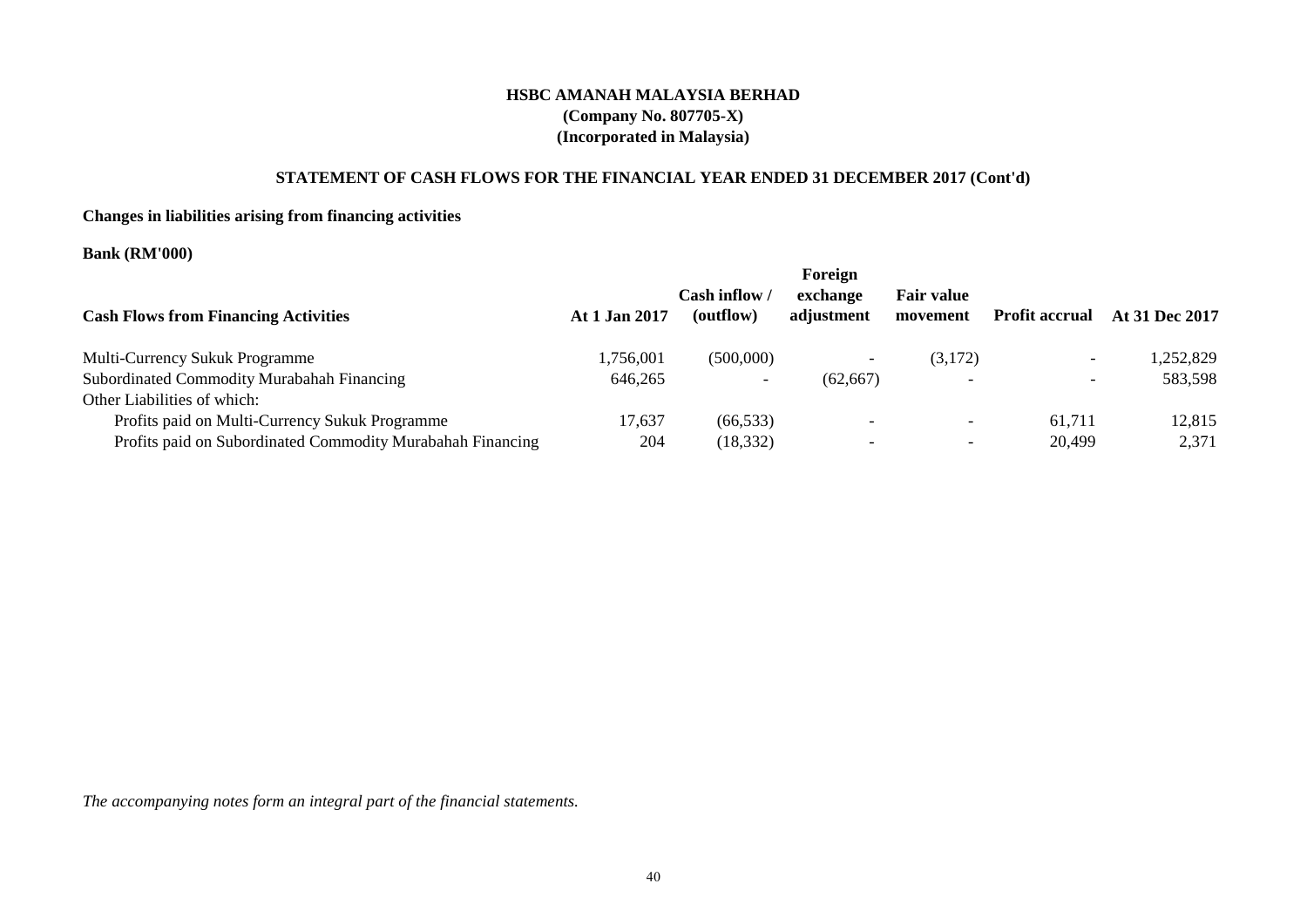# **NOTES TO THE FINANCIAL STATEMENTS**

#### **1 General Information**

HSBC Amanah Malaysia Berhad (the Bank) is a licensed Islamic Bank under the Islamic Financial Services Act, 2013. The principal activities of the Bank are Islamic banking and related financial services.

There were no significant changes in these activities during the financial year.

The Bank is a public limited liability company, incorporated and domiciled in Malaysia. The registered office of the Bank is located at 10<sup>th</sup> Floor, North Tower, 2, Leboh Ampang, 50100 Kuala Lumpur.

The immediate parent bank and ultimate holding company during the financial year are HSBC Bank Malaysia Berhad (HBMY) and HSBC Holdings Plc, respectively.

The financial statements were approved and authorised for issue by the Board of Directors on 12 February 2018.

#### **2 Basis of Preparation**

#### *(a) Statement of compliance*

The financial statements of the Bank have been prepared in accordance with the requirements of Malaysian Financial Reporting Standards (MFRS), International Financial Reporting Standards, the requirements of the Companies Act 2016 in Malaysia and BNM requirements on Shariah related disclosures.

#### (i) Standards and amendments to published standards that are effective

The amendments to published accounts that are effective and applicable to the Bank for the financial year beginning on 1 January 2017 are as follows:

- Amendments to MFRS 107 'Statement of Cash Flows Disclosure Initiative'
- Amendments to MFRS 112 'Income Taxes Recognition of Deferred Tax Assets for Unrealised Losses'
- Annual Improvements to MFRSs 2014 2016 Cycle: MFRS 12 'Disclosures of Interests in Other Entities'

The adoption of the Amendments to MFRS 107 has required additional disclosure of changes in liabilities arising from financing activities. Other than that, the adoption of these amendments did not have any impact on the current year or any prior period and is not likely to affect future periods.

#### (ii) Standards and amendments to published standards have been issued but not yet effective

The Bank will apply these standards, amendments to published standards from:

- a. Financial year beginning on/after 1 January 2018:
- Amendments to MFRS 140 'Classification on 'Change in Use' Assets transferred to, or from, Investment Properties' clarify that to transfer to, or from investment properties there must be a change in use. A change in use would involve an assessment of whether a property meets, or has ceased to meet, the definition of investment property. The change must be supported by evidence that the change in use has occurred and a change in management's intention in isolation is not sufficient to support a transfer of property.

The amendments also clarify the same principle applies to assets under construction.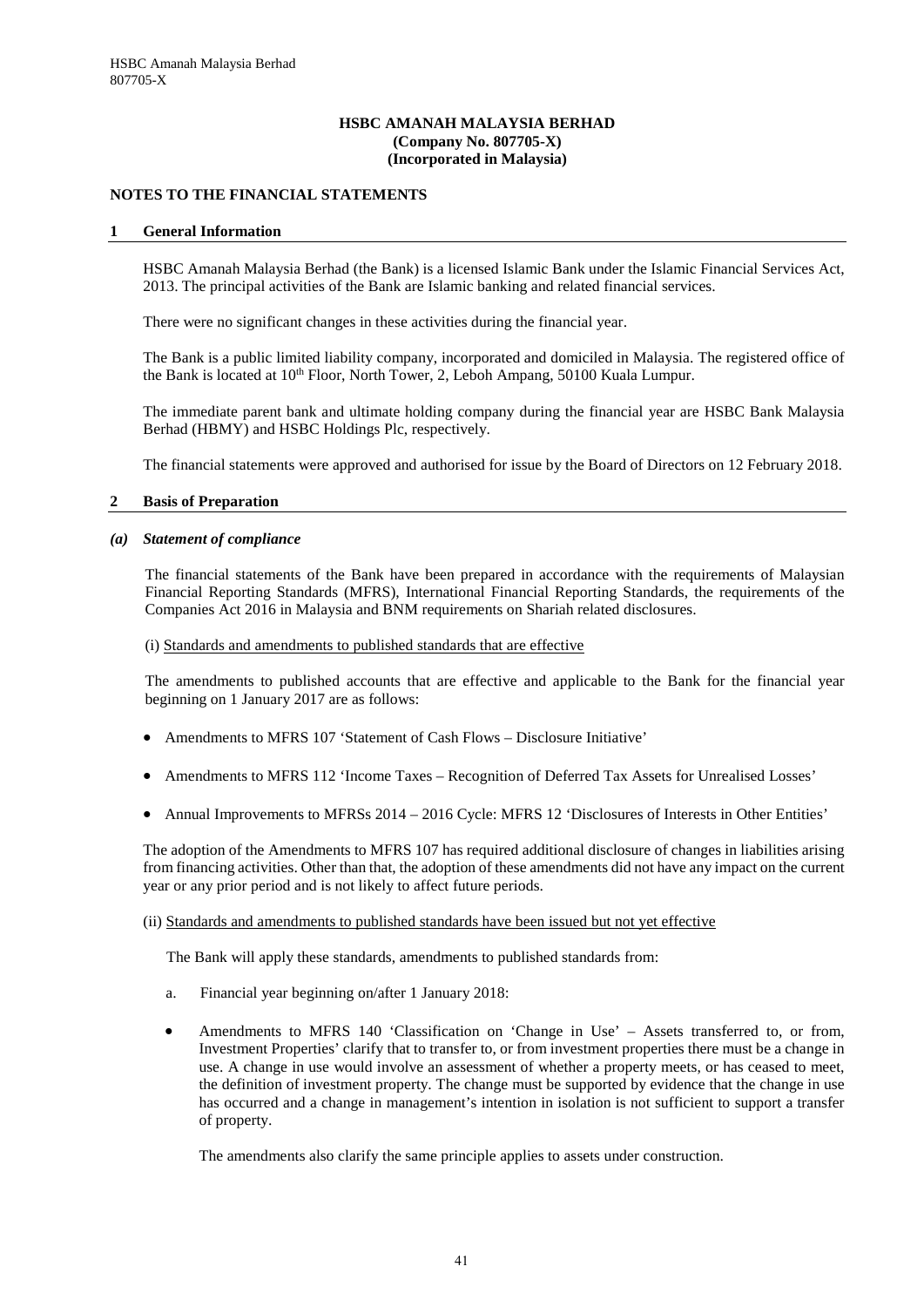### **2 Basis of Preparation (Cont'd)**

## *(a) Statement of compliance (Cont'd)*

- (ii) Standards and amendments to published standards have been issued but not yet effective (Cont'd)
	- a. Financial year beginning on/after 1 January 2018 (Cont'd):
	- IC Interpretation 22 'Foreign Currency Transactions and Advance Consideration' applies when an entity recognises a non-monetary asset or non-monetary liability arising from the payment or receipt of advance consideration. MFRS 121 requires an entity to use the exchange rate at the 'date of the transaction' to record foreign currency transactions.

IC Interpretation 22 provides guidance how to determine 'the date of transaction' when a single payment/receipt is made, as well as for situations where multiple payments/receipts are made.

The date of transaction is the date when the payment or receipt of advance consideration gives rise to the non-monetary asset or non-monetary liability when the entity is no longer exposed to foreign exchange risk.

If there are multiple payments or receipts in advance, the entity should determine the date of the transaction for each payment or receipt.

An entity has the option to apply IC Interpretation 22 retrospectively or prospectively.

• MFRS 9 'Financial Instruments' will replace MFRS 139 'Financial Instruments: Recognition and Measurement', and includes requirements for classification and measurement of financial assets and financial liabilities, impairment of financial assets and hedge accounting. MFRS 9 retains but simplifies the mixed measurement model in MFRS 139 and establishes three primary measurement categories for financial assets: amortised cost, fair value through profit or loss and fair value through other comprehensive income (OCI). The basis of classification depends on the entity's business model and the cash flow characteristics of the financial asset. Investments in equity instruments are always measured at fair value through profit or loss with an irrevocable option at inception to present changes in fair value in OCI (provided the instrument is not held for trading). A debt instrument is measured at amortised cost only if the entity is holding it to collect contractual cash flows and the cash flows represent principal and interest.

#### Classification and measurement

The classification and measurement of financial assets will depend on how these are managed (i.e. the entity's business model) and their contractual cash flow characteristics. These factors determine whether the financial assets are measured at amortised cost, fair value through other comprehensive income (FVOCI) or fair value through profit or loss (FVPL). The combined effect of the application of the business model and the contractual cash flow characteristics tests may result in some differences in the population of financial assets measured at amortised cost or fair value compared with MFRS 139. However, based on an assessment of financial assets performed to date and expectations around changes to balance sheet composition, the Bank expects that the overall impact of any change will not be significant.

For liabilities, the standard retains most of the MFRS 139 requirements. These include amortised cost accounting for most financial liabilities, with bifurcation of embedded derivatives. The main change is that, in cases where the fair value option is taken for financial liabilities, the part of a fair value change due to an entity's own credit risk is recorded in other comprehensive income rather than the income statement, unless this creates an accounting mismatch. With effect from 1 January 2017, the Bank has early applied this requirements for the presentation of gains and losses on financial liabilities designated at fair value through profit or loss without applying the other requirements of MFRS 9. The early adoption is applied retrospectively against the opening retained profits at the date of initial application, with no requirements to restate comparative periods. See Note 40 for details.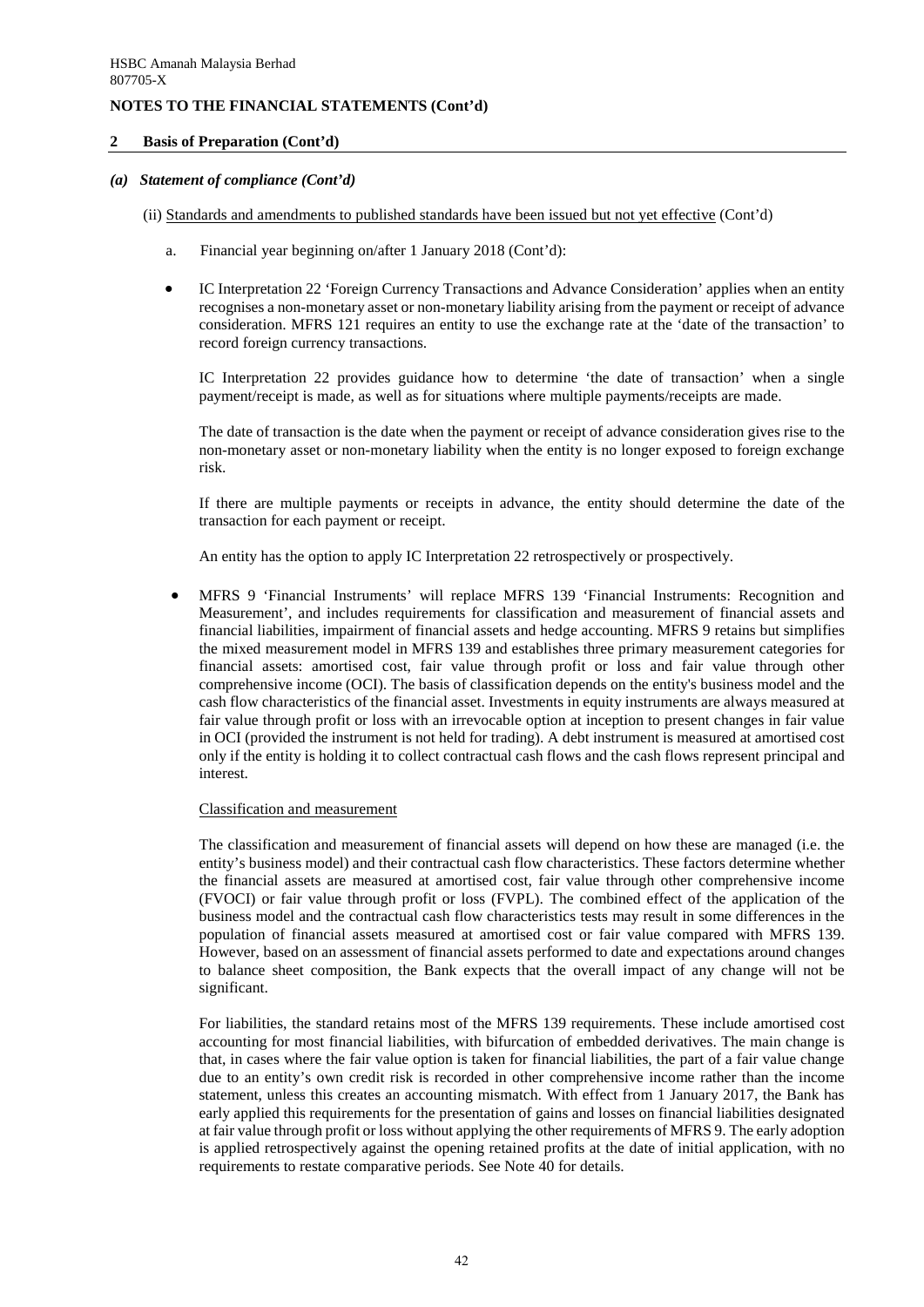## **2 Basis of Preparation (Cont'd)**

### *(a) Statement of compliance (Cont'd)*

- (ii) Standards and amendments to published standards have been issued but not yet effective (Cont'd)
	- a. Financial year beginning on/ after 1 January 2018 (Cont'd):

#### Impairment

MFRS 9 introduces an expected credit loss (ECL) model on impairment that replaces the incurred loss impairment model used in MFRS 139. The ECL model is forward-looking and eliminates the need for a trigger event to have occurred before credit losses are recognised.

The impairment requirements apply to financial assets measured at amortised cost and FVOCI, lease receivables and certain loan commitments and financial guarantee contracts. At initial recognition, an impairment allowance (or provision in the case of commitments and guarantees) is required for ECL resulting from default events that are possible within the next 12 months (12-month ECL). In the event of a significant increase in credit risk, an allowance (or provision) is required for ECL resulting from all possible default events over the expected life of the financial instrument (lifetime ECL). Financial assets where 12-month ECL is recognised are considered to be 'stage 1'; financial assets which are considered to have experienced a significant increase in credit risk are in 'stage 2'; and financial assets for which there is objective evidence of impairment so are considered to be in default or otherwise credit impaired are in 'stage 3'. The assessment of credit risk and the estimation of ECL are required to be unbiased and probability-weighted, and should incorporate all available information which is relevant to the assessment including information about past events, current conditions and reasonable and supportable forecasts of economic conditions at the reporting date. In addition, the estimation of ECL should take into account the time value of money.

#### Hedge accounting

The general hedge accounting requirements aim to simplify hedge accounting, creating a stronger link with risk management strategy and permitting hedge accounting to be applied to a greater variety of hedging instruments and risks. However, they do not explicitly address macro hedge accounting strategies, which are particularly important for banks. As a result, MFRS 9 includes an accounting policy choice to remain with MFRS 139 hedge accounting.

#### **Disclosures**

MFRS 9 requires more extensive disclosures especially in the area of ECL. The required disclosures will be made in the financial statements of the Bank for the financial year ended 31 December 2018.

#### Transitional impact

With the exception of the provisions relating to the presentation of gains and losses on financial liabilities designated at fair value, which were adopted from 1 January 2017, the requirements of MFRS 9 'Financial Instruments' will be adopted from 1 January 2018. MFRS 9 includes an accounting policy choice to continue with MFRS 139 hedge accounting, which the Bank has exercised, although the Bank will implement the revised hedge accounting disclosures required by the related amendments to MFRS 7 'Financial Instruments: Disclosures'. The classification and measurement and impairment requirements are applied retrospectively by adjusting the opening balance sheet at the date of initial application, with no requirement to restate comparative periods. The Bank does not intend to restate comparatives.

The transitioning to MFRS 9 at 1 January 2018 of the Bank is expected to result in a decrease in impairment allowances on financing and advances and other financial assets arising from new impairment requirements, which will result in an increase in the Bank's opening retained profits as of 1 January 2018.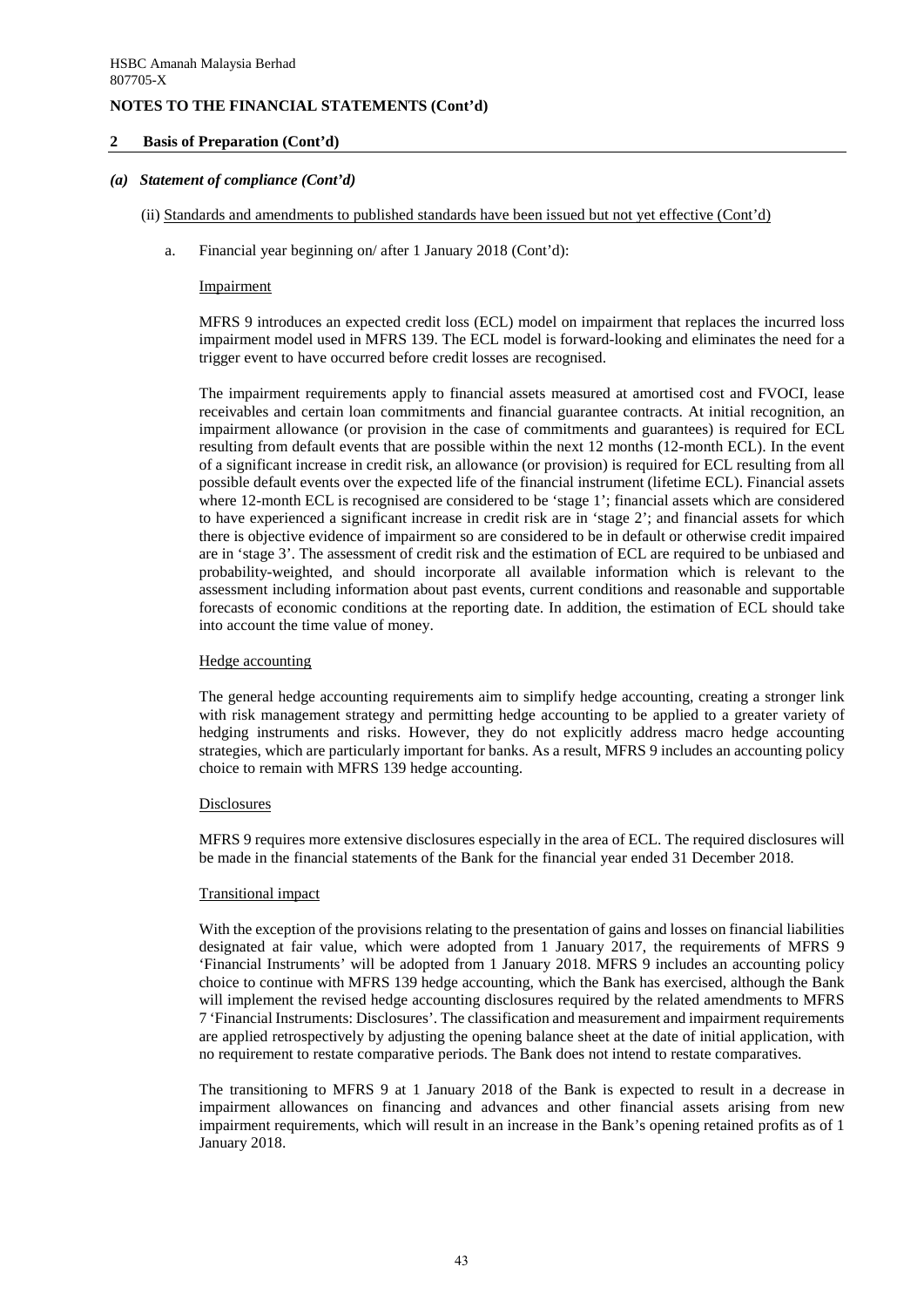### **2 Basis of Preparation (Cont'd)**

## *(a) Statement of compliance (Cont'd)*

- (ii) Standards and amendments to published standards have been issued but not yet effective (Cont'd)
	- a. Financial year beginning on/after 1 January 2018 (Cont'd):
	- MFRS 15 'Revenue from contracts with customers' replaces MFRS 118 'Revenue' and MFRS 111 'Construction contracts' and related interpretations. The core principle in MFRS 15 is that an entity recognises revenue to depict the transfer of promised goods or services to the customer in an amount that reflects the consideration to which the entity expects to be entitled in exchange for those goods or services.

Revenue is recognised when a customer obtains control of goods or services, i.e. when the customer has the ability to direct the use of and obtain the benefits from the goods or services.

A new five-step process is applied before revenue can be recognised:

- Identify contracts with customers
- Identify the separate performance obligations
- Determine the transaction price of the contract;
- Allocate the transaction price to each of the separate performance obligations; and
- Recognise the revenue as each performance obligation is satisfied.

Key provisions of the new standard are as follows:

- Any bundled goods or services that are distinct must be separately recognised, and any discounts or rebates on the contract price must generally be allocated to the separate elements.
- If the consideration varies (such as for incentives, rebates, performance fees, royalties, success of an outcome etc.), minimum amounts of revenue must be recognised if they are not at significant risk of reversal.
- The point at which revenue is able to be recognised may shift: some revenue which is currently recognised at a point in time at the end of a contract may have to be recognised over the contract term and vice versa.
- There are new specific rules on licenses, warranties, non-refundable upfront fees, and consignment arrangements, to name a few.
- As with any new standard, there are also increased disclosures.
- b. Financial year beginning on/after 1 January 2019:
- MFRS 16 'Leases' supersedes MFRS 117 'Leases' and the related interpretations.

Under MFRS 16, a lease is a contract (or part of a contract) that conveys the right to control the use of an identified asset for a period of time in exchange for consideration.

MFRS 16 eliminates the classification of leases by the lessee as either finance leases (on balance sheet) or operating leases (off balance sheet). MFRS 16 requires a lessee to recognise a "right-of-use" of the underlying asset and a lease liability reflecting future lease payments for most leases.

The right-of-use asset is depreciated in accordance with the principle in MFRS 116 'Property, Plant and Equipment' and the lease liability is accreted over time with interest expense recognised in the income statement.

For lessors, MFRS 16 retains most of the requirements in MFRS 117. Lessors continue to classify all leases as either operating leases or finance leases and account for them differently.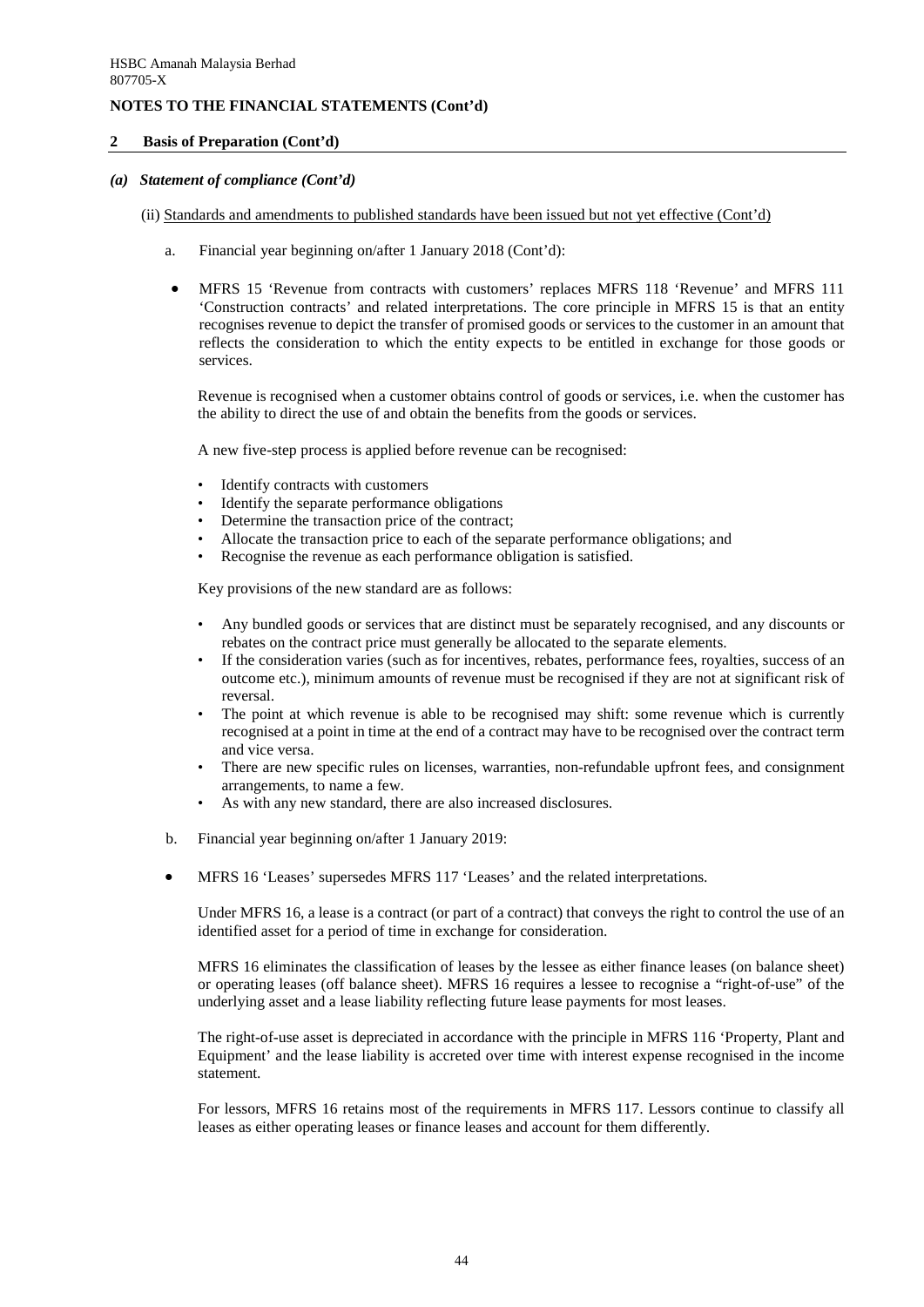### **2 Basis of Preparation (Cont'd)**

## *(a) Statement of compliance (Cont'd)*

- (ii) Standards and amendments to published standards have been issued but not yet effective (Cont'd)
	- b. Financial year beginning on/after 1 January 2019 (Cont'd):
	- IC Interpretation 23 'Uncertainty over Income Tax Treatments' (effective 1 January 2019) provides guidance on how to recognise and measure deferred and current income tax assets and liabilities where there is uncertainty over a tax treatment.

If an entity concludes that it is not probable that the tax treatment will be accepted by the tax authority, the effect of the tax uncertainty should be included in the period when such determination is made. An entity shall measure the effect of uncertainty using the method which best predicts the resolution of the uncertainty.

IC Interpretation 23 will be applied retrospectively.

• Amendments to MFRS 9 'Prepayment features with negative compensation' (effective 1 January 2019) allow companies to measure some prepayable financial assets with negative compensation at amortised cost. Negative compensation arises where the contractual terms permit the borrower to prepay the instrument before its contractual maturity, but the prepayment amount could be less than the unpaid amounts of principal and interest. To qualify for amortised cost measurement, the negative compensation must be reasonable compensation for early termination of the contract, and the asset must be held within a 'held to collect' business model.

The amendments will be applied retrospectively.

- Annual Improvements to MFRSs 2015 2017 Cycle:
	- Amendments to MFRS 112 'Income Taxes' (effective from 1 January 2019) clarify that where income tax consequences of dividends on financial instruments classified as equity is recognised (either in profit or loss, other comprehensive income or equity) depends on where the past transactions that generated distributable profits were recognised. Accordingly, the tax consequences are recognised in profit or loss when an entity determines payments on such instruments are distribution of profits (that is, dividends). Tax on dividend should not be recognised in equity merely on the basis that it is related to a distribution to owners.
	- Amendments to MFRS 123 'Borrowing Costs' (effective from 1 January 2019) clarify that if a specific borrowing remains outstanding after the related qualifying asset is ready for its intended use or sale, it becomes part of general borrowings.

The initial application of above standards are not expected to have any material financial impacts to the current and prior year's financial statements of the Bank upon their first adoption, except for MFRS 9.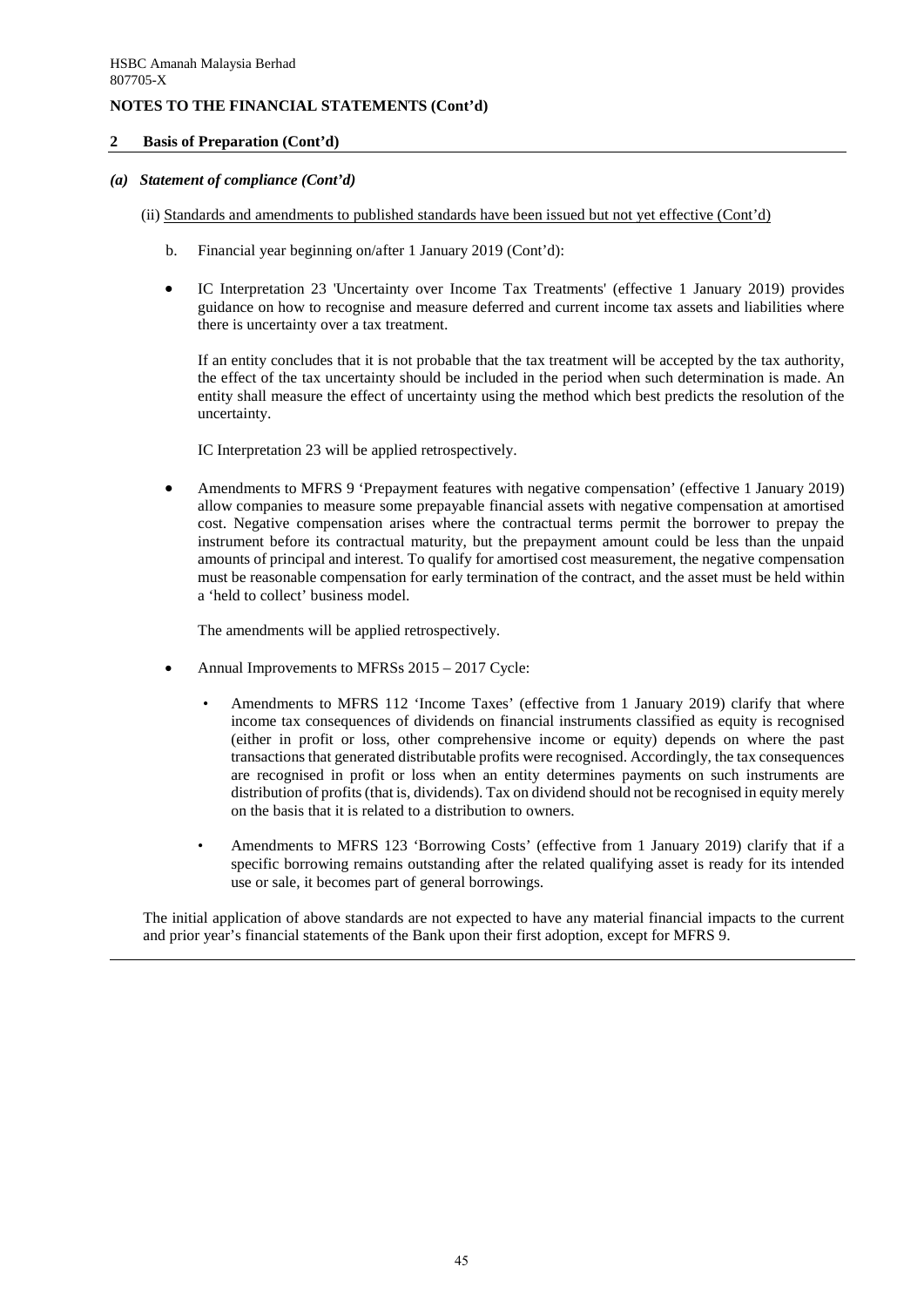## **2 Basis of Preparation (Cont'd)**

### *(b) Basis of measurement*

The financial statements of the Bank have been prepared on the historical cost basis, except for the following assets and liabilities as explained in their respective accounting policy notes:

- Trading assets and liabilities
- Financial investments
- Derivatives and hedge accounting

### *(c) Functional and presentation currency*

These financial statements are presented in Ringgit Malaysia (RM), which is the Bank's functional currency. All financial information presented in RM has been rounded to the nearest thousand, unless otherwise stated.

### *(d) Use of estimates and judgments*

The results of the Bank are sensitive to the accounting policies, assumptions and estimates that underlie the preparation of the financial statements. The significant accounting policies are described in Note 3 on the financial statements. The preparation of the financial statements in conformity with MFRSs requires management to make estimates and assumptions about future conditions. The use of available information and the application of judgment are inherent in the formation of estimates; actual results in the future may differ from estimates upon which financial information is prepared.

Management believes that the Bank's critical accounting policies where judgment is necessarily applied are those which relate to impairment of financing and advances and the valuation of financial instruments (see Note 5). There are no other significant areas of estimation uncertainty and critical judgments in applying accounting policies that have significant effect on the amounts recognised in the financial statements other than those disclosed above.

Estimates and underlying assumptions are reviewed on an ongoing basis. Revisions to accounting estimates are recognised in the period in which the estimate is revised and in any future periods affected.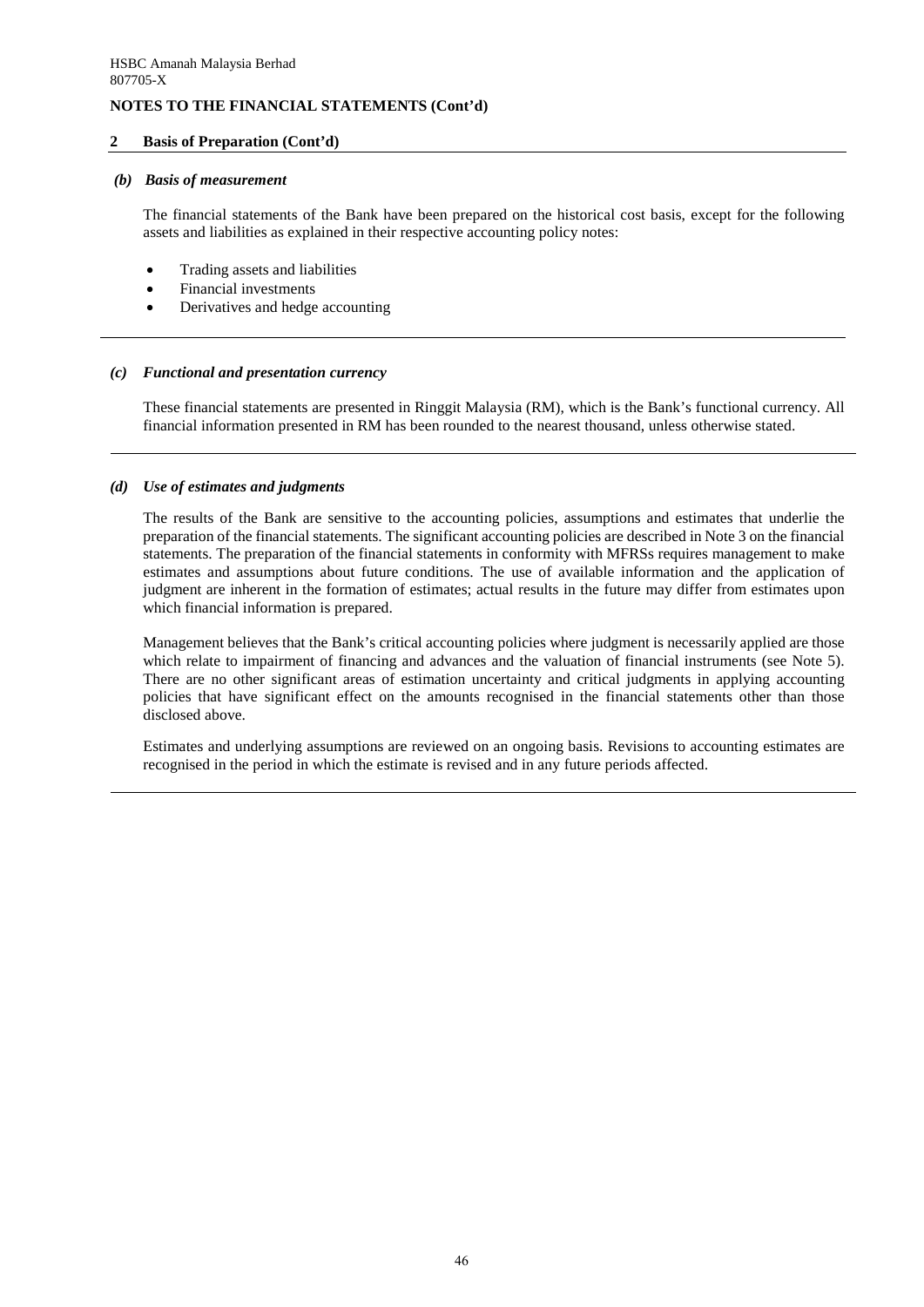### **3 Significant Accounting Policies**

The accounting policies set out below have been applied consistently to the periods presented in these financial statements and have been applied consistently by the Bank.

#### *(a) Foreign Currencies*

Transactions in foreign currencies are translated to the functional currency at exchange rates at the dates of the transactions.

Monetary assets and liabilities denominated in foreign currencies at the reporting period are retranslated to the functional currency at the exchange rate at that date.

Non-monetary assets and liabilities denominated in foreign currencies are not retranslated at the end of the reporting date except for those that are measured at fair value are retranslated to the functional currency at the exchange rate at the date that the fair value was determined.

Foreign currency differences arising on retranslation are recognised in profit or loss, except for differences arising on the retranslation of available-for-sale equity instruments or a financial instrument designated as a hedge of currency risk, which are recognised in other comprehensive income.

# *(b) Financing Income and Expenses*

Financing income and expenses for all financial instruments of the Bank, except those classified as held-fortrading are recognised in 'finance income' and 'income attributable to depositors' in the statement of profit or loss and other comprehensive income on an accrual basis using the effective profit rate method in accordance with the principles of Shariah. The effective profit rate method is a way of calculating the amortised cost of a financial asset or a financial liability (or groups of financial assets or financial liabilities) and of allocating the Islamic financing income or expense over the relevant period.

The effective profit rate is the rate that exactly discounts the estimated future cash payments and receipts through the expected life of the financial instruments, or where appropriate, a shorter period, to the net carrying amount of the financial asset or liability. When calculating the effective profit rate, the Bank estimates cash flows considering all contractual terms of the financial instrument but not future credit losses.

The calculation of the effective profit rate includes all amounts paid or received by the Bank that are an integral part of the effective profit rate, including transaction costs and all other premiums or discounts.

Profit on impaired financial assets of the Bank is recognised using the rate of profit used to discount the future cash flows for the purpose of measuring the impairment loss.

#### i) Murabahah

Income is recognised on effective profit rate basis over the period of the contract based on the principal amounts outstanding.

#### ii) Ijarah Thumma Al-Bai

Income is recognised on effective profit rate over the term of the contract.

### iii) Musharakah (Co-ownership)

Income is accounted for on the basis of the reducing balance on a time-apportioned (the Bank's co-ownership portion) basis that reflects the effective yield on the asset.

#### iv) Bai Al-Inah (Sale and Buy Back)

Income is recognised on effective profit rate basis over the period of the contract based on the principal amounts outstanding.

#### v) Bai Bithaman Ajil

Income is recognised on effective profit rate basis over the period of the contract based on the principal amounts outstanding.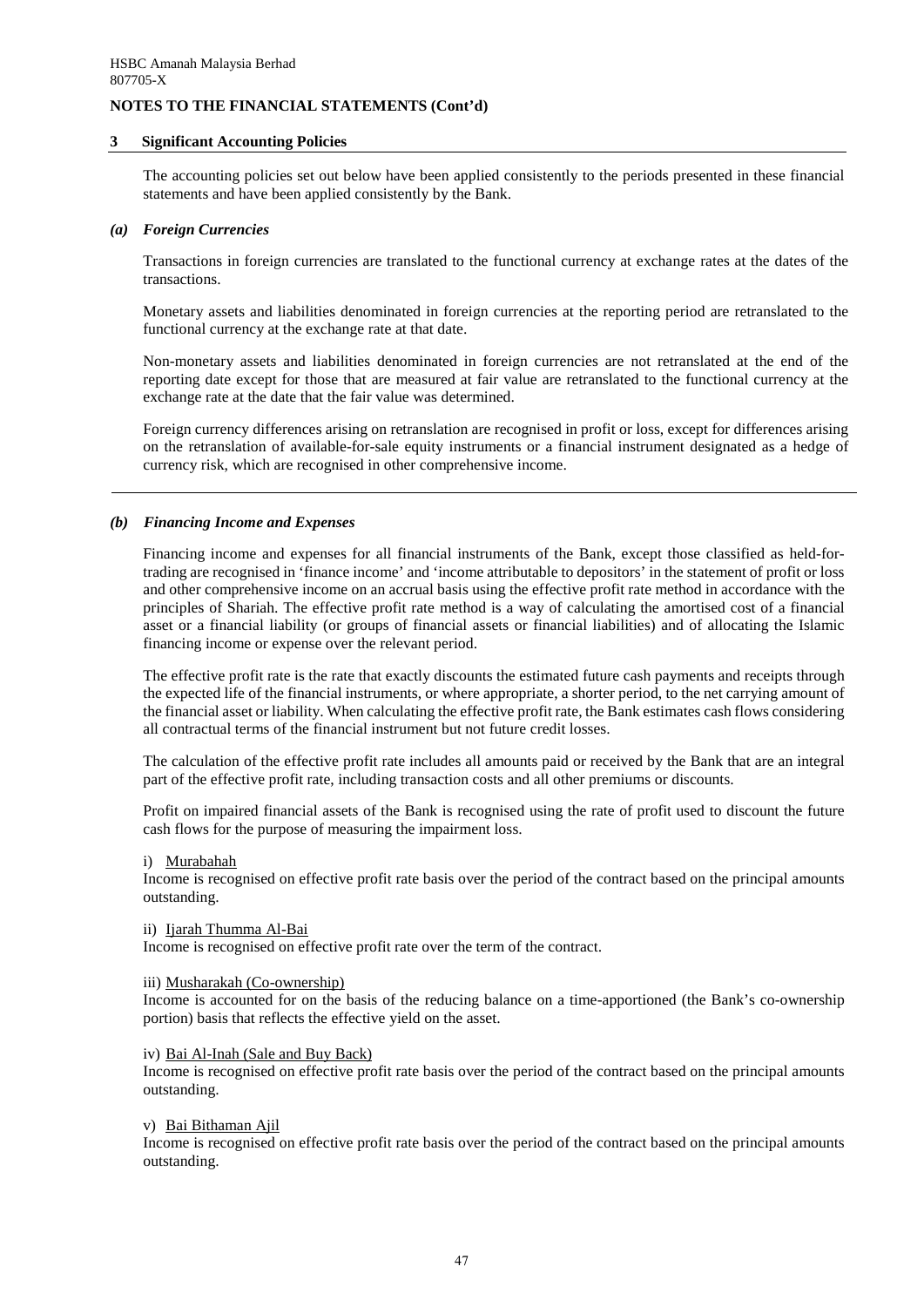## **3 Significant Accounting Policies (Cont'd)**

### *(b) Financing Income and Expenses (Cont'd)*

vi) Ujrah (rendering services for credit card-i holders) Income is recognised based on the identified services, benefits and privileges in exchange of a fee.

vii) Ujrah (rendering services for facilities other than credit card-i holders) Income is recognised based on mutually agreed fee to provide the facility to customers.

Financing income and expense of the Bank presented in the statement of profit and loss and other comprehensive income include:

- profit on financial assets and liabilities measured at amortised costs calculated on an effective profit rate basis;
- profit on available-for-sale investment securities calculated on an effective profit rate basis;
- the effective portion of fair value changes in qualifying hedging derivatives designated in cash flow hedges of variability in profit cash flows, in the same period that the hedged cash flows affect financing income/expense; and
- the effective portion of fair value changes in qualifying hedging derivatives designated in fair value hedges of profit rate risk.

#### *(c) Fees and commission, net trading income and other operating income*

Fee income is earned from a diverse range of services the Bank provides to their customers. Fee income is accounted for as follows:

- income earned on the execution of a significant act is recognised as revenue when the act is completed;
- income earned from the provision of services is recognised as revenue as the services are provided; and
- income which forms an integral part of the effective profit rate of a financial instrument is recognised as an adjustment to the effective profit rate and recorded in 'financing income' (see Note 3(b)).

Dividend income is recognised when the right to receive payment is established. This is the ex-dividend date for listed equity securities, and usually the date when shareholders approve the dividend for unlisted equity securities.

Net trading income comprises all gains and losses from changes in the fair value of financial assets and financial liabilities held-for-trading, together with the related profit income and expense.

Net income/(expense) from financial instruments designated at fair value includes:

- all gains and losses from changes in the fair value of financial assets and financial liabilities designated at fair value through profit or loss, including liabilities under investment contracts;
- all gains and losses from changes in the fair value of derivatives that are managed in conjunction with financial assets and liabilities designated at fair value through profit or loss; and
- profit income, profit expense and dividend income in respect of:
	- financial assets and financial liabilities designated at fair value through profit or loss; and
	- derivatives managed in conjunction with the above,

except for profit arising from debt securities issued by the group and derivatives managed in conjunction with those debt securities, which is recognised in 'financing expense' (Note 3(b)).

The fair value of financial instruments is generally measured on an individual basis. However, in cases where the group manages a group of financial assets and liabilities according to its net market or credit risk exposure, the fair value of the group of financial instruments is measured on a net basis but the underlying financial assets and liabilities are presented separately in the financial statements, unless they satisfy the offsetting criteria.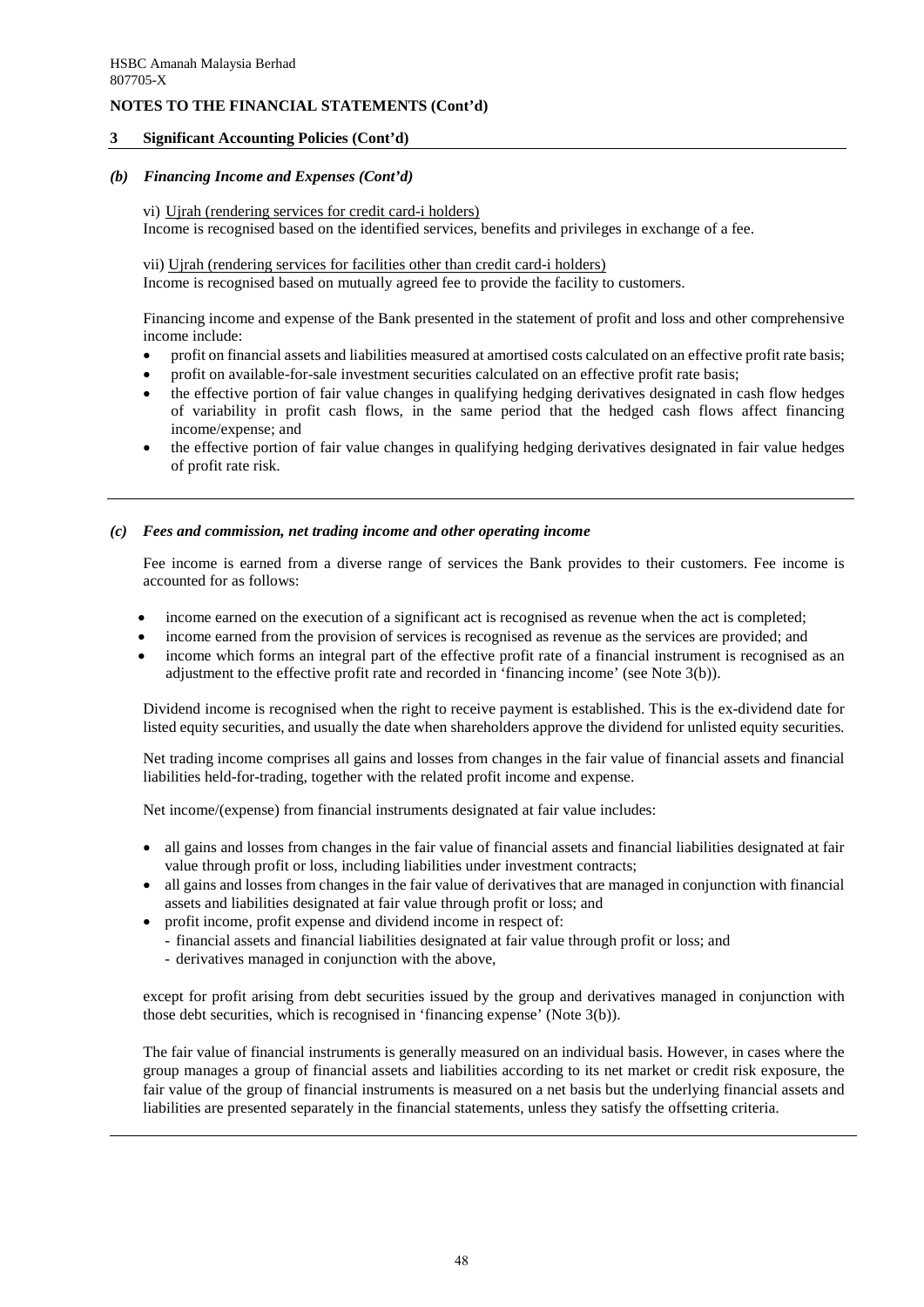### **3 Significant Accounting Policies (Cont'd)**

#### *(d) Income tax*

Income tax comprises current tax and deferred tax. Income tax is recognised in the profit or loss except to the extent that it relates to items recognised directly in other comprehensive income or directly in equity, in which case it is recognised in the same statement in which the related item appears.

Current tax is the tax expected to be payable or receivable on the taxable income or loss for the financial year, calculated using tax rates enacted or substantively enacted at the end of the reporting period, and any adjustment to tax payable in respect of previous financial years. The Bank provides for potential current tax liabilities that may arise on the basis of the amounts expected to be paid to the tax authorities. Current tax assets and liabilities are offset when the Bank intends to settle on a net basis and the legal right to offset exists.

Deferred tax is recognised on temporary differences between the carrying amounts of assets and liabilities in the balance sheet and the amounts attributed to such assets and liabilities for tax purposes. Deferred tax liabilities are generally recognised for all taxable temporary differences and deferred tax assets are recognised to the extent that it is probable that future taxable profits will be available against which deductible temporary differences can be utilised.

Deferred tax is calculated using the tax rates expected to apply in the periods in which the assets will be realised or the liabilities settled, based on tax rates and laws enacted, or substantively enacted, by the balance sheet date. Deferred tax assets and liabilities are offset when they arise in the same tax reporting group and relate to income taxes levied by the same taxation authority, and when the Bank has a legal right to offset.

Deferred tax relating to fair value of available-for-sale investments which are charged or credited directly to other comprehensive income, is also charged or credited to other comprehensive income and is subsequently recognised in the profit or loss when the deferred fair value gain or loss is recognised in the profit or loss.

#### *(e) Financial instruments*

#### (i) Initial recognition and measurement

A financial asset or a financial liability is recognised in the statement of financial position when, and only when the Bank becomes a party to the contractual provisions of the instrument.

A financial instrument is recognised initially, at its fair value plus, in the case of a financial instrument not at fair value through profit or loss, transactions costs that are directly attributable to the acquisition or issue of the financial instrument.

An embedded derivative is recognised separately from the host contract and accounted for as a derivative if, and only if, it is not closely related to the economic characteristics and risks of the host contract and the host contract is not categorised as fair value through profit or loss. The host contract, in the event an embedded derivative is recognised separately, is accounted for in accordance with policy applicable to the nature of the host contract.

#### (ii) Financial instrument categories and subsequent measurement

The Bank categorises financial assets as follows:

- financing and advances (See Note  $3(i)$ );
- financial investments held to maturity (See Note  $3(i)(i)$ );
- financial investments available-for-sale (See Note 3(i)(ii)); or
- trading assets (see Note 3(h)).

The Bank classifies its financial liabilities, other than financial guarantees, as measured at amortised cost or trading liabilities. (See accounting policies in Notes 3(h), 3(o), 3(p), 3(r)).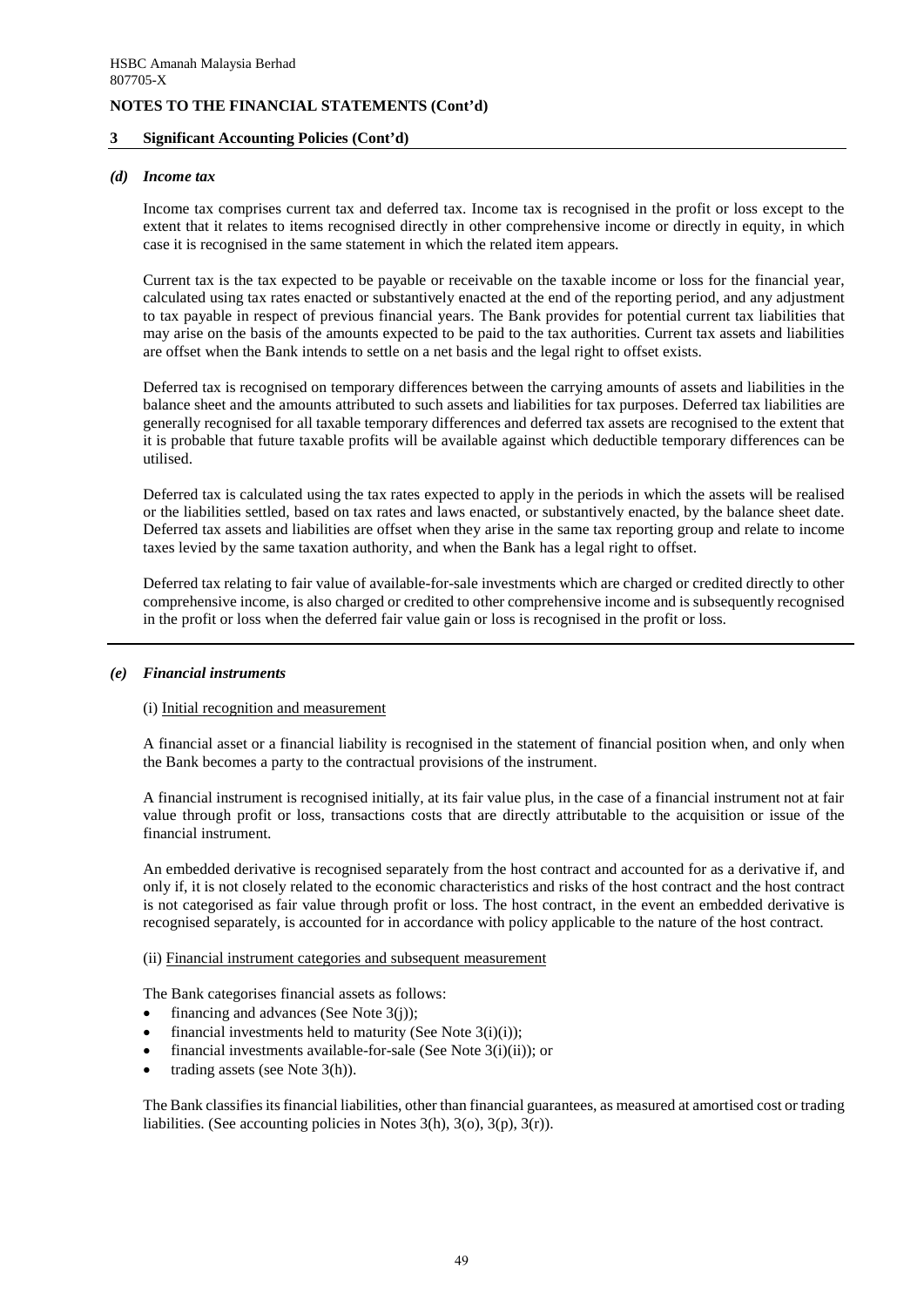### **3 Significant Accounting Policies (Cont'd)**

### *(e) Financial instruments (Cont'd)*

### (iii) Derecognition of financial assets and liabilities

Financial assets are derecognised when the rights to receive cash flows from the assets have expired; or where the Bank has transferred its contractual rights to receive the cash flows of the financial assets, and has transferred substantially all the risks and rewards of ownership; or where both control and substantially all the risks and rewards are not retained.

Financial liabilities are derecognised when they are extinguished, i.e. when the obligation is discharged, cancelled, or expires.

#### (iv) Offsetting financial assets/liabilities and income/expenses

Financial assets and liabilities are offset and the net amount reported in the statement of financial position when there is currently a legally enforceable right to offset the recognised amounts and the Bank intends to settle on a net basis, or realise the asset and settle the liability simultaneously. The legally enforceable right must not be contingent on future events and must be enforceable in the normal course of business and in the event of default, insolvency or bankruptcy.

The 'Gross amounts not offset in the statement of financial position' for derivatives and securities purchased under resale agreements and similar arrangements include transactions where:

- the counterparty has an offsetting exposure with the Bank and a master netting or similar arrangement is in place with a right of set off only in the event of default, insolvency or bankruptcy, or the offset criteria are otherwise not satisfied; and
- cash and non-cash collaterals are received and pledged in respect of the transactions described above.

Income and expenses are presented on a net basis only when permitted under the MFRSs, or for gains and losses arising from a group of similar transactions such as in the Bank's trading activity.

#### (v) Amortised cost measurement

The amortised cost of a financial asset or liability is the amount at which the financial asset or liability is measured at initial recognition, minus principal repayments, plus or minus the cumulative amortisation using the effective profit method of any difference between the initial amounts recognised and the maturity amount, minus any reduction for impairment.

#### (vi) Fair value measurement

All financial instruments are recognised initially at fair value. Fair value is the price that would be received to sell an asset or paid to transfer a liability in an orderly transaction between market participants at the measurement date. The fair value of a financial instrument on initial recognition is its transaction price (that is, the fair value of the consideration given or received). In certain circumstances, however, the fair value will be based on other observable current market transactions in the same instrument, without modification or repackaging, or on a valuation technique whose variables include only data from observable markets, such as profit rate yield curves, option volatilities and currency rates. When such evidence exists, the Bank recognises a trading gain or loss on inception of the financial instrument, being the difference between the transaction price and the fair value. When unobservable market data have a significant impact on the valuation of financial instruments, the entire initial difference in fair value from the transaction price as indicated by the valuation model is not recognised immediately in the profit or loss. Instead, it is recognised over the life of the transaction when the inputs become observable, the transaction matures or is closed out, or when the Bank enters into an offsetting transaction.

Subsequent to initial recognition, the fair values of financial instruments measured at fair value are measured in accordance with the Bank's valuation methodologies, which are described in Note 5(b)(ii).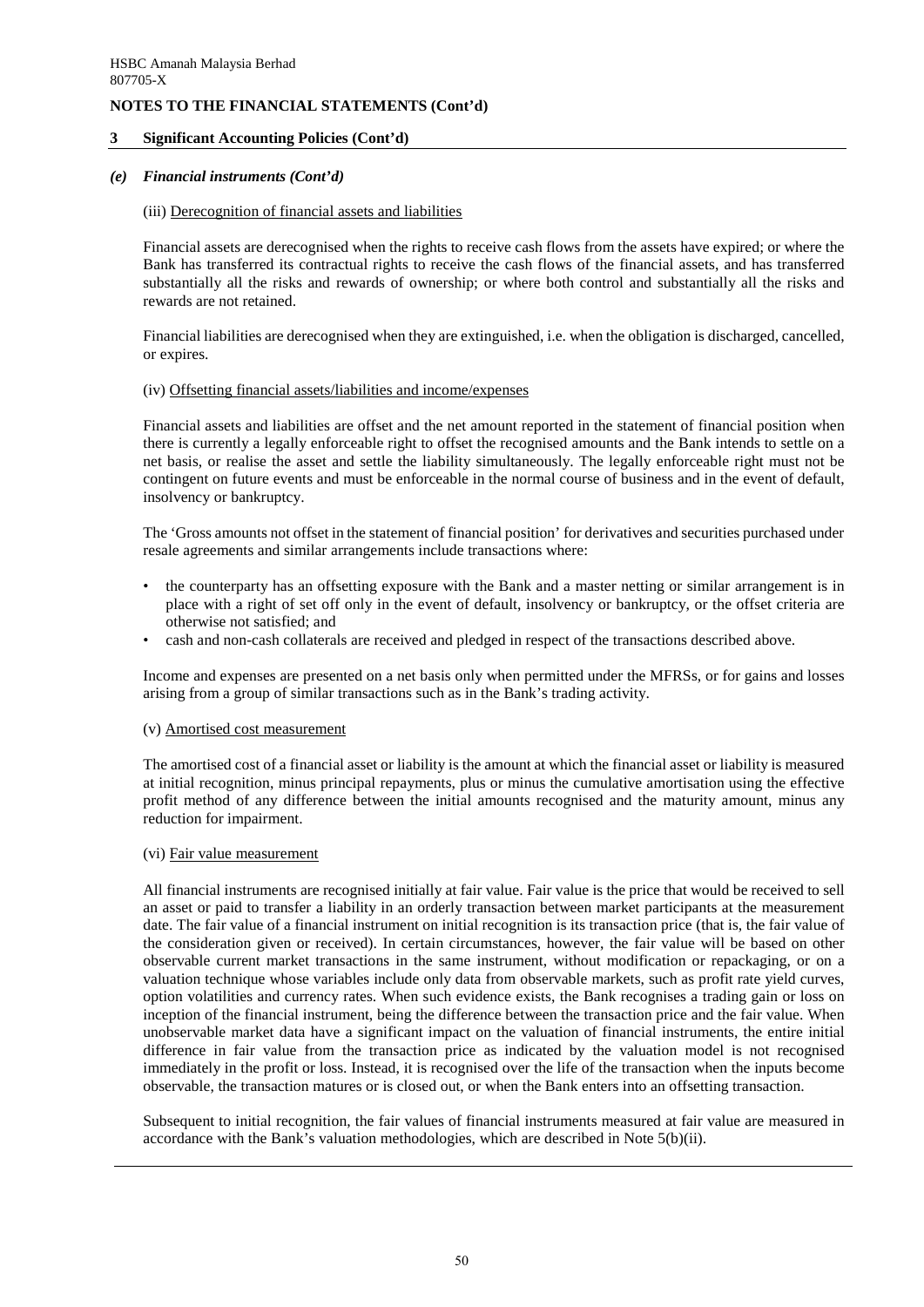### **3 Significant Accounting Policies (Cont'd)**

### *(f) Cash and cash equivalents*

For the purpose of the statement of cash flows, cash and cash equivalents include highly liquid investments that are readily convertible to known amounts of cash and which are subject to an insignificant risk of change in value. Such investments comprise cash at hand and bank balances, short term deposits and placements with banks maturing within one month.

### *(g) Contracts under Islamic sell and buyback agreements*

When securities are sold subject to a commitment to repurchase them at a predetermined price (repos), they remain on the balance sheet and a liability is recorded for the consideration received.

Securities purchased under commitments to re-sell (reverse repos) are not recognised on the balance sheet and an asset is recorded in respect of the initial consideration paid.

Non-trading repos and reverse repos are measured at amortised cost. The difference between the sale and repurchase price or between the purchase and resale price is treated as profit income and recognised in net profit income over the life of the agreement.

# *(h) Trading assets and trading liabilities*

Treasury bills, financing and advances to and from customers, placings with and by banks, debt securities, equity securities, debt securities in issue, certain deposits and short positions in securities which have been acquired or incurred principally for the purpose of selling or repurchasing in the near term, or are part of a portfolio of identified financial instruments that are managed together and for which there is evidence of a recent pattern of short-term profit-taking are classified as held-for-trading. Financial assets or financial liabilities are recognised on trade date, when the Bank enters into contractual arrangements with counterparties to purchase or sell the financial instruments, and are normally derecognised when either sold (assets) or extinguished (liabilities). Measurement is initially at fair value, with transaction costs taken to the profit or loss. Subsequently, the fair values are remeasured and gains and losses from changes therein are recognised in the profit or loss within 'Other operating income'.

In order to conform with the BNM presentation of the balance sheet to present financial instruments by types rather than by measurement, trading liabilities are not disclosed as a separate item on the face of the balance sheet. They are included into the respective types of financial liabilities instrument categories.

Islamic structured products is classified as trading liabilities as they are initiated by the trading desk for trading and not for funding purposes and the market risk of the embedded derivative is actively managed as part of the trading portfolio.

#### *(i) Financial investments*

Treasury bills, debt securities and equity securities intended to be held on a continuing basis, other than those designated at fair value, are classified as available-for-sale or held-to-maturity. They are recognised on trade date when the Bank enters into contractual arrangements to purchase those instruments, and are normally derecognised when either the securities are sold or redeemed.

#### (i) Held-to-maturity

Held-to-maturity investments are non-derivative financial assets with fixed or determinable payments and fixed maturities that the Bank positively intends and is able to hold until maturity. These investments are initially recorded at fair value plus any directly attributable transaction costs, and are subsequently measured at amortised cost using the effective profit rate method, less any impairment losses.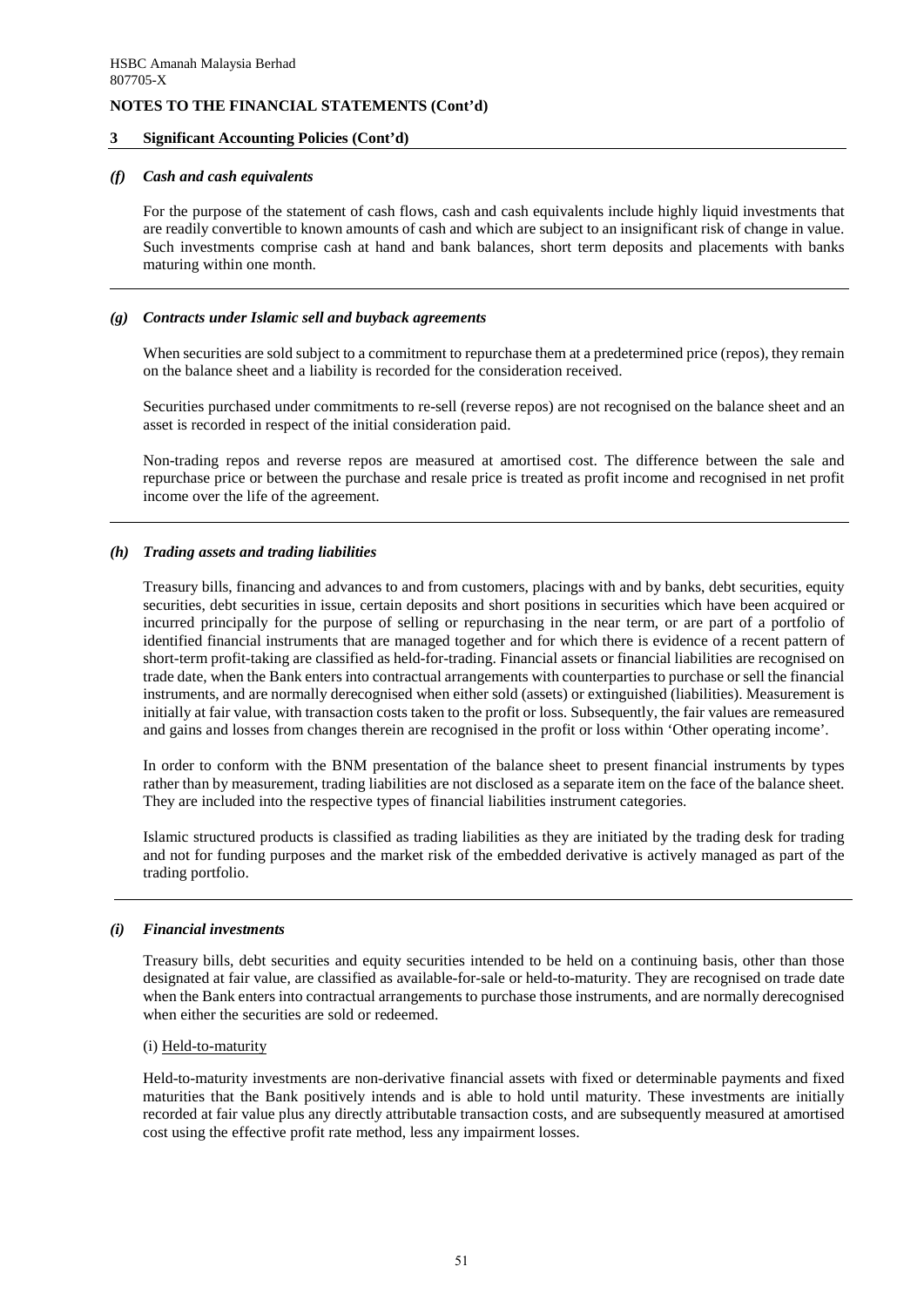### **3 Significant Accounting Policies (Cont'd)**

### *(i) Financial investments (Cont'd)*

#### (ii) Available-for-sale

Available-for-sale financial assets are initially measured at fair value plus direct and incremental transaction costs. Available-for-sale financial assets are recognised on the trade date when the bank enters into contractual arrangements to purchase those instruments, and are normally derecognised when either the securities are sold or redeemed. They are subsequently remeasured at fair value, and changes therein are recognised in other comprehensive income in 'Available-for-sale reserves – changes in fair value' until they are either sold or become impaired. When available-for-sale financial assets are sold, cumulative gains or losses previously recognised in other comprehensive income are recognised in the profit or loss as 'Disposal of financial investments availablefor-sale'.

Profit earned is recognised on available-for-sale debt securities using the effective profit rate method, calculated over the asset's expected life. Premiums and/or discounts arising on the purchase of dated investment securities are included in the calculation of their effective profit rates. Dividends are recognised in the profit or loss when the right to receive payment has been established.

Available-for-sale financial assets are assessed at each balance sheet date for objective evidence of impairment. Impairment losses are recognised if, and only if, there is objective evidence of impairment as a result of one or more events that occurred after the initial recognition of the financial asset (a 'loss event') and that loss event (or events) has an impact on the estimated future cash flows of the financial asset or group of financial assets and can be reliably estimated.

If the available-for-sale financial asset is impaired, the difference between the financial asset's acquisition cost (net of any principal repayments and amortisation) and the current fair value, less any previous impairment loss recognised in the profit or loss, is removed from other comprehensive income and recognised in the profit or loss.

Impairment losses for available-for-sale debt securities are recognised within 'Financing impairment charges and other credit risk provisions' in the profit or loss and impairment losses for available-for-sale equity securities are recognised within 'Gains/losses from financial investments' in the profit or loss.

• *Available-for-sale debt securities* 

In assessing objective evidence of impairment at the reporting date, the Bank considers all available evidence, including observable data or information about events specifically relating to the securities which may result in a shortfall in the recovery of future cash flows. These events may include a significant financial difficulty of the issuer, a breach of contract such as a default, bankruptcy or other financial reorganisation, or the disappearance of an active market for the debt security because of financial difficulties relating to the issuer.

These types of specific event and other factors such as information about the issuers' liquidity, business and financial risk exposures, levels of and trends in default for similar financial assets, national and local economic trends and conditions, and the fair value of collateral and guarantees may be considered individually, or in combination, to determine if there is objective evidence of impairment of a debt security.

• *Available-for-sale equity securities* 

Objective evidence of impairment for available-for sale equity securities may include specific information about the issuer as detailed above, but may also include information about significant changes in technology, markets, economics or the law that provides evidence that the cost of the equity securities may not be recovered.

A significant or prolonged decline in the fair value of the equity below its cost is objective evidence of impairment. In assessing whether it is significant, the decline in fair value is evaluated against the original cost of the asset at initial recognition. In assessing whether it is prolonged, the decline is evaluated against the continuous period in which the fair value of the asset has been below its original cost at initial recognition.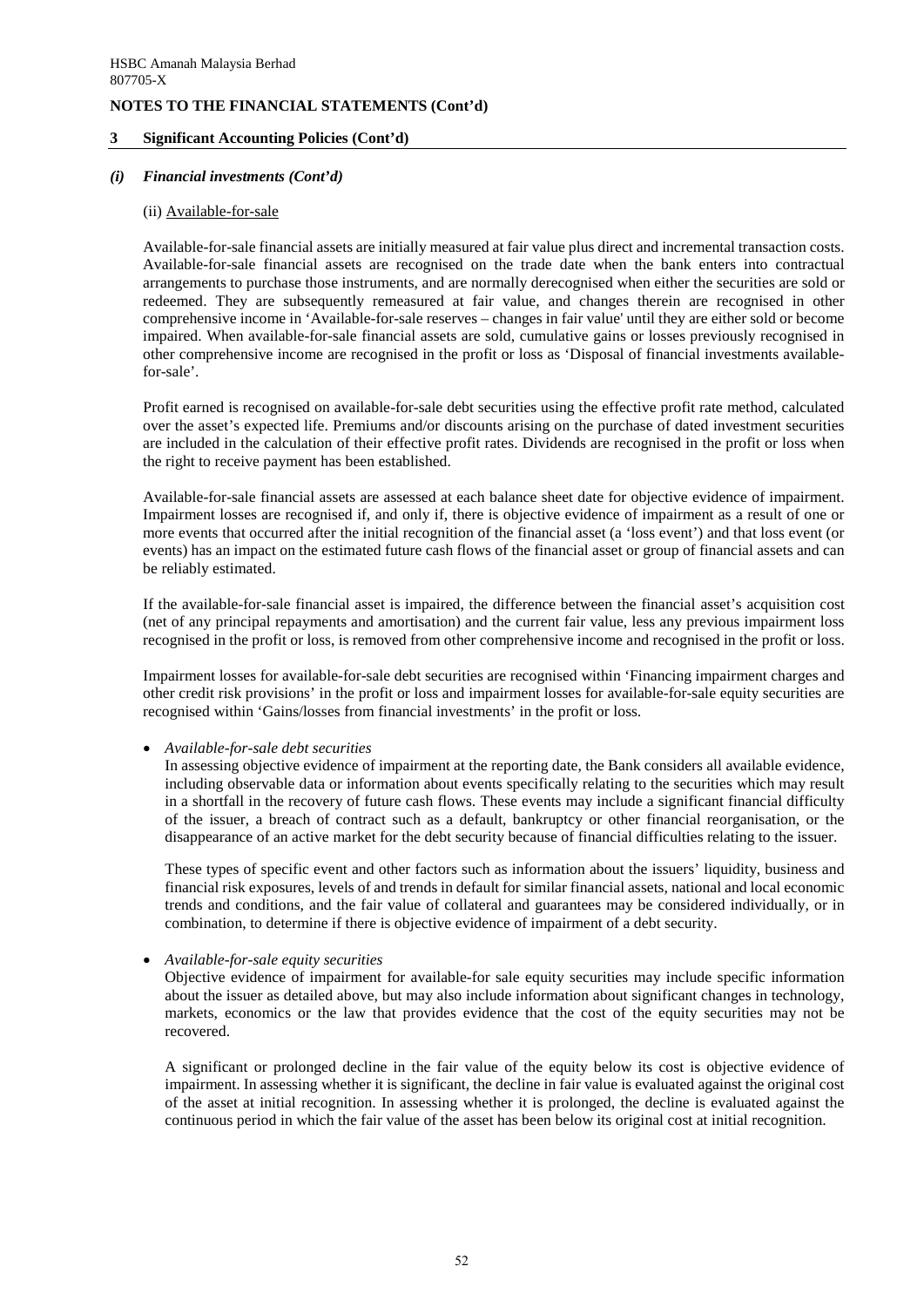## **3 Significant Accounting Policies (Cont'd)**

#### *(i) Financial investments (Cont'd)*

Once an impairment loss has been recognised on an available-for-sale financial asset, the subsequent accounting treatment for changes in the fair value of that asset differs depending on the nature of the available-for-sale financial asset concerned:

• *Available-for-sale debt security* 

A subsequent decline in the fair value of the instrument is recognised in the profit or loss when there is objective evidence of impairment as a result of further decreases in the estimated future cash flows of the financial asset. Where there is no further objective evidence of impairment, the decline in the fair value of the financial asset is recognised directly in other comprehensive income. If the fair value of a debt security increases in a subsequent period, and the increase can be objectively related to an event occurring after the impairment loss was recognised in the profit or loss, the impairment loss is reversed through the profit or loss to the extent of the increase in fair value.

• *Available-for-sale equity security* 

All subsequent increases in the fair value of the instrument are treated as a revaluation and are recognised directly in other comprehensive income. Subsequent decreases in the fair value of the available-for-sale equity security are recognised in the profit or loss, to the extent that further cumulative impairment losses have been incurred in relation to the acquisition cost less cumulative impairment to date of the equity security. Impairment losses recognised on the equity security are not reversed through the profit or loss.

### *(j) Financing and advances*

Financing and advances consist of Murabahah, Ijarah, Ijarah Thumma Al-Bai, Diminishing Musharakah, Bai Al-Inah, Bai Bithaman Ajil and Ujrah contracts. They include financing and advances to customers and placements with banks that originated from the Bank, which are not classified as either held for trading or designated at fair value. They are recognised when cash is advanced to customers and derecognised when either the customer repays its obligations, or the advances are sold or written off, or substantially all the risks and rewards of ownership are transferred. They are initially recorded at fair value plus any directly attributable transaction costs and are subsequently measured at amortised cost using the effective profit rate method, less any reduction from impairment or uncollectibility.

Assets funded under Ijarah financing are owned by the Bank throughout the tenure of the Ijarah financing. Ownership of the assets will be transferred to the customers at the end of the Ijarah financing subject to the customer's execution of the purchase option.

For financing under the Syndicated Investment Account for Financing/Investment Agency Account (SIAF/IAA) arrangements, the Bank applies the derecognition principles as stated in accounting policy Note 3(e)(iii) on derecognition of financial assets.

#### *(k) Impairment of financing and advances*

Losses for impaired financing and advances are recognised when there is objective evidence that impairment of a financing or portfolio of financing has occurred or when principal or profit or both are past due for more than ninety (90) days, whichever is sooner. Impairment allowances are calculated on individual financing and on groups of financing assessed collectively. Impairment losses are recorded as charges to the profit or loss. The carrying amount of impaired financing on the balance sheet is reduced through the use of impairment allowance accounts. Losses which may arise from future events are not recognised.

The Bank's allowance for impaired financing are in conformity with MFRS 139.

# (i) Individually assessed financing and advances

The factors considered in determining whether a financing is individually significant for the purposes of assessing impairment include the size of the financing, the number of financing in the portfolio and the importance of the individual financial relationship, and how this is managed.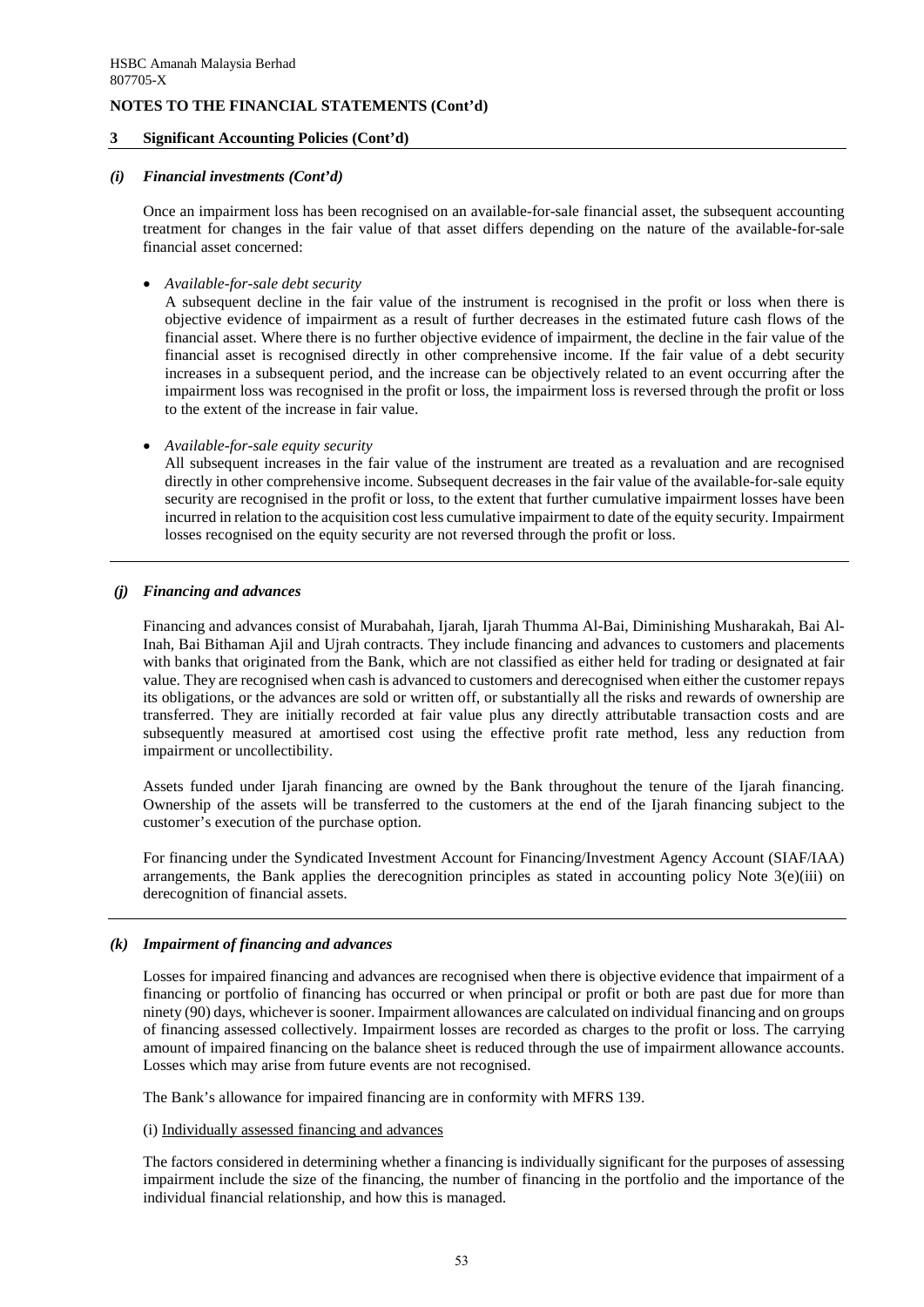# **3 Significant Accounting Policies (Cont'd)**

## *(k) Impairment of financing and advances (Cont'd)*

### (i) Individually assessed financing and advances (Cont'd)

Financing that are determined to be individually significant will be individually assessed for impairment, except when volumes of defaults and losses are sufficient to justify treatment under a collective methodology.

Financing considered as individually significant are typically to corporate and commercial customers, are for larger amounts and are managed on an individual basis. Retail financing portfolios are generally assessed for impairment on a collective basis as the portfolios generally consist of large pools of homogeneous financing.

For all financing that are considered individually significant, the Bank assesses on a case-by-case basis at each balance sheet date to identify whether evidence of impairment exists based on the following criteria:

- known cash flow difficulties experienced by the borrower;
- contractual payments of either principal or profit being past due for more than 90 days;
- the probability that the borrower will enter bankruptcy or other financial realisation;
- a concession granted to the borrower for economic or legal reasons relating to the customer's financial difficulty that results in forgiveness or postponement of principal, profit or fees, where the concession is not insignificant; and
- there has been deterioration in the financial condition or outlook of the customer such that its ability to repay is considered doubtful.

For those financing where objective evidence of impairment exists, impairment losses are determined considering the following factors:

- the Bank's aggregate exposure to the customer;
- the viability of the customer's business model and their capacity to trade successfully out of financial difficulties and generate sufficient cash flow to service debt obligations;
- the amount and timing of expected receipts and recoveries;
- the likely dividend available on liquidation or bankruptcy;
- the extent of other creditors' commitments ranking ahead of, or pari passu with, the Bank and the likelihood of other creditors continuing to support the company;
- the complexity of determining the aggregate amount and ranking of all creditor claims and the extent to which legal and insurance uncertainties are evident;
- the realisable value of security (or other credit mitigants) and likelihood of successful repossession;
- the likely deduction of any costs involved in recovery of amounts outstanding;
- the ability of the borrower to obtain, and make payments in, the currency of the financing if not denominated in local currency; and
- when available, the secondary market price of the debt.

The realisable value of security is determined based on the most recently updated market value at the time when the impairment assessment is performed. The value is not adjusted for expected future changes in market prices, though adjustments are made to reflect local conditions such as forced sale discounts.

Impairment losses are calculated by discounting the expected future cash flows of a financing, which include expected future receipts of contractual profit, at the financing's original effective profit rate or an approximation thereof, and comparing the resultant present value with the financing's current carrying amount. The impairment allowances on individually significant accounts are reviewed at least quarterly and more regularly when circumstances require. This normally encompasses re-assessment of the enforceability of any collateral held and the timing and amount of actual and anticipated receipts. Individually assessed impairment allowances are only released when there is reasonable and objective evidence of a reduction in the established loss estimate.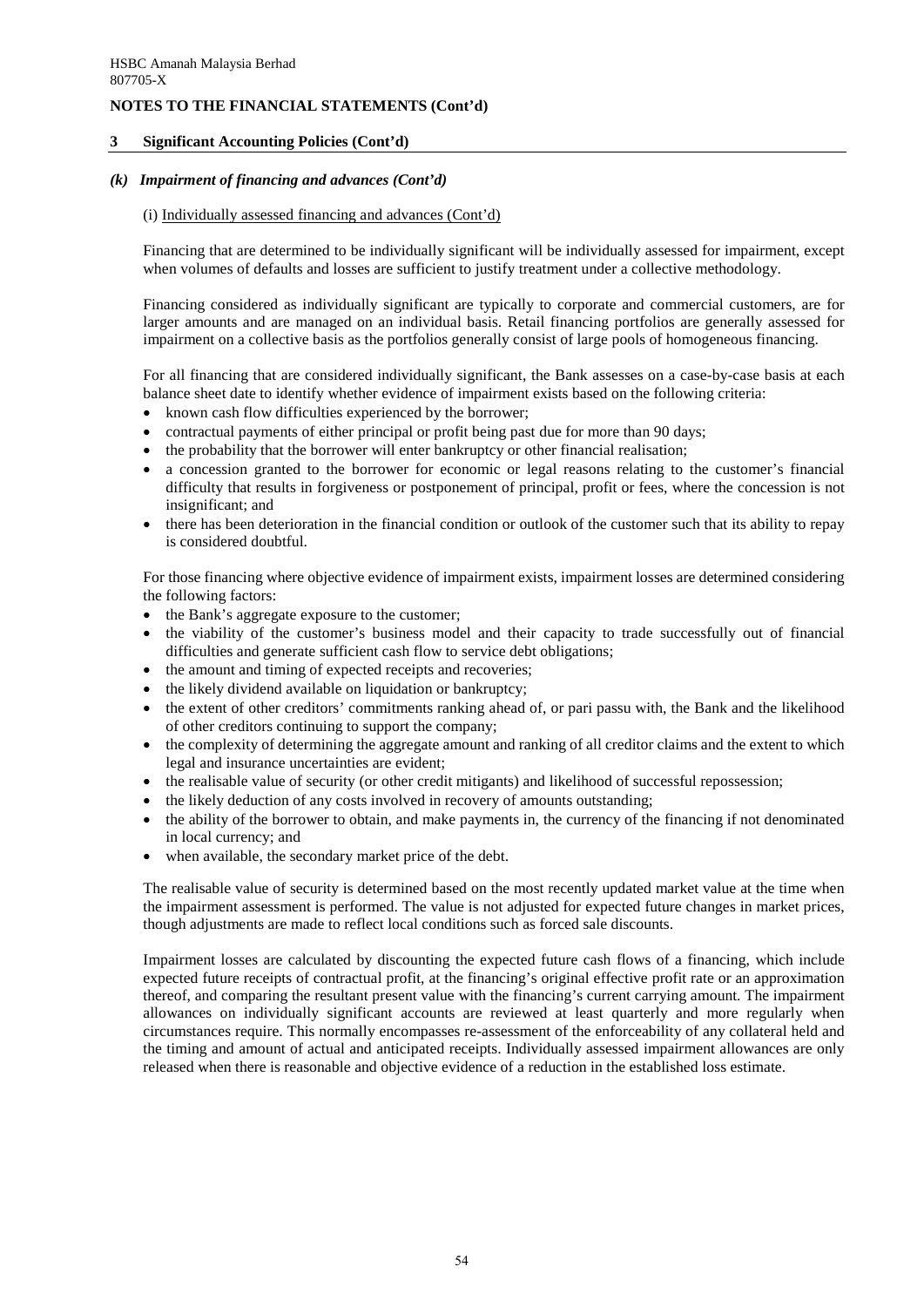## **3 Significant Accounting Policies (Cont'd)**

# *(k) Impairment of financing and advances (Cont'd)*

## (ii) Collectively assessed financing and advances

Impairment is assessed collectively to cover losses which have been incurred but have not yet been identified on financing subject to individual assessment and for homogeneous groups of financing and advances that are not considered individually significant, generally retail lending portfolios.

Individually assessed financing for which no evidence of impairment has been specifically identified on an individual basis are grouped together according to their credit risk characteristics for a collective impairment assessment. These credit risk characteristics may include country of origination, type of business involved, type of products offered, security obtained or other relevant factors. This assessment captures impairment losses that the Bank has incurred as a result of events occurring before the balance sheet date, which the Bank is not able to identify on an individual financing basis, and that can be reliably estimated when information becomes available which identifies losses on individual financing within the group, those financing are removed from the group and assessed individually.

The collective impairment allowance is determined after taking into account:

- historical loss experience in portfolios of similar credit risk characteristics (for example, by industry sector, financing grade or product);
- the estimated period between impairment occurring and the loss being identified and evidenced by the establishment of an appropriate allowance against the individual financing; and
- management's experienced judgment as to whether current economic and credit conditions are such that the actual level of inherent losses at the balance sheet date is likely to be greater or less than that suggested by historical experience.

The period between a loss occurring and its identification is estimated by local management for each identified portfolio based on economic and market conditions, customer behaviour, portfolio management information, credit management techniques and collection and recovery experiences in the market. The estimated period between a loss occurring and its identification may vary over time as these factors change.

#### *Homogeneous groups of financing and advances*

Statistical methods are used to determine impairment losses for homogeneous groups of financing and advances not considered individually significant. Losses in these groups of financing are recorded individually when individual financing are removed from the group and written off. Two methods that are used to calculate collective allowances are:

- When appropriate empirical information is available, the Bank utilises roll-rate methodology which employs statistical analyses of historical data and experience of delinquency and default to reliably estimate the amount of financing that will eventually be written off as a result of the events occurring before the balance sheet date. Individual financing are grouped using ranges past due days and statistical analysis are made of the likelihood that financing in each range will progress through the various stages of delinquency and become irrecoverable. Additionally, individual financing are segmented based on their credit characteristics as described above. Current economic conditions are also evaluated when calculating the appropriate level of allowance required to cover inherent loss. The estimated loss is the difference between the present value of expected future cash flows, discounted at the original effective profit rate of the portfolio, and the carrying amount of the portfolio.
- When the portfolio size is small or when information is insufficient or not reliable enough to adopt a roll rate methodology, the Bank adopts a basic formulaic approach based on historical loss rate experience, or a discounted cash flow model. When a basic formulaic approach is undertaken, the period between losses occurring and its identification is explicitly estimated by local management, and is typically between six and twelve months.

The inherent loss within each portfolio is assessed on the basis of statistical models using historical data observations, which are updated periodically to reflect recent portfolio and economic trends. When the most recent trends in portfolio risk factors arising from changes in economic, regulatory or behavioural conditions are not fully reflected in the statistical models, they are taken into account by adjusting the impairment allowances derived from the statistical models to reflect these changes as at the balance sheet date.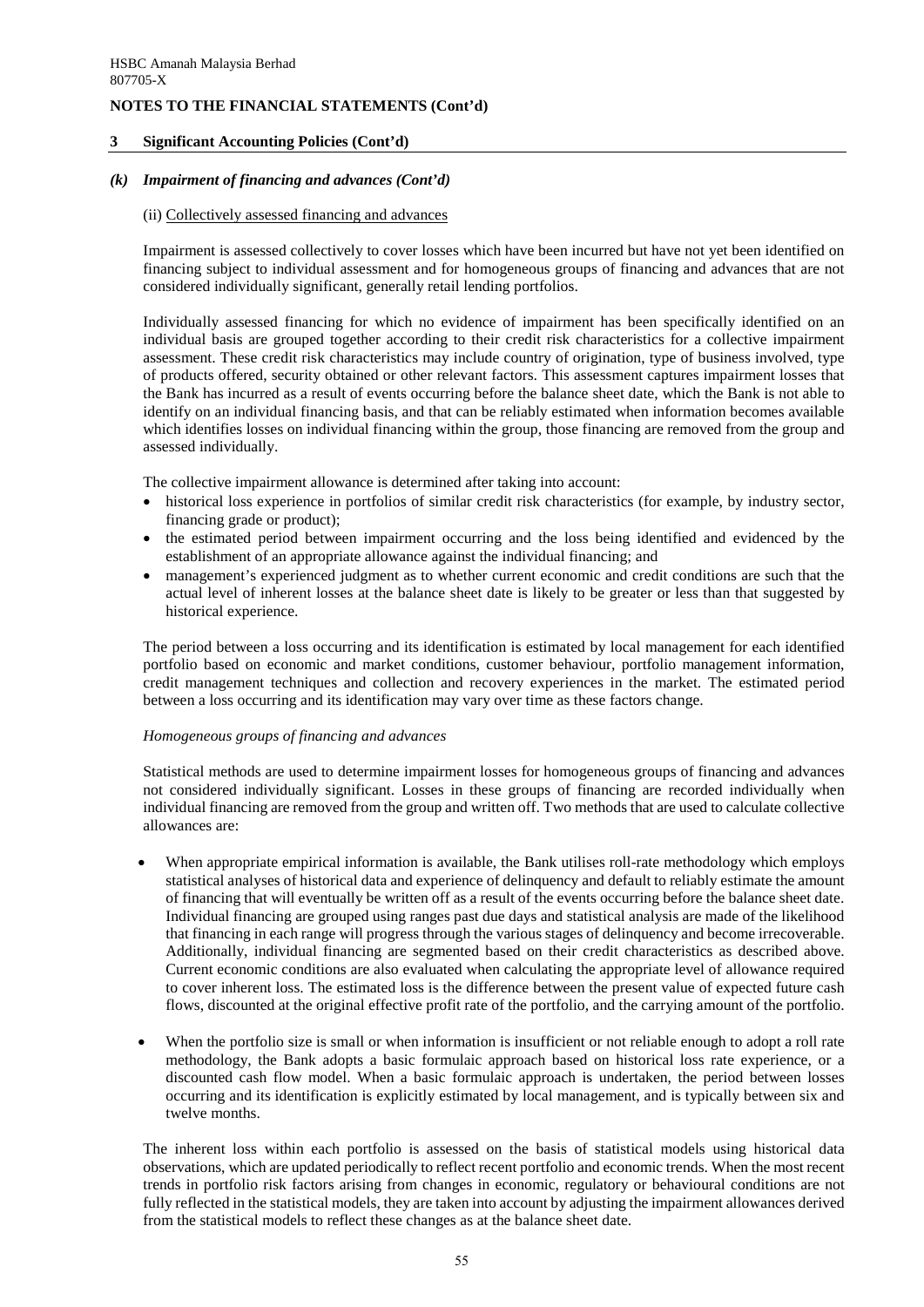## **3 Significant Accounting Policies (Cont'd)**

### *(k) Impairment of financing and advances (Cont'd)*

#### (ii) Collectively assessed financing and advances (Cont'd)

### *Homogeneous groups of financing and advances (Cont'd)*

These additional portfolio risk factors may include recent financing portfolio growth and product mix, unemployment rates, bankruptcy trends, geographic concentrations, financing product features (such as the ability of customers to repay adjustable-rate financing where reset profit rates give rise to increases in profit charges), economic conditions such as national and local trends in housing markets and profit rates, portfolio seasoning, account management policies and practices, current levels of write-offs, adjustments to the period of time between loss identification and write-off, changes in laws and regulations and other factors which can affect customer payment patterns on outstanding financing, such as natural disasters. These risk factors, where relevant, are taken into account when calculating the appropriate level of impairment allowances by adjusting the impairment allowances derived solely from historical loss experience.

Roll rates, loss rates and the expected timing of future recoveries are regularly benchmarked against actual outcomes to ensure they remain appropriate.

### (iii) Write-off of financing and advances

Refer to Note 4(b)(iv) for credit risk management on write-off of financing and advances.

#### (iv) Reversals of impairment

If the amount of an impairment loss decreases in a subsequent period, and the decrease can be related objectively to an event occurring after the impairment was recognised, the excess is written back by reducing the financing impairment allowance account accordingly. The write-back is recognised in profit or loss.

#### (v) Renegotiated financing

Financing subject to collective impairment assessment whose terms have been renegotiated are no longer considered past due, but are treated as up to date financing, once a minimum number of 12 monthly payments have been received. Financing subject to collective impairment assessment whose terms have been renegotiated are segregated from other parts of the financing portfolio for the purposes of collective impairment assessment, to reflect their risk profile.

Financing subject to individual impairment assessment, whose terms have been renegotiated remain as impaired until there is sufficient evidence to demonstrate a significant reduction in the risk of non-payment of future contractual payments, and there are no other indicators of impairment. The renegotiated financing will only be reclassified as unimpaired when restructured payment is received and observed for a minimum period of 12 months.

A financing that is renegotiated is derecognised if the existing agreement is cancelled and a new agreement made on substantially different terms, or if the terms of an existing agreement are modified, such that the renegotiated financing is substantially a different financial instrument. Any new financing that arise following derecognition events will continue to be disclosed as renegotiated financing and are assessed for impairment as above.

# *(l) Equipment*

Equipment, fixtures and fittings and motor vehicles are stated at cost less accumulated depreciation and any accumulated impairment losses. Depreciation is calculated on a straight-line basis to write off the assets over their useful lives as follows:

| Office equipment, fixtures and fittings | 5 to 7 years |
|-----------------------------------------|--------------|
| Computer equipment                      | 4 to 5 years |
| Motor vehicles                          | 5 years      |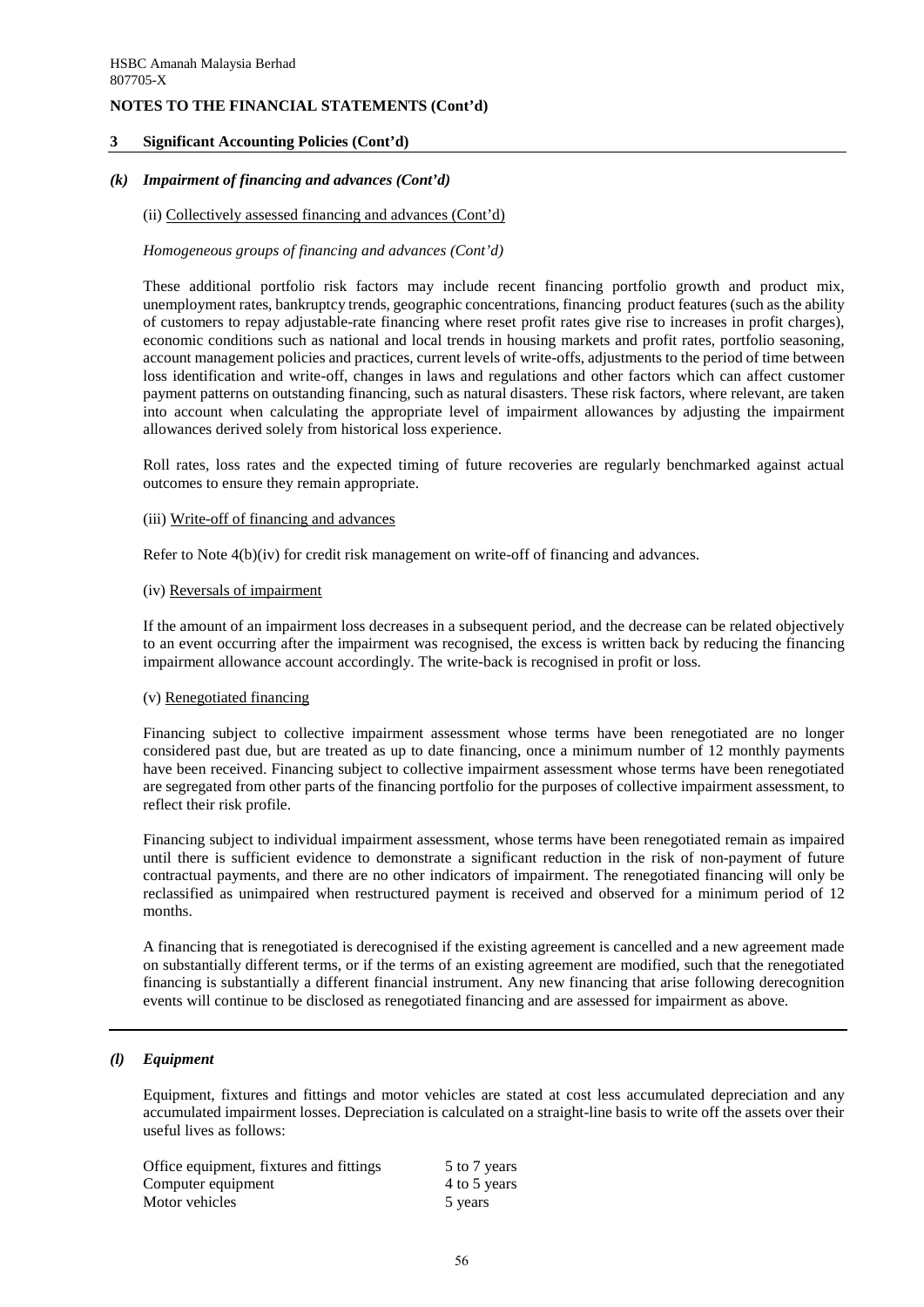### **3 Significant Accounting Policies (Cont'd)**

### *(l) Equipment (Cont'd)*

Additions to equipment costing RM1,000 and below are expensed to profit or loss in the month of purchase. For those assets costing more than RM1,000, depreciation is provided at the above rates.

The gains or losses on disposal of an item of equipment is determined by comparing the proceeds from disposal with the carrying amount of the equipment and is recognised net within "other operating income" in the profit or loss.

Equipment is subject to an impairment review if there are events or changes in circumstances which indicate that the carrying amount may not be recoverable.

### *(m) Operating leases*

Leases in which a significant portion of the risks and rewards of ownership are not transferred to the Bank as lessee are classified as operating leases. Payments made under operating leases (net of any incentives received from the lessor) are charged to profit or loss under 'Establishment related expenses' on a straight-line basis over the period of the lease.

### *(n) Intangible assets*

Intangible assets of the Bank represent computer software that have a finite useful life, and are stated at cost less accumulated amortisation and any accumulated impairment losses. Computer software includes both purchased and internally generated software. The cost of internally generated software comprises all directly attributable costs necessary to create, produce and prepare the software to be capable of operating in the manner intended by management. Costs incurred in the ongoing maintenance of software are expensed immediately as incurred.

Amortisation of intangible assets is calculated to write off the cost of the intangible assets on a straight line basis over the estimated useful lives of 3 to 5 years. Intangible assets are subject to impairment review if there are events or changes in circumstances which indicate that the carrying amount may not be recoverable.

# *(o) Bills payable*

Bills payable represents bills payable to various beneficiaries arising from the sale of bank drafts, demand drafts, cashier's orders and certified cheques.

### *(p) Debt securities issued, subordinated Commodity Murabahah financing, multi-currency sukuk programme and deposits by customers and banks*

Financial liabilities are recognised when the Bank enters into the contractual provisions of the arrangements with counterparties, which are generally on trade date, and initially measured at fair value, which is normally the consideration received, net of directly attributable transaction costs incurred. Subsequent measurement of financial liabilities, other than those measured at fair value through profit or loss and financial guarantees, is at amortised cost, using the effective profit method to amortise the difference between proceeds received, net of directly attributable transaction costs incurred, and the redemption amount over the expected life of the instrument.

Subordinated Commodity Murabahah financing and the multi-currency sukuk programme of the Bank are measured at amortised cost using the effective profit method, except for the portions which are fair value hedged, which are adjusted for the fair value gains or losses attributable to the hedged risks. Profits payable on subordinated commodity murabahah financing and multi-currency sukuk programme of the Bank are recognised on an accrual basis.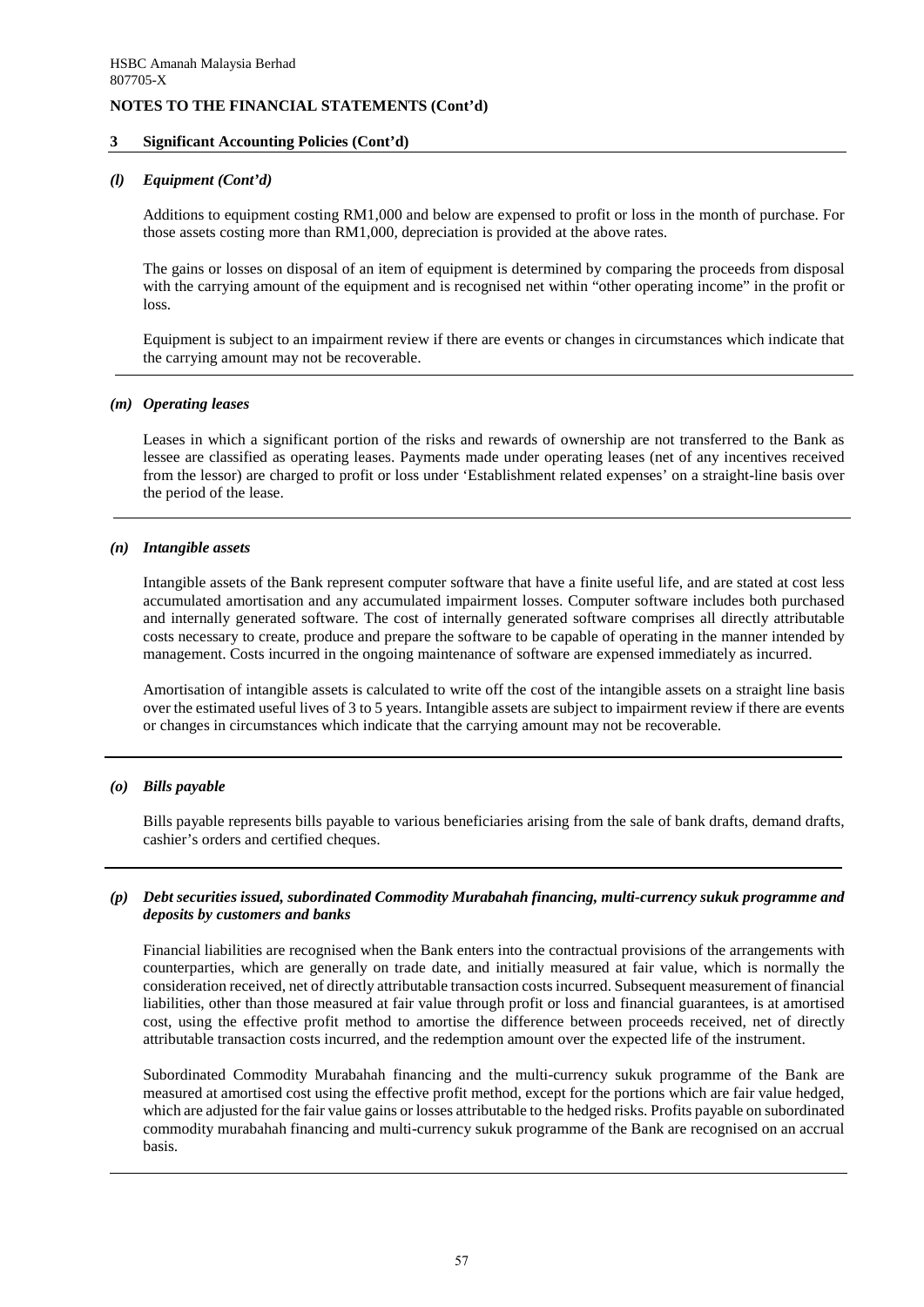### **3 Significant Accounting Policies (Cont'd)**

#### *(q) Provisions*

Provisions recognised when it is probable that an outflow of economic benefits will be required to settle a present legal or constructive obligation which has arisen as a result of past events and for which a reliable estimate can be made.

Contingent liabilities, which include certain guarantees and letters of credit pledged as collateral security and contingent liabilities related to legal proceedings or regulatory matters, are possible obligations that arise from past events whose existence will be confirmed only by the occurrence, or non-occurrence, of one or more uncertain future events not wholly within the control of the Bank; or are present obligations that have arisen from past events but are not recognised because it is not probable that settlement will require the outflow of economic benefits, or because the amount of the obligations cannot be reliably measured. Contingent liabilities are not recognised in the financial statements but are disclosed unless the probability of settlement is remote.

### *(r) Financial guarantee contracts*

Liabilities under financial guarantee contracts which are not classified as insurance contracts are recorded initially at their fair value, which is generally the fee received or present value of the fee receivable. Subsequently, financial guarantee liabilities are measured at the higher of the initial fair value, less cumulative amortisation, and the best estimate of the expenditure required to settle the obligations.

Fee income recognised on financial guarantee contracts are amortised to profit or loss using a straight-line method over the contractual period or, when there is no specified contractual period, recognised in the profit or loss upon discharge of the guarantee.

# *(s) Derivative financial instruments and hedge accounting*

 Derivatives are financial instruments that derive their value from the price of underlying items such as equities, profit rates or other indices. Derivatives are initially recognised, and are subsequently remeasured, at fair value. Fair values of exchange traded derivatives are obtained from quoted market prices. Fair values of over-the-counter derivatives are obtained using valuation techniques, including discounted cash flow models and option pricing models. Derivative assets and liabilities arising from different transactions are only offset for accounting purposes if the offsetting criteria are met.

Derivatives may be embedded in other financial instruments, for example, a convertible sukuk with an embedded conversion option. Embedded derivatives are treated as separate derivatives (bifurcated) when their economic characteristics and risks are not clearly and closely related to those of the host non-derivative contract; the terms of the embedded derivative would meet the definition of a stand-alone derivative if they were contained in a separate contract; and the combined contract is not held for trading or designated at fair value. These embedded derivatives are measured at fair value with changes therein recognised in the profit or loss.

Derivatives are classified as assets when their fair value is positive, or as liabilities when their fair value is negative. Derivative assets and liabilities arising from different transactions are only offset if the transactions are with the same counterparty, a legal right of offset exists, and the parties intend to settle the cash flows on a net basis.

The method of recognising fair value gains and losses depends on whether derivatives are held for trading or are designated as hedging instruments, and if the latter, the nature of the risks being hedged. All gains and losses from changes in the fair value of derivatives held for trading are recognised in the statements of profit or loss and other comprehensive income. When derivatives are designated as hedges, the Bank classifies them as either: (i) hedges of the change in fair value of recognised assets or liabilities or firm commitments (fair value hedges) or (ii) hedges of the variability in highly probable future cash flows attributable to a recognised asset or liability, or a forecast transaction (cash flow hedges) or (iii) hedges of net investment in a foreign operation (net investment hedges). Hedge accounting is applied to derivatives designated as hedging instruments in a fair value, cash flow or net investment hedge provided certain criteria are met.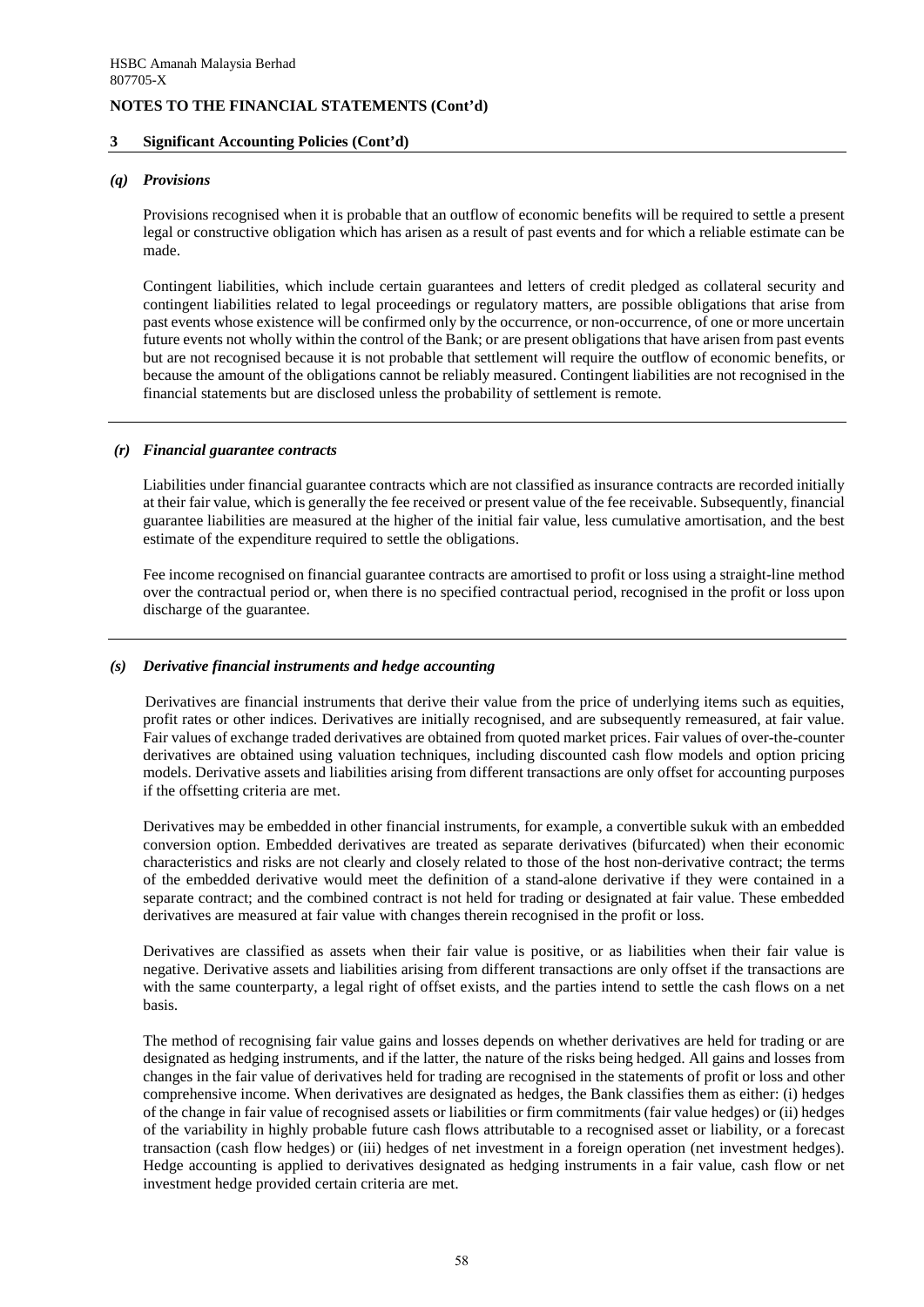### **3 Significant Accounting Policies (Cont'd)**

### *(s) Derivative financial instruments and hedge accounting (Cont'd)*

#### Hedge accounting

At the inception of a hedging relationship, the Bank documents the relationship between the hedging instruments and the hedged items, its risk management objective and its strategy for undertaking the hedge. The Bank requires documented assessment, both at hedge inception and on an ongoing basis, of whether or not the hedging instruments have been and will be highly effective in offsetting the changes attributable to the hedged risks in the fair values or cash flows of the hedged items. Profit on designated qualifying hedges is included in 'Finance income'.

### *i) Fair value hedge*

Changes in the fair value of derivatives that are designated and qualify as fair value hedging instruments are recorded in the profit or loss, along with changes in the fair value of the hedged assets or liabilities attributable to the hedged risk. If a hedge relationship no longer meets the criteria for hedge accounting, the hedge accounting is discontinued: the cumulative adjustment to the carrying amount of the hedged item is amortised to profit or loss on a recalculated effective profit rate over the residual period to maturity, unless the hedged item has been derecognised, in which case, it is recognised in the profit or loss immediately.

# *ii) Cash flow hedge*

The effective portion of changes in the fair value of derivatives that are designated and qualify as cash flow hedges is recognised in other comprehensive income. Any gain or loss in fair value relating to an ineffective portion is recognised immediately in the profit or loss within 'Other operating income'.

The accumulated gains and losses recognised in other comprehensive income are reclassified to the profit or loss in the same periods in which the hedged item affects the profit or loss. In hedges of forecast transactions that result in recognition of a non-financial asset or a non-financial liability, previous gains and losses recognised in other comprehensive income are removed from equity and included in the initial measurement of the asset or liability.

When a hedge relationship is discontinued, any cumulative gain or loss recognised in other comprehensive income at that time remains in equity until the forecast transaction is eventually recognised in the profit or loss. When a forecast transaction is no longer expected to occur, the cumulative gain or loss previously recognised in other comprehensive income is immediately reclassified to the profit or loss.

#### *(t) Financial instruments designated at fair value*

Financial instruments, other than those held for trading, are classified in this category if they meet the criteria set out below and are so designated irrevocably by management on initial recognition. The Bank may designate financial instruments at fair value when the designation:

• eliminates or significantly reduces measurement or recognition inconsistencies that would otherwise arise from measuring financial instruments, or recognising the gains and losses different bases from related positions. Under this criterion, the main class of financial instruments designated by the Bank are:

Long-term debt issues. The profit payable on certain fixed-rate long-term debt securities issued has been matched with the profit on 'receive fixed/pay variable' profit swaps as part of a documented profit rate risk management strategy. An accounting mismatch would arise if the debt securities issued were accounted for at amortised cost, because the related derivatives are measured at fair value with changes in the fair value recognised in the profit or loss. By designating the long-term debt at fair value, the movement in the fair value of the long-term debt will also be recognised in the profit or loss;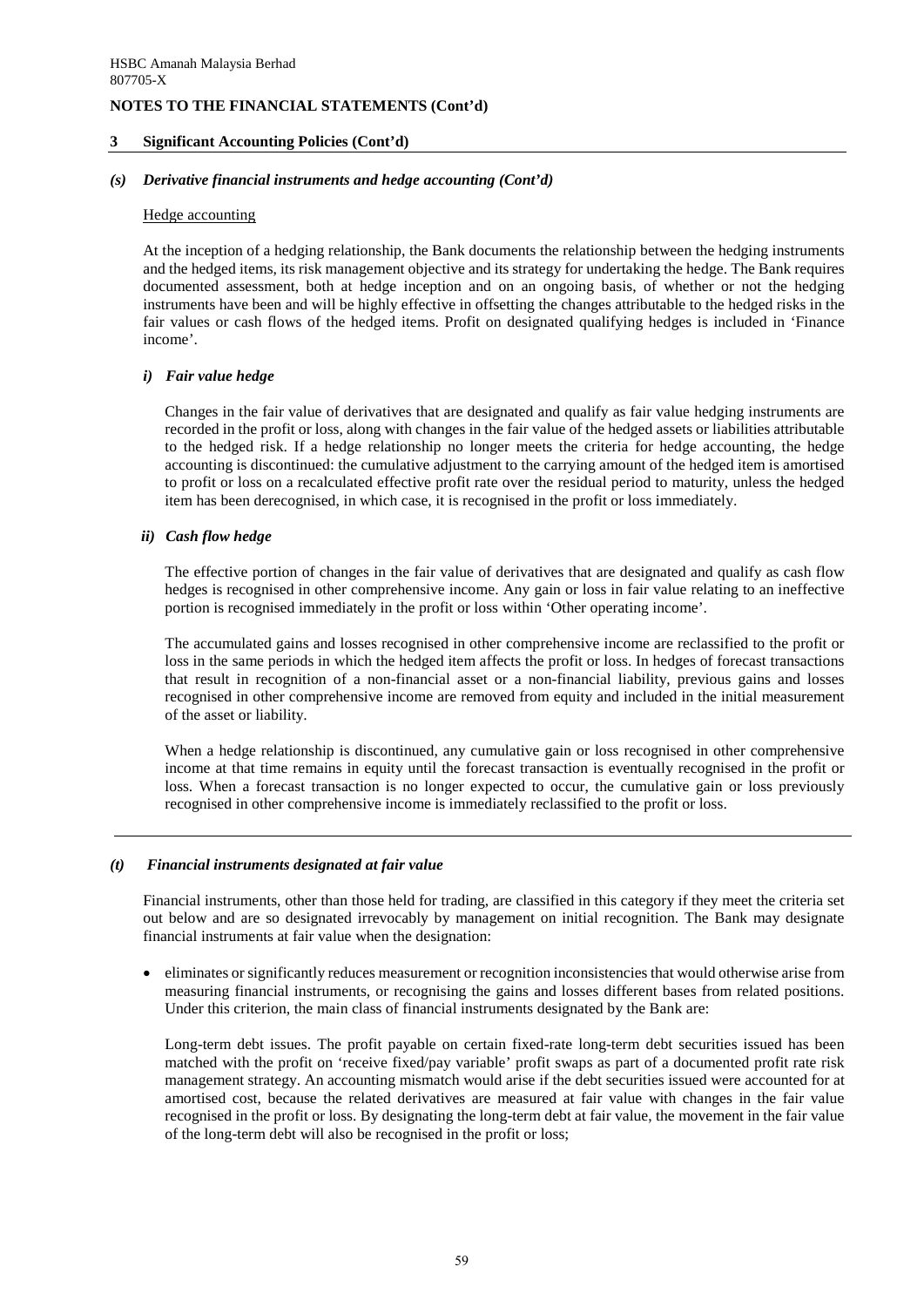## **3 Significant Accounting Policies (Cont'd)**

## *(t) Financial instruments designated at fair value (Cont'd)*

- applies to a groups of financial instruments are managed and their performance evaluated, on a fair value basis, in accordance with a documented risk management or investment strategy, and where information about that groups of financial instruments is reported to management on that basis. The Bank has documented risk management and investment strategies designed to manage and monitor market risk of those assets on net basis, after considering non-linked liabilities. Fair value measurement is also consistent with the regulatory reporting requirements under the appropriate regulations for these insurance operations; and
- relates to financial instruments containing one or more non-closely related embedded derivatives.

Designated financial assets are recognised at fair value when the Bank enters into contracts with counterparties, which is generally on trade date, and are normally derecognised when sold. Subsequent changes in fair values are recognised in the profit or loss in 'Net gain/(loss) from financial instruments fair value through profit and loss'.

In both the current and prior year, financial liabilities are classified as subsequently measured at amortised cost, except for:

- financial liabilities at fair value through profit or loss: this classification is applied to derivatives, financial liabilities held for trading (e.g. short positions in the trading booking) and other financial liabilities designated as such at initial recognition. Gains or losses on financial liabilities designated at fair value through profit or loss are presented partially in other comprehensive income (the amount of change in the fair value of the financial liability that is attributable to changes in the credit risk of that liability, which is determined as the amount that is not attributable to changes in market conditions that give rise to market risk) and partially profit or loss (the remaining amount of change in the fair value of the liability). This is unless such a presentation would create, or enlarge, an accounting mismatch, in which case the gains and losses attributable to changes in the credit risk of the liability are also presented in profit or loss;
- financial guarantee contracts and loan commitments.

#### *(u) Employee benefits*

#### (i) Short term employee benefits

Short term employee benefit obligations in respect of salaries, annual bonuses, paid annual leave and sick leave are measured at the amounts expected to be paid when the liabilities are settled and are expensed as the related service is provided.

A liability is recognised for the amount expected to be paid under short term cash bonus or profit-sharing plans if the Bank has a present legal or constructive obligation to pay this amount as a result of past service provided by the employee and the obligation can be estimated reliably.

#### (ii) Defined contribution plan

As required by law, companies in Malaysia make contributions to the Employees Provident Fund (EPF). Such contributions are recognised as an expense in the statements of profit or loss and other comprehensive income as incurred.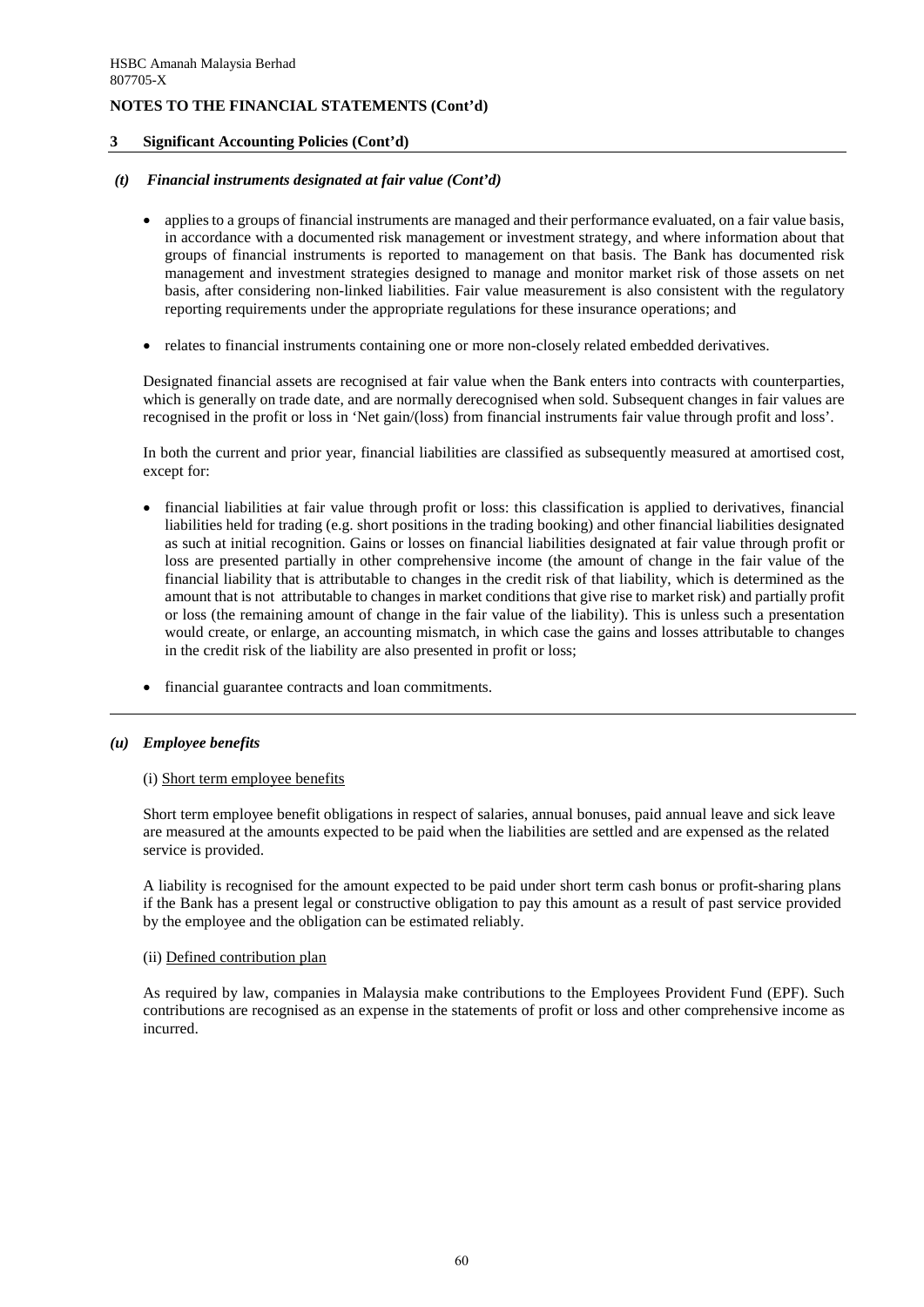### **3 Significant Accounting Policies (Cont'd)**

## *(u) Employee benefits (Cont'd)*

#### (iii) Termination benefits

Termination benefits where applicable are payable when employment is terminated by the Bank for mutual or voluntary separation. The Bank recognises termination benefits when the Bank recognises costs for a restructuring that is within the scope of MFRS 137 'Provisions, Contingent Liabilities and Contingent Assets' and involves the payment of termination benefits. In the case of a voluntary separation, the termination benefits are estimated based on the number of employees expected to apply and be accepted for the separation.

### *(v) Share based payments*

The Bank's ultimate holding company, HSBC Holdings Plc operates a number of equity-settled share based payment arrangements with the Bank's employees as compensation for services provided by the employees. Equity-settled share based payment arrangements entitle employees to receive equity instruments of the ultimate holding company.

The cost of share-based payment arrangements with employees is measured by reference to the fair value of equity instruments on the date they are granted, and recognised as an expense on a straight-line basis over the vesting period, with a corresponding credit to the equity. The credit to equity is treated as capital contribution as the ultimate holding company is compensating the Bank's employees with no expense to the Bank. The vesting period is the period during which all the specified vesting conditions of a share-based payment arrangement are to be satisfied. The fair value of equity instruments that are made available immediately, with no vesting period attached to the award, are expensed immediately.

Fair value is determined by using market prices or appropriate valuation models, taking into account the terms and conditions upon which the equity instruments were granted. Vesting conditions include service conditions and performance conditions; any other features of a share-based payment arrangement are non-vesting conditions.

Market performance conditions and non-vesting conditions are taken into account when estimating the fair value of equity instruments at the date of grant, so that an award is treated as vesting irrespective of whether the market performance condition or non-vesting condition is satisfied, provided all other vesting conditions are satisfied.

Vesting conditions, other than market performance conditions, are not taken into account in the initial estimate of the fair value at the grant date. They are taken into account by adjusting the number of equity instruments included in the measurement of the transaction, so that the amount recognised for services received as consideration for the equity instruments granted shall be based on the number of equity instruments that eventually vest. On a cumulative basis, no expense is recognised for equity instruments that do not vest because of a failure to satisfy non-market performance or service conditions.

Where an award has been modified, as a minimum, the expense of the original award continues to be recognised as if it had not been modified. Where the effect of a modification is to increase the fair value of an award or increase the number of equity instruments, the incremental fair value of the award or incremental fair value of the extra equity instruments is recognised in addition to the expense of the original grant, measured at the date of modification, over the modified vesting period.

A cancellation that occurs during the vesting period is treated as an acceleration of vesting, and recognised immediately for the amount that would otherwise have been recognised for services over the remaining vesting period.

Where the ultimate holding company recharges the Bank for the equity instruments granted, the recharge is recognised over the vesting period.

#### *(w) Earnings per share*

The Bank presents basic earnings per share (EPS) data for its ordinary shares. Basic EPS is calculated by dividing the profit or loss attributable to the ordinary shareholder of the Bank by the weighted average number of shares outstanding during the year.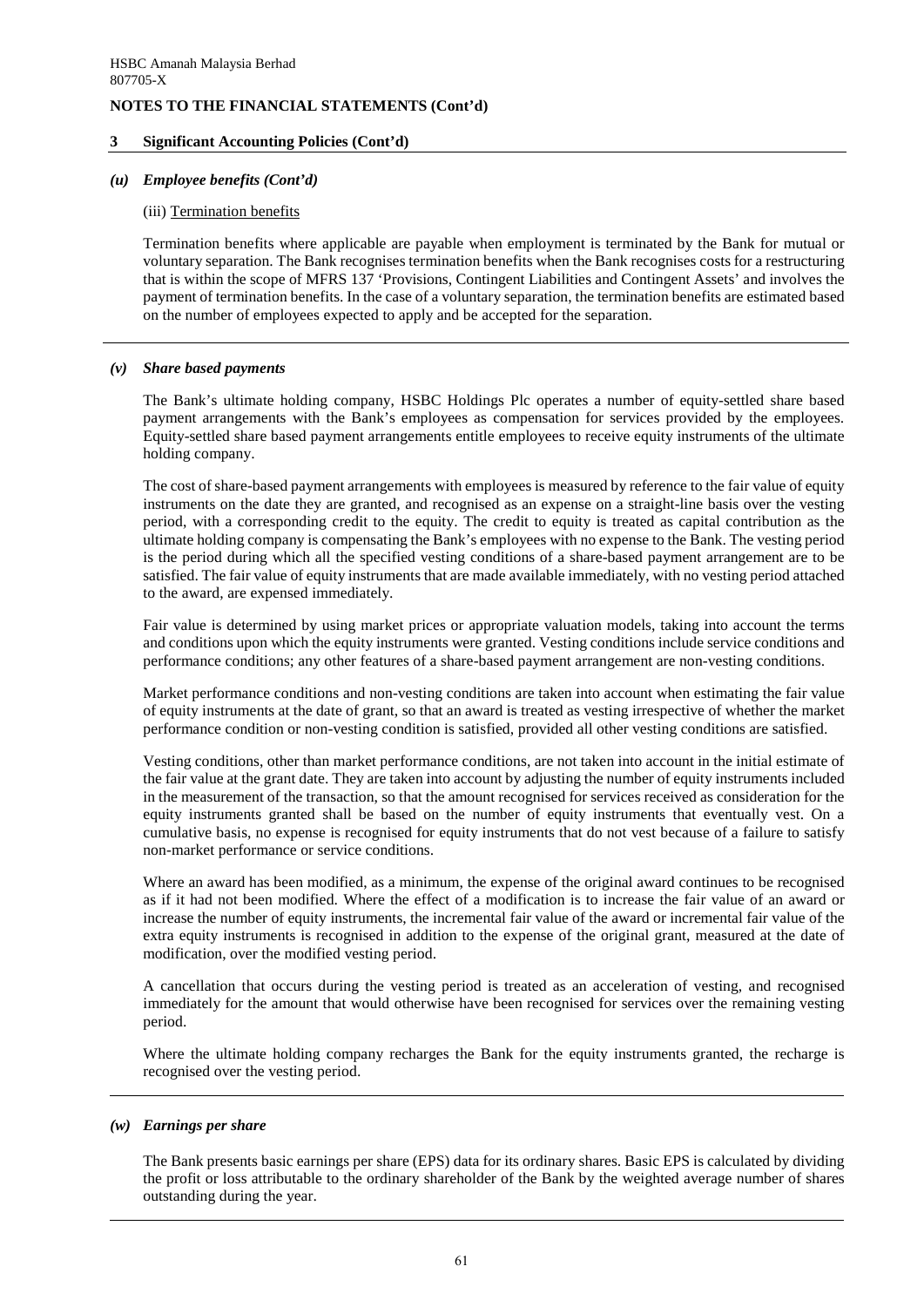### **4 Financial risk management**

### **a) Introduction and overview**

All of the Bank's activities involve analysis, evaluation, acceptance and management of some degree of risk or combination of risks. The Bank has exposure to the following risks from financial instruments:

- credit risk
- liquidity risk
- market risks (includes foreign exchange, profit rate and basis risk)
- operational risks

This note presents information about the Bank's exposure to each of the above risks, the Bank's objectives, policies and processes for measuring and managing risk, and the Bank's management of capital.

# **Risk management framework**

The Bank's risk management policies are designed to identify and analyse these risks, to set appropriate risk limits and controls, and to monitor the risks and limits continually by means of reliable and up-to-date administrative and information systems. The Bank regularly reviews its risk management policies and systems to reflect changes in markets, products and best practice risk management processes. Training, individual responsibility and accountability, together with a disciplined, conservative and constructive culture of control, lie at the heart of the Bank's management of risk.

The Executive Committee and Board Risk Committee (constituted by Non-Executive Directors), appointed by the Board of Directors, formulate risk management policy, monitor risk and regularly review the effectiveness of the Bank's risk management policies.

The Board Risk Committee is entrusted with the responsibility to oversee Senior Management's activities in managing credit, market, liquidity, operational, legal and other risks and to ensure that the risk management process is in place and functioning. A separate internal Risk Management Meeting made up of EXCO members (in line with the HSBC Group's Enterprise Risk Management Framework) are responsible to oversee and ensure that risk issues across all businesses are appropriately managed, and that adequate controls exist. Additionally, the Bank also has an internal Operational Risk and Governance Working Group to oversee and manage operational risk and ensure that adequate controls are maintained over operational processes.

# **b) Credit risk management**

Credit risk is the risk that financial loss arises from the failure of a customer or counterparty to meet its payment obligations under a contract. It arises principally from cash and deposit placements, direct lending, trade finance, and holdings of investment debt securities. The Bank has dedicated standards, policies and procedures to control and monitor all such risks.

A Credit and Risk Management structure under the Chief Risk Officer who reports to the Chief Executive Officer, is in place to ensure a more coordinated management of credit risk and a more independent evaluation of credit proposals. The Chief Risk Officer, who also has oversight of market, operational and environmental risk, has a functional reporting line to the HBMY Country Chief Risk Officer.

The Bank has established a credit process involving credit policies, procedures and financing guidelines which are regularly updated and credit approval authorities delegated from the Board of Directors to the Chief Risk Officer who in turn will delegate the credit approval authorities to the credit risk executives. Excesses or deterioration in credit risk grade are monitored on a regular and ongoing basis and at the periodic, normally annual, review of the facility. The objective is to build and maintain risk assets of acceptable quality where risk and return are commensurate. Reports are produced for the Risk Management Meeting, Executive Committee, Board Risk Committee and the Board, covering: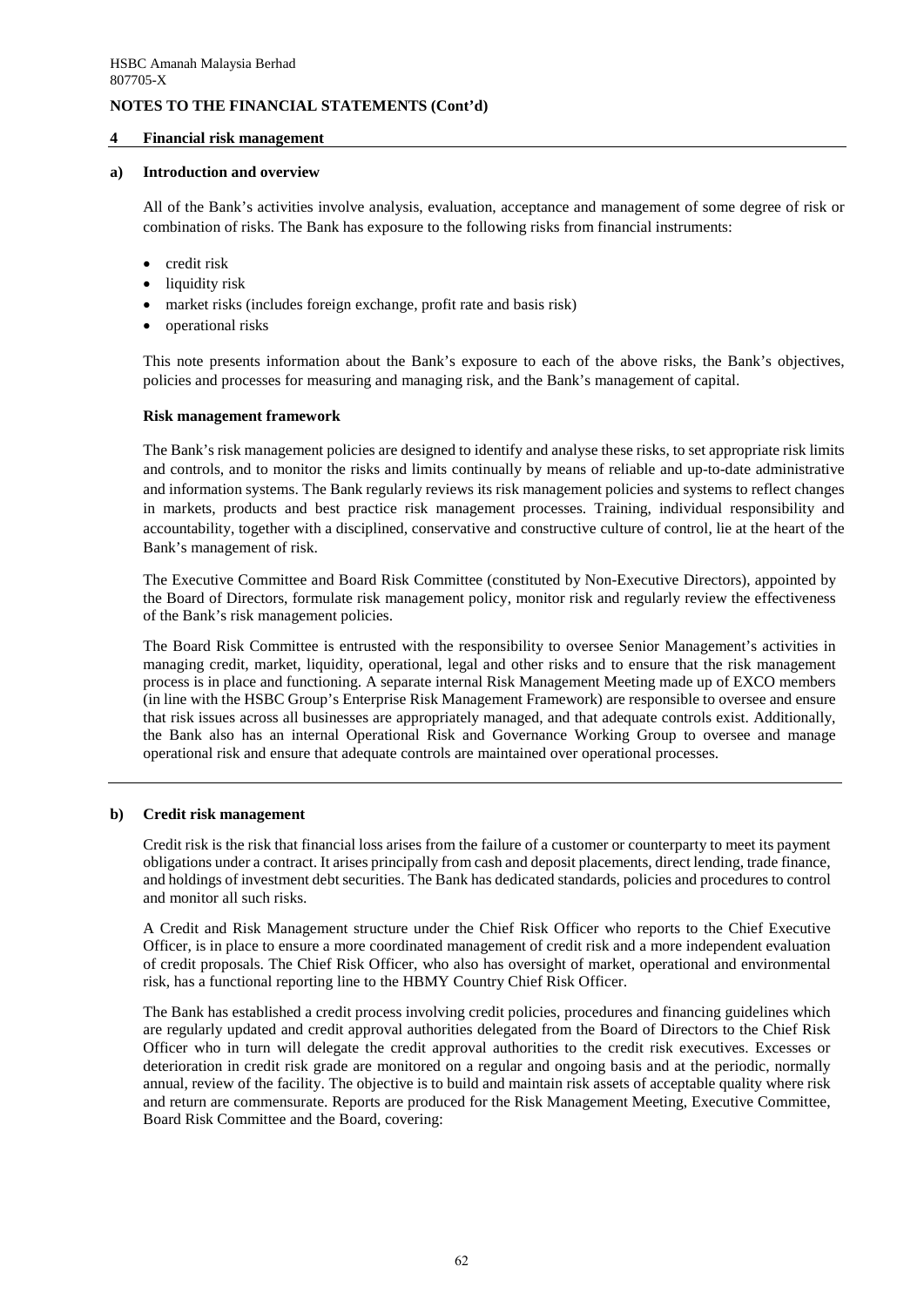## **4 Financial risk management (Cont'd)**

#### **b) Credit risk management (Cont'd)**

- well defined credit risk appetite on business with growth, maintain and shrink sectors.
- risk concentrations and exposures by industry (main sectors exposures) and portfolio/business.
- single counterparty exposure limit.
- portfolio management exposures by Customer Risk Rating (asset quality by CRR);
- large impaired accounts and impairment allowances;
- early risk identification 'Worry & Watch' List trend and Top 10 Distressed names; and
- rescheduled and restructured financing.

The Bank has systems in place to control and monitor the exposure at the customer and counterparty level. A regional Credit Review and Risk Identification (CRRI) team undertakes regular thematic reviews based on a representative sample of accounts to assess the level and trend of portfolio credit risk, integrity of risk rating, quality of credit risk assessment and the approval process as well as quality of credit risk management and control activities. Where risk ratings are considered to be inappropriate, CRRI will discuss with the management and their subsequent recommendations for revised grades must then be assigned to the facilities concerned.

In addition, the regional CRRI team undertakes periodic sampling to assess the quality of credit assessment, integrity of customer risk ratings, quality of management controls, adherence to policy and procedures and use of appropriate approval authority. Furthermore, credit risk surveillance is also undertaken by a local Risk Identification team to identity potential high risk accounts for remedial or mitigating actions to be taken at an early stage.

The Bank's exposure to credit risk is shown in Note  $4(b)(x)$ .

#### (i) Impairment assessment

Individually impaired financing and securities are financing and advances and investment debt securities for which the Bank determines that there is objective evidence of impairment and it does not expect to collect all principal and profit due according to the contractual terms of the financing/investment security. These financing are graded CRR 9-10 in the Bank's internal credit risk grading system. Please refer to Note  $4(b)(x)$  for further information on the Bank's internal credit risk rating system.

When impairment losses occur, the Bank reduces the carrying amount of financing and advances through the use of an allowance account. When impairment of available-for-sale financial assets occurs, the carrying amount of the asset is reduced directly. For further details, see Note 3(i) (ii) and Note 3(k). Impairment allowances may be assessed and created either for individually significant accounts or, on a collective basis, for groups of individually significant accounts for which no evidence of impairment has been individually identified or for high-volume groups of homogeneous financing that are not considered individually significant. It is the Bank's policy that allowances for impaired financing are created promptly and consistently. Management regularly evaluates the adequacy of the established allowances for impaired financing by conducting a detailed review of the financing portfolio, comparing performance and delinquency statistics with historical trends and assessing the impact of current economic conditions.

### (ii) Past due but not impaired financing and investment debt securities

Past due but not impaired financing and investment debt securities are those for which contractual profit or principal payments are past due, but the Bank believes that impairment is not appropriate on the basis of the level of security/collateral available and/or the stage of collection of amounts owed to the Bank.

Examples of exposures past due but not impaired include overdue financing fully secured by cash collateral; house financing that are individually assessed for impairment, and that are in arrears less than 90 days, but where the value of collateral is sufficient to pay both the principal financial obligation and potential profit; and short-term trade facilities past due for technical reasons such as delays in documentation, but where there is no concern over the creditworthiness of the counterparty.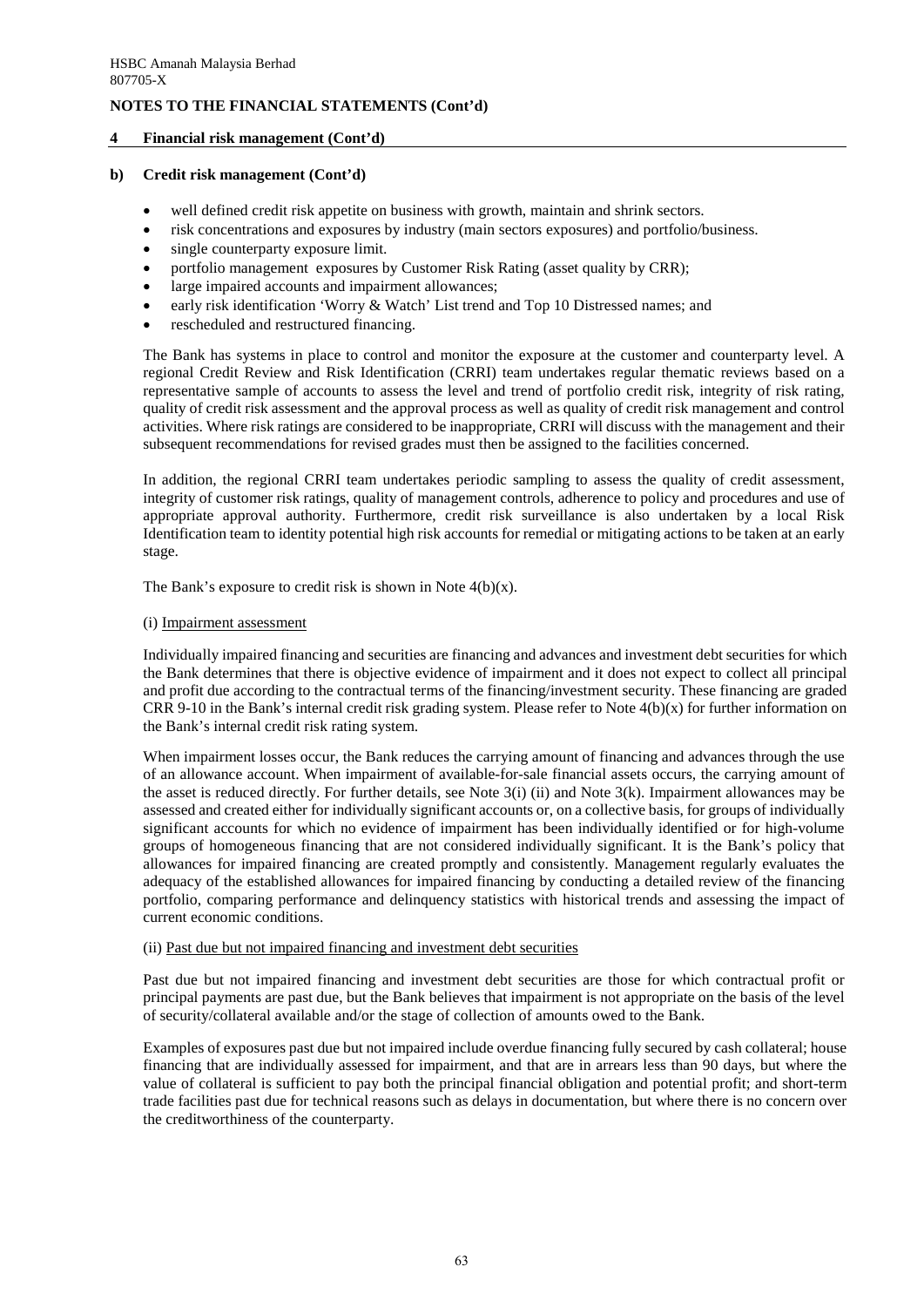# **4 Financial risk management (Cont'd)**

#### **b) Credit risk management (Cont'd)**

#### (iii) Financing with renegotiated terms

Financing with renegotiated terms are financing that have been restructured due to deterioration in the customer's financial position and where the Bank has made concessions it would not otherwise consider. Once the financing is restructured it remains in this category independent of satisfactory performance after restructuring.

Refer to Note  $3(k)(v)$  Renegotiated financing for related impairment accounting policies.

#### (iv) Write-off of financing and advances

Financing are normally written off, either partially or in full, when there is no realistic prospect of further recovery. Where financing are secured, this is generally after receipt of any proceeds from the realisation of security. In circumstances where the net realisable value of any collateral has been determined and there is no reasonable expectation of further recovery, write off may be earlier.

In line with HSBC Global policy, financing is made on the basis of the customer's capacity to repay, as opposed to placing primary reliance on credit risk mitigation. Depending on the customer's standing and the type of product, facilities may be provided unsecured. Mitigation of credit risk is nevertheless a key aspect of effective risk management and in the Bank, takes many forms, the most common method of which is to take collateral. The principal collateral types employed by the Bank are as follows:

- under the residential and real estate business; mortgages over residential and financed properties;
- under certain Islamic specialised financing and leasing transactions (such as vehicle financing) where physical assets form the principal source of facility repayment, physical collateral is typically taken;
	- in the commercial and industrial sectors, charges over business assets such as premises, stock and debtors;
- facilities provided to small and medium enterprises are commonly granted against guarantees by their owners/directors;
- guarantees from third parties can arise where facilities are extended without the benefit of any alternative form of security, e.g. where the Bank issues a bid or performance bond in favour of a non-customer at the request of another bank;
- under the institutional sector, certain trading facilities are supported by charges over financial instruments such as cash, debt securities and equities; and
- financial collateral in the form of cash and marketable securities is used in much of the over-the-counter (OTC) derivatives activities and in the Bank's securities financing business (securities lending and borrowing or repos and reverse repos).

#### (v) Collateral held as security

The Bank does not disclose the fair value of collateral held as security or other credit enhancements on financing and advances past due but not impaired, or on individually assessed financing and advances, as it is not practicable to do so.

The financial effect of collateral (quantification of the extent to which collateral and other credit enhancements mitigate credit risk) held for impaired financing for the Bank as at 31 December 2017 are 54.97% (2016: 60.27%). The financial effect of collateral held for other remaining on-balance sheet financial assets is not significant.

Collateral especially properties are made available for sale in an orderly fashion, with the proceeds used to reduce or pay the outstanding financing amount. If excess funds arise after the financing has been repaid, they are made available either to pay other secured financiers with lower priority or are returned to the customer. The Bank does not generally occupy repossessed properties for its business use.

# (vi) Concentration of credit risk

The Bank monitors concentration of credit risk by sector and geographical location. The analysis of concentration of credit risk from financing and advances to customers is shown in Note 9. The analysis of concentration of credit risk from the Bank's financial assets are shown in Note 4(b)(xi).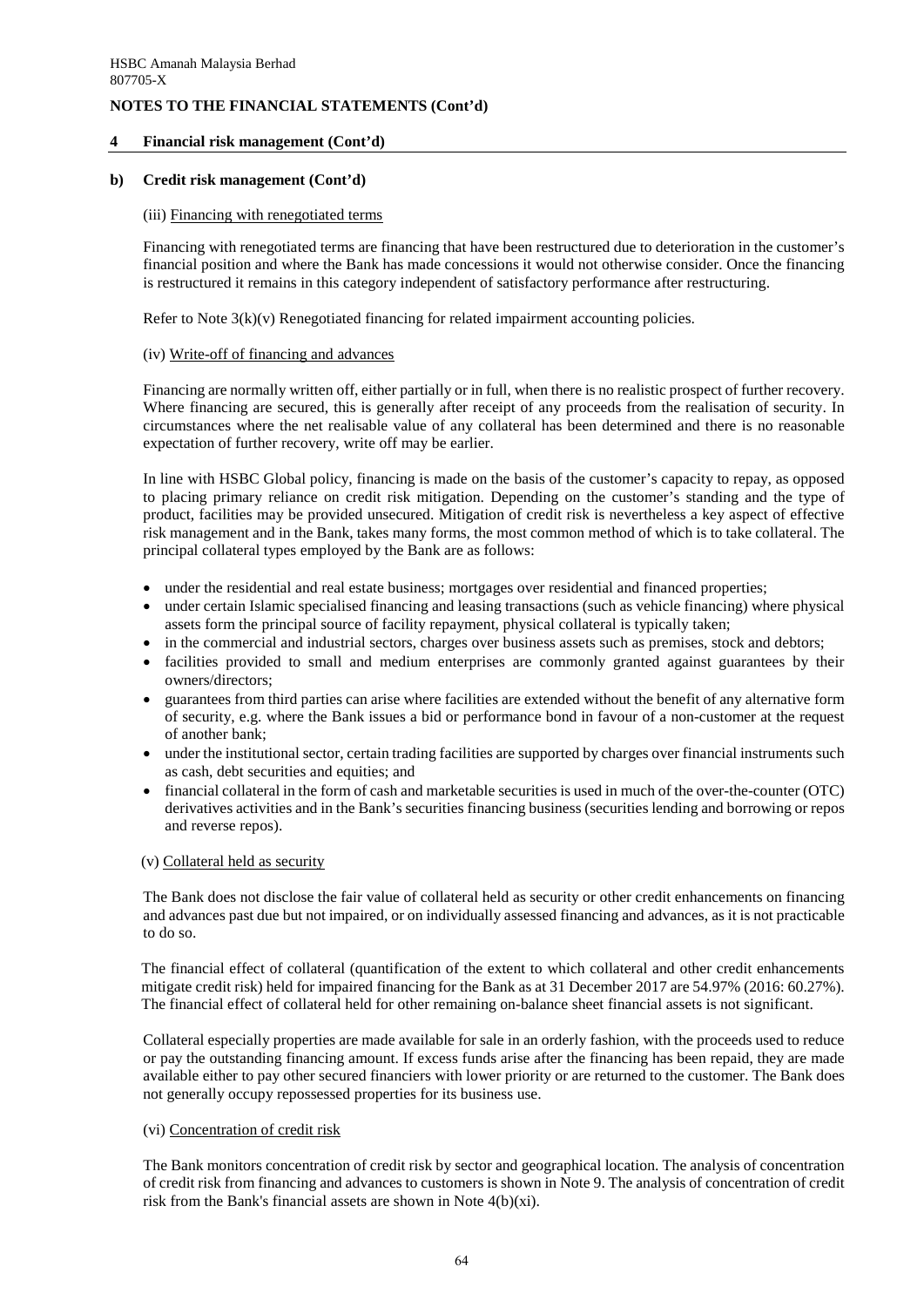# **4 Financial risk management (Cont'd)**

## **b) Credit risk management (Cont'd)**

#### (vii) Financial assets held-for-trading

The Bank does not hold any financial assets held-for-trading as at 31 December 2017 (2016: RM0.5 million). An analysis of the credit quality of the maximum credit exposure, based on the rating agency Standard & Poor's, is as disclosed in Note 7 to the financial statements.

### (viii) Stress testing

The Bank's stress testing programme examines the sensitivities and resilience of its capital plans and unplanned demand for regulatory capital under a number of scenarios and ensures that top and emerging risks are appropriately considered. These scenarios include, but are not limited to, adverse macroeconomic events, failures at country, sector and counterparty levels, geopolitical occurrences and a variety of projected major operational risk events. Scenarios are translated into financial impacts to access the sensitivities and resilience of the Bank's capital demand. Action plans are developed to mitigate identified risks. The Bank's Risk Committee is informed and consulted on the Bank's stress testing activities, as appropriate.

Reverse stress testing is run annually. It is used to strengthen the Bank's resilience by identifying potential stresses and vulnerabilities which the group might face and helping to inform early-warning triggers, management actions and contingency plans designed to mitigate their effect, were they to occur.

### (ix) Offsetting financial assets and liabilities

The disclosures set out in the table below include financial assets and financial liabilities that are subject to an enforceable master netting agreement, irrespective of whether they are offset in the statement of financial position. Financial assets and financial liabilities are offset and the net amount is reported in the statement of financial position when there is a legally enforceable right to offset the recognised amounts and there is an intention to settle on a net basis, or realise the asset and liability simultaneously (the offset criteria). During the financial year, no financial assets or financial liabilities were offset in the statement of financial position because the ISDA does not meet the criteria for offsetting in the statement of financial position. The ISDA creates for the parties to the agreement, a right of set off of recognised amounts that is enforceable only following an event of default, insolvency or bankruptcy of the Bank, or its counterparties. Financial instruments subject to offsetting, enforceable master netting agreements and similar agreements are shown as follows: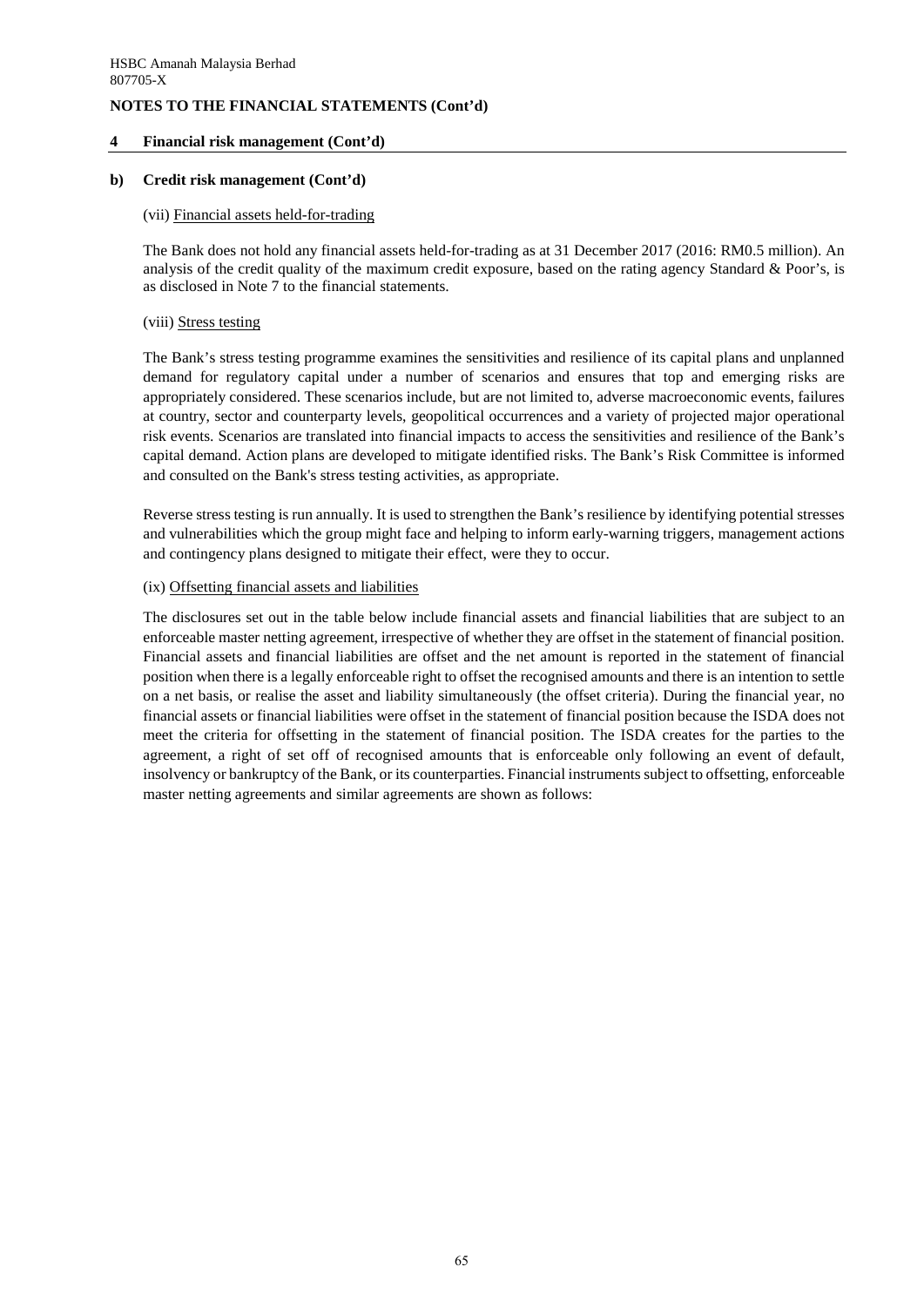# **4 Financial risk management (Cont'd)**

# **b) Credit Risk Management (Cont'd)**

# (ix) Offsetting financial assets and liabilities (Cont'd)

|                                  | (i)               | (ii)                 | $(iii) = (i) + (ii)$                       | (iv)a                                                              | (iv)b                  | $(v) = (iii) - (iv)$ |
|----------------------------------|-------------------|----------------------|--------------------------------------------|--------------------------------------------------------------------|------------------------|----------------------|
|                                  |                   | Gross amounts offset | Net amount of assets<br>presented in the   | Gross amounts not offset in the<br>statement of financial position |                        |                      |
|                                  | Gross amounts of  |                      | in the statement of statement of financial | <b>Financial</b>                                                   | <b>Cash collateral</b> |                      |
| <b>Description</b>               | recognised assets | financial position   | position                                   | <i>instruments</i>                                                 | received               | <b>Net amount</b>    |
|                                  | <b>RM'000</b>     | <b>RM'000</b>        | <b>RM'000</b>                              | <b>RM'000</b>                                                      | <b>RM'000</b>          | <b>RM'000</b>        |
| 2017                             |                   |                      |                                            |                                                                    |                        |                      |
| <b>Bank</b>                      |                   |                      |                                            |                                                                    |                        |                      |
| Derivative financial assets      | 278,472           |                      | 278,472                                    |                                                                    | $\blacksquare$         | 278,472              |
| Derivative financial liabilities | 265,402           | $\blacksquare$       | 265,402                                    |                                                                    | $\blacksquare$         | 265,402              |
| 2016                             |                   |                      |                                            |                                                                    |                        |                      |
| <b>Bank</b>                      |                   |                      |                                            |                                                                    |                        |                      |
| Derivative financial assets      | 395,748           |                      | 395,748                                    |                                                                    | $\blacksquare$         | 395,748              |
| Derivative financial liabilities | 490,755           |                      | 490,755                                    |                                                                    |                        | 490,755              |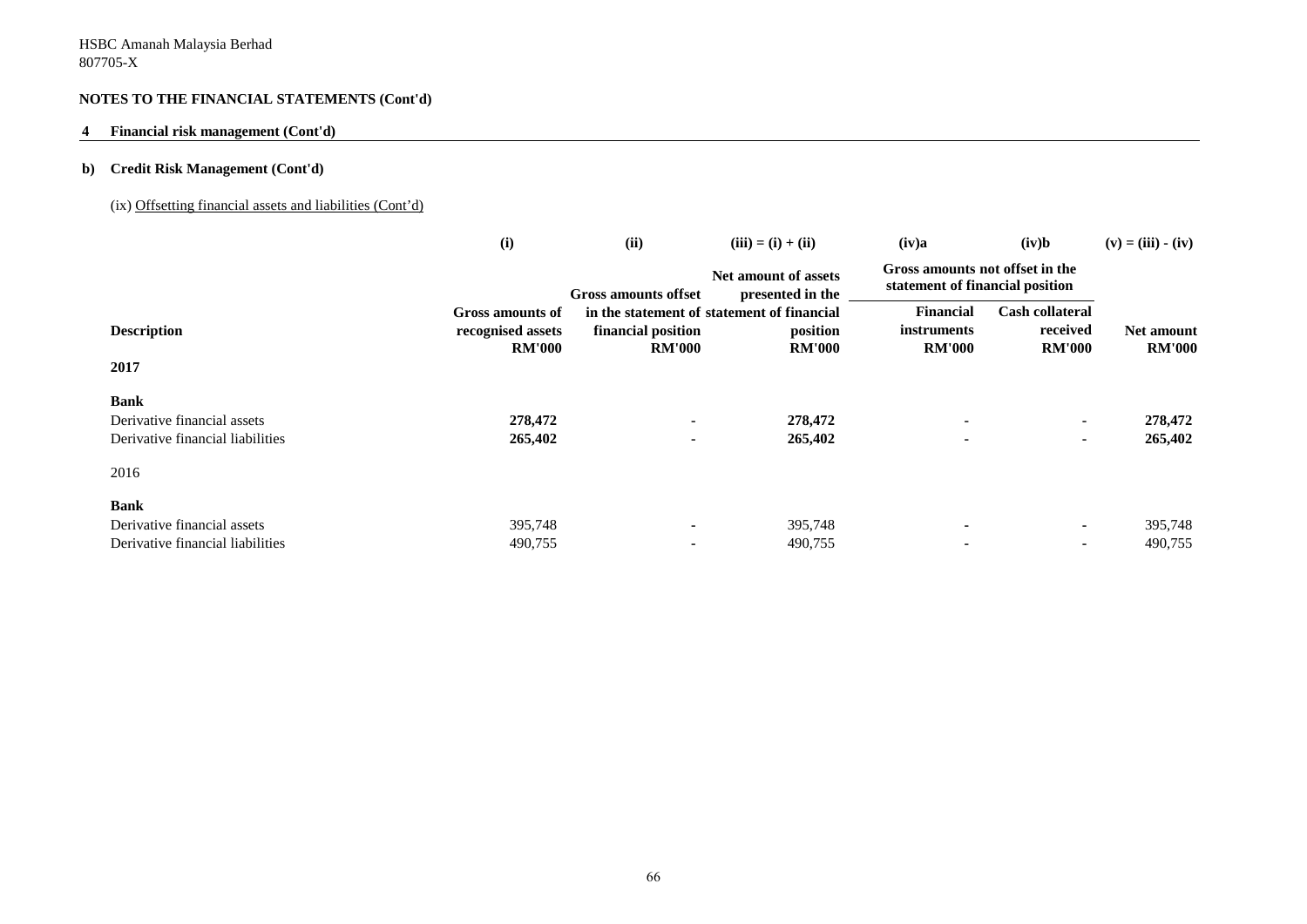#### **4 Financial risk management (Cont'd)**

#### **b) Credit risk management (Cont'd)**

(x) Exposure to credit risk

|                                     | 31 Dec 2017                                                       |                                                                              |
|-------------------------------------|-------------------------------------------------------------------|------------------------------------------------------------------------------|
|                                     | <b>Financing and</b><br>advances to<br>customers<br><b>RM'000</b> | <b>Financing and</b><br>advances to<br>banks <sup>[1]</sup><br><b>RM'000</b> |
| Carrying amount                     | 13,383,803                                                        | 1,465,919                                                                    |
| Assets at amortised cost            |                                                                   |                                                                              |
| Individually impaired:              |                                                                   |                                                                              |
| Gross amount                        | 382,049                                                           |                                                                              |
| Allowance for impairment            | (114, 899)                                                        |                                                                              |
| Carrying amount                     | 267,150                                                           |                                                                              |
| Past due but not impaired:          |                                                                   |                                                                              |
| Carrying amount                     | 864,623                                                           |                                                                              |
| Past due comprises:                 |                                                                   |                                                                              |
| up to 29 days                       | 650,697                                                           |                                                                              |
| 30 - 59 days                        | 145,148                                                           |                                                                              |
| 60 - 89 days                        | 68,778                                                            |                                                                              |
|                                     | 864,623                                                           |                                                                              |
| Neither past due nor impaired:      |                                                                   |                                                                              |
| Strong                              | 6,673,656                                                         | 1,465,919                                                                    |
| Medium -good                        | 3,545,929                                                         |                                                                              |
| Medium-satisfactory                 | 1,903,168                                                         |                                                                              |
| Substandard                         | 370,185                                                           |                                                                              |
| Carrying amount                     | 12,492,938                                                        | 1,465,919                                                                    |
| of which includes accounts          |                                                                   |                                                                              |
| with renegotiated terms             | 76,021                                                            |                                                                              |
| Collective allowance for impairment | (240,908)                                                         |                                                                              |
| Carrying amount-amortised cost      | 13,383,803                                                        | 1,465,919                                                                    |

|                                |                                                                | 31 Dec 2017                                                             |                                                                            |                                                             |  |  |  |  |
|--------------------------------|----------------------------------------------------------------|-------------------------------------------------------------------------|----------------------------------------------------------------------------|-------------------------------------------------------------|--|--|--|--|
|                                | <b>Derivatives</b><br><b>Financial Assets</b><br><b>RM'000</b> | <b>Financial</b><br><b>Assets held-for-</b><br>trading<br><b>RM'000</b> | <b>Financial</b><br>investments<br>available-for-<br>sale<br><b>RM'000</b> | Other<br><b>Financial</b><br><b>Assets</b><br><b>RM'000</b> |  |  |  |  |
| Carrying amount                | 278,472                                                        |                                                                         | 2,221,044                                                                  | 26,150                                                      |  |  |  |  |
| Neither past due nor impaired: |                                                                |                                                                         |                                                                            |                                                             |  |  |  |  |
| Strong                         | 121,407                                                        | ٠                                                                       | 2,171,235                                                                  | 26,150                                                      |  |  |  |  |
| Medium-good                    | 146,929                                                        |                                                                         |                                                                            |                                                             |  |  |  |  |
| Medium-satisfactory            | 9,045                                                          |                                                                         | 49,809                                                                     |                                                             |  |  |  |  |
| Sub-standard                   | 1,091                                                          | ۰                                                                       |                                                                            |                                                             |  |  |  |  |
| Carrying amount <sup>[2]</sup> | 278,472                                                        |                                                                         | 2,221,044                                                                  | 26,150                                                      |  |  |  |  |
| Carrying amount - fair value   | 278,472                                                        |                                                                         | 2,221,044                                                                  | 26,150                                                      |  |  |  |  |

In addition to the above, the Bank had entered into financing commitments and contingencies of RM10,668.3 million. The Bank had also issued financial guarantee contracts for which the maximum amount payable by the Bank, assuming all guarantees are called on, is RM1,541.8 million.

[1] Consists of cash and short term funds and deposits and placements with banks and other financial institutions.

[2] No available-for-sale accounts were renegotiated during the financial year.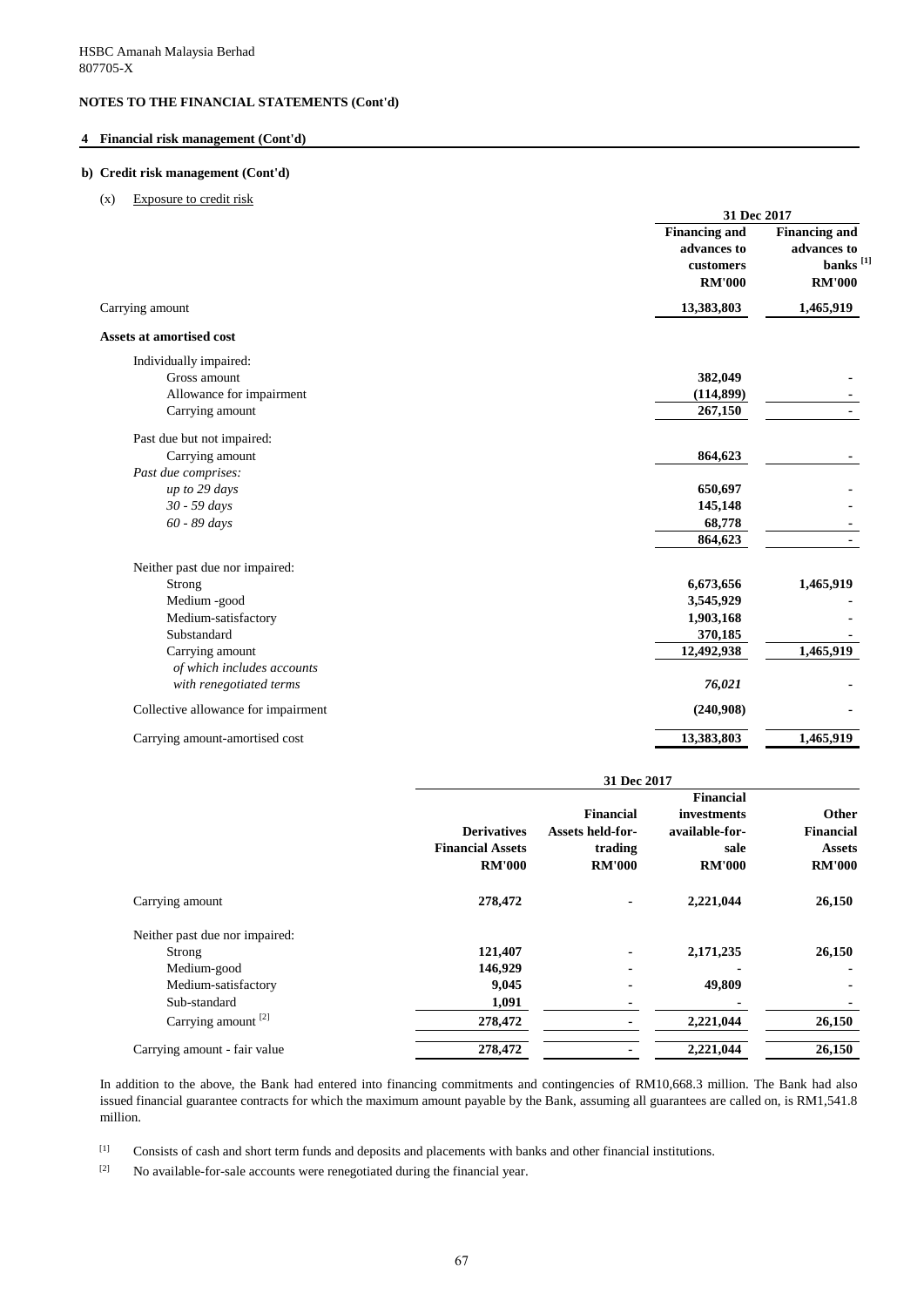### **4 Financial risk management (Cont'd)**

#### **b) Credit risk management (Cont'd)**

#### (x) Exposure to credit risk (Cont'd)

|                                     | 31 Dec 2016                                                |                                                                       |  |  |  |
|-------------------------------------|------------------------------------------------------------|-----------------------------------------------------------------------|--|--|--|
|                                     | Financing and<br>advances to<br>customers<br><b>RM'000</b> | Financing and<br>advances to<br>banks <sup>[1]</sup><br><b>RM'000</b> |  |  |  |
| Carrying amount                     | 11,743,263                                                 | 2,359,591                                                             |  |  |  |
| Assets at amortised cost            |                                                            |                                                                       |  |  |  |
| Individually impaired:              |                                                            |                                                                       |  |  |  |
| Gross amount                        | 303,526                                                    |                                                                       |  |  |  |
| Allowance for impairment            | (62, 757)                                                  |                                                                       |  |  |  |
| Carrying amount                     | 240,769                                                    |                                                                       |  |  |  |
| Past due but not impaired:          |                                                            |                                                                       |  |  |  |
| Carrying amount                     | 834,641                                                    |                                                                       |  |  |  |
| Past due comprises:                 |                                                            |                                                                       |  |  |  |
| up to 29 days                       | 607,497                                                    |                                                                       |  |  |  |
| 30 - 59 days                        | 157,441                                                    |                                                                       |  |  |  |
| 60 - 89 days                        | 69,703                                                     |                                                                       |  |  |  |
|                                     | 834,641                                                    |                                                                       |  |  |  |
| Neither past due nor impaired:      |                                                            |                                                                       |  |  |  |
| Strong                              | 5,677,276                                                  | 2,359,591                                                             |  |  |  |
| Medium -good                        | 2,501,861                                                  |                                                                       |  |  |  |
| Medium-satisfactory                 | 2,331,861                                                  |                                                                       |  |  |  |
| Substandard                         | 356,870                                                    |                                                                       |  |  |  |
| Carrying amount                     | 10,867,868                                                 | 2,359,591                                                             |  |  |  |
| of which includes accounts          |                                                            |                                                                       |  |  |  |
| with renegotiated terms             | 39,984                                                     |                                                                       |  |  |  |
| Collective allowance for impairment | (200, 015)                                                 |                                                                       |  |  |  |
| Carrying amount-amortised cost      | 11,743,263                                                 | 2,359,591                                                             |  |  |  |
|                                     |                                                            |                                                                       |  |  |  |

|                                           | 31 Dec 2016   |                  |                    |                 |  |  |  |  |
|-------------------------------------------|---------------|------------------|--------------------|-----------------|--|--|--|--|
|                                           | Derivatives   | Financial        | Financial          |                 |  |  |  |  |
|                                           | Financial     | Assets held-for- | investments        | Other Financial |  |  |  |  |
|                                           | Assets        | trading          | available-for-sale | Assets          |  |  |  |  |
|                                           | <b>RM'000</b> | <b>RM'000</b>    | <b>RM'000</b>      | <b>RM'000</b>   |  |  |  |  |
| Carrying amount                           | 395,748       | 488              | 1,368,574          | 80,041          |  |  |  |  |
| Neither past due nor impaired:            |               |                  |                    |                 |  |  |  |  |
| Strong                                    | 134,617       | 488              | 1,368,574          | 80,041          |  |  |  |  |
| Medium-good                               | 245,013       |                  |                    |                 |  |  |  |  |
| Medium-satisfactory                       | 16,118        |                  |                    |                 |  |  |  |  |
| Sub-standard                              |               |                  |                    |                 |  |  |  |  |
| Carrying amount                           | 395,748       | 488              | 1,368,574          | 80,041          |  |  |  |  |
| Carrying amount-fair value <sup>[2]</sup> | 395.748       | 488              | 1,368,574          | 80.041          |  |  |  |  |

In addition to the above, the Bank had entered into financing commitments and contingencies of RM9,738.2 million. The Bank had also issued financial guarantee contracts for which the maximum amount payable by the Bank, assuming all guarantees are called on, is RM1,760.0 million.

[1] Consists of cash and short term funds and deposits and placements with banks and other financial institutions.

[2] No available-for-sale accounts were renegotiated during the financial year.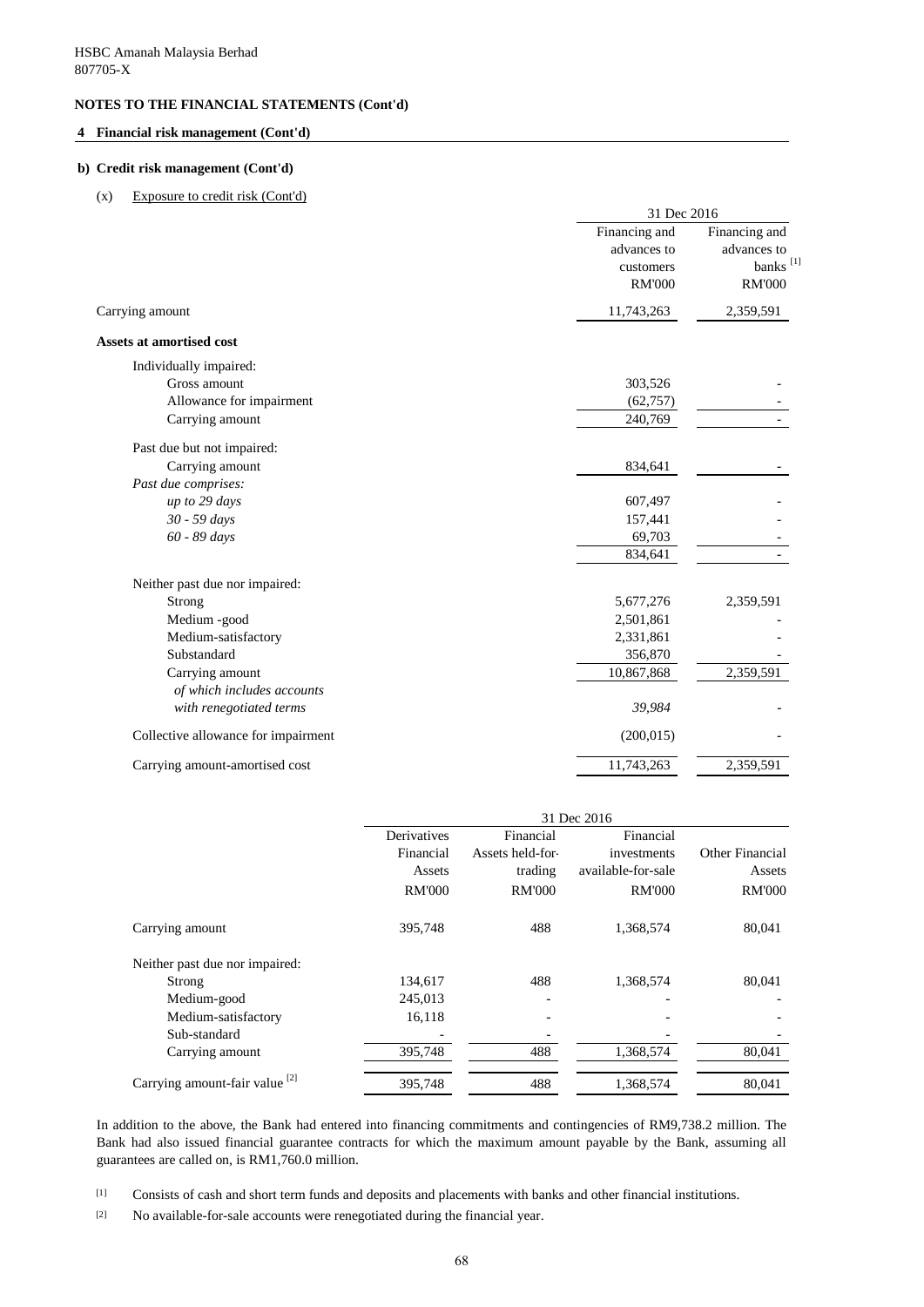#### **4 Financial risk management (Cont'd)**

#### **b) Credit risk management (Cont'd)**

#### (x) Exposure to credit risk (Cont'd)

The five credit quality classifications set out and defined below describe the credit quality of HSBC's financing, debt securities portfolios and derivatives. Since 2008, the medium classification has been subdivided into 'medium-good' and 'medium satisfactory' to provide further granularity. These five classifications each encompass a range of more granular, internal credit rating grades assigned to corporate and retail financing business, as well as the external ratings attributed by external agencies to debt securities. There is no direct correlation between the internal and external ratings at granular level, except to the extent each falls within a single quality classification.

| Credit quality of the Bank's debt securities and other bills | <b>External Credit Rating</b> <sup>[1]</sup> |  |  |
|--------------------------------------------------------------|----------------------------------------------|--|--|
| Strong                                                       | A- and above                                 |  |  |
| Good                                                         | $BBB+$ and $BBB-$                            |  |  |
| Satisfactory                                                 | $BB+$ to B and unrated                       |  |  |
| Sub-standard                                                 | $B$ - to $C$                                 |  |  |
| Impaired                                                     |                                              |  |  |

 $[1] % \begin{center} \includegraphics[width=\linewidth]{imagesSupplemental_3.png} \end{center} % \vspace*{-1em} \caption{The image shows the number of nodes of the two times, and the number of nodes of the two times.} \label{fig:example} %$ 

External ratings have been aligned to the five quality classifications. The ratings of Standard and Poor's are cited, with those of other agencies being treated equivalently.

## **Credit quality of the Bank's corporate financing/derivative financial assets/**

| deposits and placements with banks and other financial institutions | <b>Internal Credit Rating</b><br>CRR1 - CRR2<br>CRR <sub>3</sub> |  |  |
|---------------------------------------------------------------------|------------------------------------------------------------------|--|--|
| Strong                                                              |                                                                  |  |  |
| Good                                                                |                                                                  |  |  |
| Satisfactory                                                        | CRR4 - CRR5                                                      |  |  |
| Sub-standard                                                        | CRR6 - CRR8                                                      |  |  |
| Impaired                                                            | CRR9 - CRR10                                                     |  |  |
| Credit quality of the Bank's retail financing                       | <b>Internal Credit Rating</b>                                    |  |  |
| Strong                                                              | EL1-EL2                                                          |  |  |
| Medium-good                                                         | EL3                                                              |  |  |
| Medium-satisfactory                                                 | $EL4$ - $EL5$                                                    |  |  |

Sub-standard EL6 - EL8 Impaired EL9 - EL10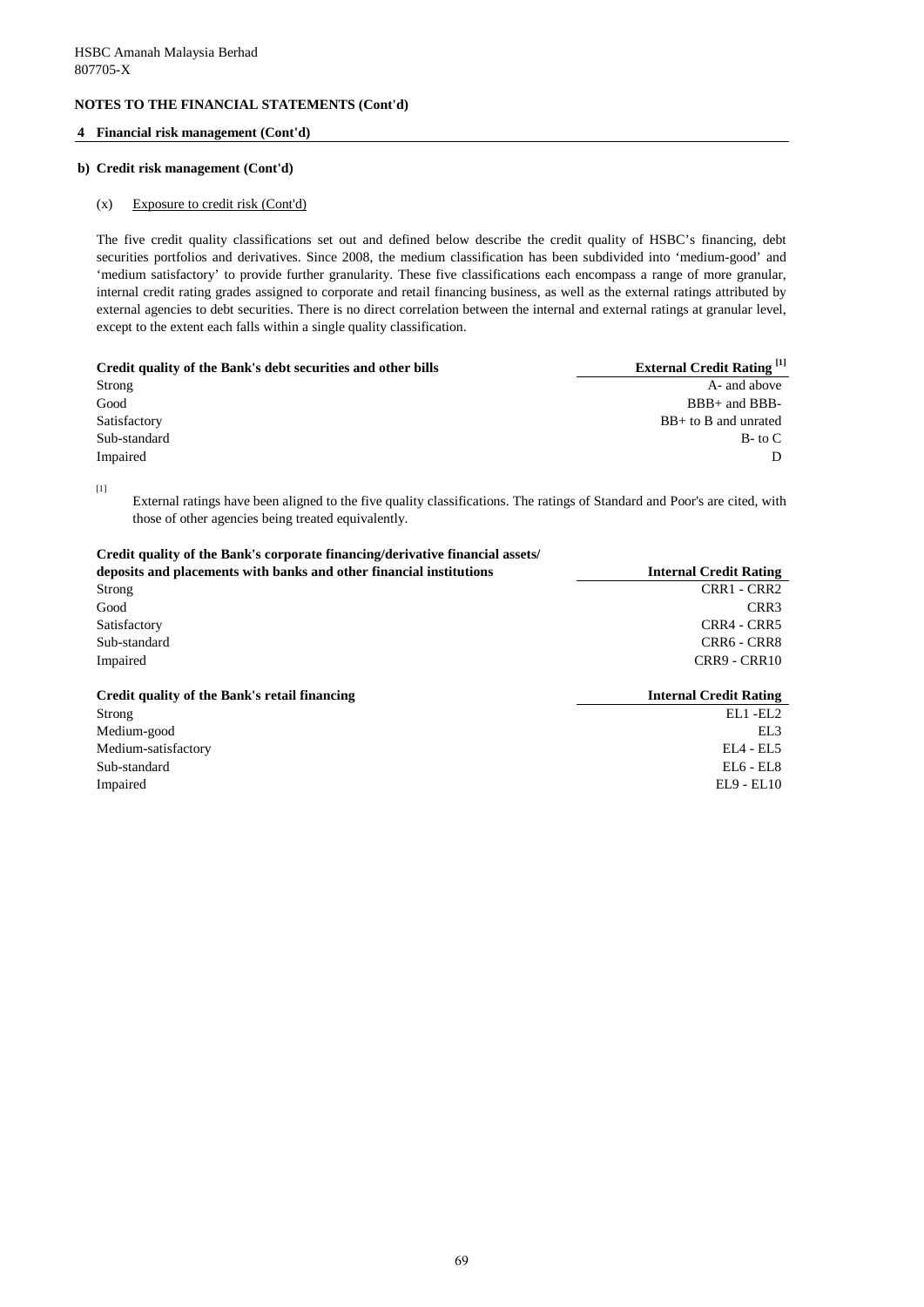# **4 Financial risk management (Cont'd)**

# **b) Credit risk management (Cont'd)**

(xi) Concentration by sector and by location $^{[1]}$ 

|                                                | 31 Dec 2017                                                            |                                                                   |                                                                  |                                                                            |                                                             |  |
|------------------------------------------------|------------------------------------------------------------------------|-------------------------------------------------------------------|------------------------------------------------------------------|----------------------------------------------------------------------------|-------------------------------------------------------------|--|
|                                                | <b>Financing and</b><br>advances to<br>banks $^{[2]}$<br><b>RM'000</b> | <b>Derivatives</b><br>Financial<br><b>Assets</b><br><b>RM'000</b> | Financial<br><b>Assets held-for-</b><br>trading<br><b>RM'000</b> | <b>Financial</b><br>investments<br>available-for-<br>sale<br><b>RM'000</b> | Other<br><b>Financial</b><br><b>Assets</b><br><b>RM'000</b> |  |
| Carrying amount                                | 1,465,919                                                              | 278,472                                                           |                                                                  | 2,221,044                                                                  | 26,150                                                      |  |
| By Sector                                      |                                                                        |                                                                   |                                                                  |                                                                            |                                                             |  |
| Agricultural, hunting, forestry and fishing    |                                                                        |                                                                   |                                                                  |                                                                            |                                                             |  |
| Mining and quarrying                           |                                                                        |                                                                   |                                                                  |                                                                            |                                                             |  |
| Manufacturing                                  |                                                                        | 5,687                                                             |                                                                  |                                                                            |                                                             |  |
| Construction                                   |                                                                        | 1                                                                 |                                                                  |                                                                            |                                                             |  |
| Real estate                                    |                                                                        | 1,845                                                             |                                                                  |                                                                            |                                                             |  |
| Wholesale & retail trade, restaurants & hotels |                                                                        | 1,738                                                             |                                                                  |                                                                            |                                                             |  |
| Transport, storage and communication           |                                                                        | 867                                                               |                                                                  |                                                                            |                                                             |  |
| Finance, insurance and business services       | 1,465,919                                                              | 263,685                                                           |                                                                  | 149,083                                                                    |                                                             |  |
| Central banks and government related           |                                                                        |                                                                   |                                                                  | 2,071,961                                                                  |                                                             |  |
| Others                                         |                                                                        | 4,649                                                             |                                                                  |                                                                            | 26,150                                                      |  |
|                                                | 1,465,919                                                              | 278,472                                                           |                                                                  | 2,221,044                                                                  | 26,150                                                      |  |
| By geographical location                       |                                                                        |                                                                   |                                                                  |                                                                            |                                                             |  |
| Within Malaysia                                | 1,351,940                                                              | 131,543                                                           |                                                                  | 2,221,044                                                                  | 26,150                                                      |  |
| Outside Malaysia                               | 113,979                                                                | 146,929                                                           |                                                                  |                                                                            |                                                             |  |
|                                                | 1,465,919                                                              | 278,472                                                           |                                                                  | 2,221,044                                                                  | 26,150                                                      |  |

[1] Concentration by sector and location for financing and advances is disclosed under Note  $10(iv)$  and  $10(vi)$  to the financial statements

[2] Consists of cash and short term funds, deposits and placements with banks and other financial institutions, and other financial assets.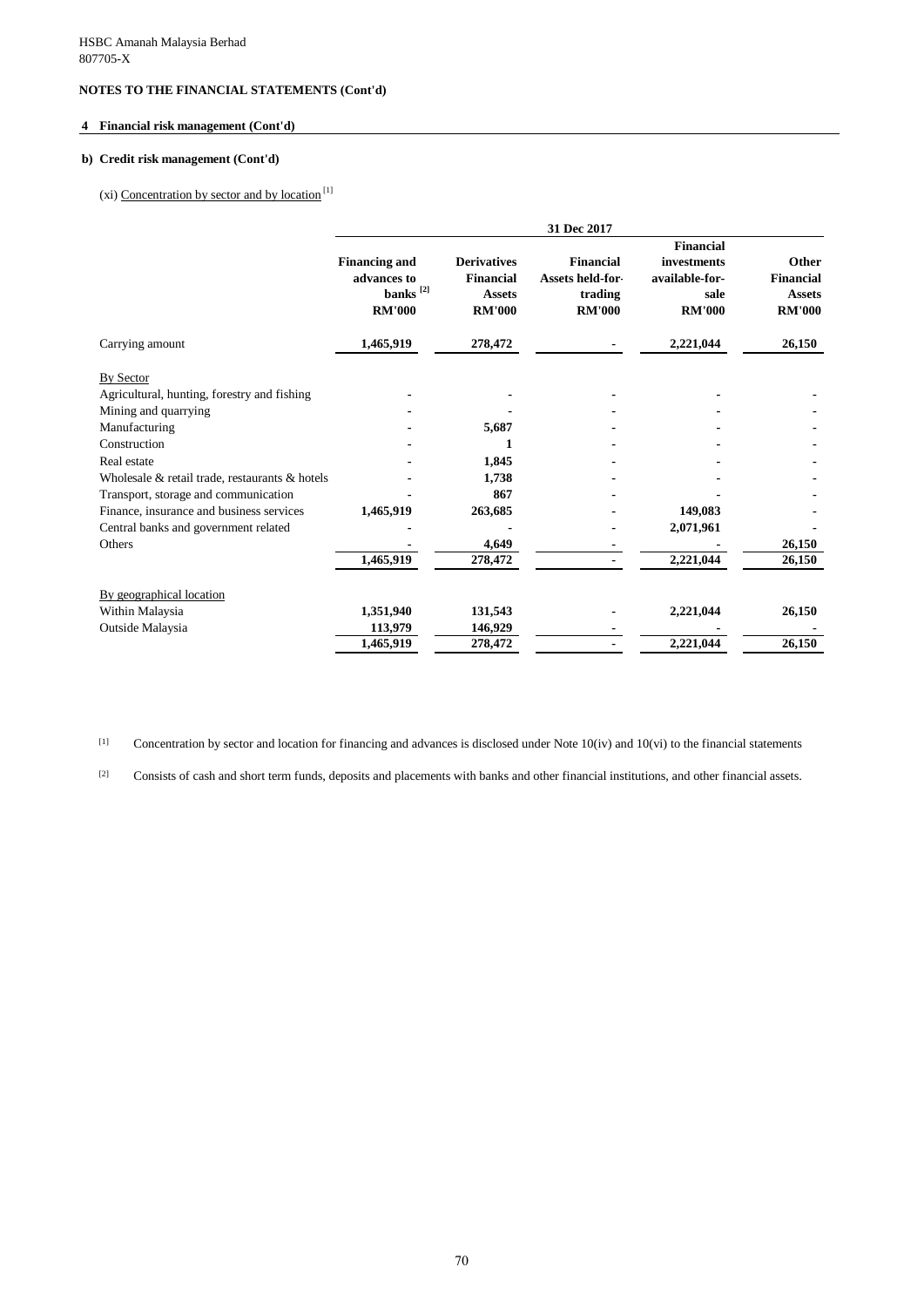### **4 Financial risk management (Cont'd)**

## **b) Credit risk management (Cont'd)**

# (xi) Concentration by sector and by location $^{[1]}$

|                                                |                                                                       |                                                     | 31 Dec 2016                                                  |                                                                     |                                               |
|------------------------------------------------|-----------------------------------------------------------------------|-----------------------------------------------------|--------------------------------------------------------------|---------------------------------------------------------------------|-----------------------------------------------|
|                                                | Financing and<br>advances to<br>banks <sup>[2]</sup><br><b>RM'000</b> | Derivatives<br>Financial<br>Assets<br><b>RM'000</b> | <b>Financial Assets</b><br>held-for-trading<br><b>RM'000</b> | Financial<br>investments<br>available-for-<br>sale<br><b>RM'000</b> | Other<br>Financial<br>Assets<br><b>RM'000</b> |
| Carrying amount                                | 2,359,591                                                             | 395,748                                             | 488                                                          | 1,368,574                                                           | 80,041                                        |
| By Sector                                      |                                                                       |                                                     |                                                              |                                                                     |                                               |
| Agricultural, hunting, forestry and fishing    |                                                                       | 81                                                  |                                                              |                                                                     |                                               |
| Mining and quarrying                           |                                                                       | 126                                                 |                                                              |                                                                     |                                               |
| Manufacturing                                  |                                                                       | 12,621                                              |                                                              |                                                                     |                                               |
| Construction                                   |                                                                       |                                                     |                                                              |                                                                     |                                               |
| Real estate                                    |                                                                       | 2,692                                               |                                                              |                                                                     |                                               |
| Wholesale & retail trade, restaurants & hotels |                                                                       | 79                                                  |                                                              |                                                                     |                                               |
| Transport, storage and communication           |                                                                       | 296                                                 |                                                              |                                                                     |                                               |
| Finance, insurance and business services       | 2,359,591                                                             | 268,920                                             |                                                              |                                                                     |                                               |
| Central banks and government related           |                                                                       |                                                     | 488                                                          | 1,368,574                                                           |                                               |
| Others                                         |                                                                       | 110,932                                             |                                                              |                                                                     | 80,041                                        |
|                                                | 2,359,591                                                             | 395,748                                             | 488                                                          | 1,368,574                                                           | 80,041                                        |
| By geographical location                       |                                                                       |                                                     |                                                              |                                                                     |                                               |
| Within Malaysia                                | 2,277,933                                                             | 150,897                                             | 488                                                          | 1,368,574                                                           | 80,041                                        |
| Outside Malaysia                               | 81,658                                                                | 244,851                                             |                                                              |                                                                     |                                               |
|                                                | 2,359,591                                                             | 395,748                                             | 488                                                          | 1,368,574                                                           | 80,041                                        |

[1] Concentration by sector and location for financing and advances is disclosed under Note 10(iv) and 10(vi) to the financial statements

[2] Consists of cash and short term funds, deposits and placements with banks and other financial institutions, and other financial assets.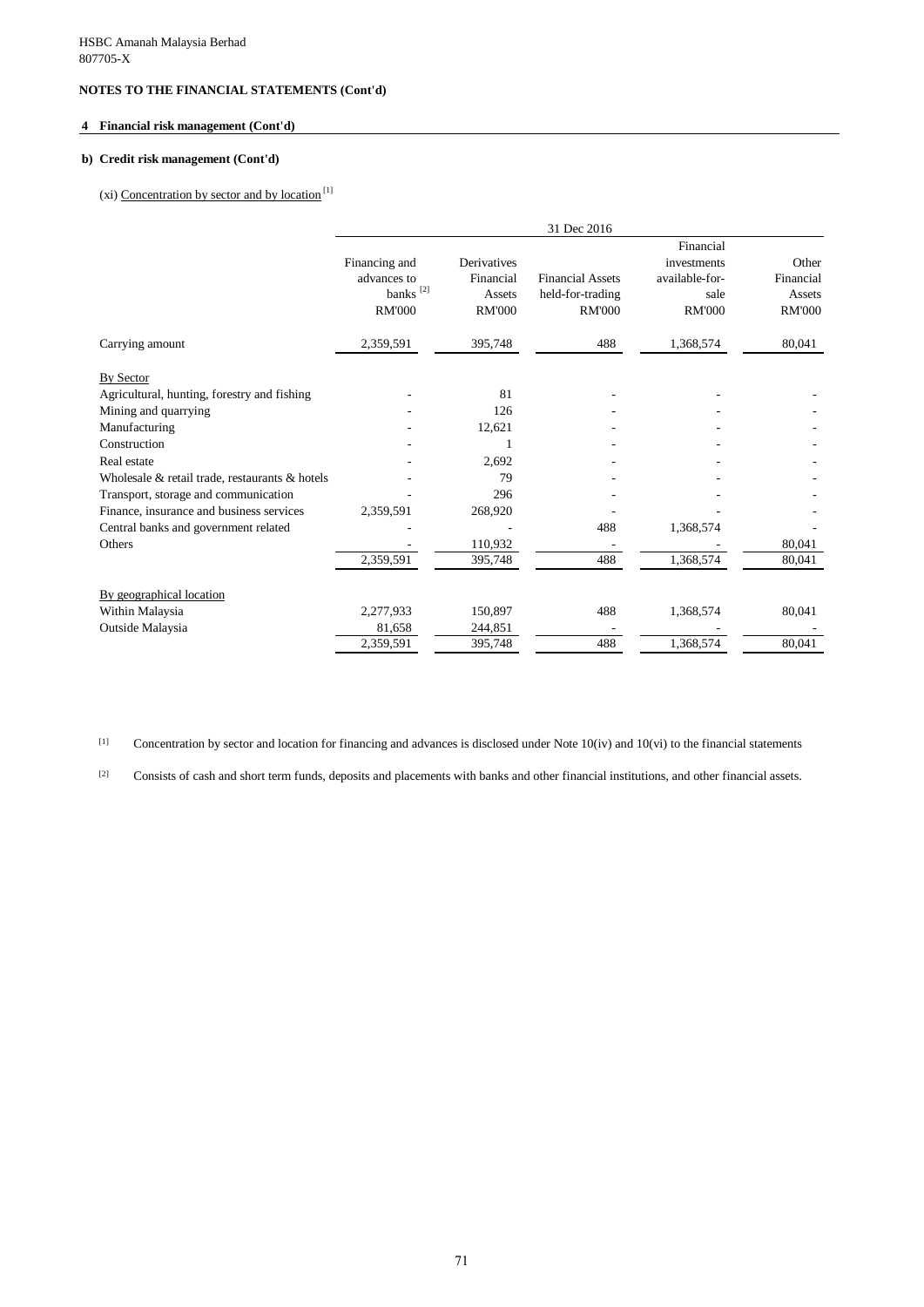#### **4 Financial risk management (Cont'd)**

#### **c) Liquidity and funding risk management**

Liquidity risk is the risk that the Bank does not have sufficient financial resources to meet their obligations when they fall due, or will have to do it at excessive cost. This risk can arise from mismatches in the timing of cash flows. Funding risk arises when the necessary liquidity to fund illiquid asset positions cannot be obtained at the expected terms and when required.

The Bank maintains a diversified and stable funding base comprising core retail and corporate customer deposits and institutional balances. This is augmented by wholesale funding and portfolios of highly liquid assets. The objective of the Bank's liquidity and funding management is to ensure that all foreseeable funding commitments and deposit withdrawals can be met when due and that wholesale market access is coordinated and cost effective.

Current accounts and savings deposits payable on demand or at short notice form a significant part of HSBC Group's funding, and the Bank places considerable importance on maintaining their stability. For deposits, stability depends upon preserving depositor confidence in the Bank's capital strength and liquidity, and on competitive and transparent pricing.

The management of liquidity and funding is primarily carried out in accordance with the BNM's Liquidity Coverage Ratio Framework; and practices and limits set by Asset and Liabilities Management Committee (ALCO) and regional Head Office. These limits vary to take account of the depth and liquidity of the local market in which the Bank operates. The Bank maintains a strong liquidity position and manages the liquidity profile of its assets, liabilities and commitments to ensure that cash flows are appropriately balanced and all obligations are met when due.

The Bank's liquidity and funding management process includes:

- maintaining compliance with relevant regulatory requirements of the operating entity;
- projecting cash flows under various stress scenarios and considering the level of liquid assets necessary in relation thereto;
- monitoring liquidity and funding ratios against internal and regulatory requirements;
- maintaining a diverse range of funding sources with adequate back-up facilities;
- managing the concentration and profile of term funding;
- managing contingent liquidity commitment exposures within predetermined limits;
- managing debt financing plans;
- monitoring of depositor concentration in order to avoid undue reliance on large individual depositors and ensuring satisfactory overall funding mix; and
- maintaining liquidity and funding contingency plans. These plans identify early indicators of stress conditions and describe actions to be taken in the event of difficulties arising from systemic or other crises, while minimising adverse long term implication for the business.

On 1 January 2016, the Bank implemented a new liquidity and funding risk framework (LFRF). It uses the liquidity coverage ratio (LCR) and net stable funding ratio (NSFR) regulatory framework as a foundation, but adds extra metrics, limits and overlays to address the risks that the Bank considers are not adequately reflected by the regulatory framework.

The LFRF is delivered using the following key aspects:

- standalone management of liquidity and funding by operating entity;
- operating entity classification by inherent liquidity risk (ILR) categorisation;
- minimum LCR requirement depending on ILR categorisation;
- minimum NSFR requirement depending on ILR categorisation;
- legal entity depositor concentration limit;
- three-month and 12-month cumulative rolling term contractual maturity limits covering deposits from banks;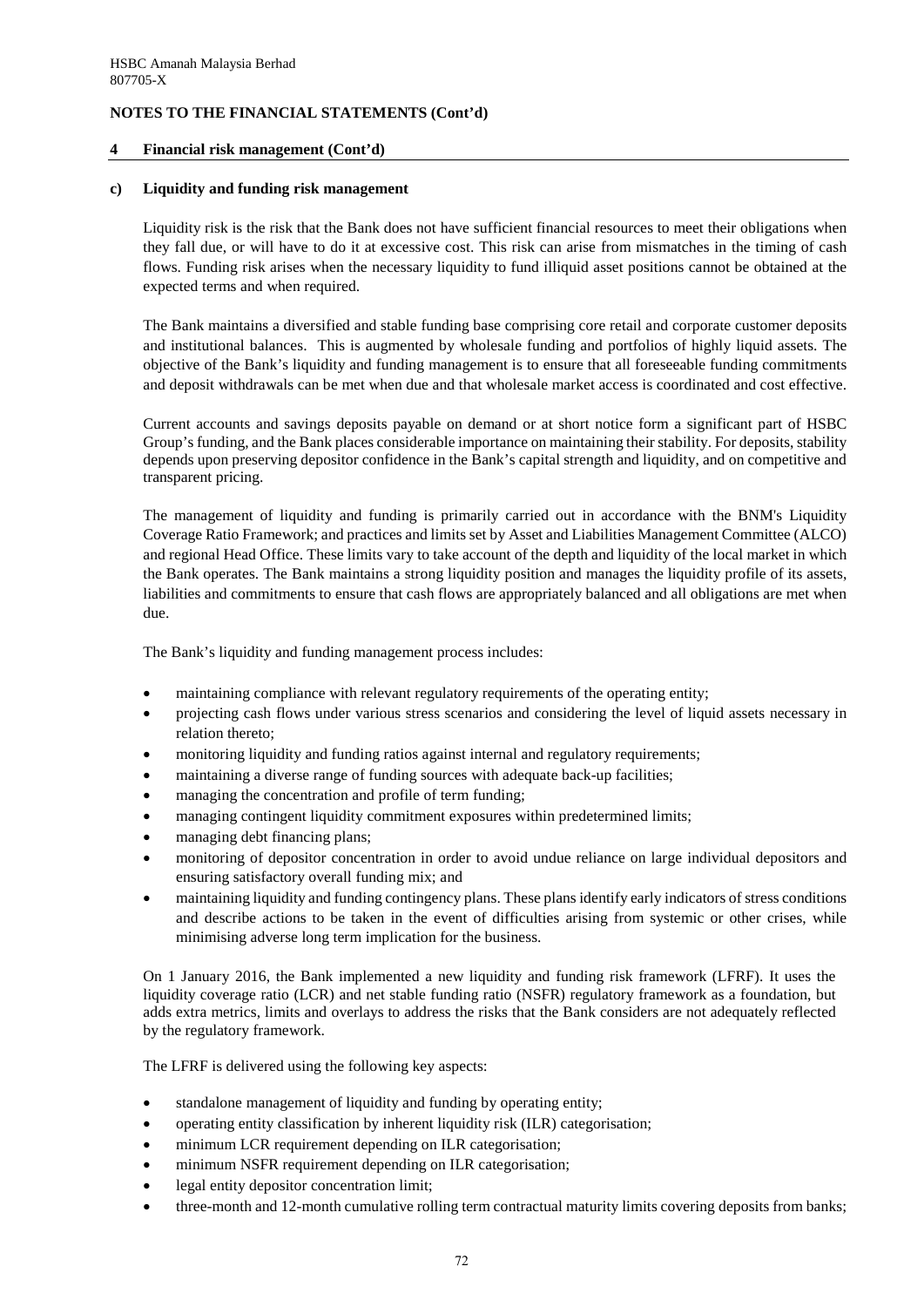## **4 Financial risk management (Cont'd)**

## **c) Liquidity and funding risk management (Cont'd)**

- deposits from non-bank financial institutions and securities issued;
- annual individual liquidity adequacy assessment by principal operating entity;
- minimum LCR requirement by currency;
- intraday liquidity; and
- forward-looking funding assessments.

The new internal LFRF and the risk tolerance limits were approved by the Board on the basis of recommendations made by the Group Risk Committee.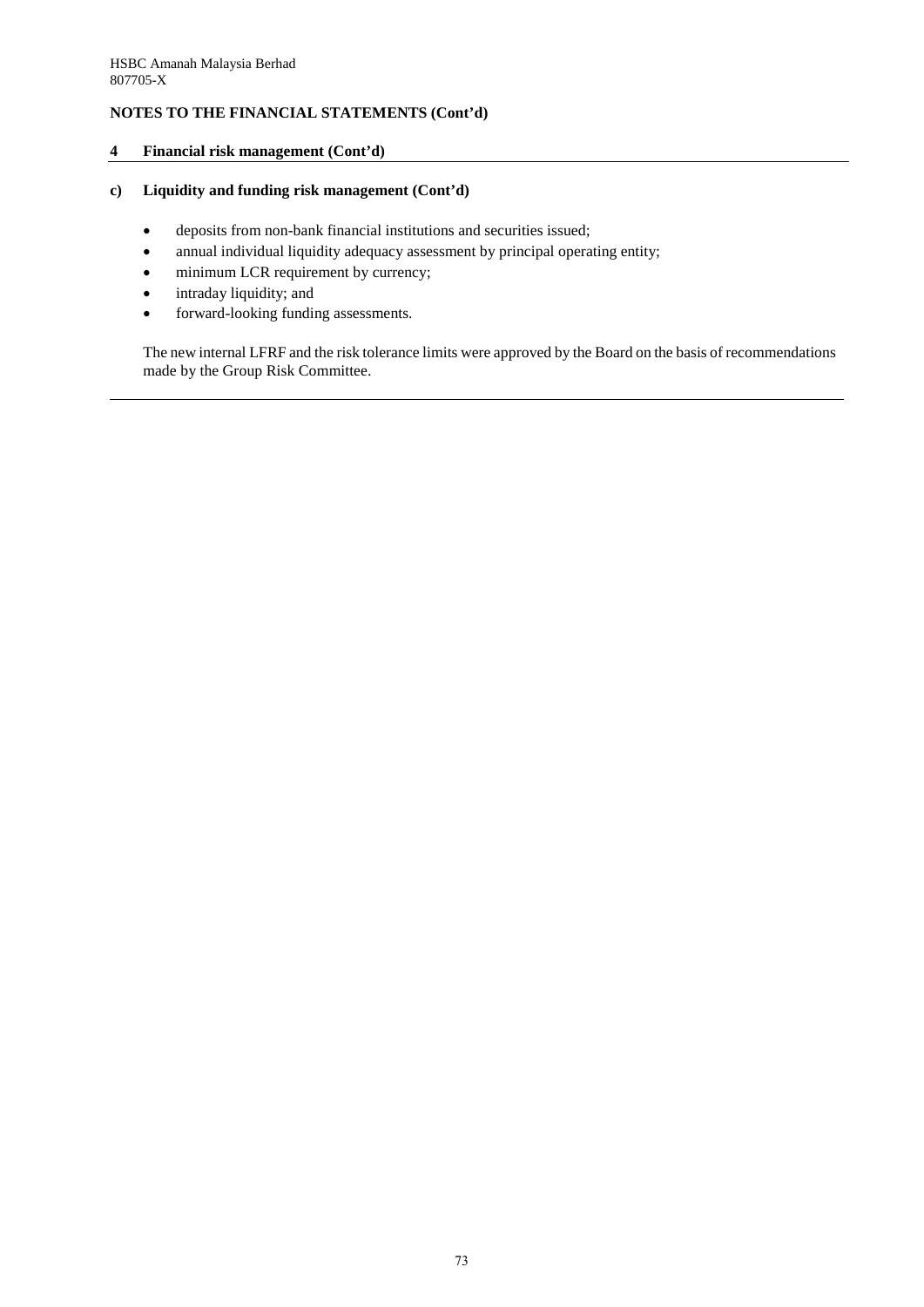### **4 Financial risk management (Cont'd)**

### **c) Liquidity and funding risk management (Cont'd)**

i) Liquidity risk

The following tables summarise the Bank's exposure to liquidity risk. The asset and liabilities at carrying amount are allocated to time bands by reference to the remaining contractual maturity and/or their behavioural profile.

|                                          | Non-trading book |               |                          |               |                          |               |                          |               |
|------------------------------------------|------------------|---------------|--------------------------|---------------|--------------------------|---------------|--------------------------|---------------|
|                                          | Up to            | $>1 - 3$      | $>3 - 12$                | $1 - 5$       | Over 5                   | Non-specific  | <b>Trading</b>           |               |
| 31 Dec 2017                              | 1 month          | months        | months                   | vears         | years                    | maturity      | book                     | <b>Total</b>  |
|                                          | <b>RM'000</b>    | <b>RM'000</b> | <b>RM'000</b>            | <b>RM'000</b> | <b>RM'000</b>            | <b>RM'000</b> | <b>RM'000</b>            | <b>RM'000</b> |
| <b>ASSETS</b>                            |                  |               |                          |               |                          |               |                          |               |
| Cash and short-term funds                | 1,465,919        |               |                          |               |                          |               |                          | 1,465,919     |
| Financial investments available-for-sale | $\overline{a}$   | 174,019       | 512,989                  | 1,534,036     |                          |               | $\overline{\phantom{0}}$ | 2,221,044     |
| Financing and advances                   | 2,823,275        | 2,319,783     | 635,314                  | 1,835,313     | 5,770,118                |               |                          | 13,383,803    |
| Derivative financial assets              |                  |               |                          |               |                          |               | 278,472                  | 278,472       |
| Others                                   | 1,296            |               | 5,070                    | 11,820        | $\overline{\phantom{a}}$ | 408,316       |                          | 426,502       |
| <b>Total Assets</b>                      | 4,290,490        | 2,493,802     | 1,153,373                | 3,381,169     | 5,770,118                | 408,316       | 278,472                  | 17,775,740    |
| <b>LIABILITIES AND EQUITY</b>            |                  |               |                          |               |                          |               |                          |               |
| Deposits from customers                  | 6,233,846        | 1,727,319     | 1,932,894                | 140,466       |                          |               | $\overline{\phantom{a}}$ | 10,034,525    |
| Deposits and placements from banks       |                  |               |                          |               |                          |               |                          |               |
| and other financial institutions         | 57,780           | 1,193,434     | 1,184,845                | 925,880       |                          |               |                          | 3,361,939     |
| Bills payable                            | 16,678           |               |                          |               |                          |               |                          | 16,678        |
| Multi-Currency Sukuk Programme           |                  |               | $\overline{\phantom{0}}$ | 1,252,829     |                          |               |                          | 1,252,829     |
| Subordinated Commodity Murabahah         |                  |               |                          |               |                          |               |                          |               |
| Financing                                |                  |               |                          |               | 583,598                  |               |                          | 583,598       |
| Derivative financial liabilities         |                  | 26            | 130                      | 335           |                          |               | 264,911                  | 265,402       |
| Others                                   | 197,429          | 18,854        | 22,660                   | 16,693        | 2,371                    | 103,514       | 282,920                  | 644,441       |
| <b>Total Liabilities</b>                 | 6,505,733        | 2,939,633     | 3,140,529                | 2,336,203     | 585,969                  | 103,514       | 547,831                  | 16,159,412    |
| Equity                                   |                  |               |                          |               |                          | 1,616,328     |                          | 1,616,328     |
| <b>Total Liabilities and Equity</b>      | 6,505,733        | 2,939,633     | 3,140,529                | 2,336,203     | 585,969                  | 1,719,842     | 547,831                  | 17,775,740    |
| Net maturity mismatches                  | (2,215,243)      | (445, 831)    | (1,987,156)              | 1,044,966     | 5,184,149                | (1,311,526)   | (269,359)                |               |
| <b>Off balance sheet liabilities</b>     | 8,854,088        | 1,185,687     | 3,636,501                | 6,568,024     | 257,438                  |               | $\overline{\phantom{a}}$ | 20,501,738    |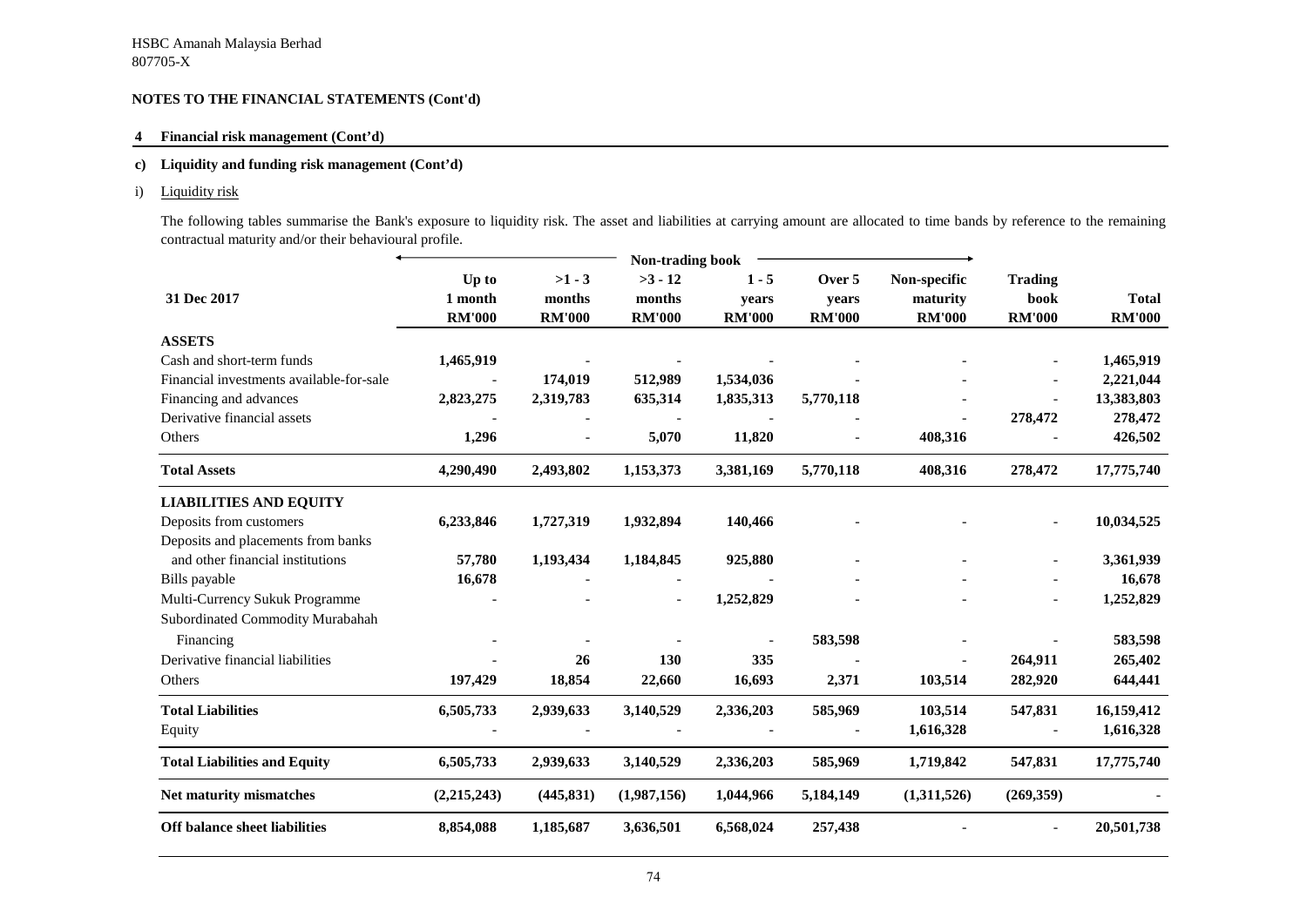### **4 Financial risk management (Cont'd)**

### **c) Liquidity and funding risk management (Cont'd)**

## i) Liquidity risk (Cont'd)

|                                          |                                   |                                     | Non-trading book                     |                  |                                  |                                           |                                  |                        |
|------------------------------------------|-----------------------------------|-------------------------------------|--------------------------------------|------------------|----------------------------------|-------------------------------------------|----------------------------------|------------------------|
| 31 Dec 2016                              | Up to<br>1 month<br><b>RM'000</b> | $>1 - 3$<br>months<br><b>RM'000</b> | $>3 - 12$<br>months<br><b>RM'000</b> | $1 - 5$<br>years | Over 5<br>years<br><b>RM'000</b> | Non-specific<br>maturity<br><b>RM'000</b> | Trading<br>book<br><b>RM'000</b> | Total<br><b>RM'000</b> |
| <b>ASSETS</b>                            |                                   |                                     |                                      |                  |                                  |                                           |                                  |                        |
| Cash and short-term funds                | 2,359,591                         |                                     |                                      |                  |                                  |                                           |                                  | 2,359,591              |
| Financial assets held-for-trading        |                                   |                                     |                                      |                  |                                  |                                           | 488                              | 488                    |
| Financial investments available-for-sale |                                   |                                     | 180,224                              | 1,168,295        | 20,055                           |                                           |                                  | 1,368,574              |
| Financing and advances                   | 2,160,491                         | 1,740,491                           | 415,573                              | 1,706,522        | 5,720,186                        |                                           | $\overline{\phantom{a}}$         | 11,743,263             |
| Derivative financial assets              |                                   |                                     |                                      |                  |                                  |                                           | 395,748                          | 395,748                |
| Others                                   | 47,582                            |                                     | 1,298                                | 8,828            | 395                              | 375,317                                   |                                  | 433,420                |
| <b>Total Assets</b>                      | 4,567,664                         | 1,740,491                           | 597,095                              | 2,883,645        | 5,740,636                        | 375,317                                   | 396,236                          | 16,301,084             |
| <b>LIABILITIES AND EQUITY</b>            |                                   |                                     |                                      |                  |                                  |                                           |                                  |                        |
| Deposits from customers                  | 5,700,875                         | 1,767,337                           | 1,225,760                            | 32,571           |                                  |                                           |                                  | 8,726,543              |
| Deposits and placements from banks       |                                   |                                     |                                      |                  |                                  |                                           |                                  |                        |
| and other financial institutions         | 583,781                           | 86,830                              | 1,248,600                            | 32,391           |                                  |                                           |                                  | 1,951,602              |
| Bills payable                            | 23,632                            |                                     |                                      |                  |                                  |                                           |                                  | 23,632                 |
| Multi-Currency Sukuk Programme           |                                   |                                     | 500,000                              | 1,256,001        |                                  |                                           |                                  | 1,756,001              |
| Subordinated Commodity Murabahah         |                                   |                                     |                                      |                  |                                  |                                           |                                  |                        |
| Financing                                |                                   |                                     |                                      |                  | 646,265                          |                                           |                                  | 646,265                |
| Derivative financial liabilities         |                                   | 59                                  |                                      | 962              |                                  |                                           | 489,734                          | 490,755                |
| Others                                   | 52,421                            | 12,285                              | 23,242                               | 14,161           | 204                              | 113,413                                   | 969,409                          | 1,185,135              |
| <b>Total Liabilities</b>                 | 6,360,709                         | 1,866,511                           | 2,997,602                            | 1,336,086        | 646,469                          | 113,413                                   | 1,459,143                        | 14,779,933             |
| Equity                                   |                                   |                                     |                                      |                  |                                  | 1,521,151                                 |                                  | 1,521,151              |
| <b>Total Liabilities and Equity</b>      | 6,360,709                         | 1,866,511                           | 2,997,602                            | 1,336,086        | 646,469                          | 1,634,564                                 | 1,459,143                        | 16,301,084             |
| Net maturity mismatches                  | (1,793,045)                       | (126,020)                           | (2,400,507)                          | 1,547,559        | 5,094,167                        | (1,259,247)                               | (1,062,907)                      |                        |
| <b>Off balance sheet liabilities</b>     | 7,787,944                         | 2,793,902                           | 3,404,638                            | 8,153,424        | 9,945                            |                                           |                                  | 22,149,853             |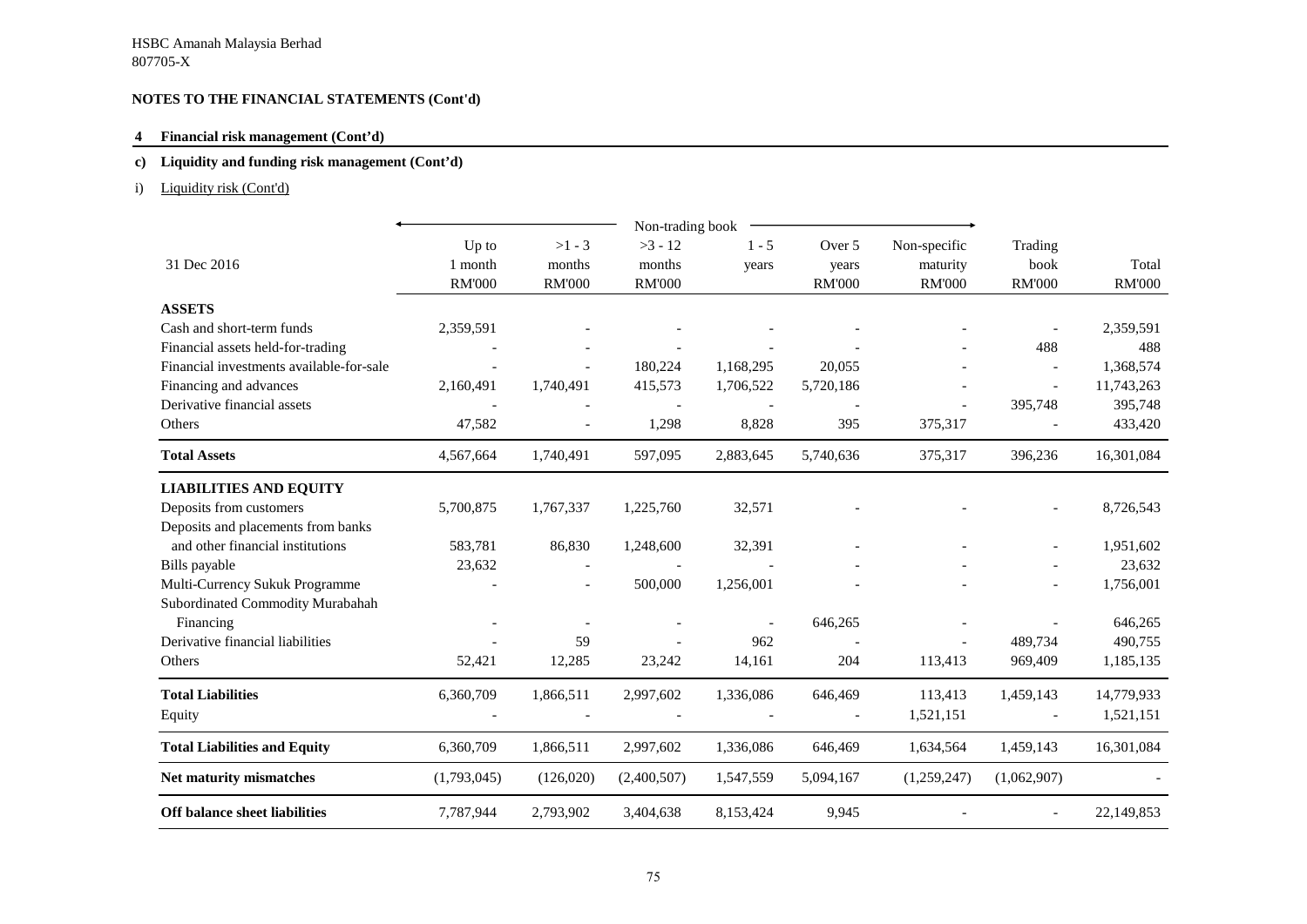#### **4 Financial risk management (Cont'd)**

#### **c) Liquidity and funding risk management (Cont'd)**

The balances in the tables below will not agree directly with the balances in the statement of financial position as the table incorporates, on an undiscounted basis, all cash flows relating to principal and future coupon payments. In addition, financing and other credit-related commitments and financial guarantees and similar contracts are generally not recognised on the statement of financial position.

Cash flows payable in respect of customer accounts are primarily contractually repayable on demand or at short notice. However, in practice, short term deposit balances remain stable as inflows and outflows broadly match and a significant portion of financing commitments expire without being drawn upon.

|                                            |                  |            | Due        |             |                       |              |
|--------------------------------------------|------------------|------------|------------|-------------|-----------------------|--------------|
|                                            |                  |            | between 3  | Due         |                       |              |
|                                            |                  | Due within | months to  |             | between 1 Due after 5 |              |
| <b>RM'000</b>                              | <b>On Demand</b> | 3 months   | 12 months  | and 5 years | vears                 | <b>Total</b> |
| At 31 Dec 2017                             |                  |            |            |             |                       |              |
| <b>Non-derivative liabilities</b>          |                  |            |            |             |                       |              |
| Deposits by customers                      | 3,839,280        | 4,174,030  | 1,952,420  | 156,802     |                       | 10,122,532   |
| Deposits and placements from banks and     |                  |            |            |             |                       |              |
| other financial institutions               |                  | 1,258,347  | 1,205,106  | 1,010,320   |                       | 3,473,773    |
| Bills payable                              | 16,678           |            |            |             |                       | 16,678       |
| Multi-Currency Sukuk Programme             |                  | 10,463     | 31,737     | 1,302,721   |                       | 1,344,921    |
| Subordinated Commodity Murabahah           |                  |            |            |             |                       |              |
| financing                                  |                  | 7,246      | 15,782     | 83,729      | 623,495               | 730,252      |
| Other liabilities                          | 211,284          | 28,814     | 13,649     | 1,437       | 394,894               | 650,078      |
| Financing and other credit-related         |                  |            |            |             |                       |              |
| commitments                                | 7,692,240        | 267,022    | 1,164,750  | 3,474       |                       | 9,127,486    |
| Financial guarantees and similar contracts | 98,206           | 228,640    | 565,790    | 644,632     | 3,534                 | 1,540,802    |
|                                            | 11,857,688       | 5,974,562  | 4,949,234  | 3,203,115   | 1,021,923             | 27,006,522   |
| <b>Derivative liabilities</b>              |                  |            |            |             |                       |              |
| Gross settled derivatives                  |                  |            |            |             |                       |              |
| - Inflow                                   |                  | (801,981)  | (825, 181) | (1,134,413) |                       | (2,761,575)  |
| - Outflow                                  |                  | 859,718    | 876,365    | 1,280,061   |                       | 3,016,144    |
| Net settled derivatives                    |                  | 705        | 2,824      | 1,822       |                       | 5,351        |

|                                            |            |              | Due       |                         |             |             |
|--------------------------------------------|------------|--------------|-----------|-------------------------|-------------|-------------|
|                                            |            |              | between 3 |                         |             |             |
|                                            |            | Due within 3 |           | months to Due between   | Due after 5 |             |
| <b>RM'000</b>                              | On Demand  | months       |           | 12 months 1 and 5 years | years       | Total       |
| At 31 Dec 2016                             |            |              |           |                         |             |             |
| Non-derivative liabilities                 |            |              |           |                         |             |             |
| Deposits by customers                      | 3,589,284  | 3,927,926    | 1,237,287 | 28,469                  |             | 8,782,966   |
| Deposits and placements from banks and     |            |              |           |                         |             |             |
| other financial institutions               |            | 675,121      | 1,273,791 | 35,876                  |             | 1,984,788   |
| Bills payable                              | 23,632     |              |           |                         |             | 23,632      |
| Multi-Currency Sukuk Programme             |            | 19,761       | 531,679   | 1,344,921               |             | 1,896,361   |
| Subordinated Commodity Murabahah           |            |              |           |                         |             |             |
| financing                                  |            | 4,881        | 12,817    | 81,342                  | 704,204     | 803,244     |
| Other liabilities                          | 69,866     | 71,048       | 960,284   | 1,221,006               | 83,553      | 2,405,757   |
| Financing and other credit-related         |            |              |           |                         |             |             |
| commitments                                | 7,097,593  | 323,559      | 553,909   | 3,136                   |             | 7,978,197   |
| Financial guarantees and similar contracts | 111,366    | 724,837      | 527,905   | 385,914                 | 9,945       | 1,759,967   |
|                                            | 10,891,741 | 5,747,133    | 5,097,672 | 3,100,664               | 797,702     | 25,634,912  |
| <b>Derivative liabilities</b>              |            |              |           |                         |             |             |
| Gross settled derivatives                  |            |              |           |                         |             |             |
| - Inflow                                   |            | (490, 907)   | (708,050) | (1,008,001)             |             | (2,206,958) |
| - Outflow                                  |            | 538,080      | 879,628   | 1,261,361               |             | 2,679,069   |
| Net settled derivatives                    |            | (11, 925)    | 6,554     | 14,719                  |             | 9,348       |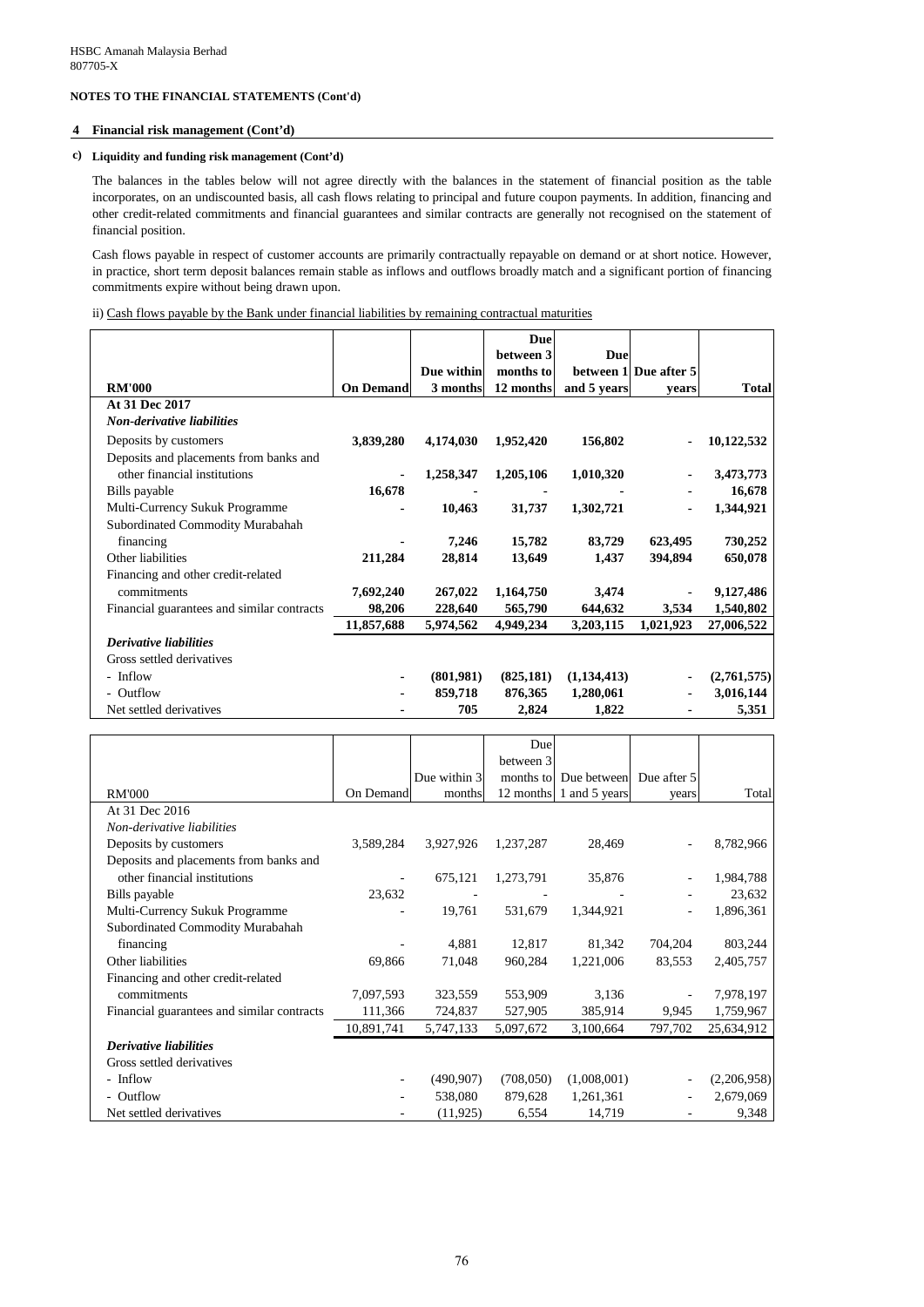### **4 Financial risk management (Cont'd)**

#### **d) Market risk management**

Market risk is the risk that movements in market risk factors, including foreign exchange rates and commodity prices, profit rates, credit spreads and equity prices will reduce the Bank's income or the value of its portfolios.

The objective of the Bank's market risk management is to manage and control market risk exposures in order to optimise return on risk while maintaining a market profile consistent with the HSBC Group's status as one of the world's largest banking and financial services organisations.

There were no significant changes to the Bank's policies and practices for the management of market risk in 2017.

The Bank separates exposures to market risk into either trading or non-trading portfolios. Trading portfolios comprise positions arising from market making and warehousing of customer-derived positions. Non-trading portfolios primarily arise from the profit rate management of the Bank's retail and commercial banking assets and liabilities, and financial investments designated as available-for-sale and held to maturity.

The management of market risk is principally undertaken using risk limit mandates approved by HSBC's Regional Wholesale and Global Market Risk Management (WMR), an independent unit which develops HSBC Group's market risk management policies and measurement techniques. Market risks which arise on each product are transferred to the Global Markets. The aim is to ensure that all market risks are consolidated within operations which have the necessary skills, tools, management and governance to manage such risks professionally. Limits are set for portfolios, products and risk types, with market liquidity being the principal factor in determining the level of limits set. The Bank has an independent product control function that is responsible for measuring market risk exposures in accordance with the policies defined by WMR. Positions are monitored daily and excesses against the prescribed limits are reported immediately to local Senior Management and WMR. The nature of the hedging and risk mitigation strategies performed across the group corresponds to the market risk management instruments available within each operating jurisdiction. These strategies range from the use of traditional market instruments, such as profit rate swaps, to more sophisticated hedging strategies to address a combination of risk factors arising at portfolio level.

Market risk in the trading portfolio is monitored and controlled at both portfolio and position levels using a complementary set of techniques such as sensitivity analysis and value at risk, together with stress testing and concentration limits. Other controls to contain trading portfolio market risk at an acceptable level include rigorous new product approval procedures and a list of permissible instruments to be traded.

#### (i) Value at risk (VAR)

VAR is a technique that estimates the potential losses on risk positions as a result of movements in market rates and prices over a specified time horizon and to a given level of confidence. The use of VAR is integrated into market risk management and is calculated for all trading positions regardless of how the group capitalises those exposures. Where there is no approved internal model, the group uses the appropriate local rules to capitalise exposures. The VAR models used by the Bank are predominantly based on historical simulation. These models derive plausible future scenarios from past series of recorded market rates and prices, taking into account interrelationships between different markets and rates such as profit rates and foreign exchange rates.

The models also incorporate the effect of option features on the underlying exposures. The historical simulation models used by the Bank incorporates the following features:

- historical market rates and prices are calculated with reference to foreign exchange rates and commodity prices, profit rates, equity prices and the associated volatilities;
- potential market movements utilised for VAR are calculated with reference to data from the past two years; and
- VAR measures are calculated to a 99 per cent confidence level and use a one-day holding period.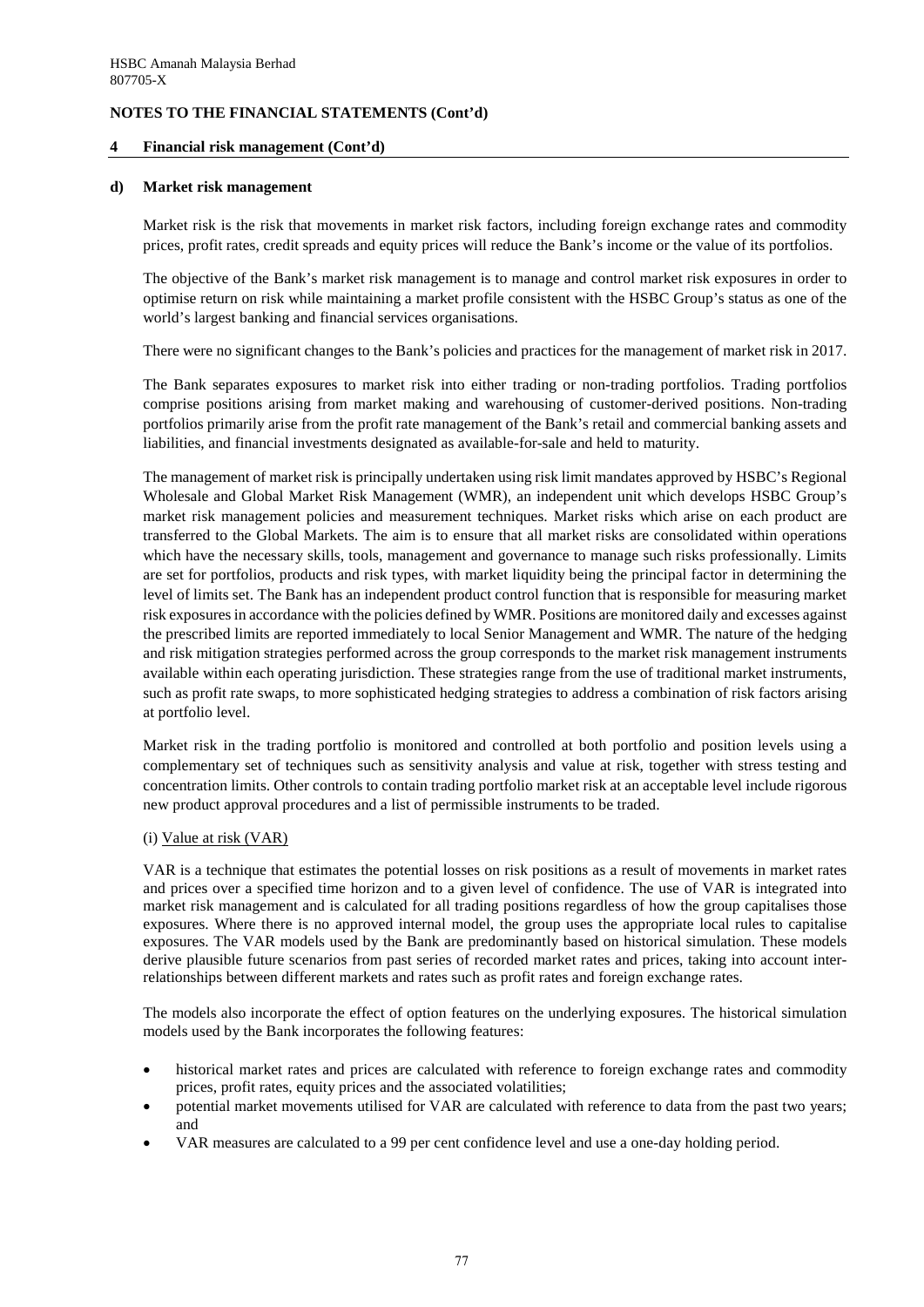### **4 Financial risk management (Cont'd)**

### **d) Market risk management (Cont'd)**

### (i) Value at risk (VAR) (Cont'd)

The nature of the VAR models means that an increase in observed market volatility will lead to an increase in VAR without any changes in the underlying positions. The Bank routinely validates the accuracy of its VAR models by back-testing the actual daily profit and loss results, adjusted to remove non-modelled items such as fees and commissions, against the corresponding VAR numbers. Statistically, the Bank would expect to see losses in excess of VAR only 1 per cent of the time over a one-year period. The actual number of excesses over this period can therefore be used to gauge how well the models are performing.

A summary of the VAR position of the Bank's trading portfolio at the reporting date is as follows:

| <b>RM'000</b>         | At 31 Dec 2017 | Average | <b>Maximum</b> | <b>Minimum</b> |
|-----------------------|----------------|---------|----------------|----------------|
| Foreign currency risk | 36             | 48      | 112            |                |
| Profit rate risk      | 22             | 28      | 35             |                |
| Credit spread risk    |                | ٠       |                |                |
| Overall               | 52             | 62      | 135            | 25             |
|                       |                |         |                |                |
| <b>RM'000</b>         | At 31 Dec 2016 | Average | Maximum        | Minimum        |

| <b>IVALOOO</b>        | $A \cup B \cup C$        | <b>AVGLAZU</b> | <u>iviaailinull</u> |     |
|-----------------------|--------------------------|----------------|---------------------|-----|
| Foreign currency risk | .61                      | 44             | 248                 |     |
| Profit rate risk      | 294                      | 487            | 673                 | 401 |
| Credit spread risk    | $\overline{\phantom{a}}$ |                |                     |     |
| Overall               | 311                      | 491            | 685                 |     |

Although a valuable guide to risk, VAR should always be viewed in the context of its limitations. For example:

- the use of historical data as a proxy for estimating future events may not encompass all potential events, particularly those which are extreme in nature;
- the use of a 1-day holding period assumes that all positions can be liquidated or the risk offset during that period. This may not fully reflect the market risk arising at times of severe illiquidity, when a 1-day holding period may be insufficient to liquidate or hedge all positions fully;
- the use of a 99 per cent confidence level, by definition, does not take into account losses that might occur beyond this level of confidence;
- VAR is calculated on the basis of exposures outstanding at the close of business and therefore does not necessarily reflect intra-day exposures; and
- VAR is unlikely to reflect loss potential on exposures that only arise under significant market movements.

The Bank recognises these limitations by augmenting its VAR limits with other position and sensitivity limit structures. Stress tests are produced on a monthly basis based on the HSBC Group's stress-testing parameters, and on a half-yearly basis based on Bank Negara Malaysia's parameters to determine the impact of changes in profit rates, exchange rates and other main economic indicators on the Bank's profitability, capital adequacy and liquidity. The stress-testing provides the Board Risk Committee with an assessment of the financial impact of identified extreme events on the market risk exposures of the Bank.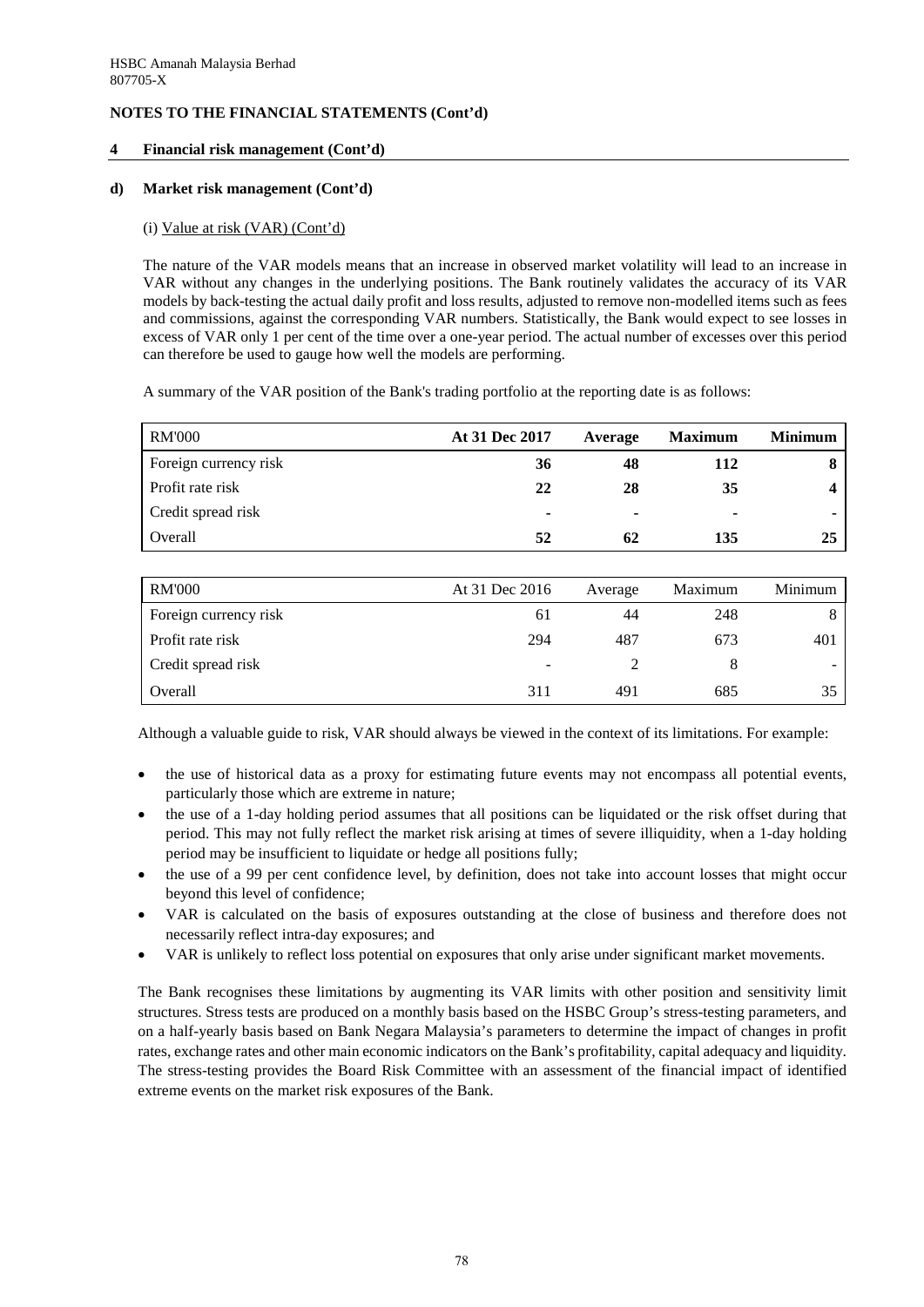### **4 Financial risk management (Cont'd)**

#### **d) Market risk management (Cont'd)**

#### (i) Value at risk (VAR) (Cont'd)

Sensitivity measures are used to monitor the market risk positions within each risk type, for example, the present value of a basis point movement in profit rates, for profit rate risk. Sensitivity limits are set for portfolios, products and risk types, with the depth of the market being one of the principal factors in determining the level of limits set.

Derivative financial instruments (principally profit rate swaps) are used for hedging purposes in the management of asset and liability portfolios and structured positions. This enables the Bank to mitigate the market risk which would otherwise arise from structural imbalances in the maturity and other profiles of the assets and liabilities.

#### **(**ii) Exposure to profit rate risk - non-trading portfolio

 Market risk in non-trading portfolios arises principally from mismatches between the future yields on assets and their funding cost as a result of profit rate changes. This market risk is transferred to Global Markets, taking into account both the contractual and behavioural characteristics of each product to enable the risk to be managed effectively. Behavioural assumptions for products with no contractual maturity are normally based on a two-year historical trend. These assumptions are important as they reflect the underlying profit rate risk of the products and hence are subject to scrutiny from ALCO, the regional Head Office and regional WMR. The net exposure is monitored against the limits granted by regional WMR for the respective portfolios and, depending on the view on future market movement, economically hedged with the use of financial instruments within agreed limits.

Profit rate risk in the banking book or Rate of Return risk in the Banking book (IRR/RORBB) is defined as the exposure of the non-trading products of the Bank to profit rates. Non-trading portfolios are subject to prospective profit rate movements which could reduce future net finance income. Non-trading portfolios include positions that arise from the profit rate management of the Bank's retail and commercial banking assets and liabilities, and financial investments designated as available for sale. IRR/RORBB arises principally from mismatches between future yields on assets and their funding costs, as a result of profit rate changes. Analysis of this risk is complicated by having to make assumptions within certain product areas such as the incidence of financing prepayments, and from behavioural assumptions regarding the economic duration of liabilities which are contractually repayable on demand such as current accounts.

 The Bank manages market risk in non-trading portfolios by monitoring the sensitivity of projected net finance income under varying profit rate scenarios (simulation modelling). For simulation modelling, a combination of standard scenarios and non-standard scenarios relevant to the local market are used.

 The standard scenarios monitored monthly include a 100 basis points parallel fall or rise in profit rates and a 25 basis points fall or rise in profit rates at the beginning of each quarter for the next 12 months.

 The scenarios assume no management action. Hence, they do not incorporate actions that would be taken by the business units to mitigate the impact of the profit rate risk. In reality, the business units would proactively seek to change the profit rate profile to minimise losses and to optimise net revenues. Other simplifying assumptions are made, including that all positions run to maturity.

The profit rate sensitivities set out in the table below are illustrative only and are based on simplified scenarios.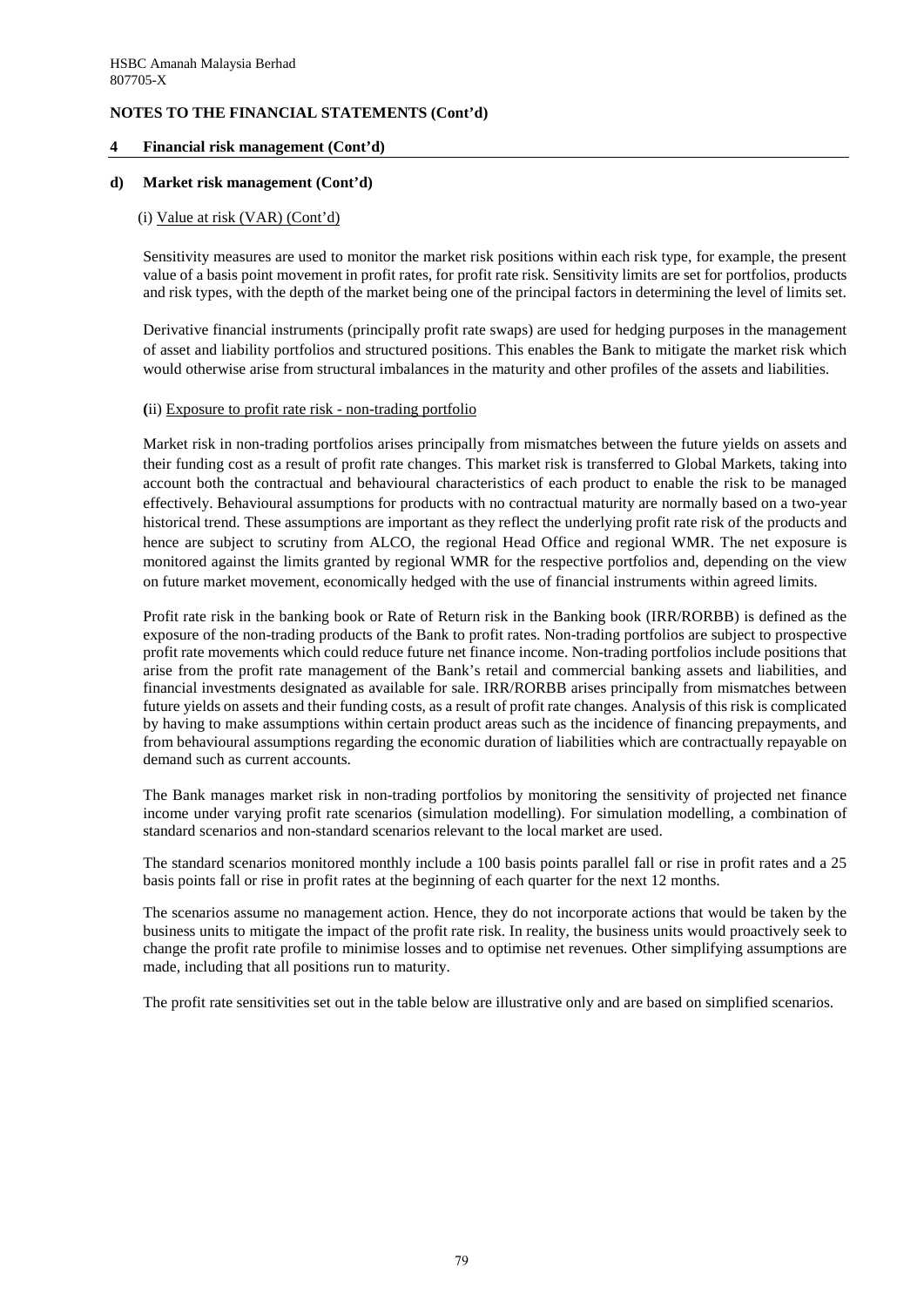### **4 Financial risk management (Cont'd)**

### **d) Market risk management (Cont'd)**

#### (iii) Sensitivity of projected finance income

Change in projected finance income in next 12 months arising from a shift in profit rates of:

|                                           | RM'000    |           |              |           |  |  |  |  |
|-------------------------------------------|-----------|-----------|--------------|-----------|--|--|--|--|
|                                           | 31-Dec-17 |           | $31$ -Dec-16 |           |  |  |  |  |
| Basis point parallel shift in yield curve | $+100bps$ | $-100bps$ | $+100bps$    | $-100bps$ |  |  |  |  |
|                                           |           |           |              |           |  |  |  |  |
| RM                                        | (29,797)  | 18,274    | (22,711)     | 12,490    |  |  |  |  |
| USD                                       | 8,462     | (9,966)   | (4,767)      | 2,204     |  |  |  |  |
| Others                                    | (432)     | (495)     | (482)        | (126)     |  |  |  |  |
|                                           | (21,767)  | 7,813     | (27,960)     | 14,568    |  |  |  |  |

The increase or decline in economic value for upward and downward rate shocks for measuring profit rate risk/rate of return risk in the banking book are as follows:

Change in projected economic value of equity arising from a shift in profit rates of:

|                                           | RM'000     |           |              |           |  |  |  |
|-------------------------------------------|------------|-----------|--------------|-----------|--|--|--|
|                                           | 31-Dec-17  |           | $31$ -Dec-16 |           |  |  |  |
| Basis point parallel shift in yield curve | $+200bps$  | $-200bps$ | $+200bps$    | $-200bps$ |  |  |  |
|                                           |            |           |              |           |  |  |  |
| RM                                        | (104, 620) | 119,139   | (179, 135)   | 201,096   |  |  |  |
| USD                                       | (368)      | (1,732)   | (31,024)     | 23,763    |  |  |  |
| Others                                    | 18,596     | (19,751)  | 2,844        | (850)     |  |  |  |
|                                           | (86,392)   | 97,656    | (207,315)    | 224,009   |  |  |  |

(iv) Sensitivity of reported reserves in "other comprehensive income" to profit rate movements

Sensitivity of reported reserves in "other comprehensive income" to profit rate movements are monitored on a monthly basis by assessing the expected reduction in valuation of available-for-sale portfolios and cash flow hedges to parallel movements of plus or minus 100 basis points in all yield curves.

|                                           | RM'000    |           |              |           |  |  |
|-------------------------------------------|-----------|-----------|--------------|-----------|--|--|
|                                           | 31-Dec-17 |           | $31$ -Dec-16 |           |  |  |
| Basis point parallel shift in yield curve | $+100bps$ | $-100bps$ | $+100bps$    | $-100bps$ |  |  |
| RM                                        | (35,388)  | 35,388    | (27,046)     | 27,046    |  |  |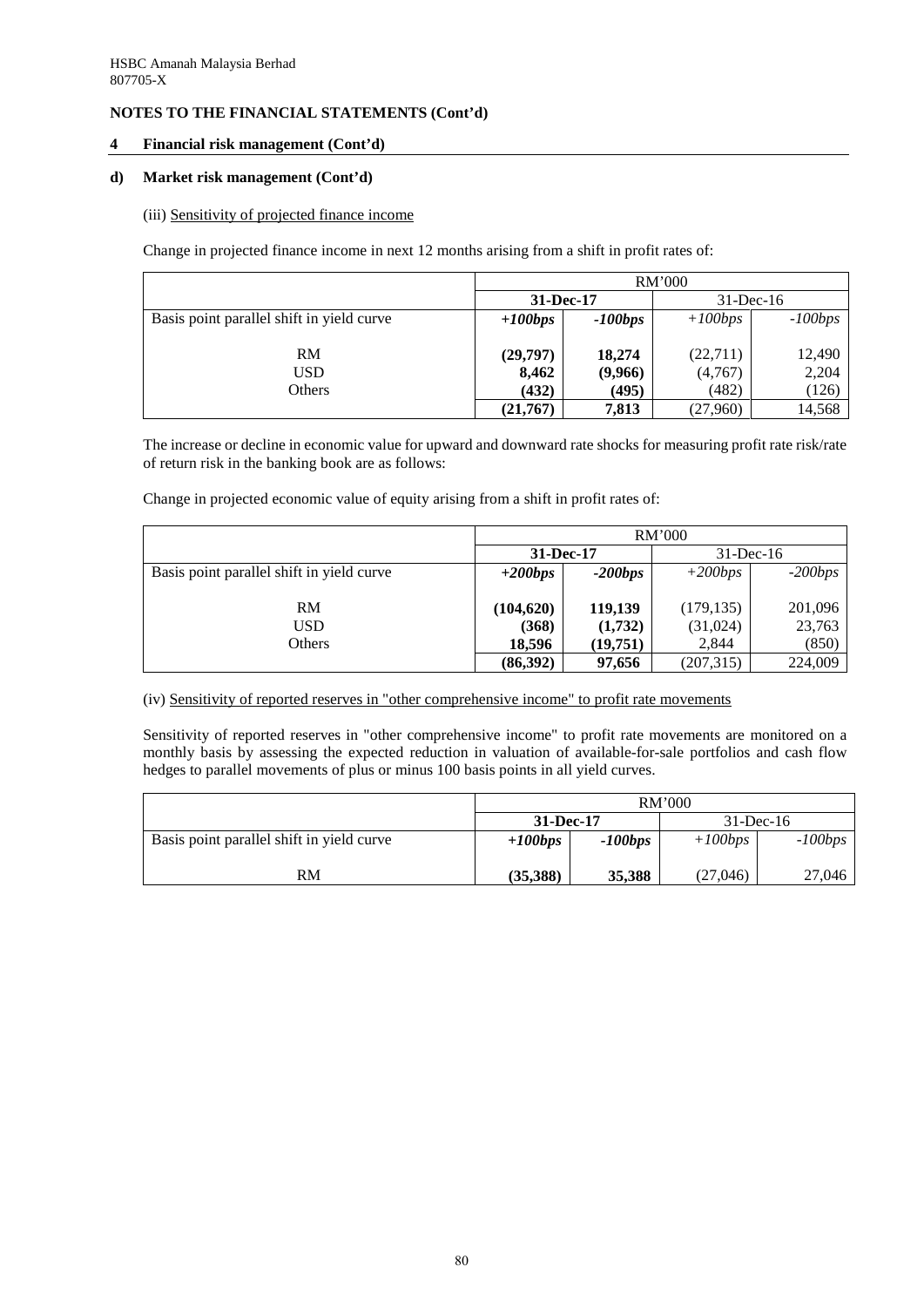### **4 Financial risk management (Cont'd)**

#### **d) Market risk management (Cont'd)**

#### v) Profit Rate Risk

The Bank is exposed to various risks associated with the effects of fluctuations in the prevailing levels of market profit rates on its financial position and cash flows. The following table summarises the Bank's exposure to the profit rates risk. The assets and liabilities at carrying amount are allocated to time bands by reference to the earlier of the next contractual repricing dates and maturity dates.

|                                          |               |               | Non-trading book |               |               |               |                |               | <b>Effective</b> |
|------------------------------------------|---------------|---------------|------------------|---------------|---------------|---------------|----------------|---------------|------------------|
|                                          | Up to         | $>1 - 3$      | $>3 - 12$        | $1 - 5$       | Over 5        | Non-profit    | <b>Trading</b> |               | profit           |
| 31 Dec 2017                              | 1 month       | months        | months           | years         | years         | sensitive     | book           | <b>Total</b>  | rate             |
|                                          | <b>RM'000</b> | <b>RM'000</b> | <b>RM'000</b>    | <b>RM'000</b> | <b>RM'000</b> | <b>RM'000</b> | <b>RM'000</b>  | <b>RM'000</b> | $\frac{0}{0}$    |
| <b>ASSETS</b>                            |               |               |                  |               |               |               |                |               |                  |
| Cash and short-term funds                | 1,363,980     |               |                  |               |               | 101,939       |                | 1,465,919     | 3.00             |
| Financial investments available-for-sale |               | 174,019       | 512,989          | 1,534,036     |               |               |                | 2,221,044     | 3.41             |
| Financing and advances                   |               |               |                  |               |               |               |                |               |                  |
| - performing                             | 4,077,736     | 8,130,322     | 180,810          | 610,954       | 357,739       |               |                | 13,357,561    | 5.22             |
| - impaired $^{[1]}$                      |               |               |                  |               |               | 267,150       |                | 267,150       |                  |
| - collective allowance                   |               |               |                  |               |               | (240,908)     |                | (240,908)     |                  |
| Derivative financial assets              |               |               |                  |               |               |               | 278,472        | 278,472       |                  |
| Other assets                             |               |               |                  |               |               | 26,150        |                | 26,150        |                  |
| <b>Total Financial Assets</b>            | 5,441,716     | 8,304,341     | 693,799          | 2,144,990     | 357,739       | 154,331       | 278,472        | 17,375,388    |                  |
| <b>LIABILITIES</b>                       |               |               |                  |               |               |               |                |               |                  |
| Deposits from customers                  | 5,518,050     | 1,727,319     | 1,932,894        | 140,466       |               | 715,796       |                | 10,034,525    | 2.28             |
| Deposits and placements from             |               |               |                  |               |               |               |                |               |                  |
| banks and other financial                |               |               |                  |               |               |               |                |               |                  |
| institutions                             | 35,005        | 1,193,434     | 1,184,845        | 925,880       |               | 22,775        |                | 3,361,939     | 2.28             |
| Bills payable                            |               |               |                  |               |               | 16,678        |                | 16,678        |                  |
| Multi-Currency Sukuk Programme           |               |               |                  | 1,252,829     |               |               |                | 1,252,829     | 3.80             |
| Subordinated Commodity Murabahah         |               |               |                  |               |               |               |                |               |                  |
| Financing                                |               |               |                  |               | 583,598       |               |                | 583,598       | 3.31             |
| Derivative financial liabilities         |               | 26            | 130              | 335           |               |               | 264,911        | 265,402       |                  |
| Other liabilities                        |               |               |                  |               |               | 296,360       | 282,920        | 579,280       | 2.30             |
| <b>Total Financial Liabilities</b>       | 5,553,055     | 2,920,779     | 3,117,869        | 2,319,510     | 583,598       | 1,051,609     | 547,831        | 16,094,251    |                  |
| <b>Total profit</b>                      |               |               |                  |               |               |               |                |               |                  |
| sensitivity gap                          | (111, 339)    | 5,383,562     | (2,424,070)      | (174, 520)    | (225, 859)    | (897, 278)    | (269,359)      | 1,281,137     |                  |

<sup>[1]</sup> This is arrived at after deducting individual impairment allowance from impaired financing.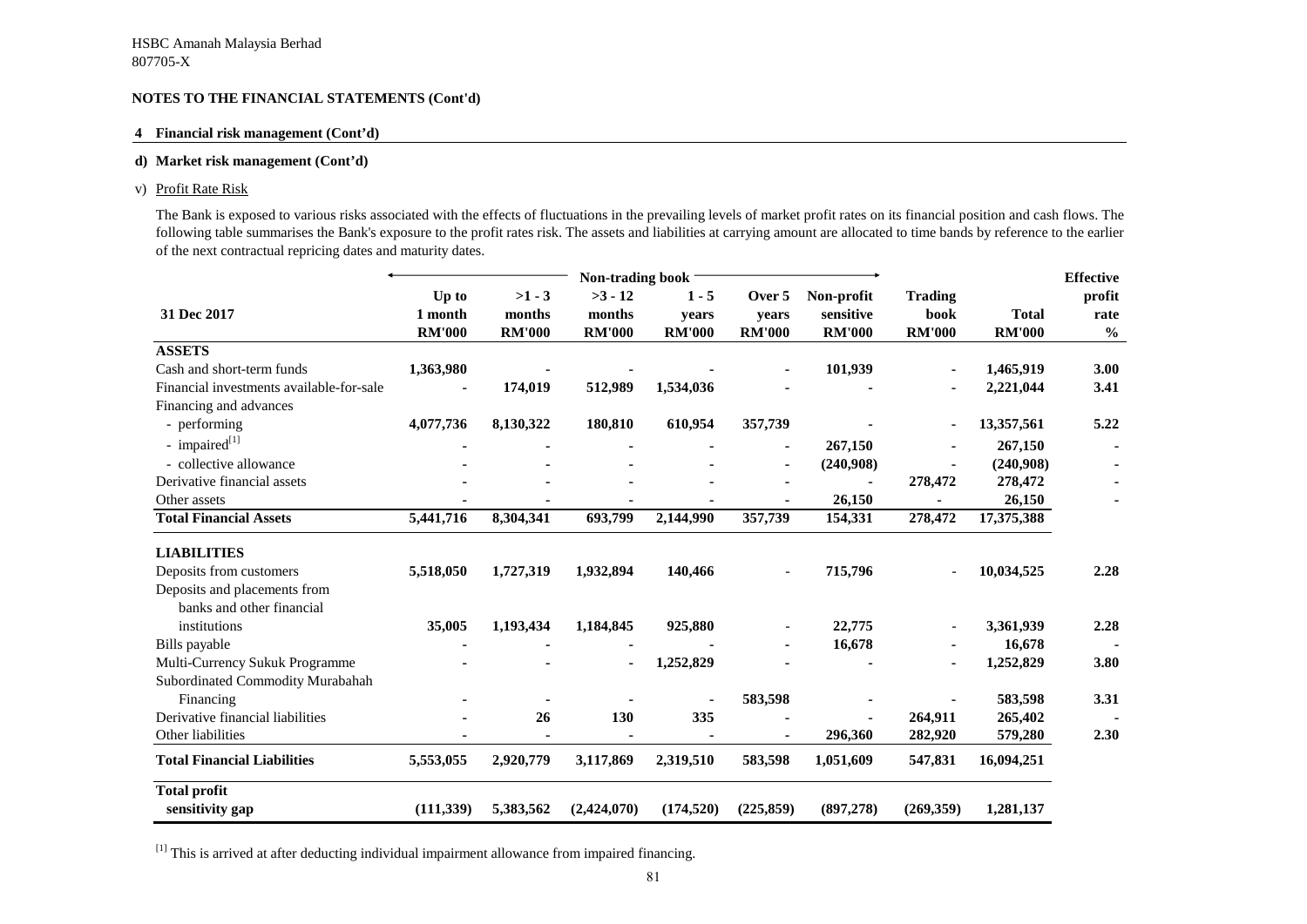### **4 Financial risk management (Cont'd)**

### **d) Market risk management (Cont'd)**

### v) Profit Rate Risk (Cont'd)

|                                   |                                     |                                      |                                     |                                                    |                                          |                                                                    |                        | Effective                                                                                   |
|-----------------------------------|-------------------------------------|--------------------------------------|-------------------------------------|----------------------------------------------------|------------------------------------------|--------------------------------------------------------------------|------------------------|---------------------------------------------------------------------------------------------|
| Up to<br>1 month<br><b>RM'000</b> | $>1 - 3$<br>months<br><b>RM'000</b> | $>3 - 12$<br>months<br><b>RM'000</b> | $1 - 5$<br>years<br><b>RM'000</b>   | Over 5<br>years<br><b>RM'000</b>                   | Non-profit<br>sensitive<br><b>RM'000</b> | Trading<br>book<br><b>RM'000</b>                                   | Total<br><b>RM'000</b> | profit<br>rate<br>$\%$                                                                      |
|                                   |                                     |                                      |                                     |                                                    |                                          |                                                                    |                        |                                                                                             |
| 2,251,658                         |                                     |                                      |                                     |                                                    | 107,933                                  |                                                                    | 2,359,591              | 3.16                                                                                        |
|                                   |                                     |                                      |                                     |                                                    |                                          | 488                                                                | 488                    | 5.95                                                                                        |
|                                   |                                     | 180,224                              | 1,168,295                           | 20,055                                             |                                          |                                                                    | 1,368,574              | 3.51                                                                                        |
|                                   |                                     |                                      |                                     |                                                    |                                          |                                                                    |                        |                                                                                             |
| 2,824,706                         | 7,697,033                           | 145,381                              | 813,867                             | 221,522                                            |                                          |                                                                    | 11,702,509             | 5.30                                                                                        |
|                                   |                                     |                                      |                                     |                                                    |                                          |                                                                    |                        |                                                                                             |
|                                   |                                     |                                      |                                     |                                                    |                                          |                                                                    | (200, 015)             |                                                                                             |
|                                   |                                     |                                      |                                     |                                                    |                                          |                                                                    |                        |                                                                                             |
|                                   |                                     |                                      |                                     |                                                    | 80,041                                   |                                                                    | 80,041                 |                                                                                             |
| 5,076,364                         | 7,697,033                           | 325,605                              | 1,982,162                           | 241,577                                            | 228,728                                  | 396,236                                                            | 15,947,705             |                                                                                             |
|                                   |                                     |                                      |                                     |                                                    |                                          |                                                                    |                        |                                                                                             |
| 5,107,103                         | 1,767,337                           | 1,225,760                            | 32,571                              |                                                    | 593,772                                  |                                                                    | 8,726,543              | 2.43                                                                                        |
|                                   |                                     |                                      |                                     |                                                    |                                          |                                                                    |                        |                                                                                             |
|                                   |                                     |                                      |                                     |                                                    |                                          |                                                                    |                        |                                                                                             |
|                                   |                                     |                                      |                                     |                                                    |                                          |                                                                    |                        | 2.69                                                                                        |
|                                   |                                     |                                      |                                     |                                                    |                                          |                                                                    |                        |                                                                                             |
|                                   |                                     |                                      |                                     |                                                    |                                          |                                                                    |                        | 3.95                                                                                        |
|                                   |                                     |                                      |                                     |                                                    |                                          |                                                                    |                        |                                                                                             |
|                                   |                                     |                                      |                                     |                                                    |                                          |                                                                    |                        | 2.80                                                                                        |
|                                   |                                     |                                      | 962                                 |                                                    |                                          | 489,734                                                            | 490,755                |                                                                                             |
|                                   |                                     |                                      |                                     |                                                    |                                          | 969,409                                                            |                        | 3.07                                                                                        |
| 5,666,471                         | 1,854,226                           | 2,974,360                            | 1,321,925                           | 646,265                                            | 831,310                                  | 1,459,143                                                          | 14,753,700             |                                                                                             |
| (590, 107)                        |                                     |                                      |                                     |                                                    |                                          |                                                                    |                        |                                                                                             |
|                                   | 559,368                             | 86,830<br>59<br>5,842,807            | 1,248,600<br>500,000<br>(2,648,755) | Non-trading book<br>32,391<br>1,256,001<br>660,237 | 646,265<br>(404, 688)                    | 240,769<br>(200, 015)<br>24,413<br>23,632<br>189,493<br>(602, 582) | 395,748<br>(1,062,907) | 240,769<br>395,748<br>1,951,602<br>23,632<br>1,756,001<br>646,265<br>1,158,902<br>1,194,005 |

 $[1]$  This is arrived at after deducting individual impairment allowance from impaired financing.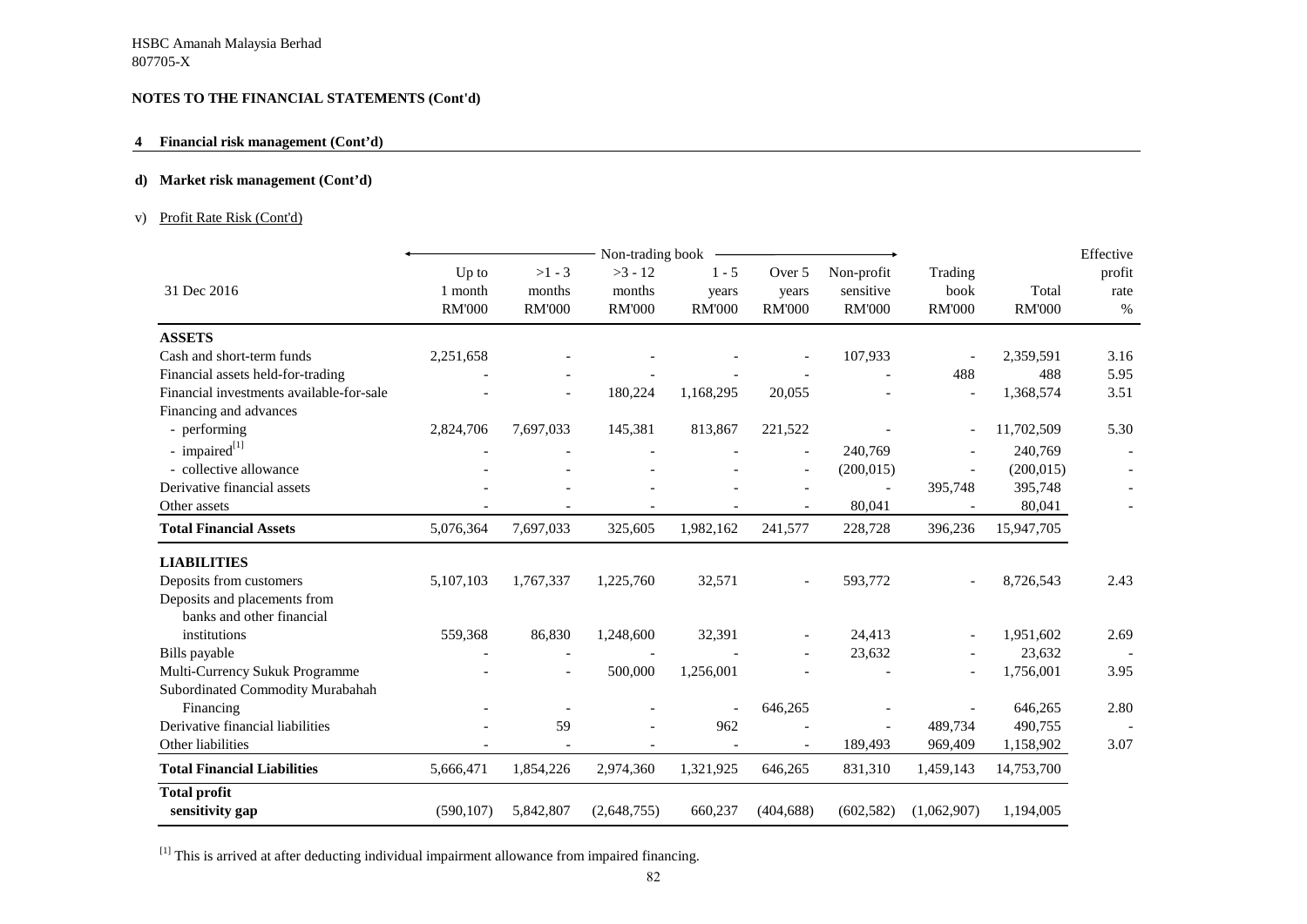### **4 Financial risk management (Cont'd)**

#### **d) Market risk management (Cont'd)**

#### (vi) Foreign exchange risk

Foreign exchange risk arises as a result of movements in the relative value of currencies. In addition to VAR and stress testing, the Bank controls the foreign exchange risk within the trading portfolio by limiting the open exposure to individual currencies, and on an aggregate basis.

|                                           | <b>RM'000</b> |           |        |              |  |
|-------------------------------------------|---------------|-----------|--------|--------------|--|
|                                           |               | 31-Dec-17 |        | $31$ -Dec-16 |  |
| Appreciation/depreciation                 | $+1\%$        | $-1\%$    | $+1\%$ | $-1\%$       |  |
| Impact to profit after income tax expense | 26            | (26)      | 29)    | 20           |  |

Change in foreign exchange rate has no significant impact to other comprehensive income for the financial year ended 31 December 2017 and 31 December 2016.

The Bank measures the foreign exchange sensitivity based on the foreign exchange net open positions (including foreign exchange structural position) under an adverse movement in all foreign currencies against the functional currency – RM. The result implies that the Bank may be subject to additional translation (losses)/gains if the RM appreciates against other currencies and vice versa.

#### (vii) Specific issuer risk

Specific issuer (credit spread) risk arises from a change in the value of debt instruments due to a perceived change in the credit quality of the issuer or underlying assets. As well as VAR and stress testing, the Bank manages the exposure to credit spread movements within the trading portfolios through the use of limits referenced to the sensitivity of the present value of a basis point movement in credit spreads.

### (viii) Equity risk

Equity risk arises from the holding of open positions, either long or short, in equities or equity based instruments, which create exposure to a change in the market price of the equities or underlying equity instruments. All equity derivative trades in the Bank are traded on a back-to-back basis with HSBC group offices and therefore have no open exposure.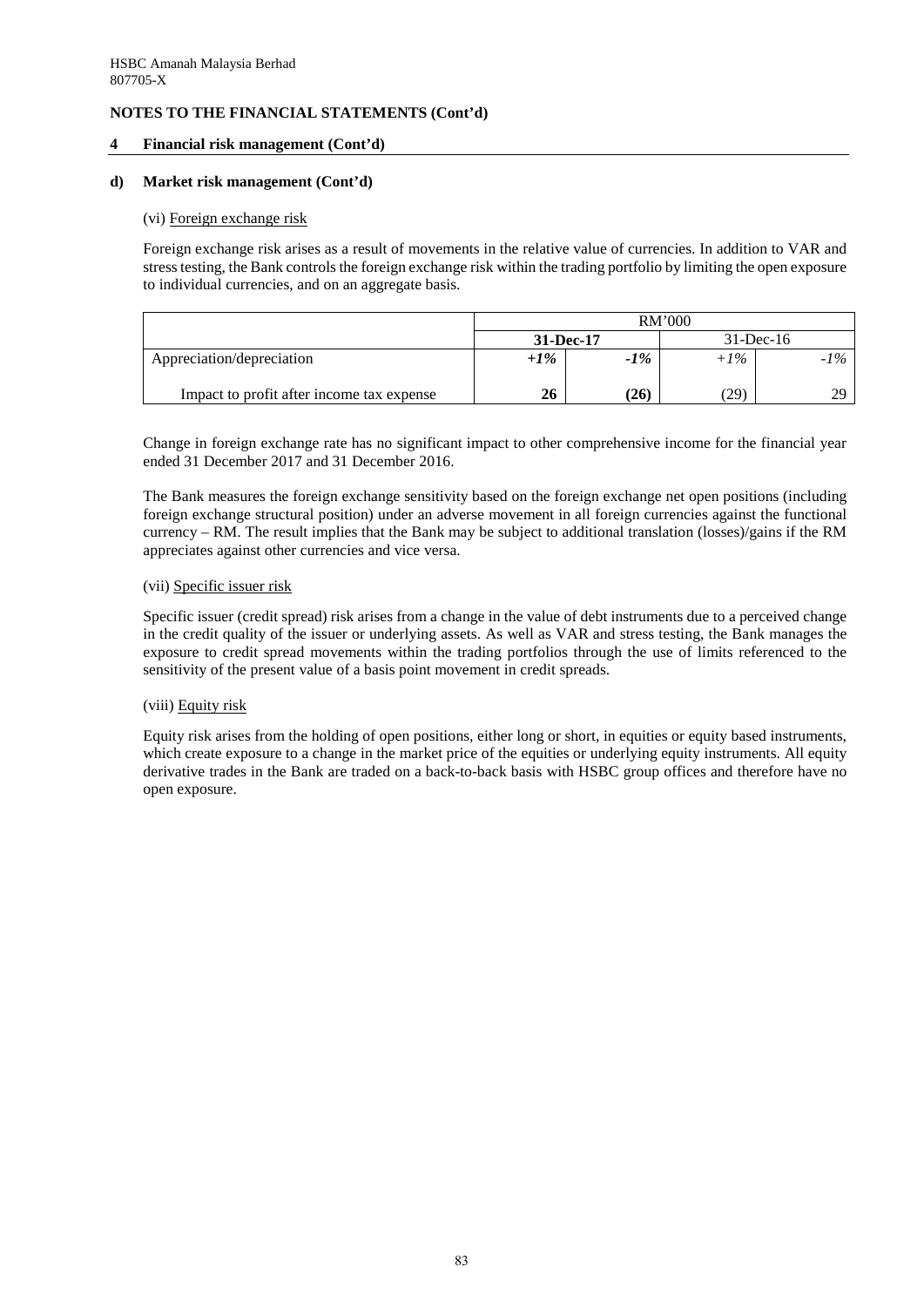### **4 Financial risk management (Cont'd)**

#### **e) Operational risk management**

Operational risk is the risk to achieving the Bank's strategy or objectives as a result of inadequate or failed internal processes, people and systems or from external events. Responsibility for minimising operational risk lies with HSBC's staff. All staff are required to manage the operational risks of the business and operational activities for which they are responsible.

#### (i) Operational Risk Management Framework

The Bank's Operational Risk Management Framework (ORMF) is its overarching approach for managing operational risk, the purpose of which is to:

- Identify and manage the Bank's operational risks in an effective manner;
- Remain within the operational risk appetite, which helps the organisation to understand the level of risk it is willing to accept; and
- Drive forward looking risk awareness and assist management focus.

Business and functional managers throughout the organisation are responsible for maintaining an acceptable level of internal control commensurate with the scale and nature of operations, and for identifying and assessing risks, designing controls and monitoring the effectiveness of these controls. The ORMF helps managers to fulfil these responsibilities by defining a standard risk assessment methodology and providing a tool for the systematic reporting of operational loss data.

A centralised database is used to record the results of the operational risk management process. Operational risk and control self-assessments are input and maintained by business units. Business and functional management and business risk and control managers monitor the progress of documented action plans to address shortcomings. Operational risk losses are entered into the Group Operational Risk database and are reported to the Risk Management Meeting on a monthly basis.

Activities to strengthen the Bank's risk culture and better embed the use of ORMF were further implemented in 2017. In particular the use of activity-based "Three Lines of Defence" model sets out roles and responsibilities for managing operational risks on a daily basis.

#### (ii) Three Lines of Defence

The Bank uses the Three Lines of Defence model to delineate management accountabilities and responsibilities over risk management and the control environment, thereby creating a robust control environment to manage inherent risks. The model underpins the Bank's approach to strong risk management by defining responsibilities, encouraging collaboration and enabling efficient coordination of risk and control activities.

The three lines consists of:

- The first line of defence owns the risks and is responsible for identifying, recording, reporting and managing them and ensuring that the right controls and assessments are in pace to mitigate these risks.
- The second line of defence sets the policy and guidelines for managing the risks and provides advice, guidance and challenge to the first line of defence on effective risk management.
- The third line of defence is Internal Audit which helps the Board and Executive Committee to protect the assets, reputation and sustainability of the Bank.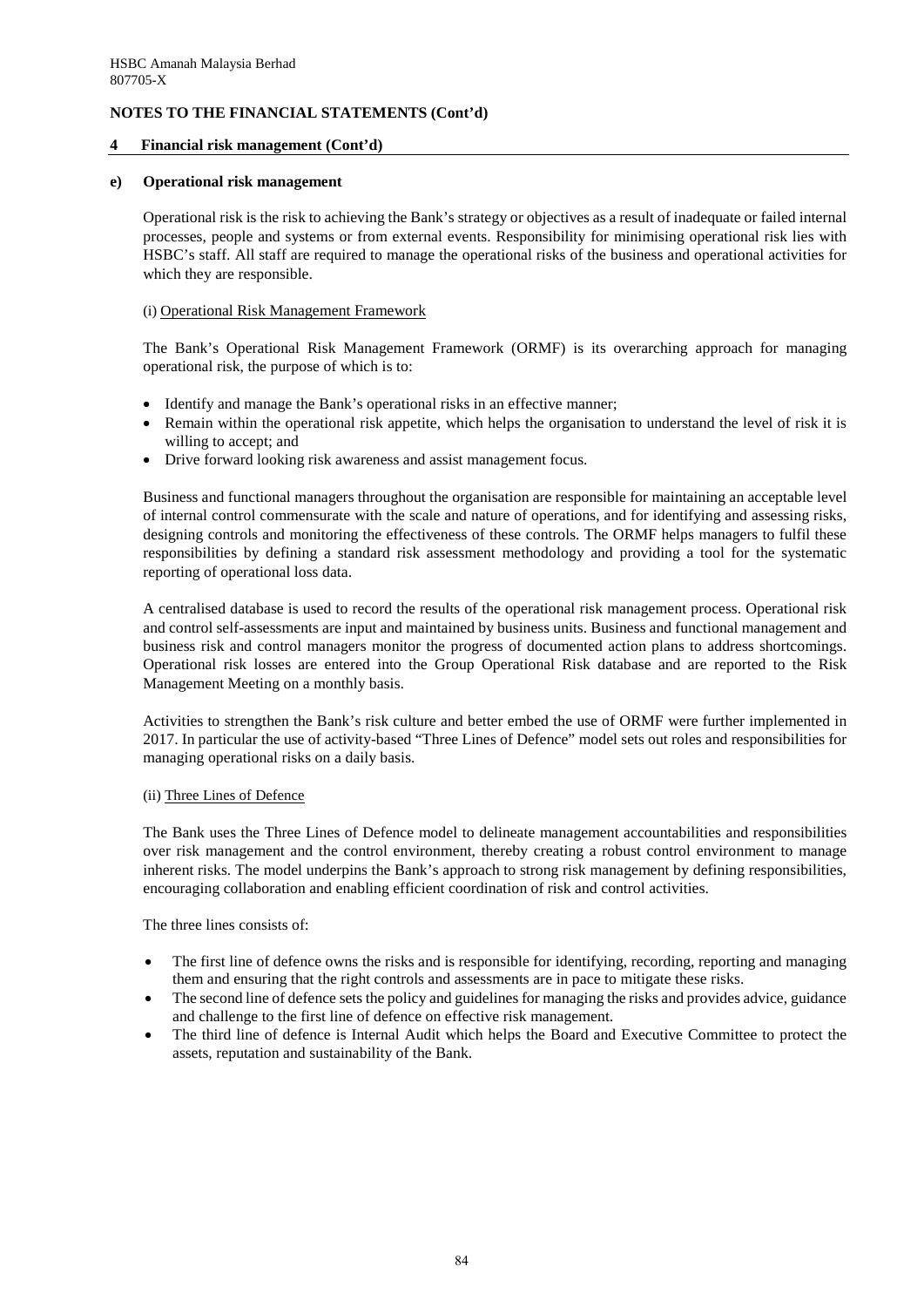### **4 Financial risk management (Cont'd)**

#### **e) Operational risk management (Cont'd)**

#### (iii) Exposures

The Bank continues to strengthen those controls that manage its most material risks by:

- Further embedding Global Standards to ensure that the Bank knows and protects its customers, ask the right questions and escalate concerns;
- Increased monitoring and enhanced detective controls to manage those fraud risks which arise from new technologies and new ways of banking;
- Strengthening internal security controls to prevent cyber-attacks
- Improve controls and security to protect customers when using digital channels.

#### (iv) Risk and Control Assessment

Risk and Control assessment (RCA) process facilitates the assessment of risk and the associated control environment. RCAs are required for all material operational risks faced by the Bank. The materiality of each risk is assessed to determine the maximum plausible impact on its business over the next 12 months. The supporting control environment is also assessed for its effectiveness in mitigating the risk. The residual risk, which takes into consideration the extent to which the control environment effectively mitigates that risk, is then rated to determine whether further management actions are required. The Risk Prioritization matrix is used to rate operational risks.

The RCA process provides the Bank with a forward looking view of operational risk across all levels of its organisational structure to help determine proactively whether operational risk are effectively controlled.

#### (v) Control Management

The Control Management process, part of the RCA, seeks to ensure that the control environment delivers the required level of risk mitigation on an ongoing basis. Control Management directs monitoring effort to those controls mitigating the Bank's most material risks.

An Operational Risk Control Library has been established to provide business and functional managers with a list of controls recommended by the subject matter experts i.e. risk stewards for each operational risk type. The Control library supports consistency in control categorisation to enable effective control management, monitoring, remediation and identification of thematic issues.

#### (vi) Control Reporting

All operational risk controls and associated risks, RCAs, issues and actions, operational risk events and control monitoring are recorded in HELIOs, the HSBC Operational Risk System of record. This central repository provides single version of truth and forms the basis of operational risk reporting to governance forums and management.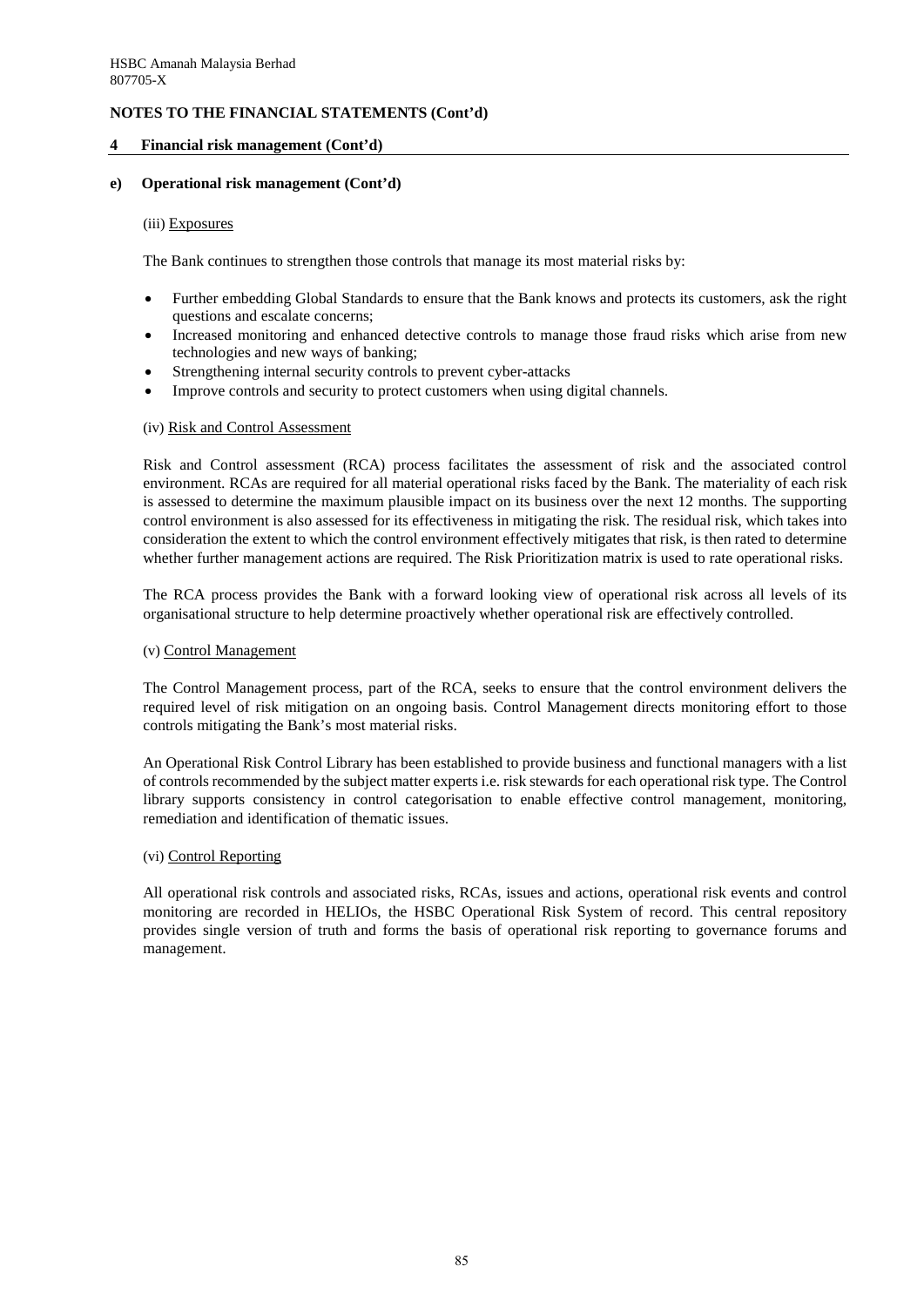### **4 Financial risk management (Cont'd)**

#### **f) Capital management**

The Banks's approach to capital management is driven by its strategic and organisational requirements, taking into account the regulatory, economic and commercial environment in which the Bank operates.

It is the Bank's objective to maintain a strong capital base to support the development of its business and to meet regulatory capital requirements at all times. The policy on capital management is underpinned by a capital management framework, which enables the Bank to manage its capital in a consistent manner.

The Bank's capital management process is articulated in its annual capital plan which is approved by the Board. The plan is drawn up with the objective of maintaining both an appropriate amount of capital and an optimal mix between the different components of capital.

In accordance with Capital Management Framework, capital generated by subsidiaries in excess of planned requirements is returned to the parent companies, normally by way of dividends.

The principal forms of capital are included in the following balances on the balance sheet: share capital, other equity instruments, retained profits, other reserves and subordinated liabilities.

#### (i) Externally imposed capital requirements

The Bank's regulatory capital is analysed in two tiers:

- Tier 1 capital is divided into Common Equity Tier 1 (CET1) Capital and Additional Tier 1 Capital. CET1 Capital includes ordinary share capital, share premium, capital redemption reserves, retained earnings, statutory reserves and other regulatory adjustments relating to items that are included in equity but are treated differently for capital adequacy purposes. The Bank does not have any Additional Tier 1 Capital as at 31 December 2017.
- Tier 2 capital, which includes qualifying subordinated liabilities, collective impairment allowances (excluding collective impairment allowances attributable to financing classified as impaired), regulatory reserve, and the element of the fair value reserve relating to revaluation of property.

### (ii) Basel III

The Bank is required to comply with BNM's Capital Adequacy Framework (Capital Components) Guideline for the purpose of computing regulatory capital adequacy ratios. Under the said Guideline, the Bank are required to maintain the minimum capital adequacy ratios for Common Equity Tier 1 (CET1), Tier 1 and Total Capital Ratios of 4.5%, 6.0% and 8.0% respectively.

With effect from 1 January 2016, banking institutions in Malaysia are also required to maintain capital buffers above the minimum capital adequacy ratios. The capital buffer requirements comprise Capital Conversation Buffer (CCB) of 2.5%, which is to be phased-in from 2016 to 2019, and the Countercyclical Capital Buffer (CCyB) ranging between 0% to 2.5%. CCB is intended to build up capital buffers by individual banking institutions during normal times that can be drawn down during stress periods while CCyB is intended to protect the banking sector as a whole from the build-up of systemic risk during an economic upswing when aggregate credit growth tends to be excessive.

In addition, the Bank is also required to set further buffers to reflect risks not included in the regulatory capital calculation, arising from internal assessment of risks and the results of stress tests.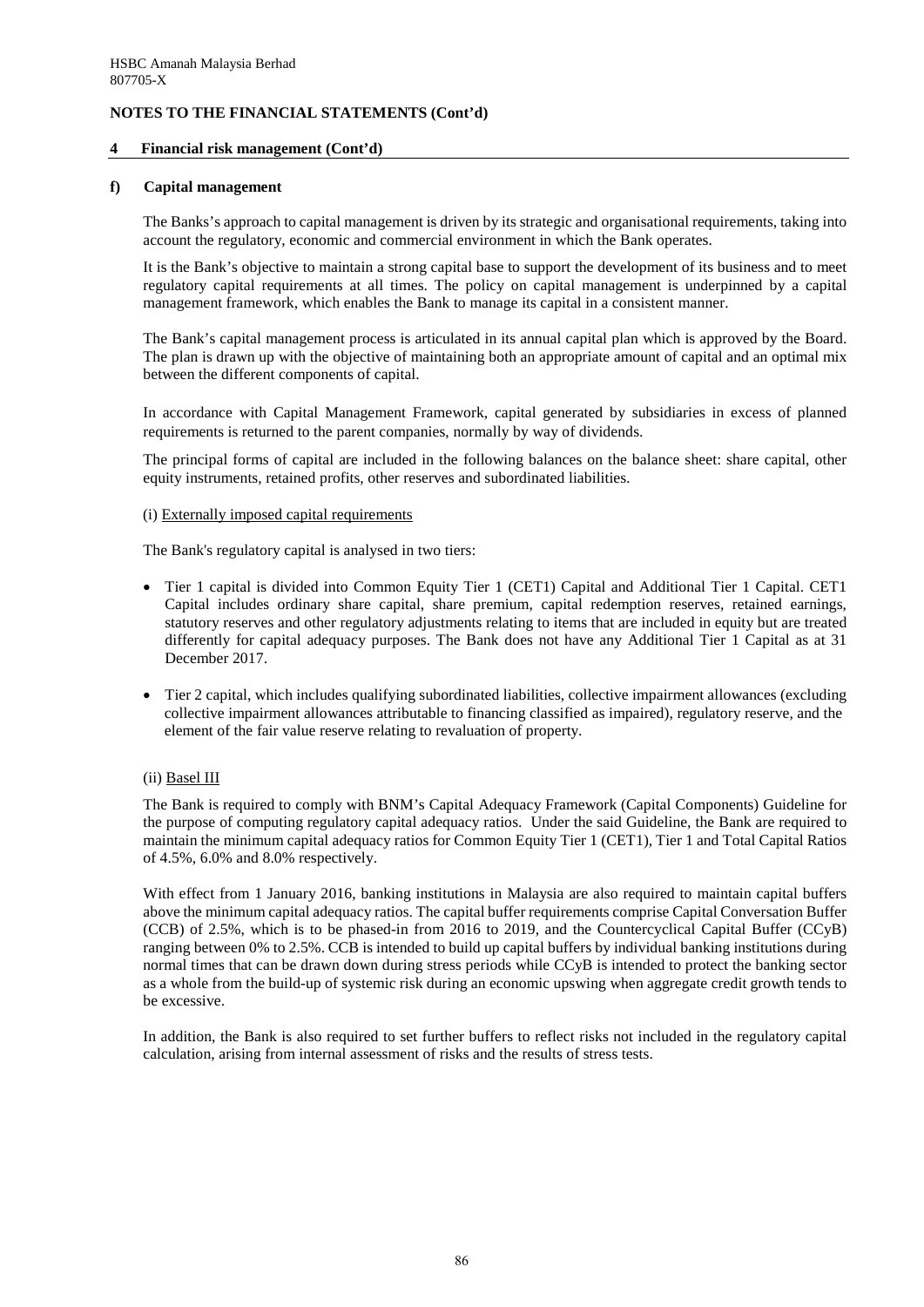#### **5 Use of estimates and judgments**

#### *a) Impairment of financing and advances*

The results of the Bank are sensitive to the accounting policies, assumptions and estimates that underlie the preparation of its financial statements. The significant accounting policies used in the preparation of the financial statements are described in Note 3 to the financial statements.

The accounting policies that are deemed critical to the Bank's results and financial position, in terms of the materiality of the items to which the policy is applied, and which involve a high degree of judgment including the use of assumptions and estimation, are discussed below. The Bank's accounting policy for losses arising from the impairment of customer financing and advances is described in Note 3(k) to the financial statements. Financing impairment allowances represent management's best estimate of losses incurred in the financing portfolios at the reporting date.

The specific counterparty component of the total allowances for impairment applies to financial assets evaluated individually for impairment and is based upon management's best estimate of the present value of the cash flows that are expected to be received. In estimating these cash flows, management makes judgments about a counterparty's financial situation and the net realisable value of any underlying collateral. Each impaired asset is assessed on its merits, and the workout strategy and estimate of cash flows considered recoverable are independently approved by the Credit Risk function.

#### *b) Fair value of financial instruments carried at fair value*

The accounting policies which determine the classification of financial instruments and the use of assumptions and estimation in valuing them are described in Note 3(e)(vi) to the financial statements. The fair value of financial instruments is generally measured on the basis of the individual financial instrument. However, in cases where the Bank manages a group of financial assets and financial liabilities on the basis of its net exposure to either market risks or credit risk, the Bank measures the fair value of the group of financial instruments on a net basis, but presents the underlying financial assets and liabilities separately in the financial statements, unless they satisfy the offsetting criteria as described in Note 3(e)(iv) to the financial statements.

Fair value is the price that would be received to sell an asset or paid to transfer a liability in an orderly transaction between market participants at the measurement date. The following table sets out the financial instruments carried at fair value.

| 2017                                              | <b>Level 1</b><br><b>RM'000</b> | Level 2<br><b>RM'000</b> | Level 3<br><b>RM'000</b> | <b>Total</b><br><b>RM'000</b> |
|---------------------------------------------------|---------------------------------|--------------------------|--------------------------|-------------------------------|
|                                                   |                                 |                          |                          |                               |
| Financial Investments Available-for-Sale (Note 8) | 2,047,025                       | 174,019                  |                          | 2,221,044                     |
| Derivative financial assets (Note 11)             | 25                              | 278,447                  |                          | 278,472                       |
|                                                   | 2,047,050                       | 452,466                  |                          | 2,499,516                     |
|                                                   |                                 |                          |                          |                               |
| Trading liabilities[1]                            |                                 | 282,920                  |                          | 282,920                       |
| Derivative financial liabilities (Note 11)        | 52                              | 265,350                  |                          | 265,402                       |
| Multi-Currency Sukuk Programme (Note 21)          |                                 | 1,252,829                |                          | 1,252,829                     |
|                                                   | 52                              | 1,801,099                |                          | 1,801,151                     |
|                                                   |                                 |                          |                          |                               |
| 2016                                              |                                 |                          |                          |                               |
| Financial Assets Held-for-Trading (Note 7)        | 488                             |                          |                          | 488                           |
| Financial Investments Available-for-Sale (Note 8) | 1,368,574                       |                          |                          | 1,368,574                     |
| Derivative financial assets (Note 11)             | 4                               | 395,744                  |                          | 395,748                       |
|                                                   | 1,369,066                       | 395,744                  |                          | 1,764,810                     |
|                                                   |                                 |                          |                          |                               |
| Trading liabilities[1]                            |                                 | 969,409                  |                          | 969,409                       |
| Derivative financial liabilities (Note 11)        | 4                               | 490,751                  |                          | 490,755                       |
| Multi-Currency Sukuk Programme (Note 21)          |                                 | 1,256,001                |                          | 1,256,001                     |
|                                                   | 4                               | 2,716,161                |                          | 2,716,165                     |

### [1] *Trading liabilities consist of Islamic structured products classified as trading, net short position in securities form part of the balance disclosed under Note 20 (Other Liabilities).*

87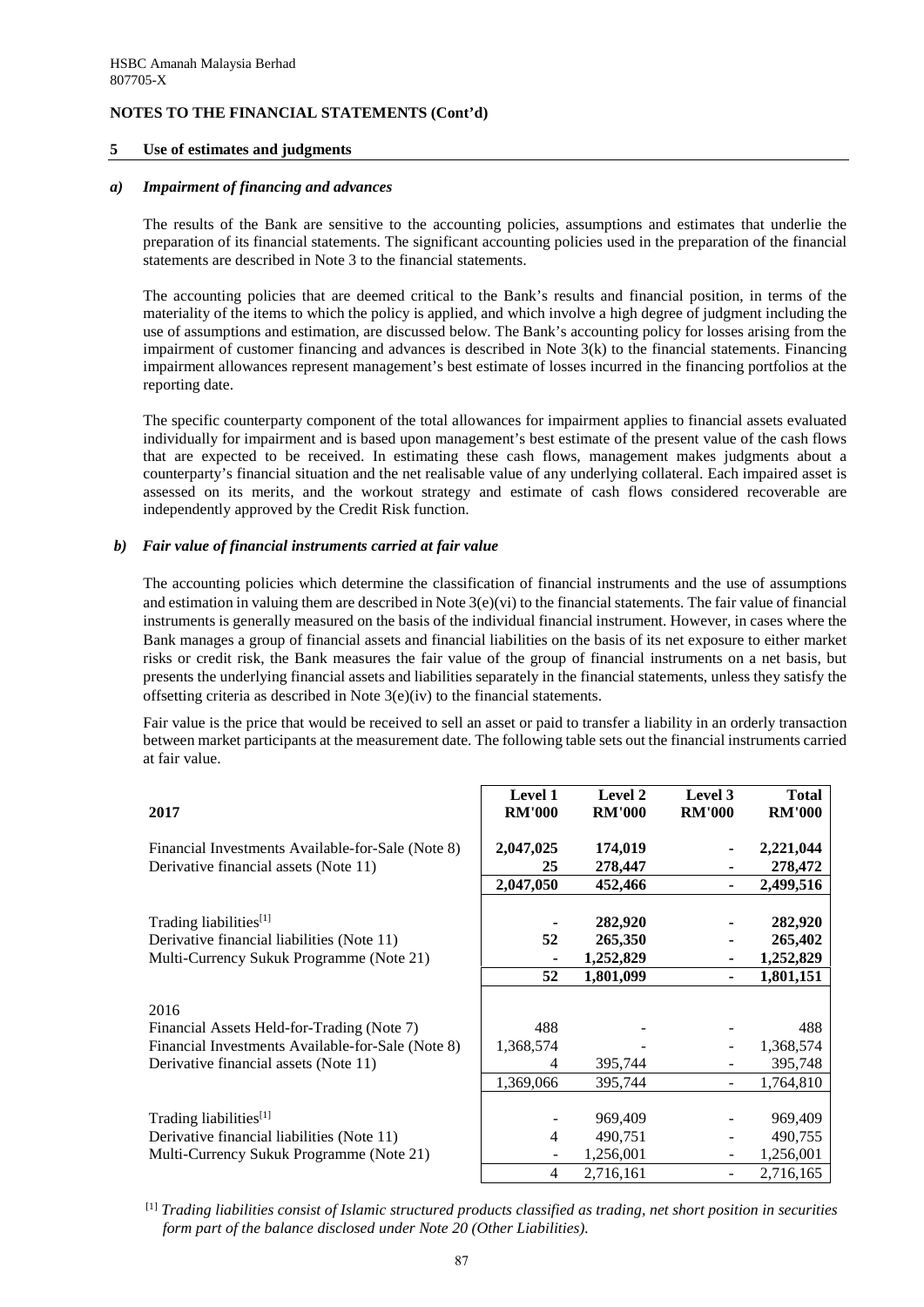#### **5 Use of estimates and judgments (Cont'd)**

#### *b) Fair value of financial instruments carried at fair value (Cont'd)*

#### (i) Control framework

Fair values are subject to a control framework designed to ensure that they are either determined, or validated, by a function independent of the risk-taker.

For all financial instruments where fair values are determined by reference to externally quoted prices or observable pricing inputs to models, independent price determination or validation is utilised. In inactive markets, direct observation of a traded price may not be possible. In these circumstances, the Bank will source alternative market information to validate the financial instrument's fair value, with greater weight given to information that is considered to be more relevant and reliable.

For fair values determined using valuation models, the control framework may include, as applicable, development or validation by independent support functions of (i) the logic within valuation models; (ii) the inputs to those models; (iii) any adjustments required outside the valuation models; and (iv) where possible, model outputs. Valuation models are subject to a process of due diligence and calibration before becoming operational and are calibrated against external market data on an on-going basis.

To this end, ultimate responsibility for the determination of fair values lies within the Finance function, which reports functionally to the HSBC Group Finance Director. Finance establishes the accounting policies and procedures governing valuation, and is responsible for ensuring that these comply with all relevant accounting standards.

#### (ii) Determination of fair value of financial instruments carried at fair value

Fair values are determined according to the following hierarchy:

• Level 1 – Valuation technique using quoted market price

Financial instruments with quoted prices for identical instruments in active markets that the Bank can access at the measurement date.

• Level 2 – Valuation technique using observable inputs

Financial instruments with quoted prices for identical or similar instruments in active markets or quoted prices for similar instruments in inactive markets and financial instruments valued using models where all significant inputs are observable.

Level  $3$  – Valuation technique with significant unobservable inputs

Financial instruments valued using valuation techniques where one or more significant inputs are unobservable.

The judgment as to whether a market is active may include, but is not restricted to, the consideration of factors such as the magnitude and frequency of trading activity, the availability of prices and the size of bid/offer spreads. The bid/offer spread represents the difference in prices at which a market participant would be willing to buy compared with the price at which they would be willing to sell. In inactive markets, obtaining assurance that the transaction price provides evidence of fair value or determining the adjustments to transaction prices that are necessary to measure the fair value of the instrument requires additional work during the valuation process.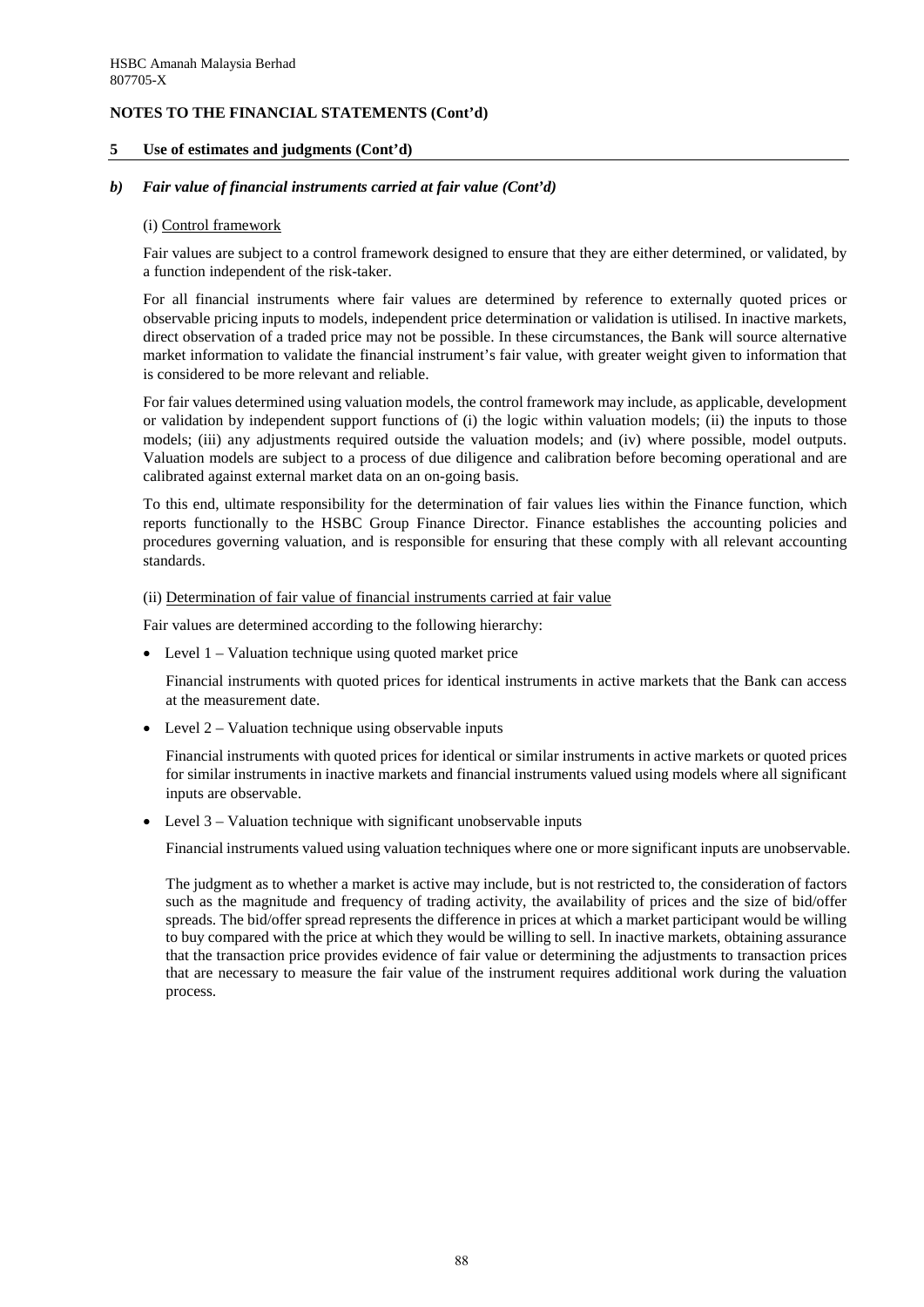### **5 Use of estimates and judgments (Cont'd)**

#### *b) Fair value of financial instruments carried at fair value (Cont'd)*

#### (iii) Valuation techniques

Valuation techniques incorporate assumptions about factors that other market participants would use in their valuations. A range of valuation techniques is employed, dependent upon the instrument type and available market data. Most sophisticated valuation techniques are based upon discounted cash flow analysis, in which expected future cash flows are calculated and discounted to present value using a discounting curve. Prior to consideration of credit risk, the expected future cash flows may be known, as would be the case for the fixed leg of an profit rate swap, or may be uncertain and require projection, as would be the case for the floating leg of an profit rate swap. Projection utilises market forward curves, if available. In option models, the probability of different potential future outcomes must be considered. In addition, the values of some products are dependent upon more than one market factor, and in these cases it will typically be necessary to consider how movements in one market factor may impact the other market factors. The model inputs necessary to perform such calculations include profit rate yield curves, exchange rates, volatilities, correlations, prepayment and default rates.

The majority of valuation techniques employ only observable market data. However, certain financial instruments are valued on the basis of valuation techniques that feature one or more significant market inputs that are unobservable, and for them the measurement of fair value is more judgmental. An instrument in its entirety is classified as valued using significant unobservable inputs, if in the opinion of management, a significant proportion of the instrument's inception profit (day 1 gain or loss) or greater than 5% of the instrument's carrying value is driven by unobservable inputs. 'Unobservable' in this context means that there is little or no current market data available from which to determine the price at which an arm's length transaction would be likely to occur. It generally does not mean that there is no market data available at all upon which to base a determination of fair value (consensus pricing data may, for example, be used). All fair value adjustments are included within the levelling determination.

Structured notes issued and certain other hybrid instrument liabilities are included within trading liabilities and are measured at fair value. The credit spread applied to these instruments is derived from the spreads at which the Bank issues structured notes.

Gains and losses arising from changes in the credit spread of liabilities issued by the Bank reverse over the contractual life of the debt, provided that the debt is not paid at a premium or a discount.

Changes in fair value are generally subject to a profit and loss analysis process. This process disaggregates changes in fair value into three high level categories; (i) portfolio changes, such as new transactions or maturing transactions, (ii) market movements, such as changes in foreign exchange rates or equity prices, and (iii) other, such as changes in fair value adjustments, discussed below.

### (iv) Fair value adjustments

Fair value adjustments are adopted when the Bank determines that there are additional factors that would be considered relevant by a market participant that are not incorporated within the valuation model. The Bank classifies fair value adjustments as either 'risk-related' or 'model-related'. The majority of these adjustments are related to Global Banking and Markets.

Movements in the level of fair value adjustments do not necessarily result in the recognition of profits or losses within the income statement such as when models are enhanced, fair value adjustments may no longer be required. Similarly, fair value adjustments will decrease when the related positions are unwound.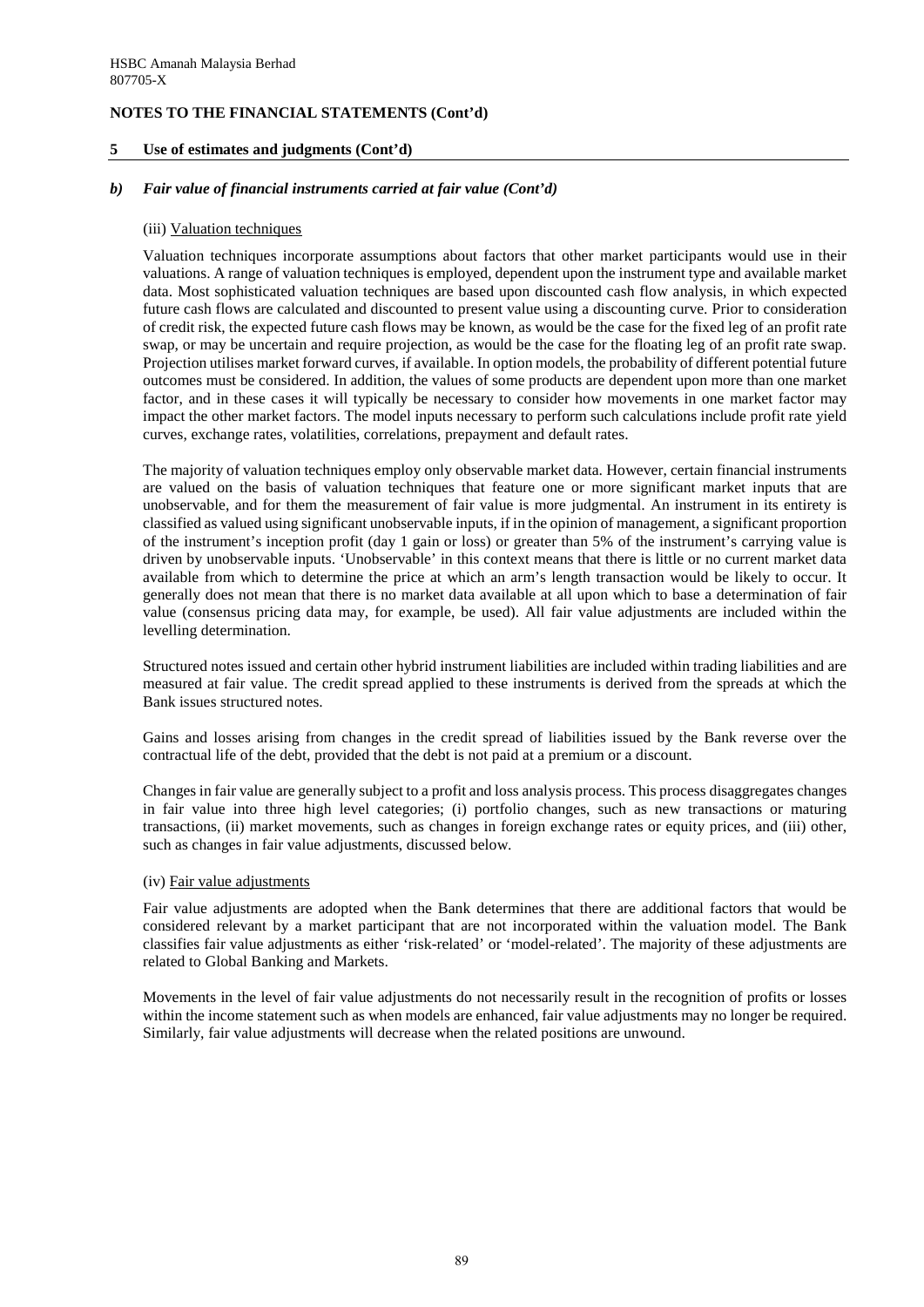#### **5 Use of estimates and judgments (Cont'd)**

#### *b) Fair value of financial instruments carried at fair value (Cont'd)*

#### (iv) Fair value adjustments (Cont'd)

#### • **Risk-related adjustments**

*(i) Bid-offer* 

MFRS 13 requires use of the price within the bid-offer spread that is most representative of fair value. Valuation models will typically generate mid-market values. The bid-offer adjustment reflects the extent to which bid-offer cost would be incurred if substantially all residual net portfolio market risks were closed using available hedging instruments or by disposing of, or unwinding the position.

 *(ii) Uncertainty* 

Certain model inputs may be less readily determinable from market data, and/or the choice of model itself may be more subjective. In these circumstances, there exists a range of possible values that the financial instrument or market parameter may assume and an adjustment may be necessary to reflect the likelihood that in estimating the fair value of the financial instrument, market participants would adopt more conservative values for uncertain parameters and/or model assumptions than those used in the HSBC's Group valuation model.

*(iii) Credit valuation adjustment (CVA)* 

The CVA is an adjustment to the valuation of over-the-counter (OTC) derivative contracts to reflect the possibility that the counterparty may default and the Bank may not receive the full market value of the transactions. Further detail is provided below.

*(iv) Debit valuation adjustment (DVA)* 

The DVA is an adjustment to the valuation of OTC derivative contracts to reflect the possibility that the Bank may default, and that the Bank may not pay full market value of the transactions.

*(v) Funding fair value adjustment (FFVA)* 

The FFVA is calculated by applying future market funding spreads to the expected future funding exposure of any uncollateralised component of the OTC derivative portfolio. This includes the uncollateralised component of collateralised derivatives in addition to derivatives that are fully uncollateralised. The expected future funding exposure is calculated by a simulation methodology, where available and is adjusted for events that may terminate the exposure such as the default of the group or the counterparty. The FFVA and DVA are calculated independently.

### • **Model-related adjustments**

*(i) Model limitation* 

Models used for portfolio valuation purposes may be based upon a simplifying set of assumptions that do not capture all material market characteristics. Additionally, markets evolve, and models that were adequate in the past may require development to capture all material market characteristics in current market conditions. In these circumstances, model limitation adjustments are adopted. As model development progresses, model limitations are addressed within the valuation models and a model limitation adjustment is no longer needed.

#### *(ii) Inception profit (Day 1 profit or loss reserves)*

Inception profit adjustments are adopted where the fair value estimated by a valuation model is based on one or more significant unobservable inputs.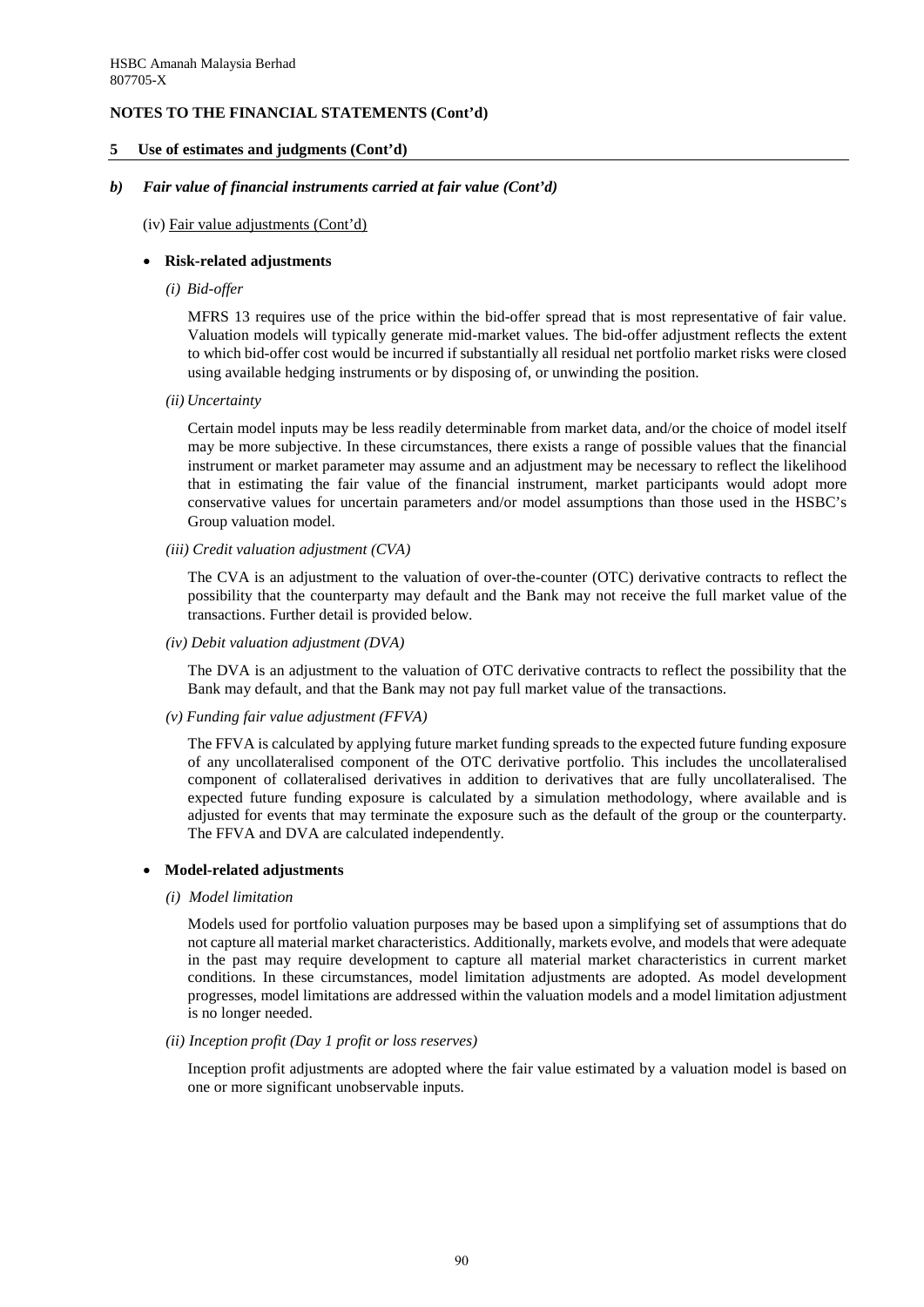#### **5 Use of estimates and judgments (Cont'd)**

#### *b) Fair value of financial instruments carried at fair value (Cont'd)*

(iv) Fair value adjustments (Cont'd)

#### • **Credit valuation adjustment/ debit valuation adjustment methodology**

The Bank calculates a separate CVA and DVA for each counterparty to which the Bank has exposure. With the exception of certain central clearing parties, the Bank includes all third-party counterparties in the CVA and DVA calculations and does not net these adjustments across the group's entities. The Bank reviews and refines the CVA and DVA methodologies on an ongoing basis.

The Bank calculates the CVA by applying the probability of default (PD) of the counterparty, conditional on the non-default of the Bank, to the expected positive exposure of the Bank to the counterparty and multiplying the result by the loss expected in the event of default. Conversely, the Bank calculates the DVA by applying the PD of the Bank, conditional on the non-default of the counterparty, to the expected positive exposure of the counterparty to the Bank, and multiplying the result by the loss expected in the event of default. Both calculations are performed over the life of the potential exposure.

For most products, the Bank uses a simulation methodology to calculate the expected positive exposure to a counterparty. This incorporates a range of potential exposures across the portfolio of transactions with the counterparty over the life of the portfolio. The simulation methodology includes credit mitigants such as counterparty netting agreements and collateral agreements with the counterparty.

The methodologies do not, in general, account for 'wrong-way risk'. Wrong-way risk arises when the underlying value of the derivative prior to any CVA is positively correlated to the PD by the counterparty. When there is significant wrong-way risk, a trade-specific approach is applied to reflect this risk in the valuation.

### • **Valuation of uncollateralised derivatives**

In line with evolving industry practice, FFVA reflects the funding of uncollateralised derivative exposure at rates other than overnight indexed swap rate (OIS). As at 31 December 2017, the FFVA was -RM1.1 million (2016: -RM5.0 million) for the Bank, which has a one-off impact on trading revenue. This is an area in which a full industry consensus has not yet emerged. The Bank will continue to monitor industry evolution and refine the calculation methodology as necessary.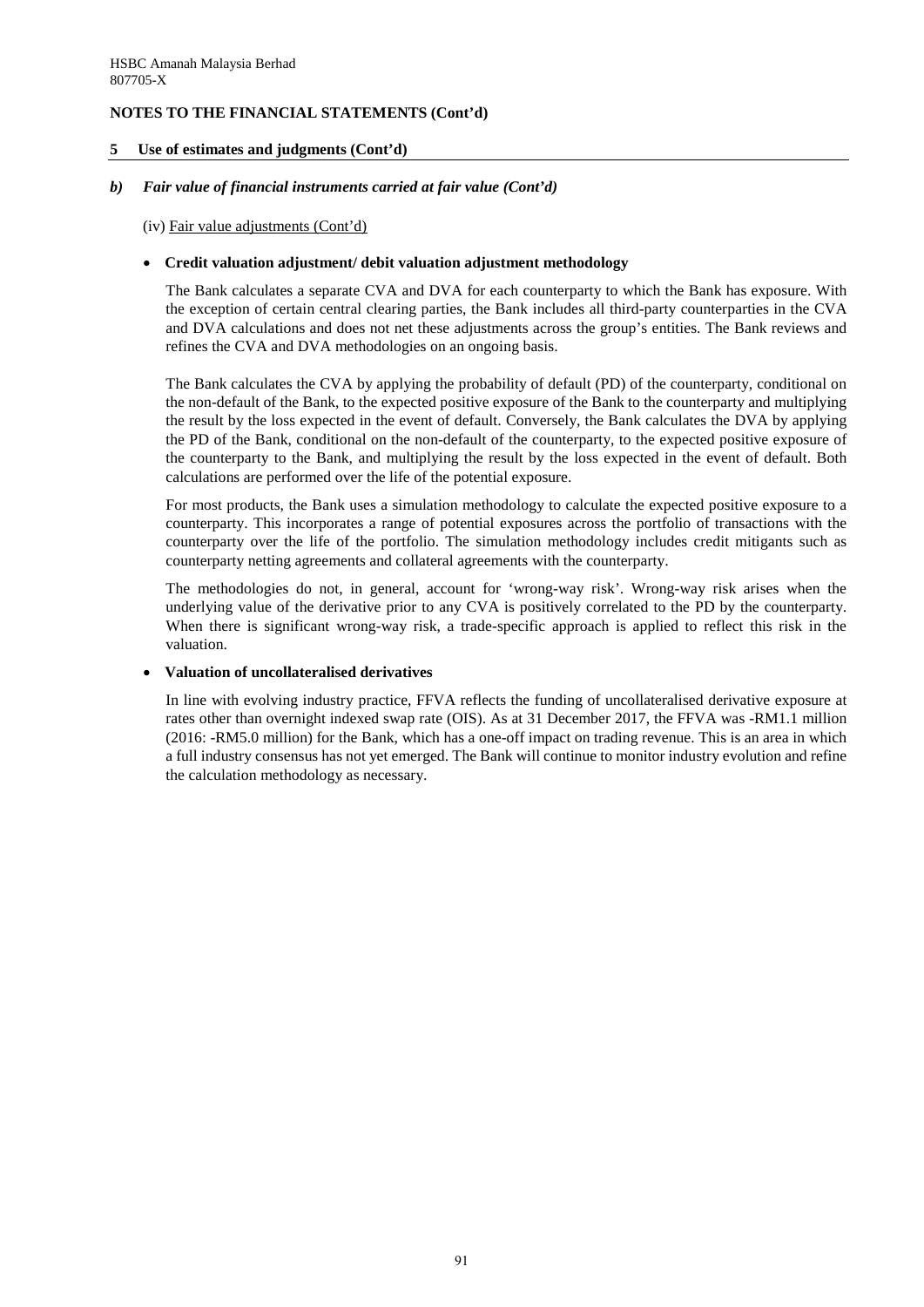### **5 Use of estimates and judgments (Cont'd)**

### *b) Fair value of financial instruments carried at fair value (Cont'd)*

(v) Reconciliation of fair value measurements in Level 3 of the fair value hierarchy

The following table provides a reconciliation of the movement between opening and closing balances of Level 3 financial instruments, measured at fair value using a valuation technique with significant unobservable inputs:

|                          | 2017              |                    |                    | 2016       |             |               |  |
|--------------------------|-------------------|--------------------|--------------------|------------|-------------|---------------|--|
|                          | <b>Derivative</b> | <b>Derivative</b>  |                    | Derivative | Derivative  |               |  |
|                          | financial         | financial          | <b>Trading</b>     | financial  | financial   | Trading       |  |
|                          | assets            | <b>liabilities</b> | <b>Liabilities</b> | assets     | liabilities | Liabilities   |  |
| <b>RM'000</b>            |                   |                    |                    |            |             |               |  |
| Balance at 1 January     |                   |                    |                    |            | 5,687       | 91,498        |  |
| Total gains or losses in |                   |                    |                    |            |             |               |  |
| profit or loss           |                   |                    |                    |            | $420^{[1]}$ | $(624)^{[2]}$ |  |
| Issues                   |                   |                    |                    |            |             |               |  |
| <b>Settlements</b>       |                   |                    |                    |            |             | (12, 146)     |  |
| Transfer out of Level 3  |                   |                    |                    |            | (6,107)     | (78, 728)     |  |
| Balance at 31 December   |                   |                    |                    |            |             |               |  |

[1] Denotes losses in the Profit or Loss

[2] Denotes gains in the Profit or Loss

Transfers between levels of the fair value hierarchy are deemed to occur at the end of the reporting period.

For derivative financial assets/liabilities, transfers out of level 3 were due to the maturity of the derivatives or as a result of early termination.

For trading liabilities, transfers out of level 3 resulted from maturity or early termination of the instruments.

For trading liabilities, realised and unrealised gains and losses are presented in profit or loss under "Other operating income".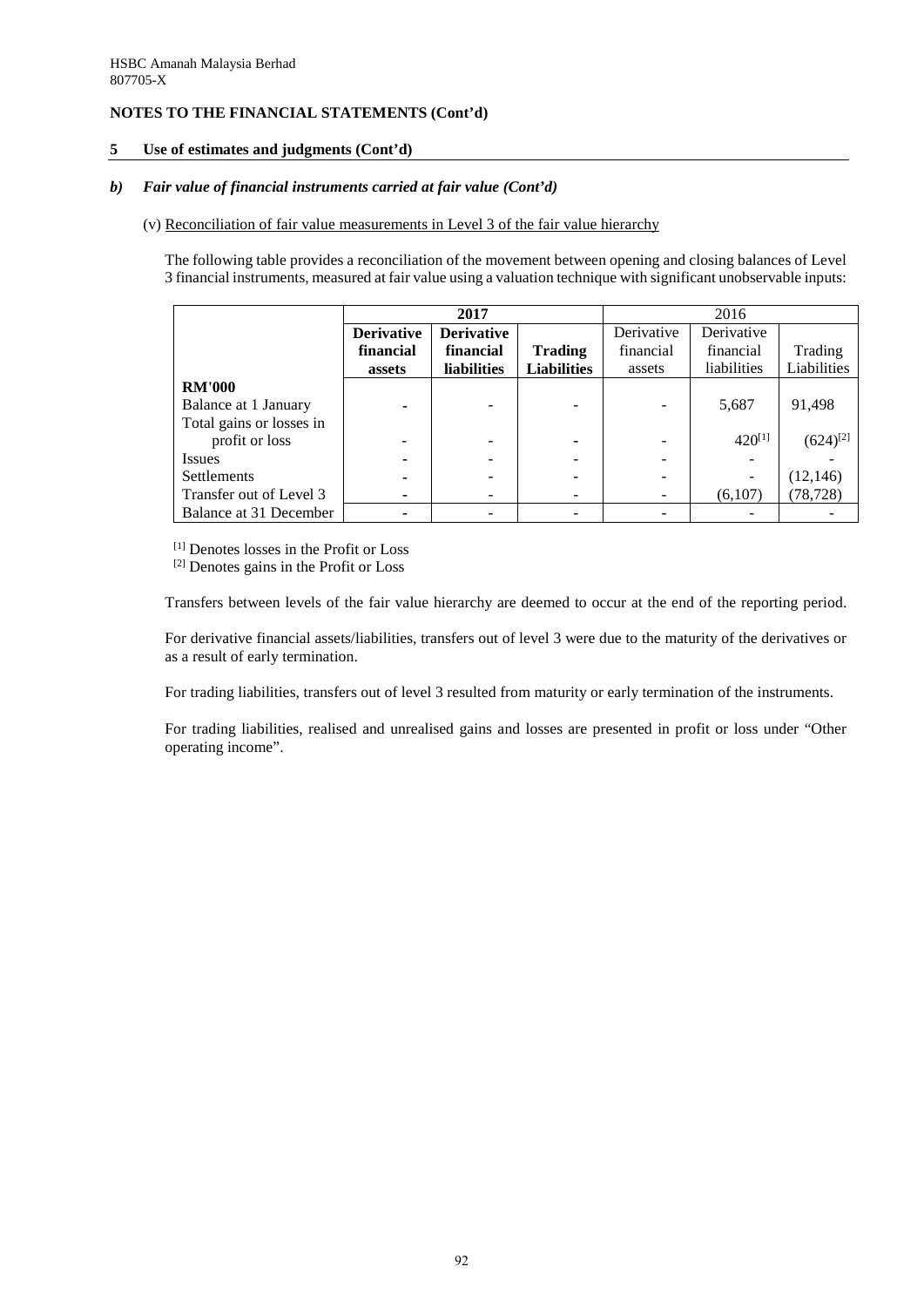#### **5 Use of estimates and judgments (Cont'd)**

### *b) Fair value of financial instruments carried at fair value (Cont'd)*

#### (v) Reconciliation of fair value measurements in Level 3 of the fair value hierarchy (Cont'd)

Total gains or losses included in profit or loss for the financial year in the above tables are presented in the statements of comprehensive income as follows:

| 2017<br><b>RM'000</b>                                                                                                                                          | <b>Derivative</b><br>financial<br>assets | <b>Derivative</b><br>financial<br><b>liabilities</b> | <b>Trading</b><br><b>liabilities</b> |
|----------------------------------------------------------------------------------------------------------------------------------------------------------------|------------------------------------------|------------------------------------------------------|--------------------------------------|
| Total gains or losses included in profit or loss for the financial year<br>ended:<br>-Net trading income                                                       |                                          |                                                      |                                      |
| Total gains or losses for the year ended included in profit or loss<br>for assets and liabilities held at the end of the financial year<br>-Net trading income |                                          |                                                      |                                      |
| 2016<br><b>RM'000</b><br>Total gains or losses included in profit or loss for the financial year<br>ended:<br>-Net trading income                              |                                          |                                                      | $66,104^{[1]}$                       |
| Total gains or losses for the year ended included in profit<br>or loss for assets and liabilities held at the end of the financial year<br>-Net trading income |                                          | $420^{[1]}$                                          | $(66,728)^{[2]}$                     |

<sup>[1]</sup> Denotes losses in the Profit or Loss<sup>[2]</sup> Denotes gains in the Profit or Loss

**[2]** Denotes gains in the Profit or Loss

#### (vi) Quantitative information about significant unobservable inputs in Level 3 valuations

Level 3 fair values are estimated using unobservable inputs for the financial assets and liabilities. Since 2016, all Islamic structured products under Level 3 have been transferred out to Level 2.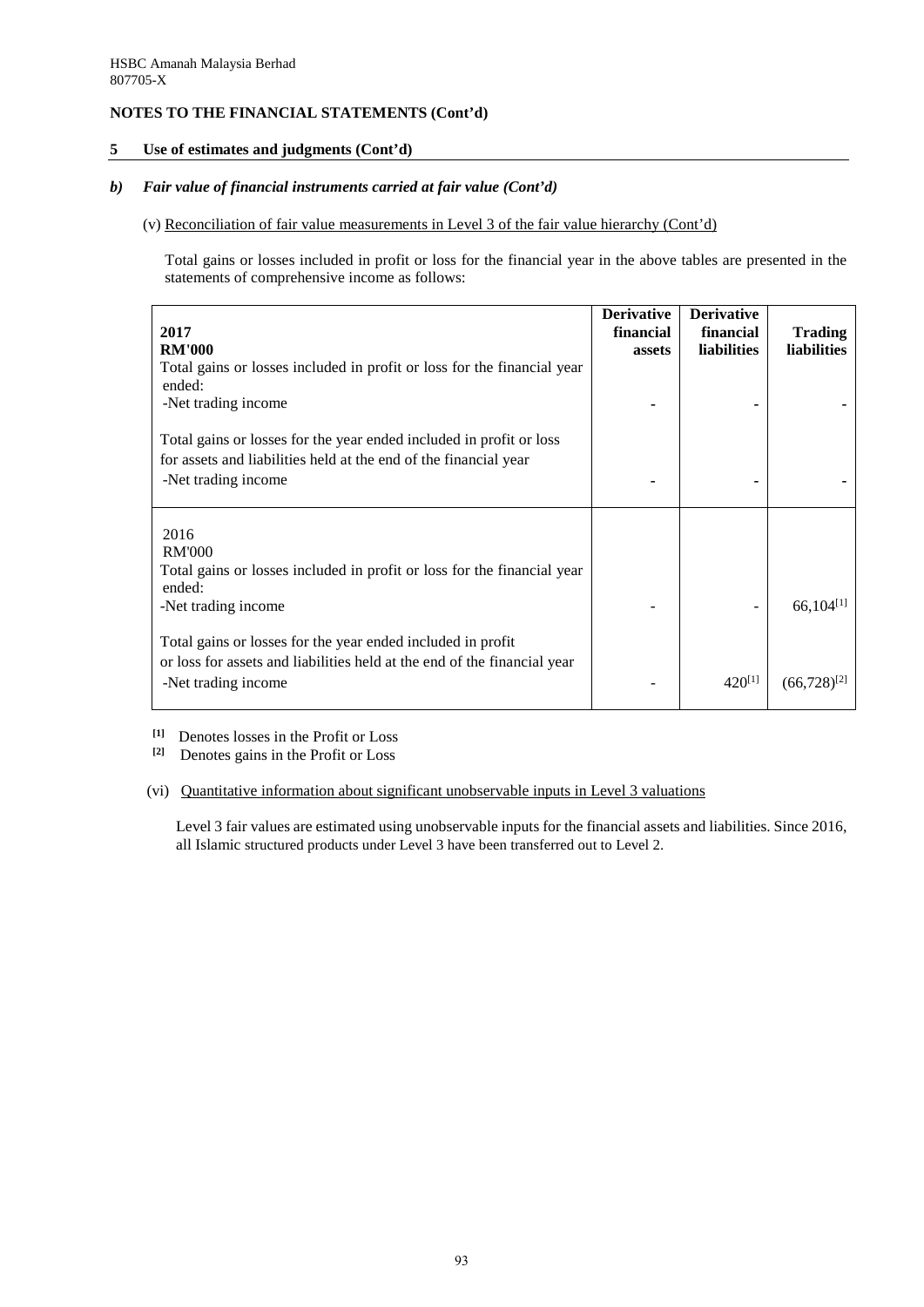#### **5 Use of estimates and judgments (Cont'd)**

#### *b) Fair value of financial instruments carried at fair value (Cont'd)*

(vii) Key unobservable inputs to Level 3 financial instruments

#### • **Volatility**

Volatility is a measure of the anticipated future variability of a market price. Volatility tends to increase in stressed market conditions, and decrease in calmer market conditions. Volatility is an important input in the pricing of options. In general, the higher the volatility, the more expensive the option will be. This reflects both the higher probability of an increased return from the option, and the potentially higher costs that the Bank may incur in hedging the risks associated with the option. If option prices become more expensive, this will increase the value of the Bank's long option positions (i.e. the positions in which the Bank has purchased options), while the Bank's short option positions (i.e. the positions in which the Bank has sold options) will suffer losses.

Volatility varies by underlying reference market price, and by strike and maturity of the option. Volatility also varies over time. Certain volatilities, typically those of a longer-dated nature, are unobservable. The unobservable volatility is then estimated from observable data. For example, longer-dated volatilities may be extrapolated from shorter-dated volatilities.

The range of unobservable volatilities quoted in the table reflects the wide variation in volatility inputs by reference to market price. For example, foreign exchange volatilities for a pegged currency may be very low, whereas for non-managed currencies the foreign exchange volatility may be higher. As a further example, volatilities for deep-in-the money or deep-out-of-the-money equity options may be significantly higher than at-the-money options. For any single unobservable volatility, the uncertainty in the volatility determination is significantly less than the range quoted above.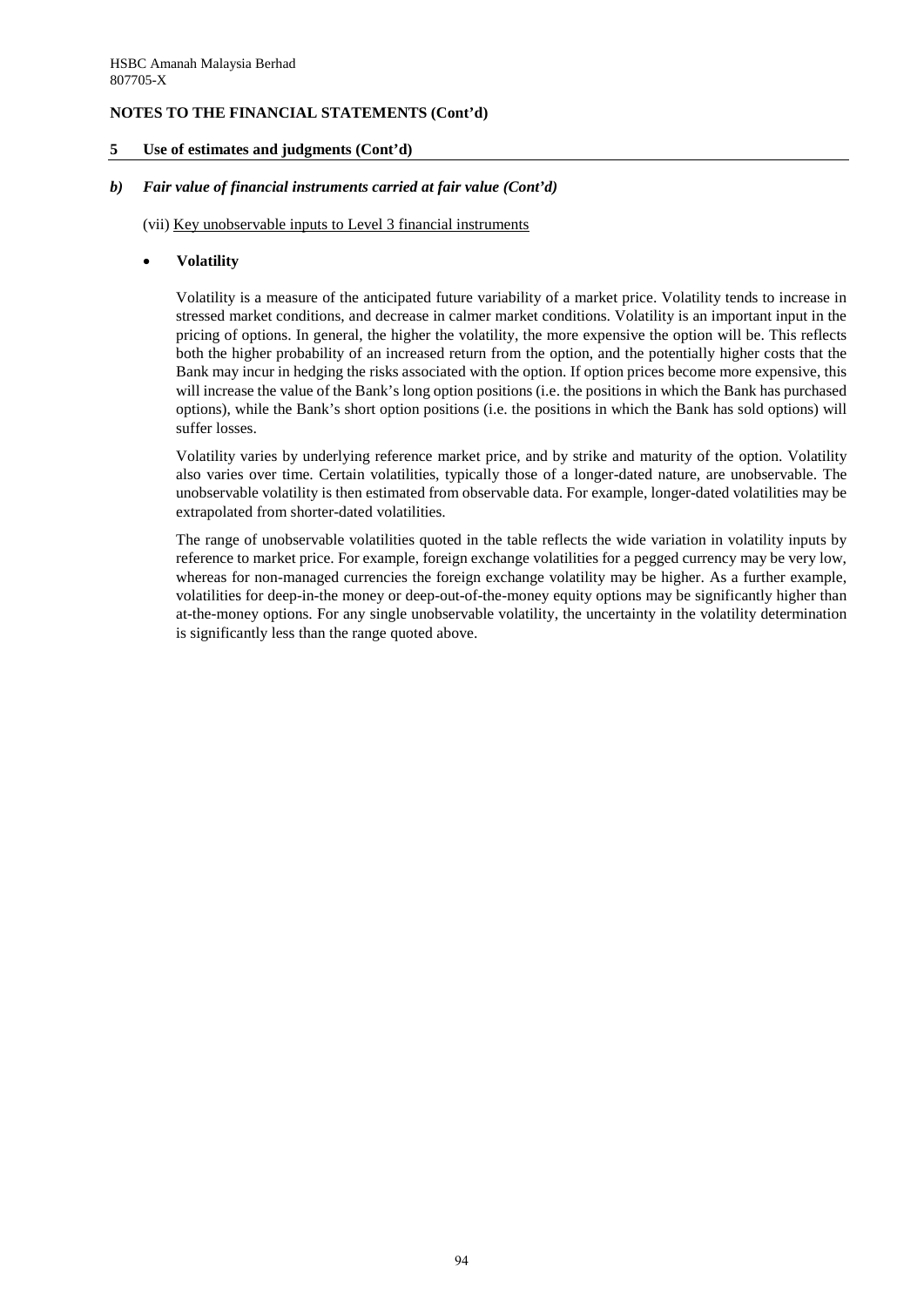#### **5 Use of estimates and judgments (Cont'd)**

#### *c) Fair Values of Financial Assets and Liabilities not measured at fair value*

The fair value of each financial asset and liabilities presented in the statement of financial position of the Bank approximates the carrying amount as at the reporting date except for the following:

|                                    | 31 Dec 2017   | 31 Dec 2017   | 31 Dec 2016   | 31 Dec 2016   |
|------------------------------------|---------------|---------------|---------------|---------------|
|                                    | Carrying      | Fair          | Carrying      | Fair          |
|                                    | amount        | <b>Value</b>  | amount        | Value         |
|                                    | <b>RM'000</b> | <b>RM'000</b> | <b>RM'000</b> | <b>RM'000</b> |
| <b>Financial Assets</b>            |               |               |               |               |
| Financing and advances             | 13,383,803    | 13,394,892    | 11.743.263    | 11,749,726    |
| <b>Financial Liabilities</b>       |               |               |               |               |
| Deposits from customers            | 10,034,525    | 10,032,492    | 8,726,543     | 8,723,002     |
| Deposits and placements from banks |               |               |               |               |
| and other financial institutions   | 3,361,939     | 3,378,354     | 1,951,602     | 1,951,545     |
| Multi-Currency Sukuk Programme     |               | ۰             | 500,000       | 498.750       |
| Subordinated Commodity Murabahah   |               |               |               |               |
| Financing                          | 583.598       | 611.776       | 646,265       | 682,055       |

The methods and assumptions used in estimating the fair values of financial instruments other than those already mentioned in Note 3(e) are as follows:

#### **Cash and short-term funds Deposits and placements with banks and other financial institutions Bills payable**

The carrying amounts approximate fair values due to their relatively short-term nature.

#### **Financing and advances**

For personal and commercial financing which mature or reprice after six months, fair value is principally estimated by discounting anticipated cash flows (including profit at contractual rates). Performing financing are grouped to the extent possible, into homogenous pools segregated by maturity within each pool. In general, cash flows are discounted using current market rates for instruments with similar maturity, repricing and credit risk characteristics. For impaired financing, the fair value is the carrying value of the financing, net of individual impairment allowances. Collective impairment allowances are deducted from the fair value of financing.

#### **Deposits from customers**

#### **Deposits and placements from banks and other financial institutions**

Deposits, placements and obligations which mature or reprice after six months are grouped by residual maturity. Fair value is estimated using discounted cash flows, applying either market rates, where applicable, or current rates offered for deposits of similar remaining maturities. The fair value of a deposit repayable on demand is approximated by its carrying value.

#### **Multi-Currency Sukuk Programme**

#### **Subordinated Commodity Murabahah Financing**

The fair value of subordinated bonds issued at cost were estimated based on discounted cash flows using rates currently offered for debt instruments of similar remaining maturities and credit grading.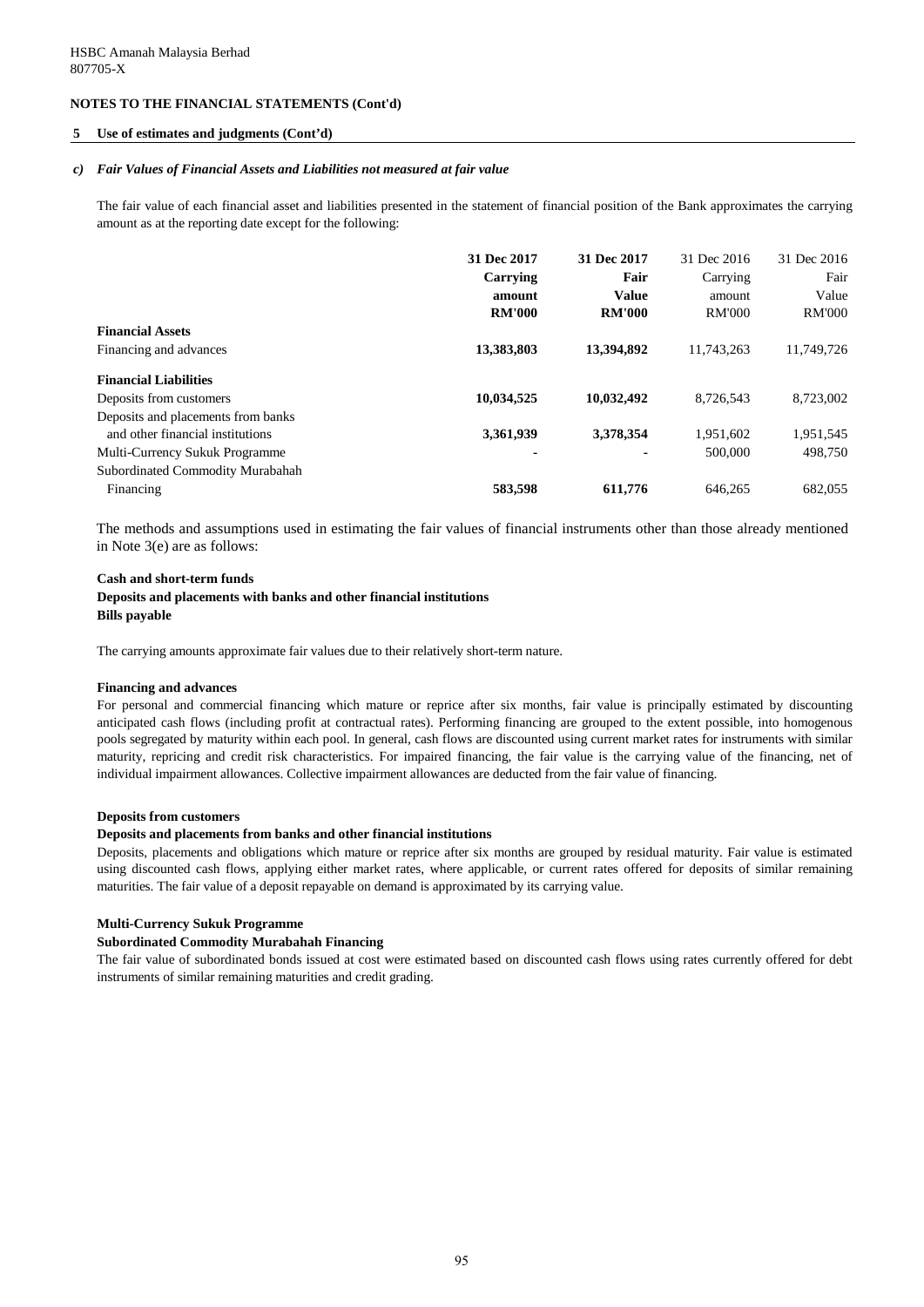### **5 Use of estimates and judgments (Cont'd)**

#### *c) Fair Values of Financial Assets and Liabilities not measured at fair value (Cont'd)*

The fair value of each financial asset and liabilities presented in the statement of financial position of the Bank approximates the carrying amount as at the reporting date except for the following (Cont'd):

| 31 Dec 2017                                                            | Level 1<br><b>RM'000</b> | Level 2<br><b>RM'000</b> | Level 3<br><b>RM'000</b> | <b>Total fair value</b><br><b>RM'000</b> | <b>Total carrying</b><br>amount<br><b>RM'000</b> |
|------------------------------------------------------------------------|--------------------------|--------------------------|--------------------------|------------------------------------------|--------------------------------------------------|
| <b>Financial Assets</b>                                                |                          |                          |                          |                                          |                                                  |
| Financing and advances                                                 |                          |                          | 13,394,892               | 13,394,892                               | 13,383,803                                       |
| <b>Financial Liabilities</b>                                           |                          |                          |                          |                                          |                                                  |
| Deposits from customers                                                |                          | 10,032,492               |                          | 10,032,492                               | 10,034,525                                       |
| Deposits and placements from banks<br>and other financial institutions |                          | 3,378,354                |                          | 3,378,354                                | 3,361,939                                        |
| Subordinated Commodity Murabahah                                       |                          |                          |                          |                                          |                                                  |
| Financing                                                              |                          | 611,776                  |                          | 611,776                                  | 583,598                                          |
| 31 Dec 2016                                                            |                          |                          |                          |                                          |                                                  |
| <b>Financial Assets</b>                                                |                          |                          |                          |                                          |                                                  |
| Financing and advances                                                 |                          |                          | 11,749,726               | 11,749,726                               | 11,743,263                                       |
| <b>Financial Liabilities</b>                                           |                          |                          |                          |                                          |                                                  |
| Deposits from customers                                                |                          | 8,723,002                |                          | 8,723,002                                | 8,726,543                                        |
| Deposits and placements from banks                                     |                          |                          |                          |                                          |                                                  |
| and other financial institutions                                       |                          | 1,951,545                |                          | 1,951,545                                | 1,951,602                                        |
| Multi-Currency Sukuk Programme                                         |                          | 498,750                  |                          | 498,750                                  | 500,000                                          |
| Subordinated Commodity Murabahah                                       |                          |                          |                          |                                          |                                                  |
| Financing                                                              |                          | 682,055                  |                          | 682,055                                  | 646,265                                          |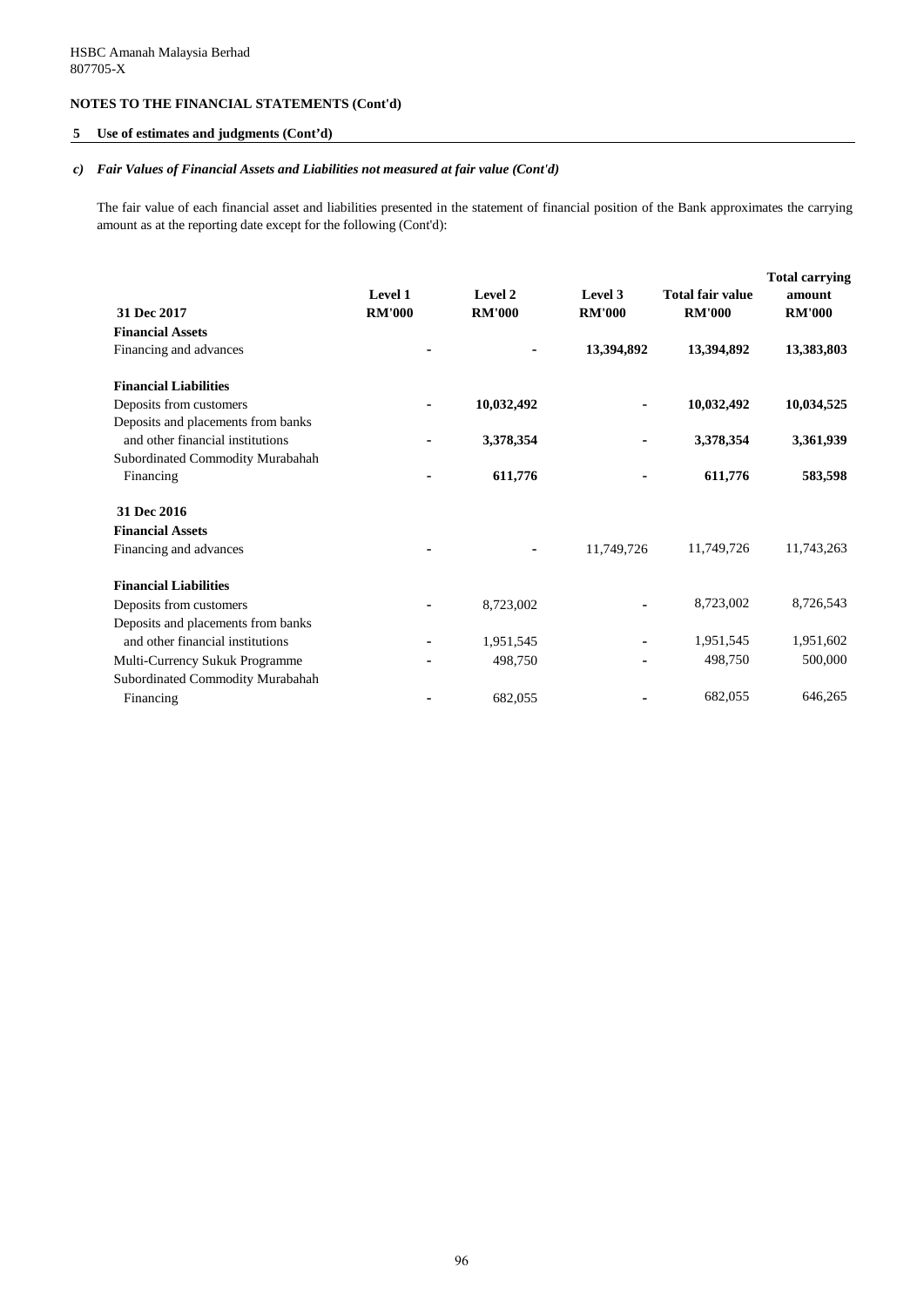### **6 Cash and Short-Term Funds**

|   |                                                                                                                    | 31 Dec 2017                  | 31 Dec 2016                  |
|---|--------------------------------------------------------------------------------------------------------------------|------------------------------|------------------------------|
|   |                                                                                                                    | <b>RM'000</b>                | <b>RM'000</b>                |
|   | Cash and balances with banks and other financial institutions<br>Money at call and interbank placements            | 215,919                      | 189,591                      |
|   | maturing within one month                                                                                          | 1,250,000                    | 2,170,000                    |
|   |                                                                                                                    | 1,465,919                    | 2,359,591                    |
|   |                                                                                                                    |                              |                              |
| 7 | <b>Financial Assets Held-for-Trading</b>                                                                           |                              |                              |
|   | At fair value                                                                                                      | 31 Dec 2017<br><b>RM'000</b> | 31 Dec 2016<br><b>RM'000</b> |
|   | Money market instruments:                                                                                          |                              |                              |
|   | Malaysian Government Islamic Sukuk                                                                                 |                              | 488                          |
|   |                                                                                                                    |                              | 488                          |
| 8 | <b>Financial Investments Available-for-Sale</b>                                                                    |                              |                              |
|   | At fair value<br>Money market instruments:                                                                         | 31 Dec 2017<br><b>RM'000</b> | 31 Dec 2016<br><b>RM'000</b> |
|   | Malaysian Government Islamic Sukuk                                                                                 | 2,047,025                    | 1,368,574                    |
|   | Negotiable instruments of deposit                                                                                  | 149,083                      |                              |
|   | <b>Islamic Treasury Bill</b>                                                                                       | 24,936                       |                              |
|   |                                                                                                                    | 2,221,044                    | 1,368,574                    |
|   | The maturity structure of money market instruments held as financial investments available-for-sale is as follows: |                              |                              |
|   | Maturing within one year                                                                                           | 687,008                      | 180,224                      |
|   | More than one year to three years                                                                                  | 1,427,803                    | 732,449                      |
|   | More than three years to five years                                                                                | 106,233                      | 435,846                      |

Over five years **1.1.200.055**<br>2,221,044 **-1.368,574** 

**2,221,044**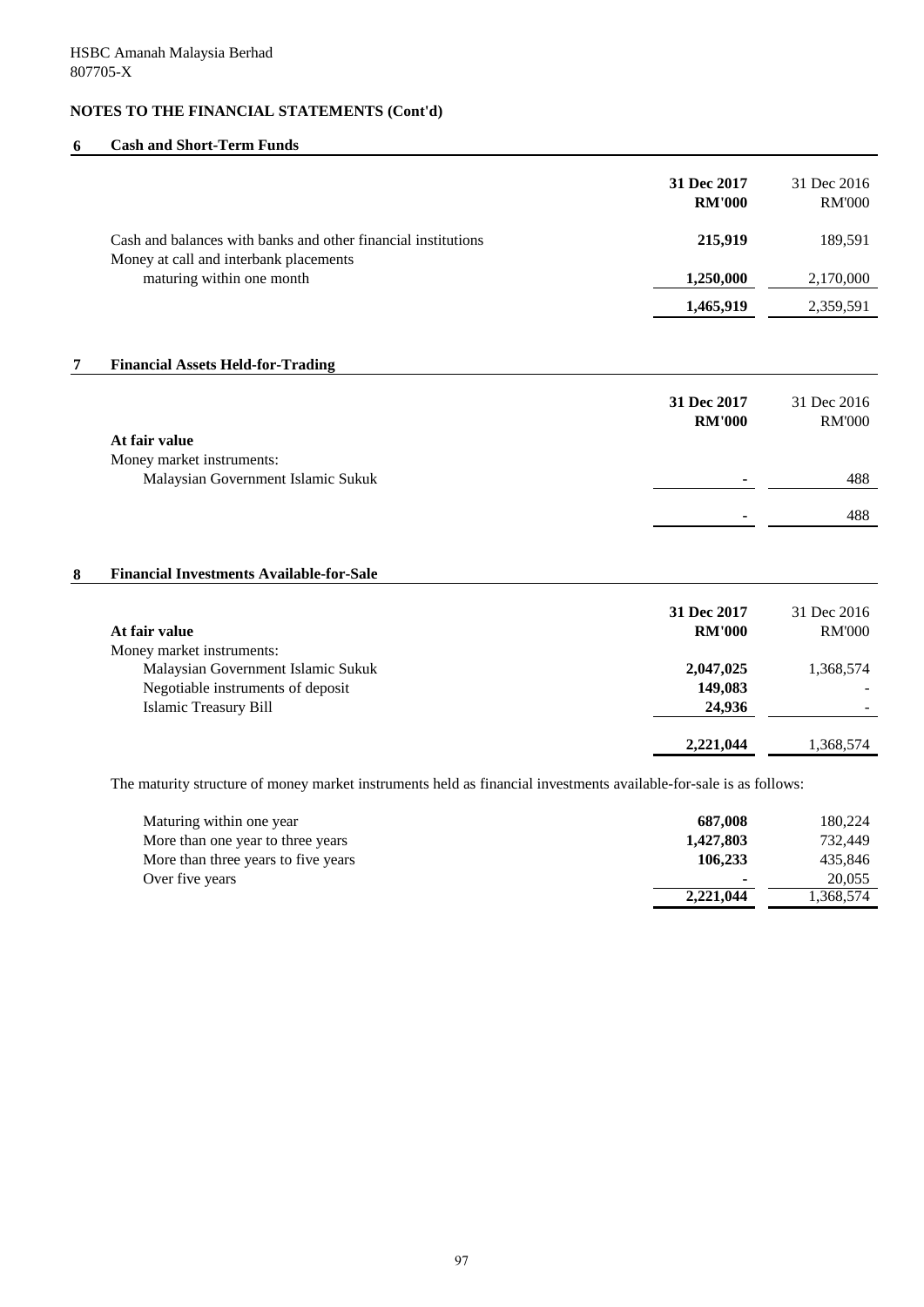#### **9 Financing and Advances**

#### **(i) By type and Shariah contracts**

| At amortised cost                      |                        | <b>Sale-based contracts</b>        |                |               | <b>Lease-based contracts</b> | <b>Equity-based</b><br>contracts |               |               |
|----------------------------------------|------------------------|------------------------------------|----------------|---------------|------------------------------|----------------------------------|---------------|---------------|
|                                        | Commodity<br>Murabahah | <b>Bai Bithaman</b><br><b>Ajil</b> | Bai<br>Al-Inah | <b>Ijarah</b> | Ijarah Thumma<br>Al-Bai      | <b>Diminishing</b><br>Musharakah | Ujrah         | <b>Total</b>  |
| 31 Dec 2017                            | <b>RM'000</b>          | <b>RM'000</b>                      | <b>RM'000</b>  | <b>RM'000</b> | <b>RM'000</b>                | <b>RM'000</b>                    | <b>RM'000</b> | <b>RM'000</b> |
| Cash line-i                            | 82,183                 |                                    |                |               |                              |                                  |               | 82,183        |
| Term financing:                        |                        |                                    |                |               |                              |                                  |               |               |
| House financing                        |                        | 22                                 |                |               |                              | 4,401,553                        |               | 4,401,575     |
| Hire purchase receivables              |                        |                                    |                |               | 169,852                      |                                  |               | 169,852       |
| Lease receivables                      |                        |                                    | $\blacksquare$ | 1,379         |                              |                                  |               | 1,379         |
| Syndicated term financing              | 2,140,665              |                                    |                |               |                              |                                  |               | 2,140,665     |
| Other term financing                   | 3,181,937              | 1,177                              | 89             |               | $\blacksquare$               | 988,724                          |               | 4,171,927     |
| Trust receipts                         | 742,082                |                                    |                |               |                              |                                  |               | 742,082       |
| Claims on customers under              |                        |                                    |                |               |                              |                                  |               |               |
| acceptance credits                     | 422,914                |                                    |                |               |                              |                                  |               | 422,914       |
| <b>Bills</b> receivables               | 109,065                |                                    |                |               |                              |                                  |               | 109,065       |
| Staff financing-i                      | 2,307                  |                                    | 107            |               |                              | 2,233                            |               | 4,647         |
| Credit cards-i                         |                        |                                    |                |               |                              |                                  | 925,417       | 925,417       |
| Revolving credit                       | 566,256                |                                    |                |               |                              |                                  |               | 566,256       |
| Other financing                        |                        |                                    |                |               |                              | 1,648                            |               | 1,648         |
| Gross financing and advances           | 7,247,409              | 1,199                              | 196            | 1,379         | 169,852                      | 5,394,158                        | 925,417       | 13,739,610    |
| Less: Allowance for impaired financing |                        |                                    |                |               |                              |                                  |               |               |
| Collective allowances for impairment   |                        |                                    |                |               |                              |                                  |               | (240,908)     |
| Individual allowances for impairment   |                        |                                    |                |               |                              |                                  |               | (114, 899)    |
| Total net financing and advances       |                        |                                    |                |               |                              |                                  |               | 13,383,803    |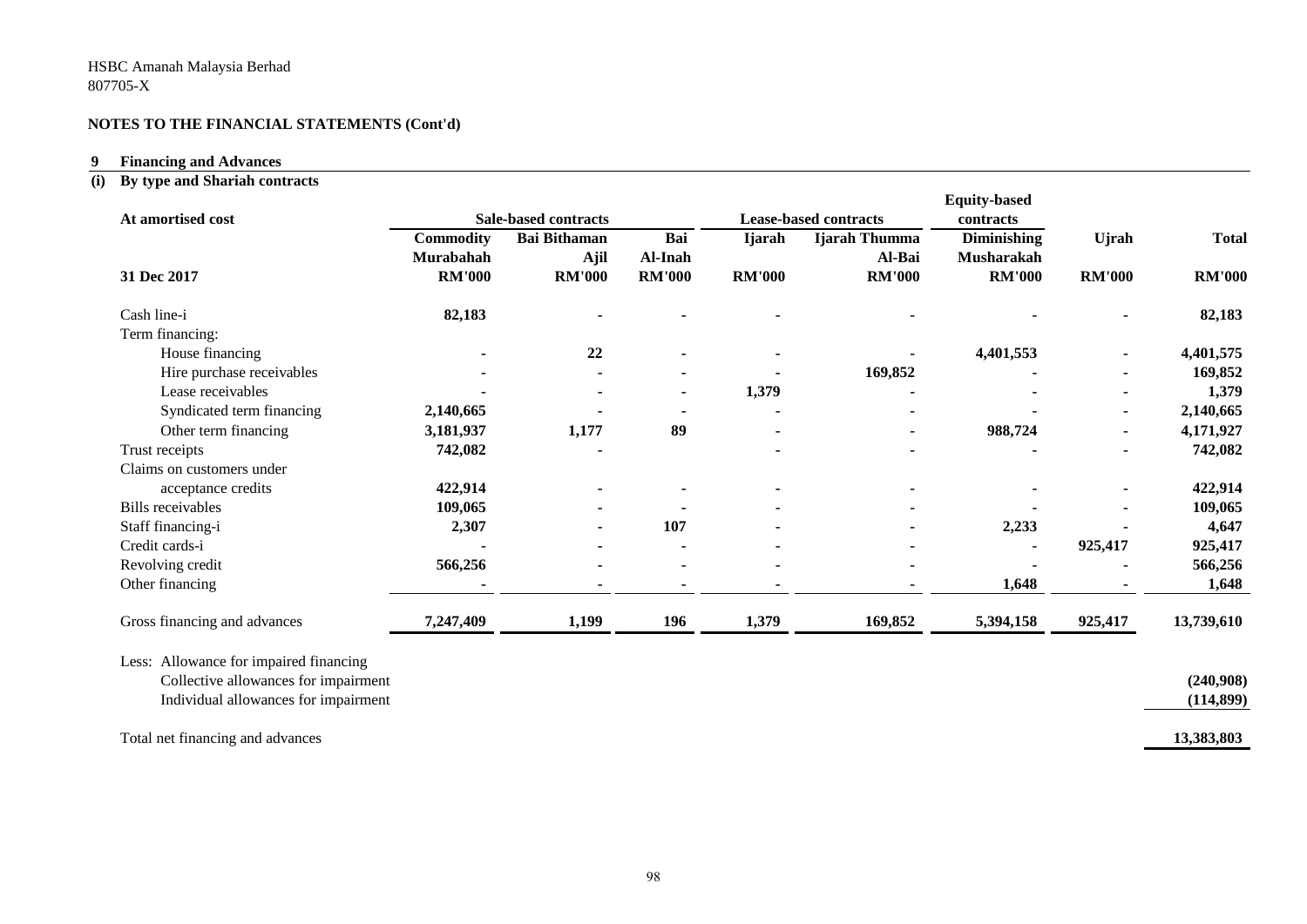#### **9 Financing and Advances (Cont'd)**

#### **(i) By type and Shariah contracts (Cont'd)**

|                                        |               |                      |               |               |                       | Equity-based  |                          |               |
|----------------------------------------|---------------|----------------------|---------------|---------------|-----------------------|---------------|--------------------------|---------------|
|                                        |               | Sale-based contracts |               |               | Lease-based contracts | contracts     |                          |               |
|                                        | Commodity     | Bai Bithaman         | Bai           | Ijarah        | Ijarah Thumma         | Diminishing   | Ujrah                    | Total         |
|                                        | Murabahah     | Ajil                 | Al-Inah       |               | Al-Bai                | Musharakah    |                          |               |
| 31 Dec 2016                            | <b>RM'000</b> | <b>RM'000</b>        | <b>RM'000</b> | <b>RM'000</b> | <b>RM'000</b>         | <b>RM'000</b> | <b>RM'000</b>            | <b>RM'000</b> |
| Cash line-i                            | 97,840        |                      |               |               |                       |               |                          | 97,840        |
| Term financing:                        |               |                      |               |               |                       |               |                          |               |
| House financing                        |               | 404                  |               |               |                       | 4,356,230     |                          | 4,356,634     |
| Hire purchase receivables              |               |                      |               |               | 208,921               |               |                          | 208,921       |
| Lease receivables                      |               |                      |               | 2,738         |                       |               |                          | 2,738         |
| Syndicated term financing              | 650,266       |                      |               |               |                       |               |                          | 650,266       |
| Other term financing                   | 2,834,338     | 8,115                | 350           |               | $\sim$                | 1,024,700     | $\overline{\phantom{a}}$ | 3,867,503     |
| Trust receipts                         | 462,235       |                      |               |               |                       |               |                          | 462,235       |
| Claims on customers under              |               |                      |               |               |                       |               |                          |               |
| acceptance credits                     | 504,375       |                      |               |               |                       |               |                          | 504,375       |
| <b>Bills</b> receivables               | 110,272       |                      |               |               |                       |               |                          | 110,272       |
| Staff financing-i                      | 2,617         |                      | 361           |               |                       | 3,215         |                          | 6,193         |
| Credit cards-i                         |               |                      |               |               |                       |               | 787,710                  | 787,710       |
| Revolving credit                       | 950,161       |                      |               |               |                       |               |                          | 950,161       |
| Other financing                        |               |                      |               |               |                       | 1,187         |                          | 1,187         |
| Gross financing and advances           | 5,612,104     | 8,519                | 711           | 2,738         | 208,921               | 5,385,332     | 787,710                  | 12,006,035    |
| Less: Allowance for impaired financing |               |                      |               |               |                       |               |                          |               |
| Collective allowances for impairment   |               |                      |               |               |                       |               |                          | (200, 015)    |
| Individual allowances for impairment   |               |                      |               |               |                       |               |                          | (62, 757)     |
|                                        |               |                      |               |               |                       |               |                          |               |
| Total net financing and advances       |               |                      |               |               |                       |               |                          | 11,743,263    |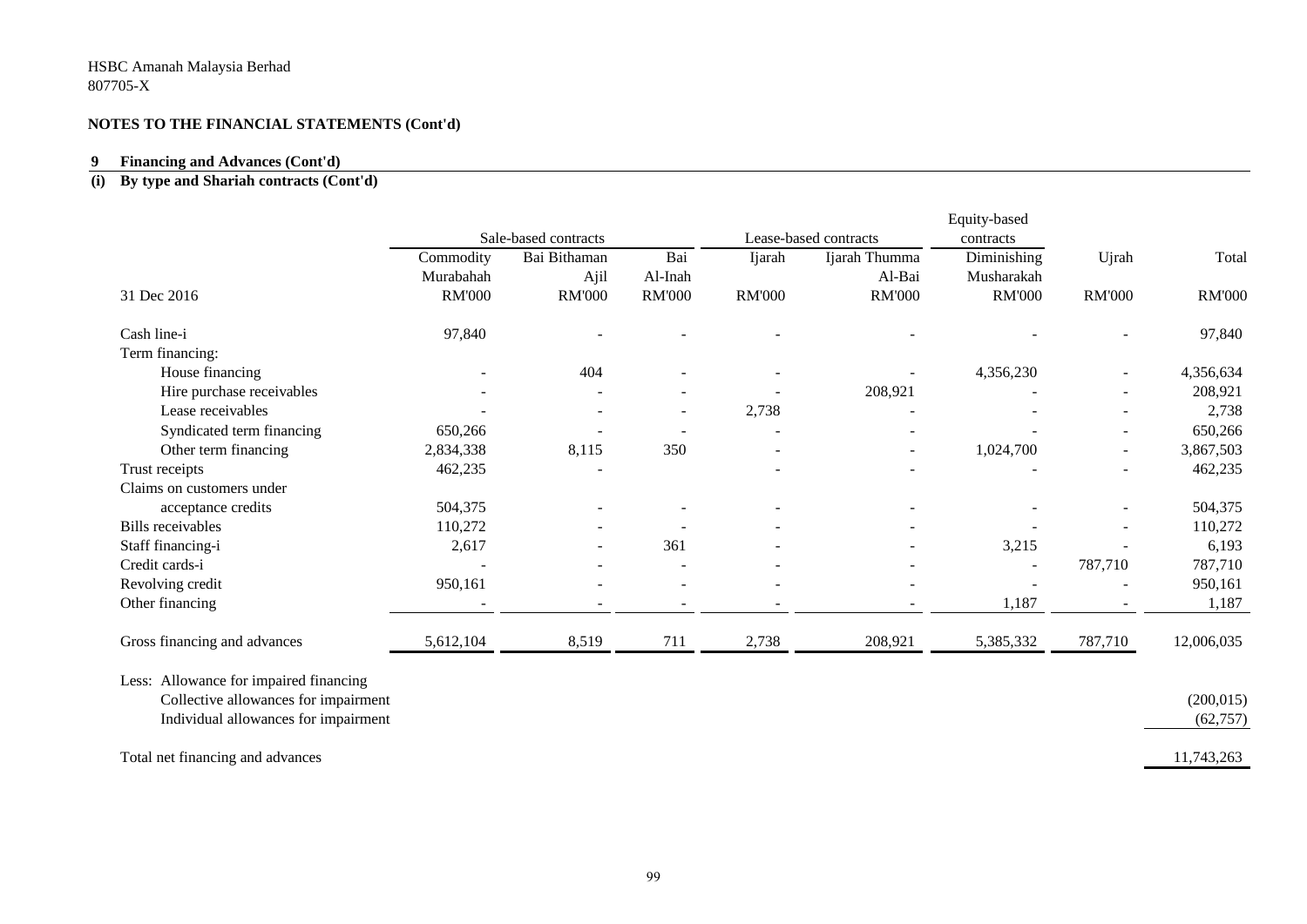## **9 Financing and Advances (Cont'd)**

## **(ii) By type of customer**

|                                          | 31 Dec 2017   | 31 Dec 2016   |
|------------------------------------------|---------------|---------------|
|                                          | <b>RM'000</b> | <b>RM'000</b> |
| Domestic non-bank financial institutions | 564,529       | 638,263       |
| Domestic business enterprises:           |               |               |
| Small medium enterprises                 | 1,962,425     | 1,821,064     |
| Others                                   | 3,614,426     | 2,397,737     |
| Government and statutory bodies          | 7,222         | 10,316        |
| Individuals                              | 6,117,218     | 5,901,851     |
| Other domestic entities                  | 14,641        | 1,466         |
| Foreign entities                         | 1,459,149     | 1,235,338     |
|                                          | 13,739,610    | 12,006,035    |
| By profit rate sensitivity<br>(iii)      |               |               |
|                                          | 31 Dec 2017   | 31 Dec 2016   |
|                                          | <b>RM'000</b> | <b>RM'000</b> |
|                                          |               |               |
| Fixed rate:                              |               |               |
| House financing                          | 22            | 398           |
| Hire purchase receivables                | 169,852       | 208,921       |
| Other financing<br>Variable rate:        | 3,105,126     | 2,784,299     |
| <b>BR/BFR</b> plus                       | 5,457,354     | 5,471,227     |
| Cost-plus                                | 5,007,256     | 3,541,190     |
|                                          |               |               |
|                                          | 13,739,610    | 12,006,035    |
| By residual contractual maturity<br>(iv) |               |               |
|                                          | 31 Dec 2017   | 31 Dec 2016   |
|                                          | <b>RM'000</b> | <b>RM'000</b> |
|                                          |               |               |
| Maturing within one year                 | 5,850,745     | 4,356,186     |
| More than one year to three years        | 982,143       | 654,513       |
| More than three years to five years      | 901,874       | 1,111,456     |
| Over five years                          | 6,004,848     | 5,883,880     |
|                                          | 13,739,610    | 12,006,035    |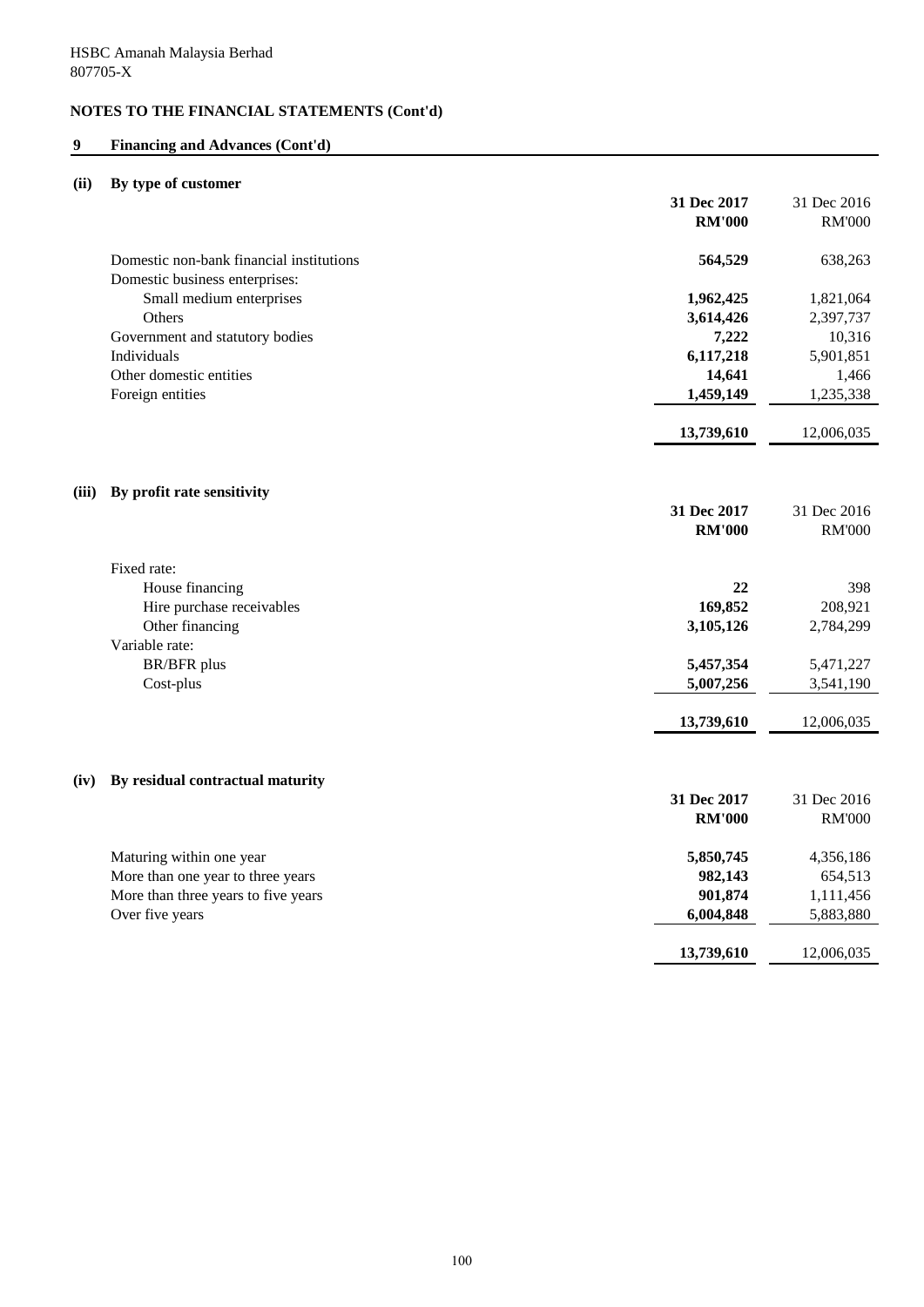### **9 Financing and Advances (Cont'd)**

#### **(v) By sector**

|      |                                                    | 31 Dec 2017   | 31 Dec 2016   |
|------|----------------------------------------------------|---------------|---------------|
|      |                                                    | <b>RM'000</b> | <b>RM'000</b> |
|      |                                                    |               |               |
|      | Agriculture, hunting, forestry & fishing           | 97,418        | 136,372       |
|      | Mining and quarrying                               | 96,376        | 218,194       |
|      | Manufacturing                                      | 1,665,790     | 1,187,941     |
|      | Electricity, gas and water                         | 63,270        | 32,907        |
|      | Construction                                       | 432,133       | 354,645       |
|      | Real estate                                        | 1,073,840     | 821,854       |
|      | Wholesale & retail trade, restaurants & hotels     | 904,765       | 816,323       |
|      | Transport, storage and communication               | 549,382       | 186,721       |
|      | Finance, takaful and business services             | 993,604       | 929,714       |
|      | Household - Retail                                 | 6,738,960     | 6,536,695     |
|      | Others                                             | 1,124,072     | 784,669       |
|      |                                                    | 13,739,610    | 12,006,035    |
|      |                                                    |               |               |
|      |                                                    |               |               |
| (vi) | By purpose                                         | 31 Dec 2017   | 31 Dec 2016   |
|      |                                                    | <b>RM'000</b> | <b>RM'000</b> |
|      |                                                    |               |               |
|      | Purchase of landed property:                       |               |               |
|      | Residential                                        | 4,403,810     | 4,359,849     |
|      | Non-residential                                    | 817,328       | 853,008       |
|      | Purchase of transport vehicles                     | 1,644         | 1,847         |
|      | Purchase of fixed assets excluding land & building |               | 366           |
|      | Consumption credit                                 | 2,070,438     | 1,893,592     |
|      | Construction                                       | 346,798       | 343,443       |
|      | Working capital                                    | 5,254,963     | 3,943,120     |
|      | Other purpose                                      | 844,629       | 610,810       |
|      |                                                    | 13,739,610    | 12,006,035    |
|      |                                                    |               |               |
|      | (vii) By geographical distribution                 | 31 Dec 2017   | 31 Dec 2016   |
|      |                                                    | <b>RM'000</b> | <b>RM'000</b> |
|      |                                                    |               |               |
|      | Northern Region                                    | 1,496,470     | 1,405,240     |
|      | Southern Region                                    | 1,506,660     | 1,569,412     |
|      | <b>Central Region</b>                              | 10,295,163    | 8,565,903     |
|      | <b>Eastern Region</b>                              | 441,317       | 465,480       |
|      |                                                    | 13,739,610    | 12,006,035    |
|      |                                                    |               |               |

Concentration by location for financing and advances is based on the location of the customer.

The Northern region consists of the states of Perlis, Kedah, Penang, Perak, Pahang, Kelantan and Terengganu.

The Southern region consists of the states of Johor, Malacca and Negeri Sembilan.

The Central region consists of the states of Selangor and the Federal Territory of Kuala Lumpur.

The Eastern region consists of the states of Sabah, Sarawak and the Federal Territory of Labuan.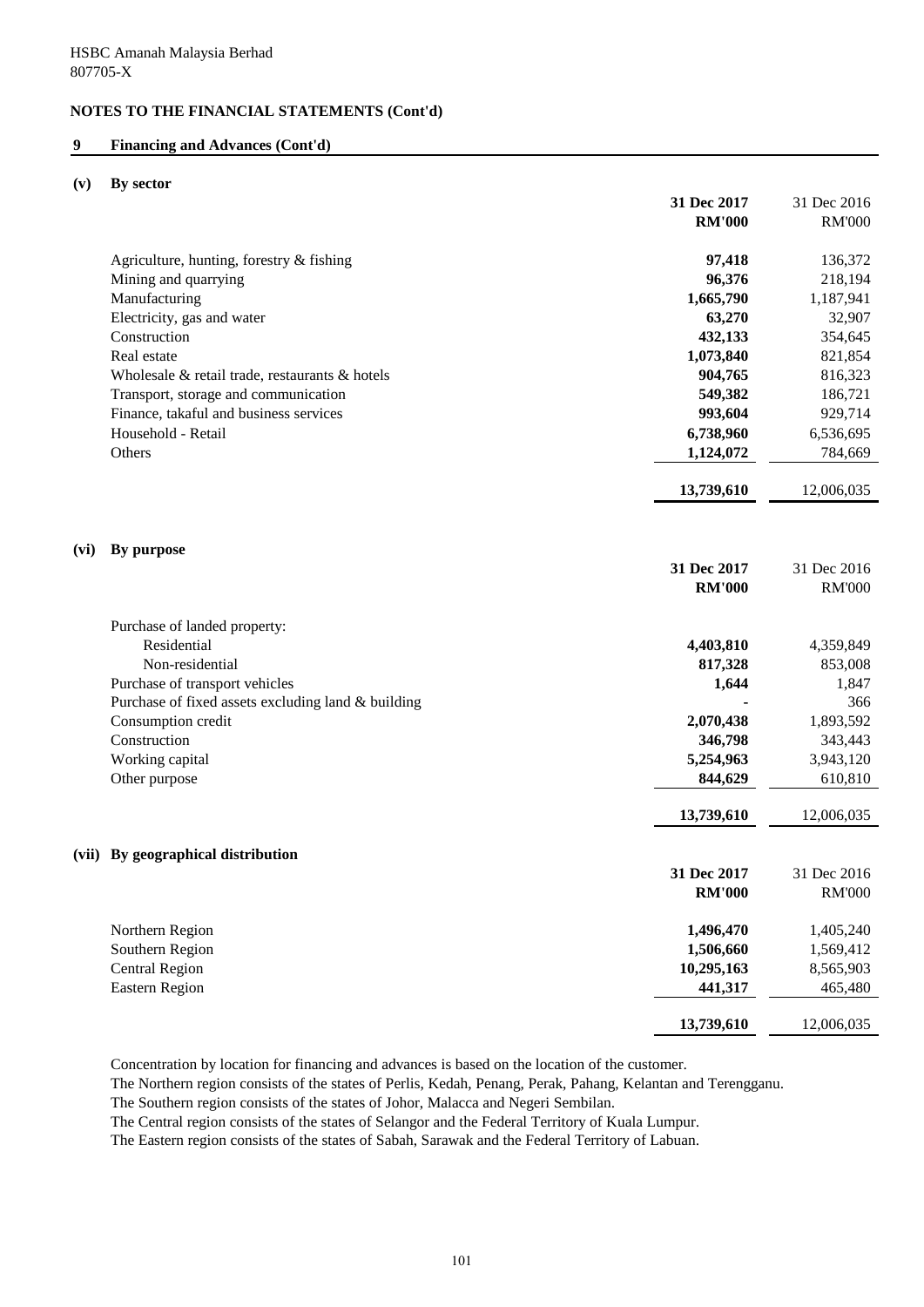#### **9 Financing and Advances (Cont'd)**

#### **(viii) Assets under Management**

The details of assets under management in respect of the Syndicated Investment Agency Financing (SIAF)/Investment Agency Account (IAA) financing are as below. The exposures and the corresponding risk weighted amount are reported in investors' financial statements.

|                                                                                                               | 31 Dec 2017<br><b>RM'000</b> | 31 Dec 2016<br><b>RM'000</b> |
|---------------------------------------------------------------------------------------------------------------|------------------------------|------------------------------|
| Total net financing and advances                                                                              | 4,722,591                    | 1,733,132                    |
| Formal standby facilities and credit lines:<br>Maturity not exceeding one year<br>Maturity exceeding one year | 1,047,532<br>237,166         | 496,933                      |
| Total commitments and contingencies                                                                           | 1,284,698                    | 496,933                      |
| Risk weighted assets (RWA)                                                                                    | 4,312,606                    | 1,832,519                    |

The SIAF/IAA arrangement is based on the Wakalah principle where HBMY, solely or together with other financial institutions provide the funds, whilst the assets are managed by the Bank (as the Wakeel or agent). However, in the arrangement, the profits of the underlying assets are recognised by HBMY and the other financial institutions proportionately in relation to the funding provided in the syndication arrangement. At the same time, risks on the financing are also proportionately borne by HBMY and the other financial institutions. Hence, the underlying assets and allowances for impairment arising thereon, if any, are proportionately recognised and accounted for by HBMY and the other financial institutions.

The recognition and derecognition treatments of the above are in accordance to Note 3(e) on financial instruments in the audited financial statements of the Bank for the financial year ended 31 December 2017.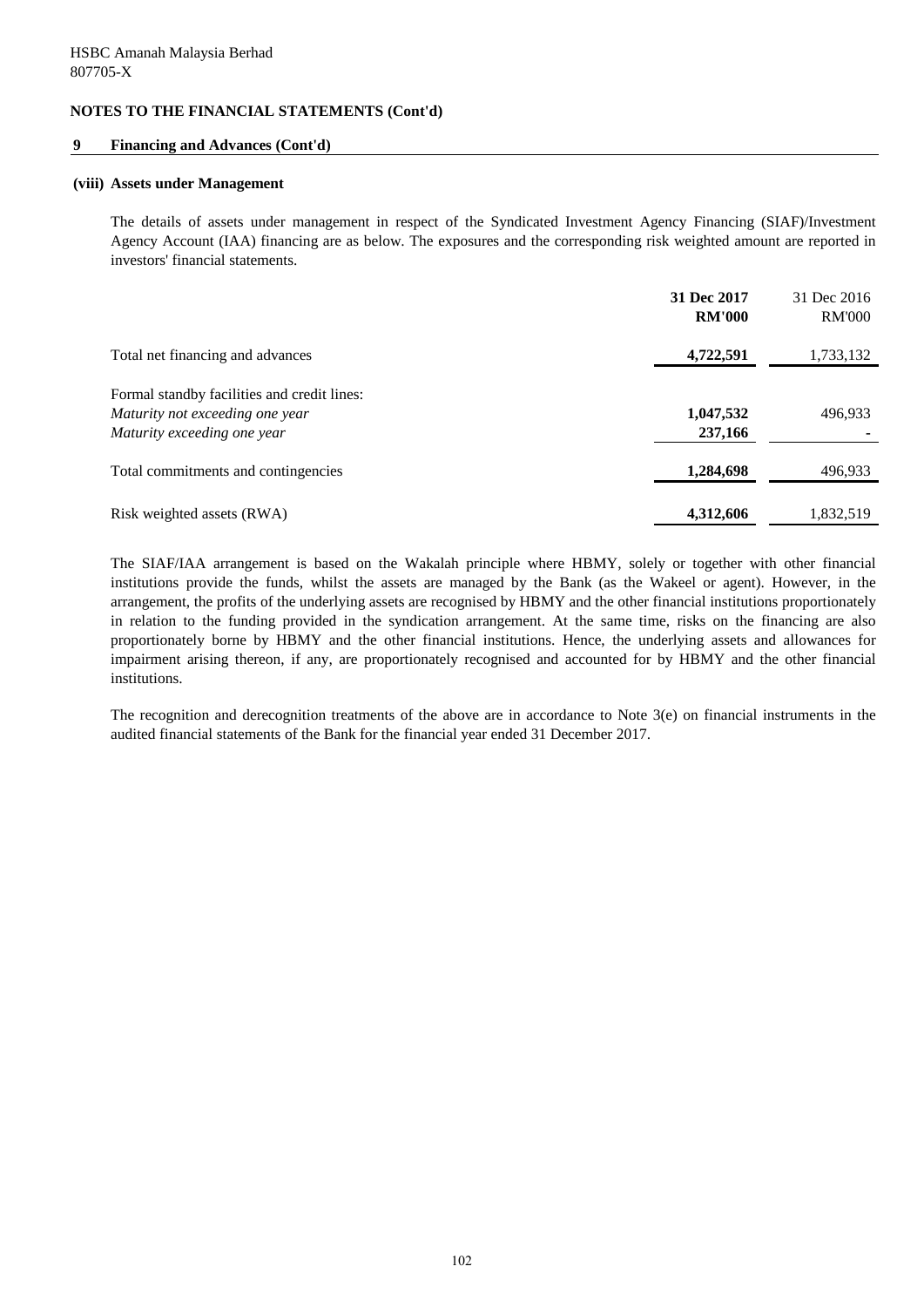## **10 Impaired Financing**

| (i)  | Movements in impaired financing and advances     |                              |                              |
|------|--------------------------------------------------|------------------------------|------------------------------|
|      |                                                  | 31 Dec 2017<br><b>RM'000</b> | 31 Dec 2016<br><b>RM'000</b> |
|      | Balance at 1 January                             | 303,526                      | 235,279                      |
|      | Classified as impaired during the financial year | 436,574                      | 358,706                      |
|      | Reclassified as performing                       | (155, 516)                   | (122, 829)                   |
|      | Amount recovered                                 | (66,005)                     | (49, 831)                    |
|      | Amount written off                               | (136, 530)                   | (117,799)                    |
|      | Balance at 31 December                           | 382,049                      | 303,526                      |
| (ii) | Movements in allowance for impaired financing    |                              |                              |
|      |                                                  | 31 Dec 2017                  | 31 Dec 2016                  |
|      |                                                  | <b>RM'000</b>                | <b>RM'000</b>                |
|      | <b>Collective allowance for impairment</b>       |                              |                              |
|      | Balance at 1 January                             | 200,015                      | 140,264                      |
|      | Made during the financial year                   | 207,831                      | 211,487                      |
|      | Amount released                                  | (43, 974)                    | (58, 264)                    |
|      | Amount written off                               | (122, 964)                   | (93, 472)                    |
|      | Balance at 31 December                           | 240,908                      | 200,015                      |
|      |                                                  | 31 Dec 2017                  | 31 Dec 2016                  |
|      |                                                  | <b>RM'000</b>                | <b>RM'000</b>                |
|      | Individual allowance for impairment              |                              |                              |
|      | Balance at 1 January                             | 62,757                       | 68,647                       |
|      | Made during the financial year                   | 57,300                       | 30,041                       |
|      | Amount released                                  | (25,746)                     | (18, 115)                    |
|      | Amount reinstated/(written off)                  | 20,588                       | (17, 816)                    |
|      | Balance at 31 December                           | 114,899                      | 62,757                       |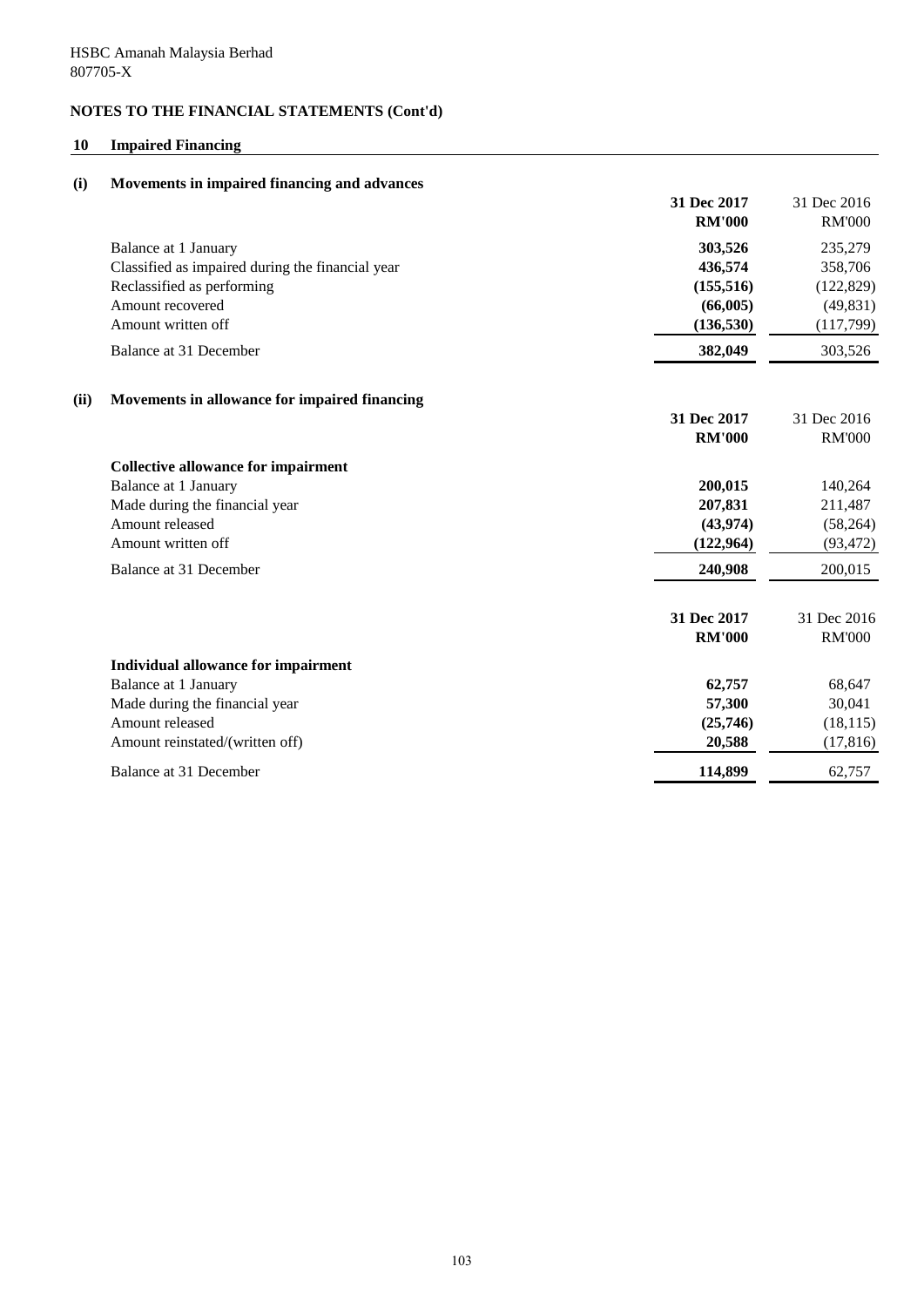# **10 Impaired Financing (Cont'd)**

## **(iii) By contract**

|      |                                                    | 31 Dec 2017<br><b>RM'000</b> | 31 Dec 2016<br><b>RM'000</b> |
|------|----------------------------------------------------|------------------------------|------------------------------|
|      |                                                    |                              |                              |
|      | Bai Bithaman Ajil (deferred payment sale)          |                              | 5                            |
|      | Ijarah Thumma Al-Bai (AITAB) (hire purchase)       | 9,841                        | 5,730                        |
|      | Murabahah (cost-plus)                              | 168,021                      | 127,743                      |
|      | Musharakah (profit and loss sharing)               | 184,393                      | 152,729                      |
|      | Bai Al-Inah (sell and buy back)                    | 3                            | 217                          |
|      | Ujrah (fee-based)                                  | 19,791                       | 17,102                       |
|      |                                                    | 382,049                      | 303,526                      |
| (iv) | By sector                                          |                              |                              |
|      |                                                    | 31 Dec 2017                  | 31 Dec 2016                  |
|      |                                                    | <b>RM'000</b>                | <b>RM'000</b>                |
|      |                                                    | 765                          |                              |
|      | Mining and quarrying                               |                              |                              |
|      | Manufacturing                                      | 17,811                       | 4,038                        |
|      | Construction                                       |                              | 204                          |
|      | Wholesale & retail trade, restaurants & hotels     | 9,410                        | 12,309                       |
|      | Transport, storage and communication               | 4,549                        | 3,665                        |
|      | Finance, takaful and business services             | 29,310                       | 23,346                       |
|      | Household - Retail                                 | 318,716                      | 259,346                      |
|      | Others                                             | 1,488                        | 618                          |
|      |                                                    | 382,049                      | 303,526                      |
| (v)  | By purpose                                         |                              |                              |
|      |                                                    | 31 Dec 2017                  | 31 Dec 2016                  |
|      |                                                    | <b>RM'000</b>                | <b>RM'000</b>                |
|      | Purchase of landed property:                       |                              |                              |
|      | Residential                                        | 162,963                      | 135,067                      |
|      | Non-residential                                    | 12,805                       | 10,887                       |
|      | Purchase of transport vehicles                     | 3                            | 146                          |
|      | Purchase of fixed assets excluding land & building |                              | 358                          |
|      | Consumption credit                                 | 151,582                      | 121,217                      |
|      | Construction                                       | 2,786                        | 204                          |
|      | Working capital                                    | 51,910                       |                              |
|      |                                                    |                              | 35,647                       |
|      |                                                    | 382,049                      | 303,526                      |
| (vi) | By geographical distribution                       |                              |                              |
|      |                                                    | 31 Dec 2017                  | 31 Dec 2016                  |
|      |                                                    | <b>RM'000</b>                | <b>RM'000</b>                |
|      |                                                    |                              |                              |
|      | Northern Region                                    | 58,913                       | 47,713                       |
|      | Southern Region                                    | 39,334                       | 30,606                       |
|      | <b>Central Region</b>                              | 271,572                      | 212,643                      |
|      | <b>Eastern Region</b>                              | 12,230                       | 12,564                       |
|      |                                                    | 382,049                      | 303,526                      |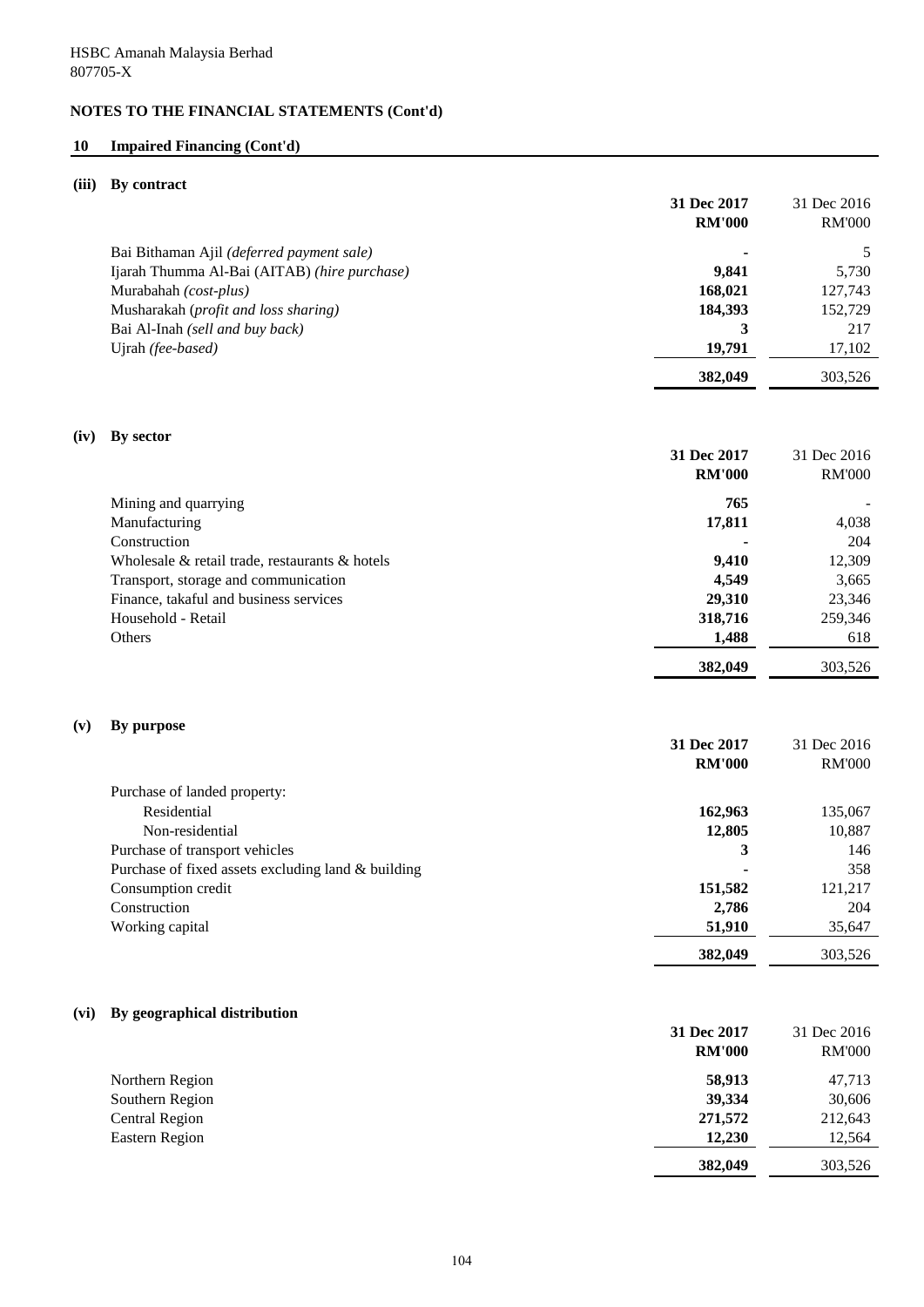#### **11 Derivative Financial Instruments**

Details of derivative financial instruments outstanding are as follows:

Derivative financial instruments measured at their fair values together with their corresponding contract/notional amounts:

|                               |                                         | <b>Contract / Notional Amount</b> |                |               | <b>Positive Fair Value</b> |                                         |                |               |                                         | <b>Negative Fair Value</b> |                |               |
|-------------------------------|-----------------------------------------|-----------------------------------|----------------|---------------|----------------------------|-----------------------------------------|----------------|---------------|-----------------------------------------|----------------------------|----------------|---------------|
|                               | Up to 1 Year $>1 - 5$ Years $> 5$ Years |                                   |                | <b>Total</b>  |                            | Up to 1 Year $>1 - 5$ Years $> 5$ Years |                | <b>Total</b>  | Up to 1 Year $>1 - 5$ Years $> 5$ Years |                            |                | <b>Total</b>  |
| 31 Dec 2017                   | <b>RM'000</b>                           | <b>RM'000</b>                     | <b>RM'000</b>  | <b>RM'000</b> | <b>RM'000</b>              | <b>RM'000</b>                           | <b>RM'000</b>  | <b>RM'000</b> | <b>RM'000</b>                           | <b>RM'000</b>              | <b>RM'000</b>  | <b>RM'000</b> |
| <b>Trading derivatives:</b>   |                                         |                                   |                |               |                            |                                         |                |               |                                         |                            |                |               |
| Foreign exchange contracts    |                                         |                                   |                |               |                            |                                         |                |               |                                         |                            |                |               |
| - Forwards                    | 3,275,446                               |                                   |                | 3,275,446     | 101,206                    |                                         |                | 101,206       | 101,638                                 |                            |                | 101,638       |
| - Swaps                       |                                         | 2,345,181                         | $\blacksquare$ | 2,345,181     |                            | 156,798                                 |                | 156,798       | $\blacksquare$                          | 155,394                    | $\blacksquare$ | 155,394       |
| - Options                     | 36,534                                  | 295,613                           | $\blacksquare$ | 332,147       | 736                        | 1,114                                   | $\blacksquare$ | 1,850         | 736                                     | 1,114                      |                | 1,850         |
| Profit rate related contracts |                                         |                                   |                |               |                            |                                         |                |               |                                         |                            |                |               |
| - Swaps                       | 234,703                                 | 2,927,843                         | 253,904        | 3,416,450     | 326                        | 8,930                                   | 382            | 9,638         | 245                                     | 5,677                      |                | 5,922         |
| - Options                     |                                         | 185,887                           |                | 185,887       | $\blacksquare$             | 3,449                                   | $\blacksquare$ | 3,449         |                                         |                            |                |               |
| Equity related contracts      |                                         |                                   |                |               |                            |                                         |                |               |                                         |                            |                |               |
| - Options purchased           | 2,945                                   | 85,394                            |                | 88,339        |                            | 5,531                                   | $\blacksquare$ | 5,531         |                                         | 107                        |                | 107           |
| Sub-total                     | 3,549,628                               | 5,839,918                         | 253,904        | 9,643,450     | 102,268                    | 175,822                                 | 382            | 278,472       | 102,619                                 | 162,292                    | ۰              | 264,911       |
| <b>Hedging Derivatives:</b>   |                                         |                                   |                |               |                            |                                         |                |               |                                         |                            |                |               |
| <b>Fair Value Hedge</b>       |                                         |                                   |                |               |                            |                                         |                |               |                                         |                            |                |               |
| Profit rate related contracts |                                         |                                   |                |               |                            |                                         |                |               |                                         |                            |                |               |
| - Swaps                       | 110,000                                 | 80,000                            |                | 190,000       |                            |                                         |                |               | 156                                     | 335                        |                | 491           |
| Sub-total                     | 110,000                                 | 80,000                            |                | 190,000       |                            | $\blacksquare$                          |                |               | 156                                     | 335                        |                | 491           |
| <b>Total</b>                  | 3,659,628                               | 5,919,918                         | 253,904        | 9,833,450     | 102,268                    | 175,822                                 | 382            | 278,472       | 102,775                                 | 162,627                    |                | 265,402       |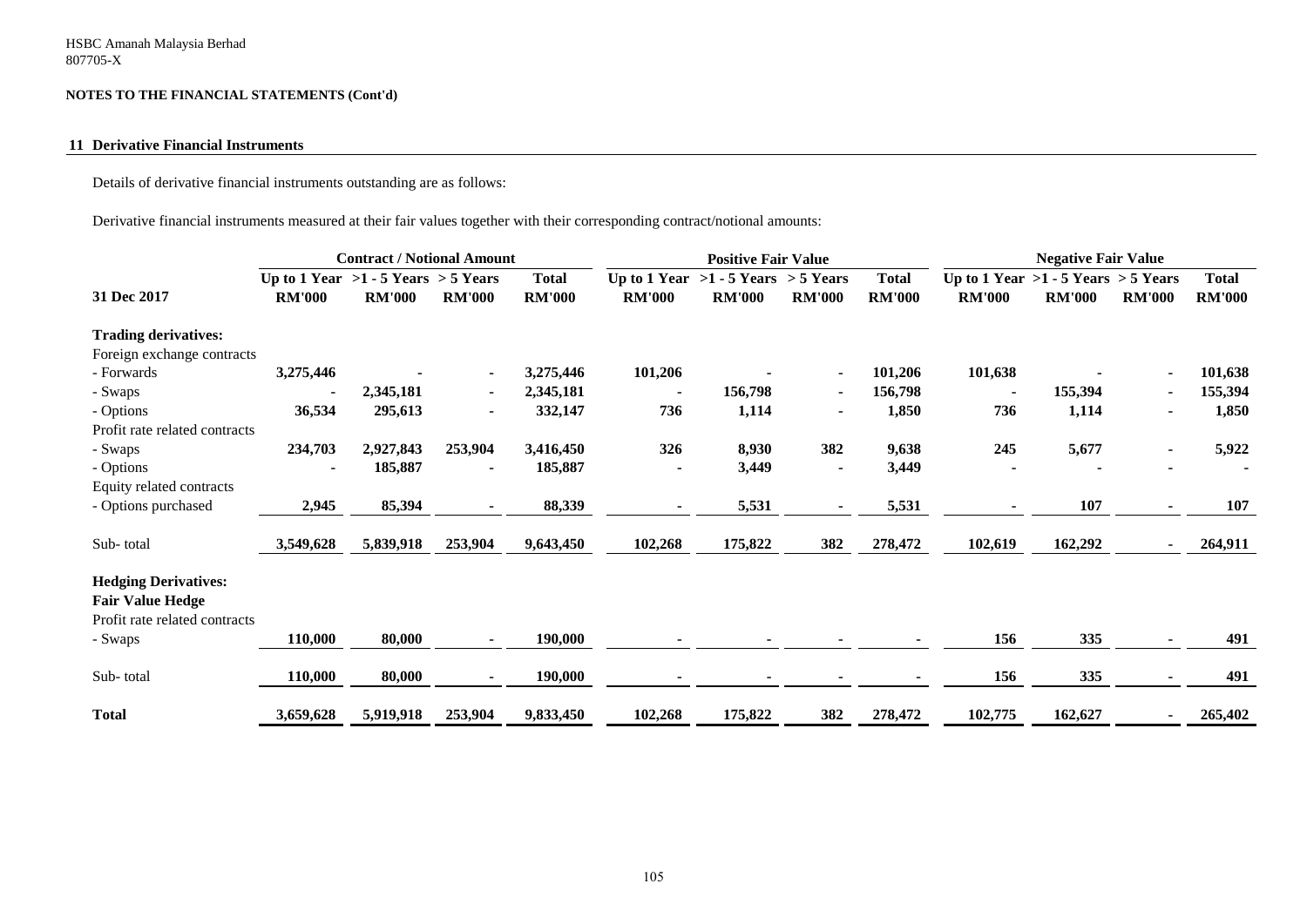#### **11 Derivative Financial Instruments (Cont'd)**

|                                                                                                    | Contract / Notional Amount |                                                         |                          | Positive Fair Value    |                               |                                 |                              | Negative Fair Value    |                               |                                             |                 |                        |
|----------------------------------------------------------------------------------------------------|----------------------------|---------------------------------------------------------|--------------------------|------------------------|-------------------------------|---------------------------------|------------------------------|------------------------|-------------------------------|---------------------------------------------|-----------------|------------------------|
| 31 Dec 2016                                                                                        | <b>RM'000</b>              | Up to 1 Year $>1 - 5$ Years $>5$ Years<br><b>RM'000</b> | <b>RM'000</b>            | Total<br><b>RM'000</b> | Up to 1 Year<br><b>RM'000</b> | $>1 - 5$ Years<br><b>RM'000</b> | $> 5$ Years<br><b>RM'000</b> | Total<br><b>RM'000</b> | Up to 1 Year<br><b>RM'000</b> | $>1 - 5$ Years $> 5$ Years<br><b>RM'000</b> | <b>RM'000</b>   | Total<br><b>RM'000</b> |
| <b>Trading derivatives:</b>                                                                        |                            |                                                         |                          |                        |                               |                                 |                              |                        |                               |                                             |                 |                        |
| Foreign exchange contracts                                                                         |                            |                                                         |                          |                        |                               |                                 |                              |                        |                               |                                             |                 |                        |
| - Forwards                                                                                         | 2,582,361                  |                                                         |                          | 2,582,361              | 111,609                       |                                 |                              | 111,609                | 112,797                       |                                             | $\qquad \qquad$ | 112,797                |
| - Swaps                                                                                            |                            | 2,159,793                                               | $\overline{\phantom{0}}$ | 2,159,793              |                               | 261,215                         | $\overline{\phantom{a}}$     | 261,215                |                               | 264,349                                     | $\blacksquare$  | 264,349                |
| - Options                                                                                          | 9,718                      | 345,197                                                 | $\overline{\phantom{0}}$ | 354,915                | 1,018                         | 4,789                           | $\overline{\phantom{a}}$     | 5,807                  | 1,018                         | 4,789                                       | $\blacksquare$  | 5,807                  |
| Profit rate related contracts                                                                      |                            |                                                         |                          |                        |                               |                                 |                              |                        |                               |                                             |                 |                        |
| - Swaps                                                                                            | 1,200,000                  | 4,770,174                                               | $\sim$                   | 5,970,174              | 470                           | 14,075                          | $\sim$                       | 14,545                 | 384                           | 8,906                                       | ۰               | 9,290                  |
| - Options                                                                                          |                            | 189,444                                                 | $\overline{\phantom{0}}$ | 189,444                |                               | 2,545                           | $\overline{\phantom{a}}$     | 2,545                  |                               | 135                                         | ۰               | 135                    |
| Equity related contracts                                                                           |                            |                                                         |                          |                        |                               |                                 |                              |                        |                               |                                             |                 |                        |
| - Options purchased                                                                                | 765,236                    | 109,766                                                 | $\overline{\phantom{0}}$ | 875,002                | 27                            | $\overline{\phantom{a}}$        | $\overline{\phantom{a}}$     | 27                     | 95,176                        | 2,180                                       | $\blacksquare$  | 97,356                 |
| Sub-total                                                                                          | 4,557,315                  | 7,574,374                                               | $\overline{\phantom{0}}$ | 12,131,689             | 113,124                       | 282,624                         | $\overline{\phantom{0}}$     | 395,748                | 209,375                       | 280,359                                     | $\blacksquare$  | 489,734                |
| <b>Hedging Derivatives:</b><br><b>Fair Value Hedge</b><br>Profit rate related contracts<br>- Swaps | 90,000                     | 190,000                                                 | $\blacksquare$           | 280,000                |                               |                                 |                              |                        | 59                            | 962                                         |                 | 1,021                  |
| Sub-total                                                                                          | 90,000                     | 190,000                                                 |                          | 280,000                |                               |                                 | $\overline{\phantom{a}}$     |                        | 59                            | 962                                         |                 | 1,021                  |
| Total                                                                                              | 4,647,315                  | 7,764,374                                               | $\overline{\phantom{a}}$ | 12,411,689             | 113,124                       | 282,624                         | $\qquad \qquad$              | 395,748                | 209,434                       | 281,321                                     | ۰               | 490,755                |

Included in the net non-profit income is the net gains/(losses) arising from fair value hedges during the financial period as follows:

|                                                                    |               | 31 Dec 2017 31 Dec 2016 |
|--------------------------------------------------------------------|---------------|-------------------------|
|                                                                    | <b>RM'000</b> | <b>RM'000</b>           |
| Gains/(Losses) on hedging instruments                              | 487           | (1,075)                 |
| (Losses)/Gains on the hedged items attributable to the hedged risk | (44)          | 654                     |
| Net gains from fair value hedges                                   | 443           | (421)                   |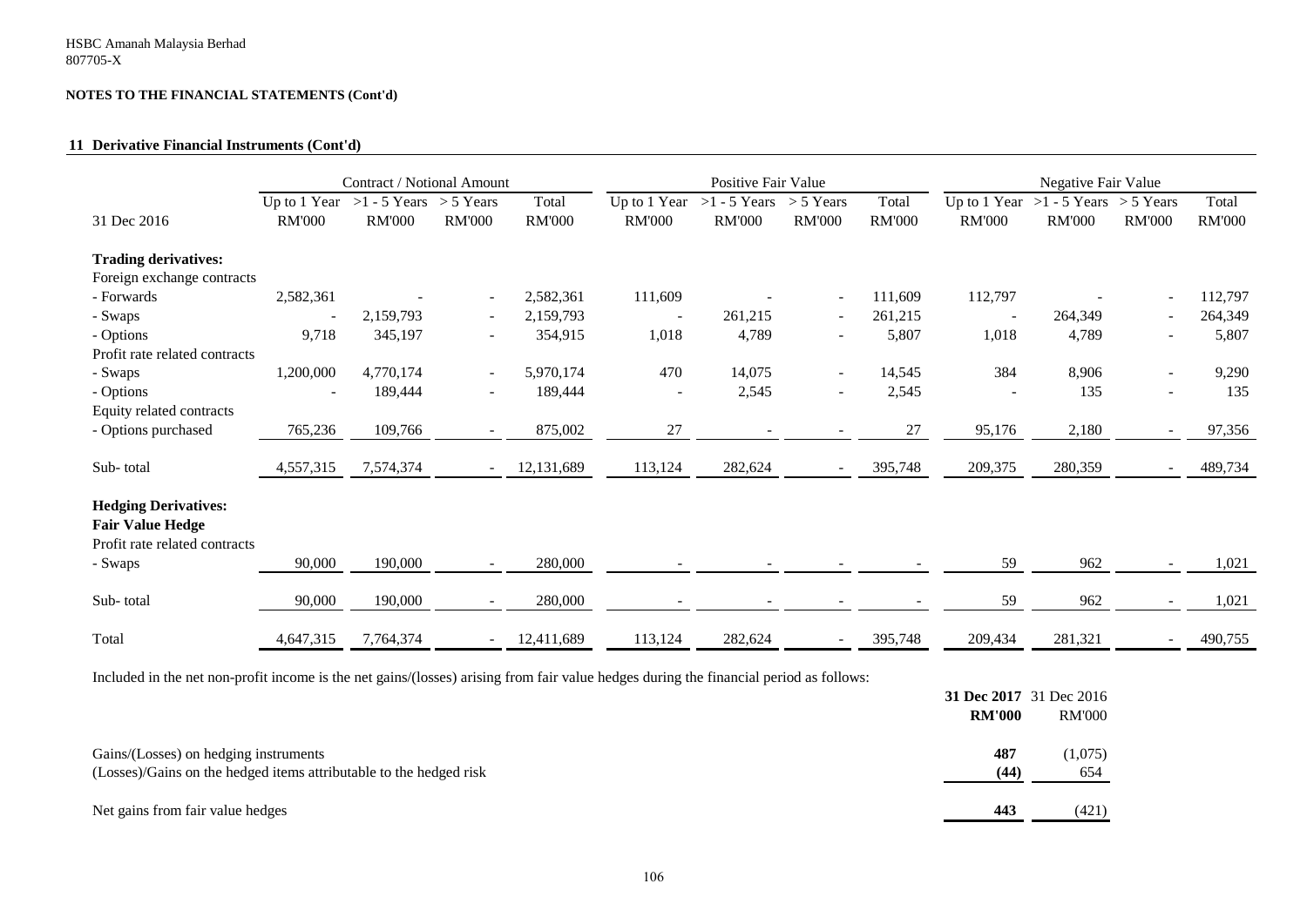#### **12 Other Assets**

|                                 | 31 Dec 2017<br><b>RM'000</b> | 31 Dec 2016<br><b>RM'000</b> |
|---------------------------------|------------------------------|------------------------------|
| Income receivable               | 7,631                        | 6,059                        |
| Profit receivable               | 17,197                       | 12,972                       |
| Prepayments                     | 334                          | 72                           |
| Amount due from holding company | 988                          | 45,132                       |
| Other receivables               | 17,209                       | 15,806                       |
|                                 | 43,359                       | 80,041                       |

### **13 Statutory deposits with Bank Negara Malaysia**

The non-profit bearing statutory deposits are maintained with Bank Negara Malaysia in compliance with Section 26(2)c and 26(3) of the Central Bank of Malaysia Act 2009, the amounts of which are determined at set percentages of total eligible liabilities.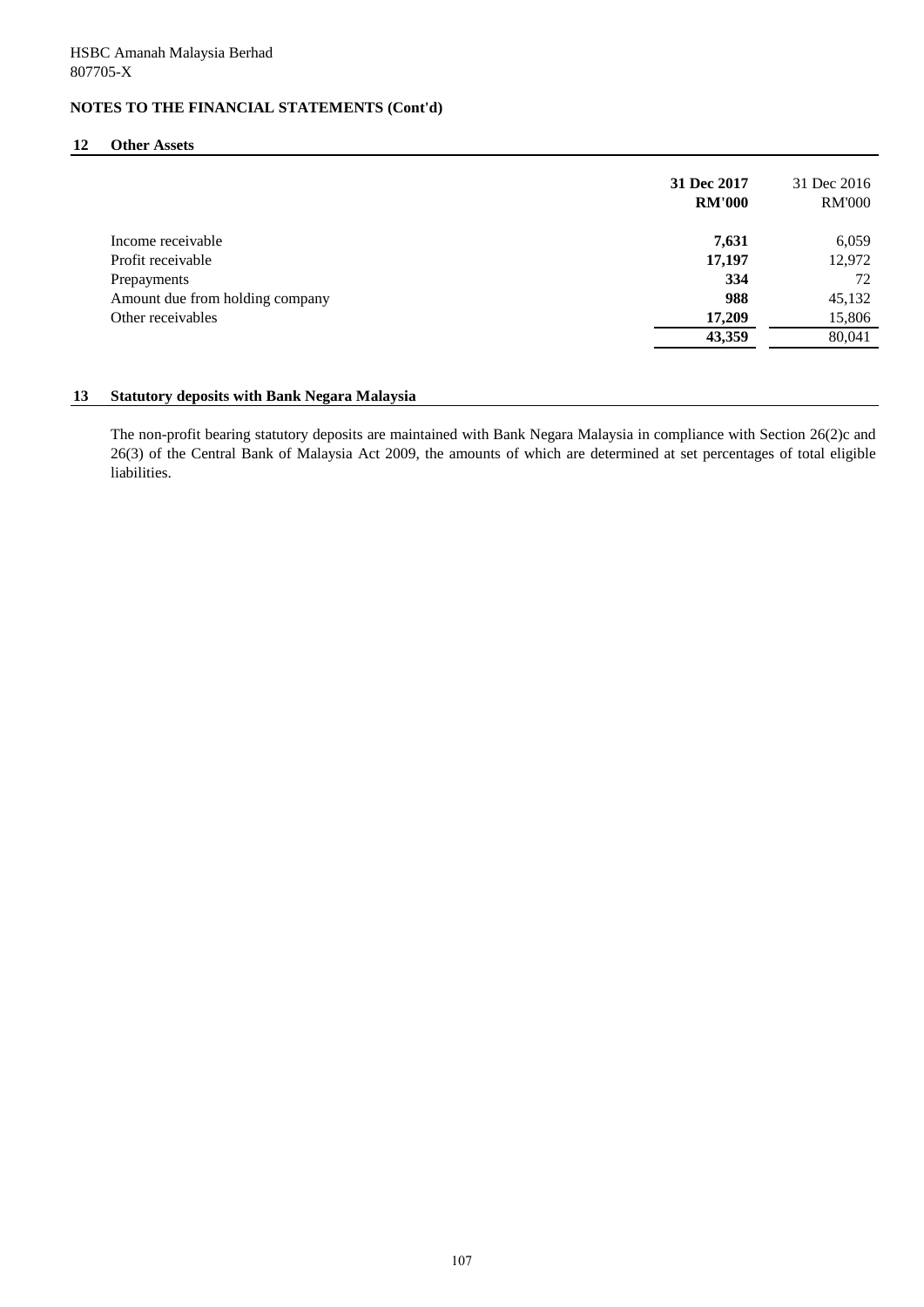# **14 Equipment**

|                                 | <b>Office</b> |               |                          |                              |               |
|---------------------------------|---------------|---------------|--------------------------|------------------------------|---------------|
|                                 | equipment,    |               |                          |                              |               |
|                                 | fixtures and  | Computer      | <b>Motor</b>             | Work                         |               |
| 2017                            | fittings      | equipment     | vehicles                 | in Progress                  | <b>Total</b>  |
|                                 | <b>RM'000</b> | <b>RM'000</b> | <b>RM'000</b>            | <b>RM'000</b>                | <b>RM'000</b> |
| Cost                            |               |               |                          |                              |               |
| Balance at 1 January            | 37,044        | 18,279        | 299                      |                              | 55,622        |
| <b>Additions</b>                | 1,739         | 562           |                          |                              | 2,301         |
| Written off                     | (1, 364)      | (439)         |                          | ۰                            | (1, 803)      |
| Balance at 31 December          | 37,419        | 18,402        | 299                      | $\blacksquare$               | 56,120        |
| <b>Accumulated depreciation</b> |               |               |                          |                              |               |
| Balance at 1 January            | 33,090        | 15,175        | 120                      |                              | 48,385        |
| Charge for the financial year   | 2,314         | 1,641         | 60                       |                              | 4,015         |
| Written off                     | (1,361)       | (439)         |                          | ۰                            | (1,800)       |
| Balance at 31 December          | 34,043        | 16,377        | 180                      | $\blacksquare$               | 50,600        |
| Net book value at 31 December   | 3,376         | 2,025         | 119                      | $\qquad \qquad \blacksquare$ | 5,520         |
|                                 | Office        |               |                          |                              |               |
|                                 | equipment,    |               |                          |                              |               |
|                                 | fixtures and  | Computer      | Motor                    | Work                         |               |
| 2016                            | fittings      | equipment     | vehicles                 | in Progress                  | Total         |
|                                 | <b>RM'000</b> | <b>RM'000</b> | <b>RM'000</b>            | <b>RM'000</b>                | <b>RM'000</b> |
| Cost                            |               |               |                          |                              |               |
| Balance at 1 January            | 35,069        | 18,426        | 299                      |                              | 53,794        |
| <b>Additions</b>                | 1,975         | 3             |                          |                              | 1,978         |
| Written off                     |               | (150)         |                          | $\overline{\phantom{a}}$     | (150)         |
| Balance at 31 December          | 37,044        | 18,279        | 299                      | $\overline{a}$               | 55,622        |
| <b>Accumulated depreciation</b> |               |               |                          |                              |               |
| Balance at 1 January            | 30,007        | 13,439        | 60                       |                              | 43,506        |
| Charge for the financial year   | 3,083         | 1,886         | 60                       |                              | 5,029         |
| Disposals                       |               | (150)         | $\overline{\phantom{a}}$ | $\overline{\phantom{a}}$     | (150)         |
| Balance at 31 December          | 33,090        | 15,175        | 120                      | $\overline{a}$               | 48,385        |
| Net book value at 31 December   | 3,954         | 3,104         | 179                      | $\overline{\phantom{a}}$     | 7,237         |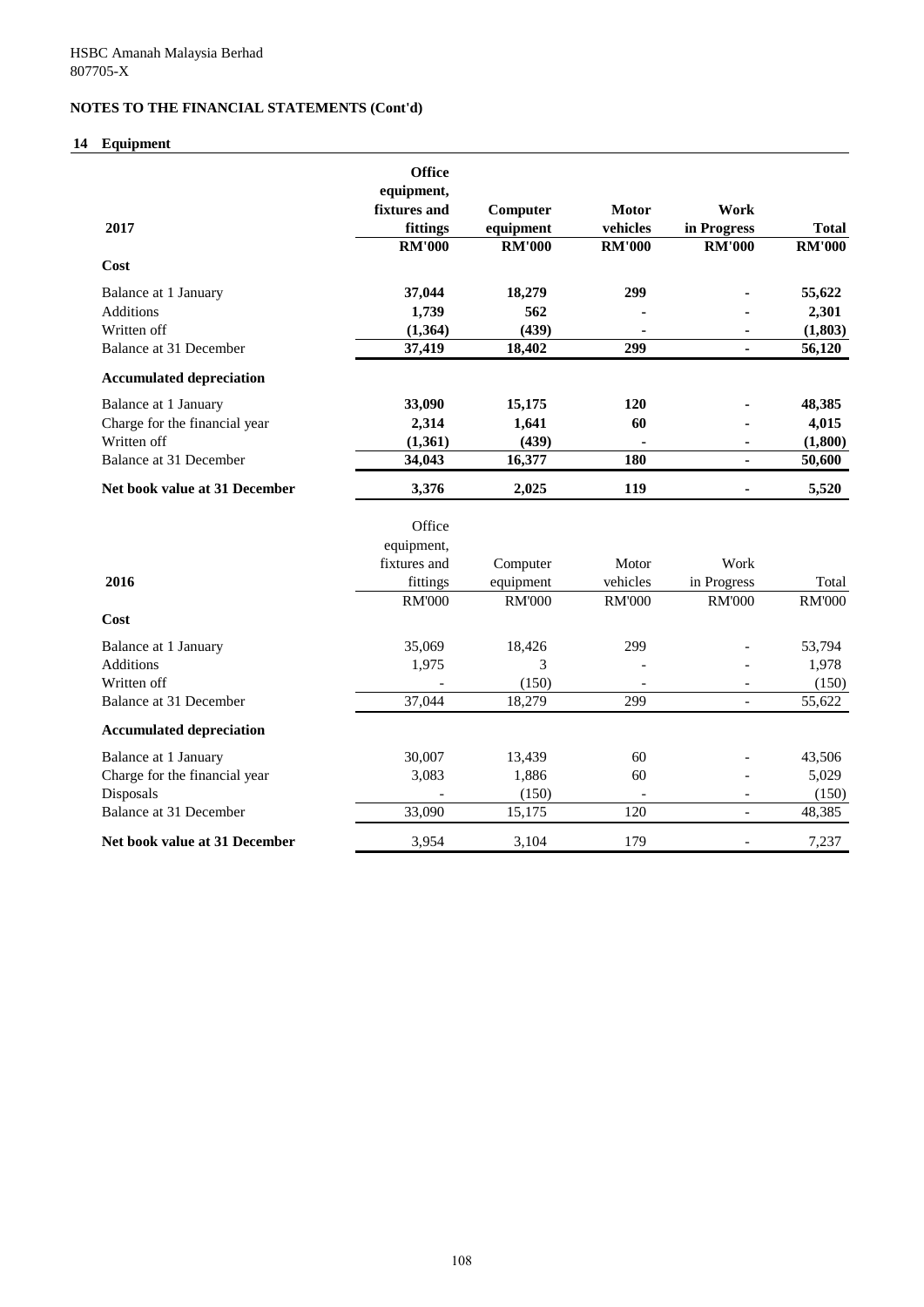## **15 Intangible assets**

|                                 | 31 Dec 2017<br><b>RM'000</b> | 31 Dec 2016<br><b>RM'000</b> |
|---------------------------------|------------------------------|------------------------------|
| <b>Computer software</b>        |                              |                              |
| Cost                            |                              |                              |
| Balance at 1 January            | 5,053                        | 5,053                        |
| Written off                     |                              |                              |
| Balance at 31 December          | 5,053                        | 5,053                        |
| <b>Accumulated amortisation</b> |                              |                              |
| Balance at 1 January            | 5,053                        | 5053                         |
| Charge for the financial year   |                              |                              |
| Written off                     |                              |                              |
| Balance at 31 December          | 5,053                        | 5,053                        |
| Net book value at 31 December   |                              |                              |

## **16 Deferred Tax Assets**

The amounts, prior to offsetting are summarised as follows:

|                          | 31 Dec 2017   | 31 Dec 2016   |
|--------------------------|---------------|---------------|
|                          | <b>RM'000</b> | <b>RM'000</b> |
| Deferred tax assets      | 9.668         | 11,044        |
| Deferred tax liabilities | (1,031)       | (649)         |
|                          | 8,637         | 10,395        |

Deferred tax assets and liabilities are offset where there is a legally enforceable right to set-off current tax assets against current tax liabilities.

|                                                                                        | 31 Dec 2017   | 31 Dec 2016   |
|----------------------------------------------------------------------------------------|---------------|---------------|
|                                                                                        | <b>RM'000</b> | <b>RM'000</b> |
| Deferred tax assets                                                                    |               |               |
| - settled more than 12 months                                                          | 284           | 5,040         |
| - settled within 12 months                                                             | 9,384         | 6,004         |
| Deferred tax liabilities                                                               |               |               |
| - settled more than 12 months                                                          | (309)         | (298)         |
| - settled within 12 months                                                             | (722)         | (351)         |
|                                                                                        | 8,637         | 10,395        |
| The recognised deferred tax assets and liabilities (before offsetting) are as follows: |               |               |
|                                                                                        | 31 Dec 2017   | 31 Dec 2016   |
|                                                                                        | <b>RM'000</b> | <b>RM'000</b> |
| Equipment capital allowances                                                           | (319)         | (649)         |
| Available-for-sale reserve                                                             | (712)         | 2,067         |
| Provision for accrued expenses                                                         | 7,080         | 6,462         |
| Deferred income                                                                        | 2,380         | 2,449         |
| Lease receivables                                                                      | 208           | 66            |
|                                                                                        | 8,637         | 10,395        |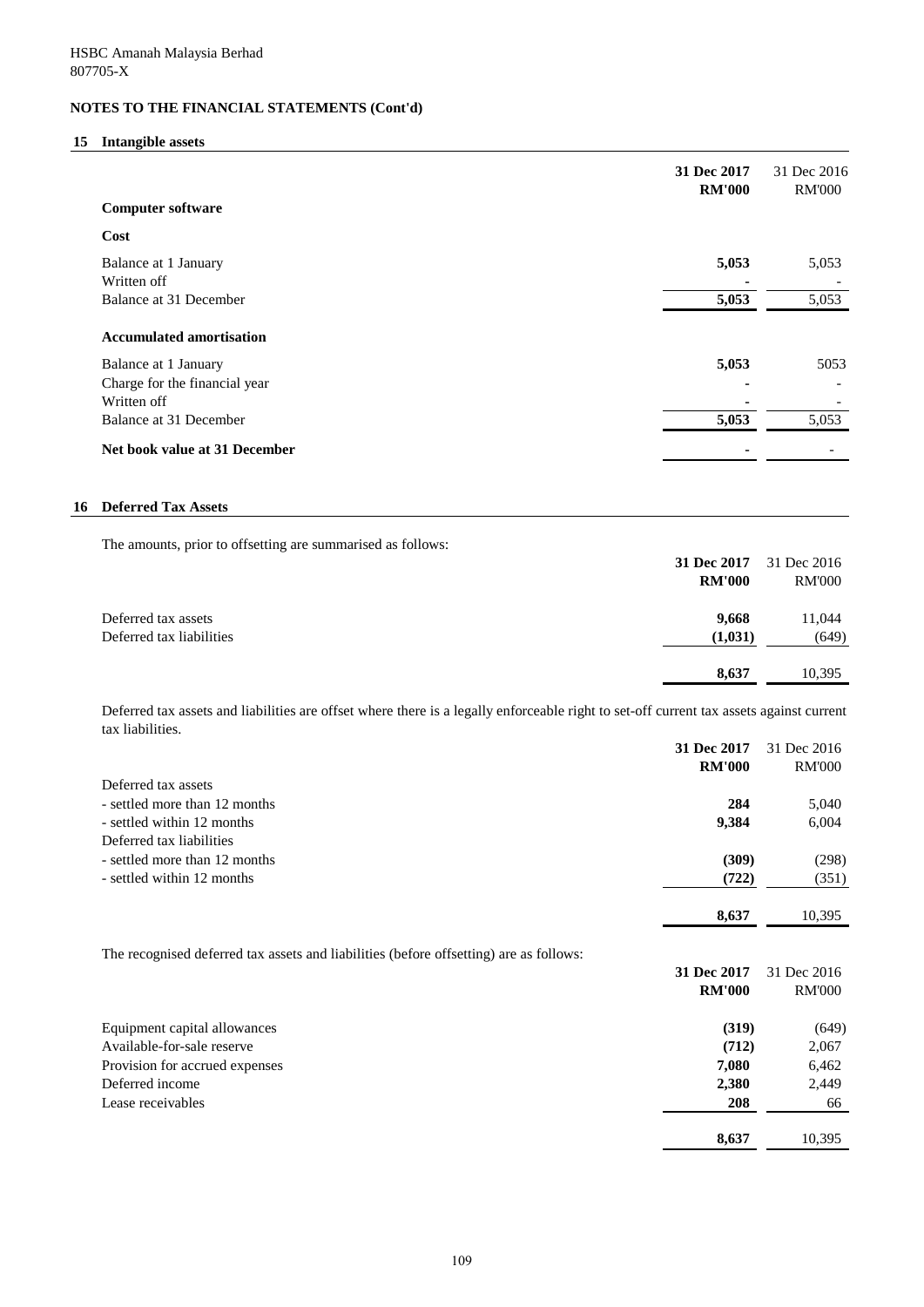## **16 Deferred Tax Assets (Cont'd)**

The movements in temporary differences during the financial year are as follows:

|                                |                   |               | Recognised              |                   |
|--------------------------------|-------------------|---------------|-------------------------|-------------------|
|                                |                   | Recognised    | in other                |                   |
|                                | <b>Balance</b> at |               | in profit comprehensive | <b>Balance</b> at |
|                                | 1 January         | or loss       | income                  | 31 December       |
| 2017                           | <b>RM'000</b>     | <b>RM'000</b> | <b>RM'000</b>           | <b>RM'000</b>     |
| Available-for-sale reserve     | 2,067             |               | (2,067)                 |                   |
| Provision for accrued expenses | 6,462             | 618           |                         | 7,080             |
| Deferred income                | 2,449             | (69)          |                         | 2,380             |
| Lease receivables              | 66                | 142           |                         | 208               |
| Deferred Tax Assets            | 11,044            | 691           | (2,067)                 | 9,668             |
| Equipment capital allowances   | (649)             | 330           |                         | (319)             |
| Available-for-sale reserves    |                   |               | (712)                   | (712)             |
| Deferred Tax Liabilities       | (649)             | 330           | (712)                   | (1,031)           |
| Net Deferred Tax Assets        | 10,395            | 1,021         | (2,779)                 | 8,637             |
| 2016                           |                   |               |                         |                   |
| Available-for-sale reserve     |                   |               | 2,067                   | 2,067             |
| Provision for accrued expenses | 7,457             | (995)         |                         | 6,462             |
| Deferred income                |                   | 2,449         |                         | 2,449             |
| Lease receivables              |                   | 66            |                         | 66                |
| Other temporary differences    | 124               | (124)         |                         |                   |
| <b>Deferred Tax Assets</b>     | 7,581             | 1,396         | 2,067                   | 11,044            |
| Equipment capital allowances   | (449)             | (200)         |                         | (649)             |
| Lease receivables              | (22)              | 22            |                         |                   |
| Available-for-sale reserves    | (1, 562)          |               | 1,562                   |                   |
| Deferred Tax Liabilities       | (2,033)           | (178)         | 1,562                   | (649)             |
| Net Deferred Tax Assets        | 5,548             | 1,218         | 3,629                   | 10,395            |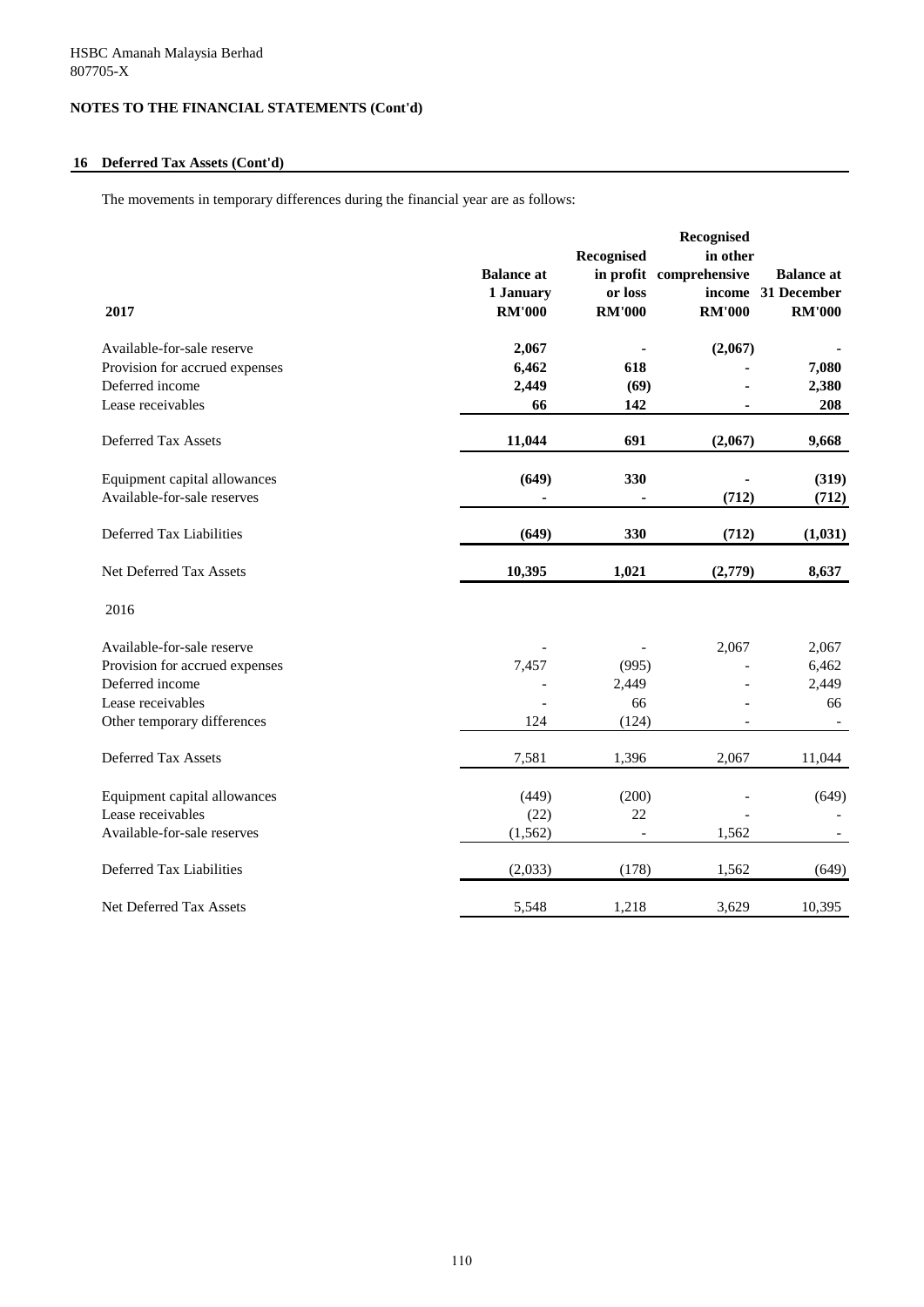## **17 Tax Recoverable**

|                                                                                                                                       | 31 Dec 2017<br><b>RM'000</b>                 | 31 Dec 2016<br><b>RM'000</b>                 |
|---------------------------------------------------------------------------------------------------------------------------------------|----------------------------------------------|----------------------------------------------|
| Tax recoverable                                                                                                                       | 7,624                                        | 10,285                                       |
| <b>18 Deposits From Customers</b>                                                                                                     |                                              |                                              |
| (i) By type of deposit                                                                                                                | 31 Dec 2017                                  | 31 Dec 2016                                  |
| At amortised cost                                                                                                                     | <b>RM'000</b>                                | <b>RM'000</b>                                |
| Non-Mudharabah Fund                                                                                                                   |                                              |                                              |
| Demand deposits<br>- Wadiah<br>Savings deposits                                                                                       | 2,114,167                                    | 1,902,318                                    |
| - Wadiah<br>Term deposits                                                                                                             | 1,644,028                                    | 1,627,182                                    |
| - Murabahah<br>- Qard                                                                                                                 | 6,195,246<br>81,084                          | 5,007,808<br>129,452                         |
| Islamic repurchase agreements<br>- Bai Al-Inah                                                                                        |                                              | 59,783                                       |
|                                                                                                                                       | 10,034,525                                   | 8,726,543                                    |
| The maturity structure of term deposits is as follows:                                                                                |                                              |                                              |
|                                                                                                                                       | 31 Dec 2017<br><b>RM'000</b>                 | 31 Dec 2016<br><b>RM'000</b>                 |
| Due within six months<br>More than six months to one year<br>More than one year to three years<br>More than three years to five years | 4,897,455<br>1,239,371<br>110,069<br>29,435  | 4,376,774<br>735,158<br>19,710<br>5,618      |
|                                                                                                                                       | 6,276,330                                    | 5,137,260                                    |
| (ii) By type of customer                                                                                                              |                                              |                                              |
|                                                                                                                                       | 31 Dec 2017<br><b>RM'000</b>                 | 31 Dec 2016<br><b>RM'000</b>                 |
| Government and statutory bodies<br>Business enterprises<br>Individuals<br>Others                                                      | 5,623<br>2,220,541<br>5,411,494<br>2,396,867 | 6,429<br>2,026,165<br>4,583,883<br>2,110,066 |
|                                                                                                                                       | 10,034,525                                   | 8,726,543                                    |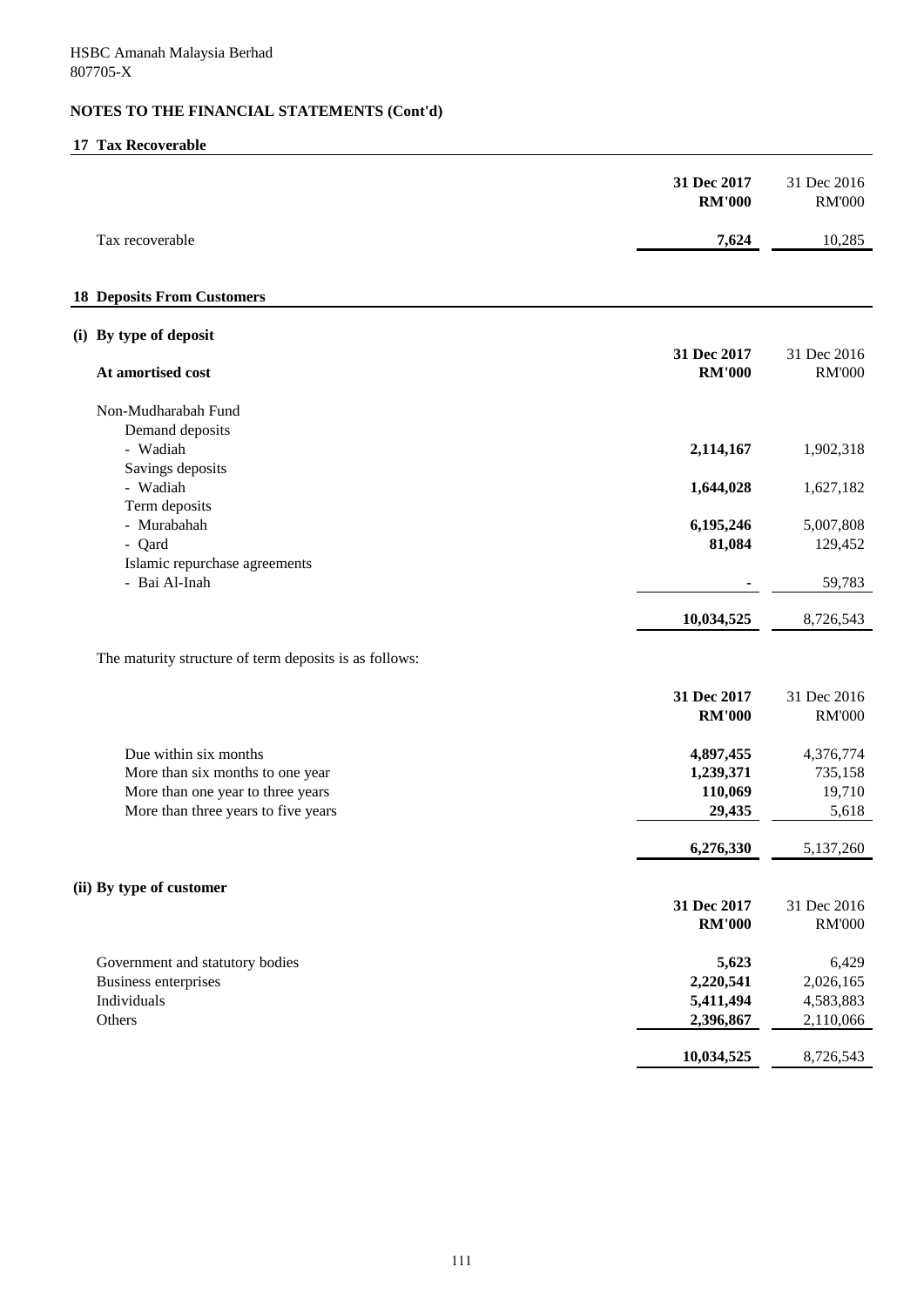## **19 Deposits and Placements from Banks and Other Financial Institutions**

| 31 Dec 2017<br><b>RM'000</b> |         | 31 Dec 2016<br><b>RM'000</b> |
|------------------------------|---------|------------------------------|
| Non-Mudharabah Fund          |         |                              |
| Licensed banks<br>2,441,124  |         | 1,923,186                    |
| Bank Negara Malaysia         | 26,557  | 28,416                       |
| Other financial institutions | 894,258 | ۰                            |
|                              |         |                              |
| 3,361,939                    |         | 1,951,602                    |

Included in deposits and placements from banks and other financial institutions are placements from the Bank's parent company, HSBC Bank Malaysia Berhad, of RM2.4 billion (31 Dec 2016: RM1.9 billion).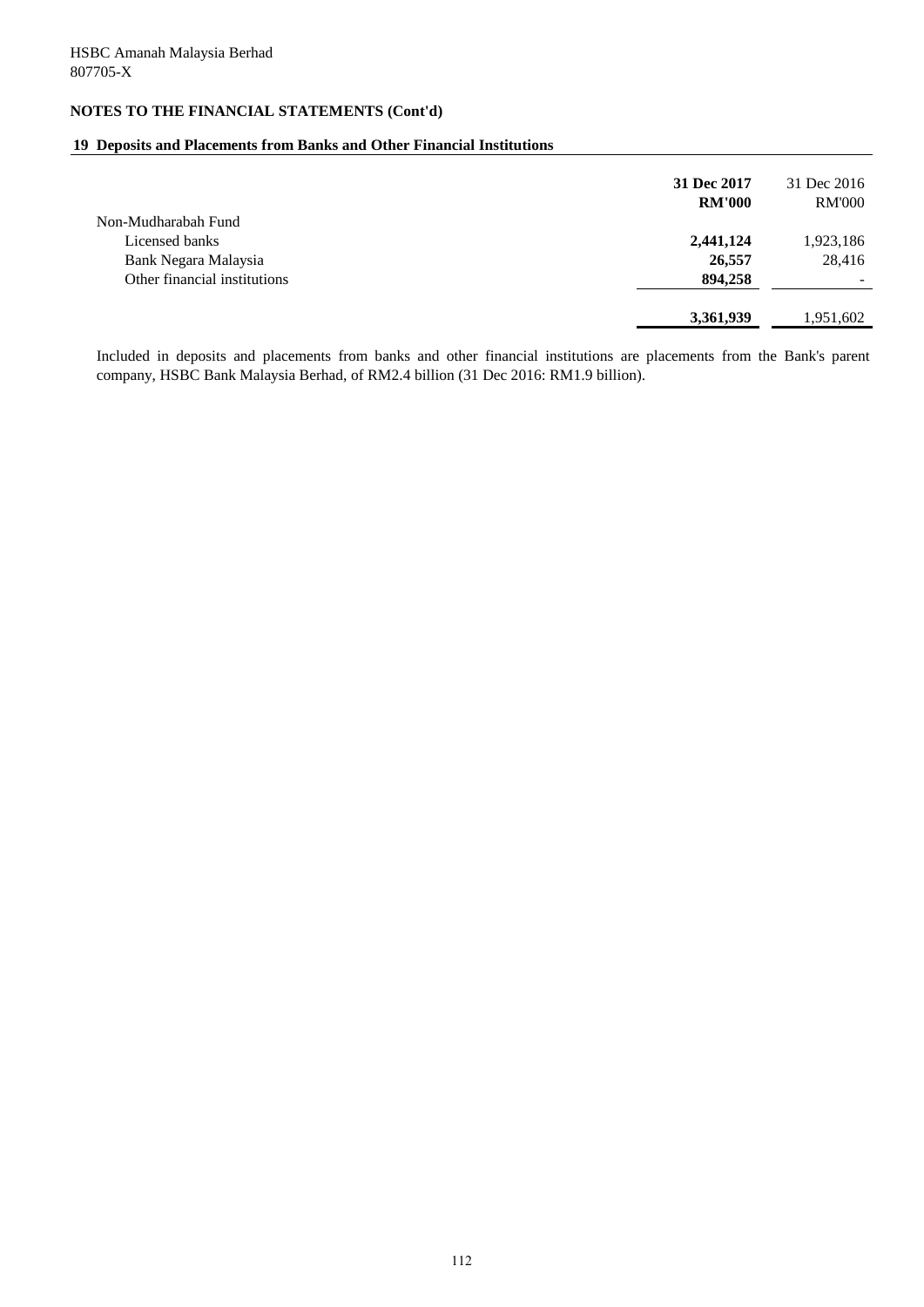## **20 Other Liabilities**

|                                    | <b>Note</b> | 31 Dec 2017<br><b>RM'000</b> | 31 Dec 2016<br><b>RM'000</b> |
|------------------------------------|-------------|------------------------------|------------------------------|
| At amortised cost                  |             |                              |                              |
| <b>Settlements</b>                 |             | 2,945                        |                              |
| Amounts due to holding company     |             | 169,489                      | 36,472                       |
| Profit payable                     |             |                              |                              |
| Structured products                |             |                              | 4,182                        |
| Others                             |             | 74,428                       | 61,262                       |
| Deferred income                    |             | 10,716                       | 11,286                       |
| Marginal deposit                   |             | 13,092                       | 22,761                       |
| Accrued expenses                   |             | 29,044                       | 26,235                       |
| Other creditors                    | (a)         | 64,752                       | 53,528                       |
|                                    |             | 364,466                      | 215,726                      |
| At fair value                      |             |                              |                              |
| Structured products, at fair value |             |                              |                              |
| Wakalah with Commodity Wa'ad       |             | 279,975                      | 969,409                      |
|                                    |             | 644,441                      | 1,185,135                    |

Structured products are measured at fair value over the life of the instruments. Structured products are deposits with embedded derivatives, of which both profit paid and fair valuation on the structured products are recorded in other operating income, as per accounting policy in Note 3(h), and respective fair value on trading liabilities is shown in Note 5(b) in the audited financial statements of the Bank for the financial year ended 31 December 2017.

## (a) Other creditors and accruals

Included in other creditors and accruals is excess compensation balance and profit earned from inadvertent Shariah non-compliant activities. The contribution was distributed to the Non-Governmental Organisations approved by the Shariah Committee during the financial year. There had not been any case on Shariah non-compliant event during the financial year (2016: Nil).

| Source and use of charity funds                           |               |               |
|-----------------------------------------------------------|---------------|---------------|
|                                                           | 31 Dec 2017   | 31 Dec 2016   |
|                                                           | <b>RM'000</b> | <b>RM'000</b> |
| Source of charity funds                                   |               |               |
| Balance at 1 January                                      | 4             | 70            |
| Shariah non-compliant income for the financial year $[1]$ | 13            | 114           |
| Use of charity funds                                      |               |               |
| Contribution to non-profit organisations                  | (16)          | (93)          |
| Tax expense on Shariah non-compliant income               |               | (87)          |
| Balance at 31 December                                    |               | 4             |

[1] Income received from transactions via Nostro Accounts.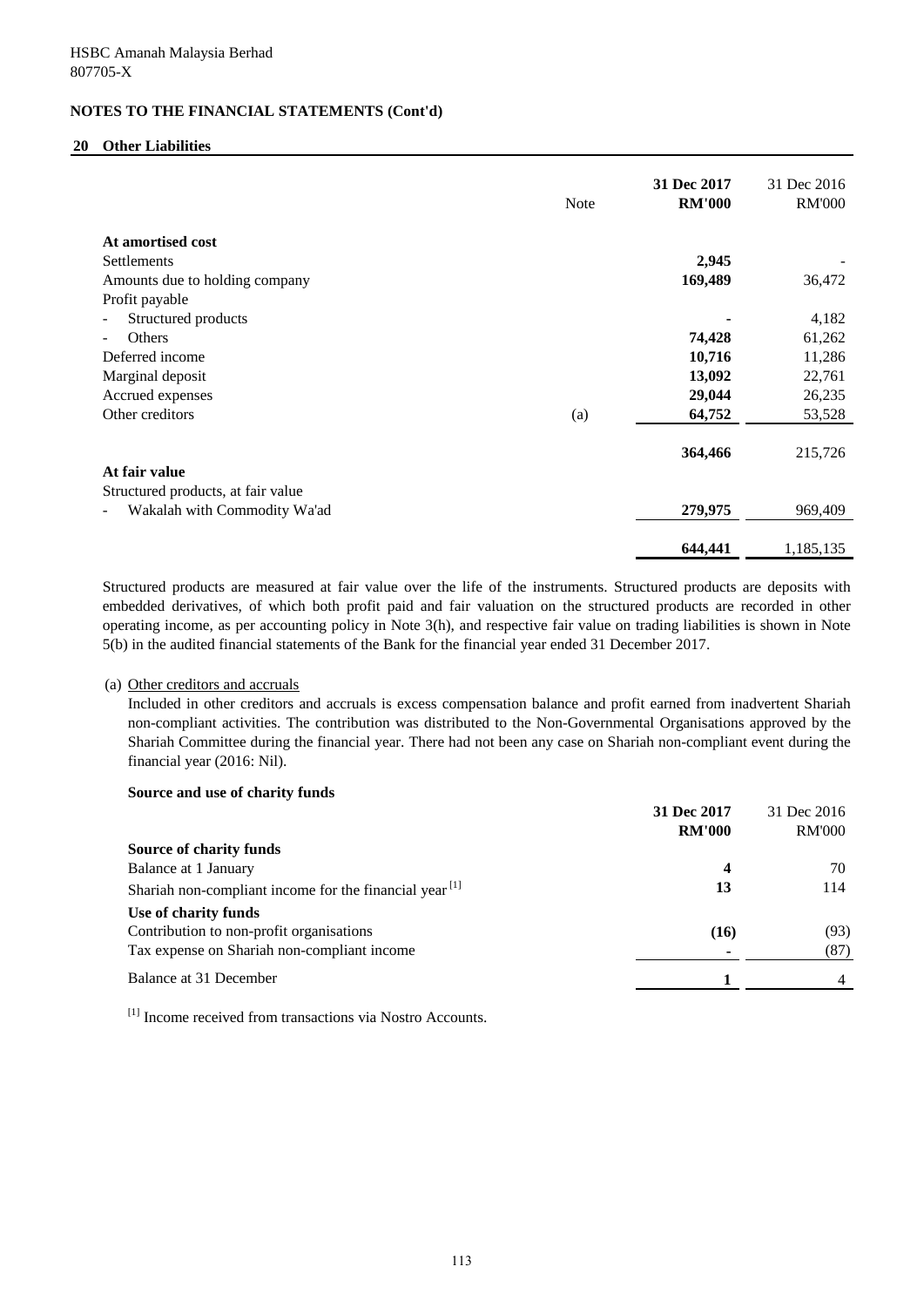## **21 Multi-Currency Sukuk Programme**

| 31 Dec 2017                                        | 31 Dec 2016   |
|----------------------------------------------------|---------------|
| <b>RM'000</b>                                      | <b>RM'000</b> |
| 1,252,829<br>Multi-Currency Sukuk Programme (MCSP) | 1,756,001     |

The Bank issued the following series of 5-year unsecured Sukuk under its RM3 billion MCSP.

|                              | <b>Nominal</b> |              |                 |               |               | <b>Carrying Value</b> |  |
|------------------------------|----------------|--------------|-----------------|---------------|---------------|-----------------------|--|
|                              | <b>Value</b>   | <b>Issue</b> | <b>Maturity</b> | 31 Dec 2017   | 31 Dec 2016   |                       |  |
| Issuance under MCSP          | <b>RM'000</b>  | <b>Date</b>  | Date            | <b>RM'000</b> | <b>RM'000</b> |                       |  |
| At amortised cost            |                |              |                 |               |               |                       |  |
| 1st series at amortised cost | 500,000        | 28 Sept 2012 | 28 Sept 2017    |               | 500,000       |                       |  |
| At fair value                |                |              |                 |               |               |                       |  |
| 2nd series                   | 500,000        | 16 Oct 2014  | 16 Oct 2019     | 501,201       | 502,835       |                       |  |
| 3rd series                   | 750,000        | 27 Mar 2015  | 27 Mar 2020     | 751,628       | 753,166       |                       |  |
|                              |                |              |                 |               |               |                       |  |
|                              | 1,250,000      |              |                 | 1,252,829     | 1,256,001     |                       |  |
|                              | 1,750,000      |              |                 | 1,252,829     | 1,756,001     |                       |  |

## Movement in MCSP

|                                                                       | 2nd series    |               | 3rd series                   |                              |
|-----------------------------------------------------------------------|---------------|---------------|------------------------------|------------------------------|
|                                                                       | 31 Dec 2017   | 31 Dec 2016   | 31 Dec 2017                  | 31 Dec 2016                  |
|                                                                       | <b>RM'000</b> | <b>RM'000</b> | <b>RM'000</b>                | <b>RM'000</b>                |
| Balance at 1 January                                                  | 502,835       | 500,641       | 753,166                      | 749,182                      |
| Change in fair value other than from own credit risk                  | (504)         | 4,282         | 64                           | 7,565                        |
| Change in fair value from own credit risk                             | (1,130)       | (2,088)       | (1,602)                      | (3,581)                      |
| Balance at 31 December                                                | 501,201       | 502,835       | 751,628                      | 753,166                      |
|                                                                       |               |               | 31 Dec 2017<br><b>RM'000</b> | 31 Dec 2016<br><b>RM'000</b> |
| The cumulative change in fair value due to changes in own credit risk |               |               | (2,732)                      | (5,669)                      |
|                                                                       |               |               |                              |                              |

## **22 Subordinated Commodity Murabahah Financing**

|                                                                | 31 Dec 2017   | 31 Dec 2016   |
|----------------------------------------------------------------|---------------|---------------|
|                                                                | <b>RM'000</b> | <b>RM'000</b> |
| Subordinated Commodity Murabahah Financing, at amortised costs |               |               |
| First tranche issued on 25 June 2014                           | 314,714       | 348.508       |
| Second tranche issued on 30 June 2015<br>$\sim 100$            | 268,884       | 297,757       |
|                                                                | 583,598       | 646,265       |

The unsecured Subordinated Commodity Murabahah financing comprise of two tranches of Basel III compliant Tier 2 subordinated financing of USD equivalent of RM250 million each from the Bank's immediate holding company, HSBC Bank Malaysia Berhad (HBMY). The tenor for both the Subordinated Commodity Murabahah financing is 10 years from the utilisation date with profit payable quarterly in arrears.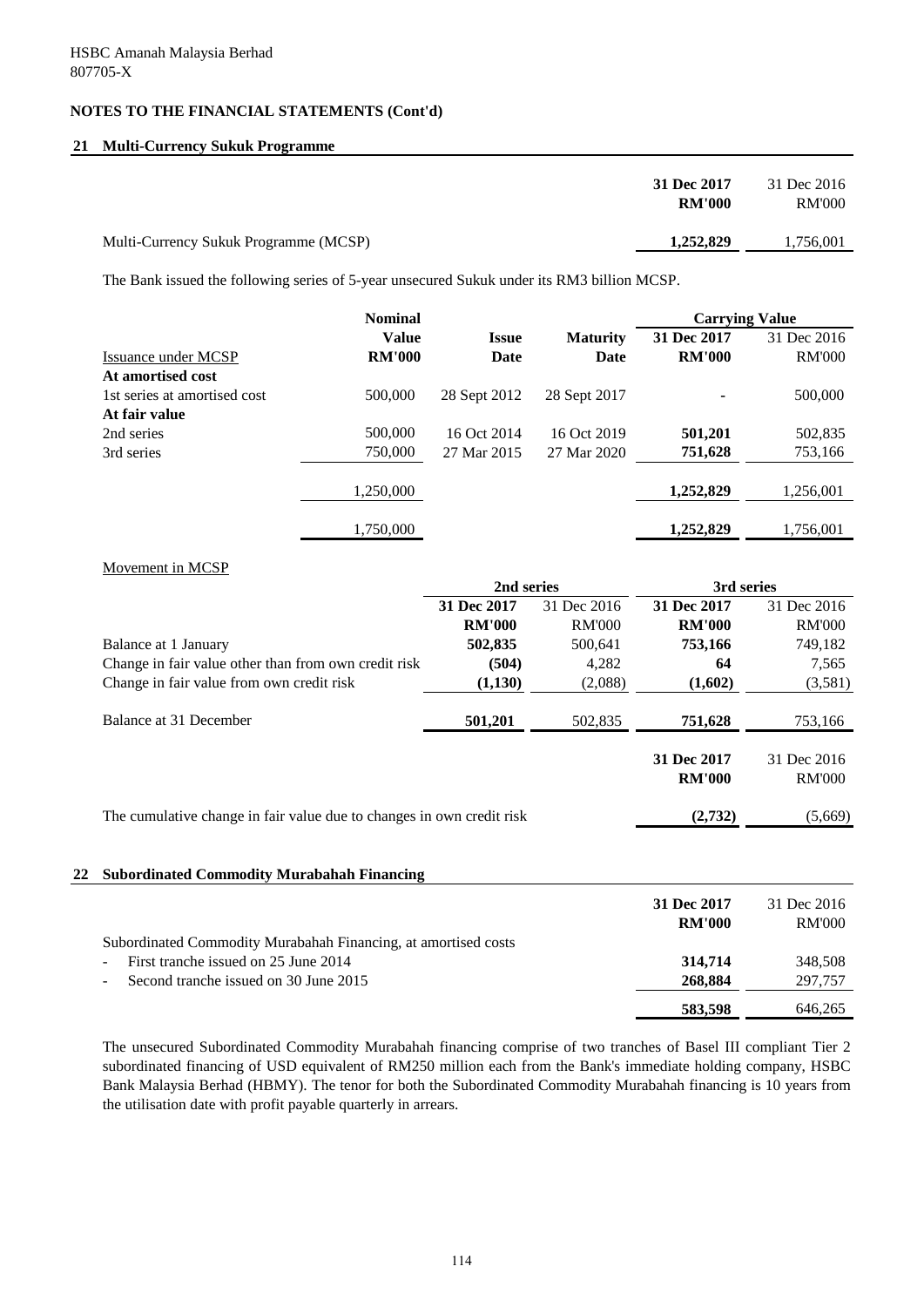#### **23 Share Capital**

|                                                 | 31 Dec 2017          |               | 31 Dec 2016   |         |
|-------------------------------------------------|----------------------|---------------|---------------|---------|
|                                                 | Number of            |               | Number of     |         |
|                                                 | Ordinary             |               | Ordinary      |         |
|                                                 | <b>Shares ('000)</b> | <b>RM'000</b> | Shares ('000) | RM'000  |
| <b>Authorised Share Capital</b>                 |                      |               |               |         |
| Ordinary shares of RM0.50 each                  |                      |               | 600,000       | 300,000 |
| <b>Ordinary Shares Issued and Fully Paid</b>    |                      |               |               |         |
| At 1 January - ordinary shares of RM0.50 each   | 100,000              | 50,000        | 100,000       | 50,000  |
| Transition to no par value regime on 31 January |                      |               |               |         |
| 2017 under the Companies Act 2016               |                      | 610.000       |               |         |
| (See Note $24[2]$ )                             |                      |               |               |         |
| At 31 December - ordinary shares with no par    |                      |               |               |         |
| value (2016: par value of RM0.50 each)          | 100,000              | 660,000       | 100,000       | 50,000  |
|                                                 |                      |               |               |         |

#### **24 Reserves**

|                                             | 31 Dec 2017<br><b>RM'000</b> | 31 Dec 2016<br><b>RM'000</b><br>(Restated) |
|---------------------------------------------|------------------------------|--------------------------------------------|
| Non-distributable                           |                              |                                            |
| Share premium <sup>[2]</sup>                | ۰                            | 610,000                                    |
| Statutory reserve [1]                       | $\blacksquare$               | 50,000                                     |
| Available-for-sale reserve                  | 179                          | (6, 547)                                   |
| Own credit reserve                          | 230                          | (1,846)                                    |
| Capital contribution reserve <sup>[3]</sup> | 408                          | 403                                        |
| Regulatory reserves <sup>[4]</sup>          | 34,000                       | 34,000                                     |
|                                             | 34,817                       | 686,010                                    |
| Distributable                               |                              |                                            |
| Retained profits                            | 921,511                      | 785,141                                    |
|                                             | 956,328                      | 1,471,151                                  |

[1] The statutory reserve is maintained in compliance with Section 12 of the Islamic Financial Services Act 2013 and is not distributable as cash dividends. The Bank is no longer required to maintain this statutory reserves with effect from 3 May 2017 pursuant to BNM's guideline on Capital Funds.

[2] Prior to 31 January 2017, the application of the share premium account was governed by Sections 60, 61 and 67A of the Companies Act 1965. In accordance with the transitional provisions set out in Section 618 (2) of the new Companies Act 2016, on 31 January 2017 any amount standing to the credit of the share premium account has become part of the Bank's share capital.

[3] The capital contribution reserve is maintained to record the amount relating to share options granted to employees of the Bank directly by HSBC Holdings plc.

[4] The regulatory reserve is maintained in compliance with paragraph 13 of BNM's policy document on classification and impairment provisions and impairment for financing and subsequent circular issued in February 2014, to maintain, in aggregate, collective impairment allowance and regulatory reserve of no less than 1.2% of gross financing and advances, net of individual impairment allowance. The regulatory reserve is debited against retained profits.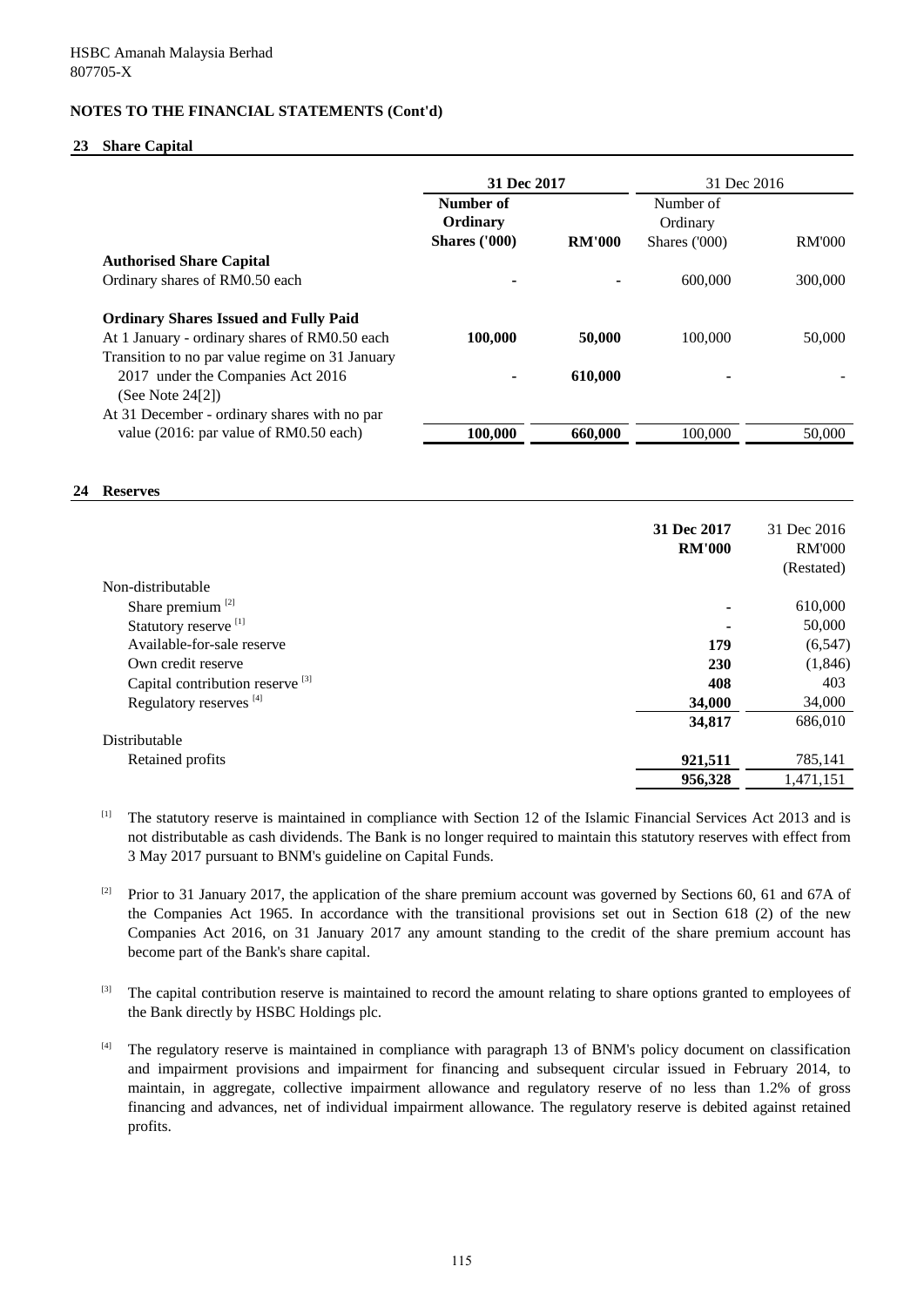# **25 Income Derived from Investment of Depositors' Funds and Others**

|                                                                                  | 31 Dec 2017<br><b>RM'000</b> | 31 Dec 2016<br><b>RM'000</b> |
|----------------------------------------------------------------------------------|------------------------------|------------------------------|
| Income derived from investment of:                                               |                              |                              |
| (i) general investment deposits                                                  | 448,502                      | 442,956                      |
| (ii) specific investment deposits                                                | 51,602                       | 31,151                       |
| (iii) others                                                                     | 211,447                      | 212,160                      |
|                                                                                  | 711,551                      | 686,267                      |
|                                                                                  |                              |                              |
|                                                                                  | 31 Dec 2017<br><b>RM'000</b> | 31 Dec 2016<br><b>RM'000</b> |
| (i) Income derived from investment of general investment deposits                |                              |                              |
| Finance income:                                                                  |                              |                              |
| Financing and advances                                                           |                              |                              |
| - Profit earned other than recoveries from                                       |                              |                              |
| impaired financing                                                               | 364,310                      | 351,682                      |
| - Recoveries from impaired financing                                             | 12,515                       | 10,407                       |
| Financial investments available-for-sale                                         | 38,484                       | 31,211                       |
| Money at call and deposit with financial institutions                            | 22,783                       | 54,394                       |
|                                                                                  | 438,092                      | 447,694                      |
|                                                                                  |                              |                              |
| Other operating income                                                           |                              |                              |
| Realised gains from dealing in foreign currency                                  | 16,837                       | 19,610                       |
| Unrealised losses from dealing in foreign currency                               | (461)                        | (3,569)                      |
| (Losses)/gains from sale of financial assets held-for-trading                    |                              |                              |
| and other financial instruments                                                  | (32)                         | 873                          |
| Unrealised gains from revaluation of financial                                   | 45                           | 304                          |
| assets held-for-trading<br>Net profit paid for financial assets held-for-trading |                              |                              |
| and other financial instruments                                                  | (11, 675)                    | (24, 125)                    |
| Realised gains from trading in derivatives                                       | 2,352                        | 2,809                        |
| Unrealised gains/(losses) from trading in derivatives                            | 3,074                        | (382)                        |
| Other income/(expense)                                                           | 270                          | (258)                        |
|                                                                                  | 10,410                       | (4,738)                      |
|                                                                                  | 448,502                      | 442,956                      |
|                                                                                  |                              |                              |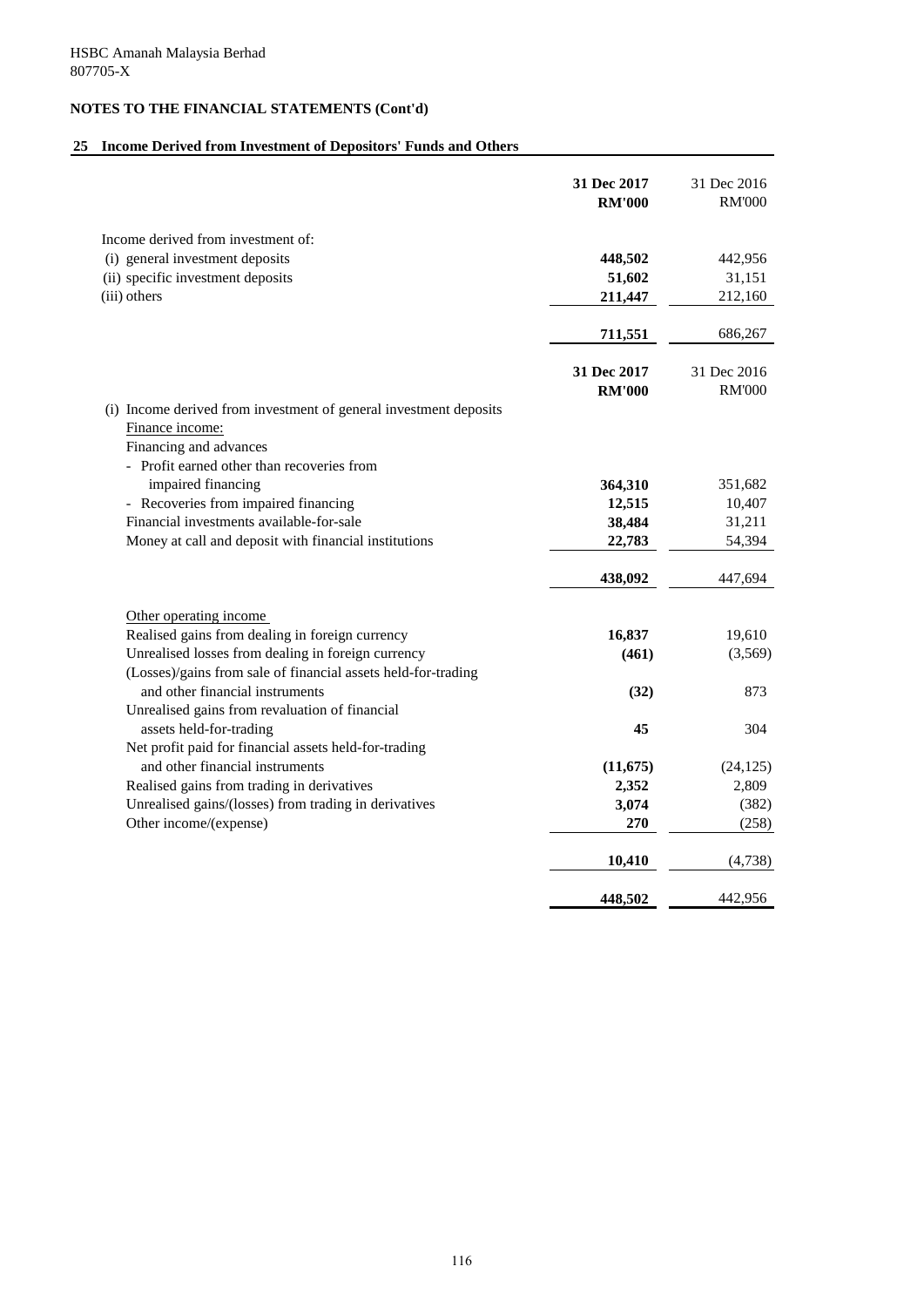# **25 Income Derived from Investment of Depositors' Funds and Others (Cont'd)**

|                                                                                                                                                                                                   | 31 Dec 2017<br><b>RM'000</b> | 31 Dec 2016<br><b>RM'000</b> |
|---------------------------------------------------------------------------------------------------------------------------------------------------------------------------------------------------|------------------------------|------------------------------|
| (ii) Income derived from investment of specific investment deposits<br>Finance income:                                                                                                            |                              |                              |
| Financing and advances                                                                                                                                                                            |                              |                              |
| - Profit earned other than recoveries from                                                                                                                                                        |                              |                              |
| impaired financing                                                                                                                                                                                | 50,757                       | 27,384                       |
|                                                                                                                                                                                                   | 50,757                       | 27,384                       |
| Other operating income                                                                                                                                                                            |                              |                              |
| Fees and commission                                                                                                                                                                               | 688                          | 1,013                        |
| Realised gains from dealing in foreign currency                                                                                                                                                   | 156                          | 2,787                        |
| Unrealised gains/(losses) from dealing in foreign currency                                                                                                                                        | 1                            | (33)                         |
|                                                                                                                                                                                                   | 845                          | 3,767                        |
|                                                                                                                                                                                                   | 51,602                       | 31,151                       |
| The above fees and commissions were derived from the following major contributors:                                                                                                                |                              |                              |
| Guarantee fees                                                                                                                                                                                    | 8                            | 357                          |
| Service charges and fees                                                                                                                                                                          | 597                          | 554                          |
| Finance income:<br>Financing and advances<br>- Profit earned other than recoveries from<br>impaired financing<br>- Recoveries from impaired financing<br>Financial investments available-for-sale | 171,755<br>5,900<br>18,143   | 168,443<br>4,985<br>14,949   |
| Money at call and deposit with financial institutions                                                                                                                                             | 10,741                       | 26,053                       |
|                                                                                                                                                                                                   | 206,539                      | 214,430                      |
| Other operating income                                                                                                                                                                            |                              |                              |
| Realised gains from dealing in foreign currency                                                                                                                                                   | 7,938                        | 9,392                        |
| Unrealised losses from dealing in foreign currency                                                                                                                                                | (217)                        | (1,709)                      |
| (Losses)/gains from sale of financial assets held-for-trading                                                                                                                                     |                              |                              |
| and other financial instruments                                                                                                                                                                   | (15)                         | 418                          |
| Unrealised gains from revaluation of financial<br>assets held-for-trading                                                                                                                         | 21                           | 146                          |
| Net profit paid from financial assets held-for-trading                                                                                                                                            |                              |                              |
| and other financial instruments                                                                                                                                                                   | (5,504)                      | (11, 555)                    |
| Realised gains from trading in derivatives                                                                                                                                                        | 1,109                        | 1,345                        |
| Unrealised gains/(losses) from trading in derivatives                                                                                                                                             | 1,449                        | (183)                        |
| Other income/(expense)                                                                                                                                                                            | 127                          | (124)                        |
|                                                                                                                                                                                                   | 4,908                        | (2,270)                      |
|                                                                                                                                                                                                   | 211,447                      | 212,160                      |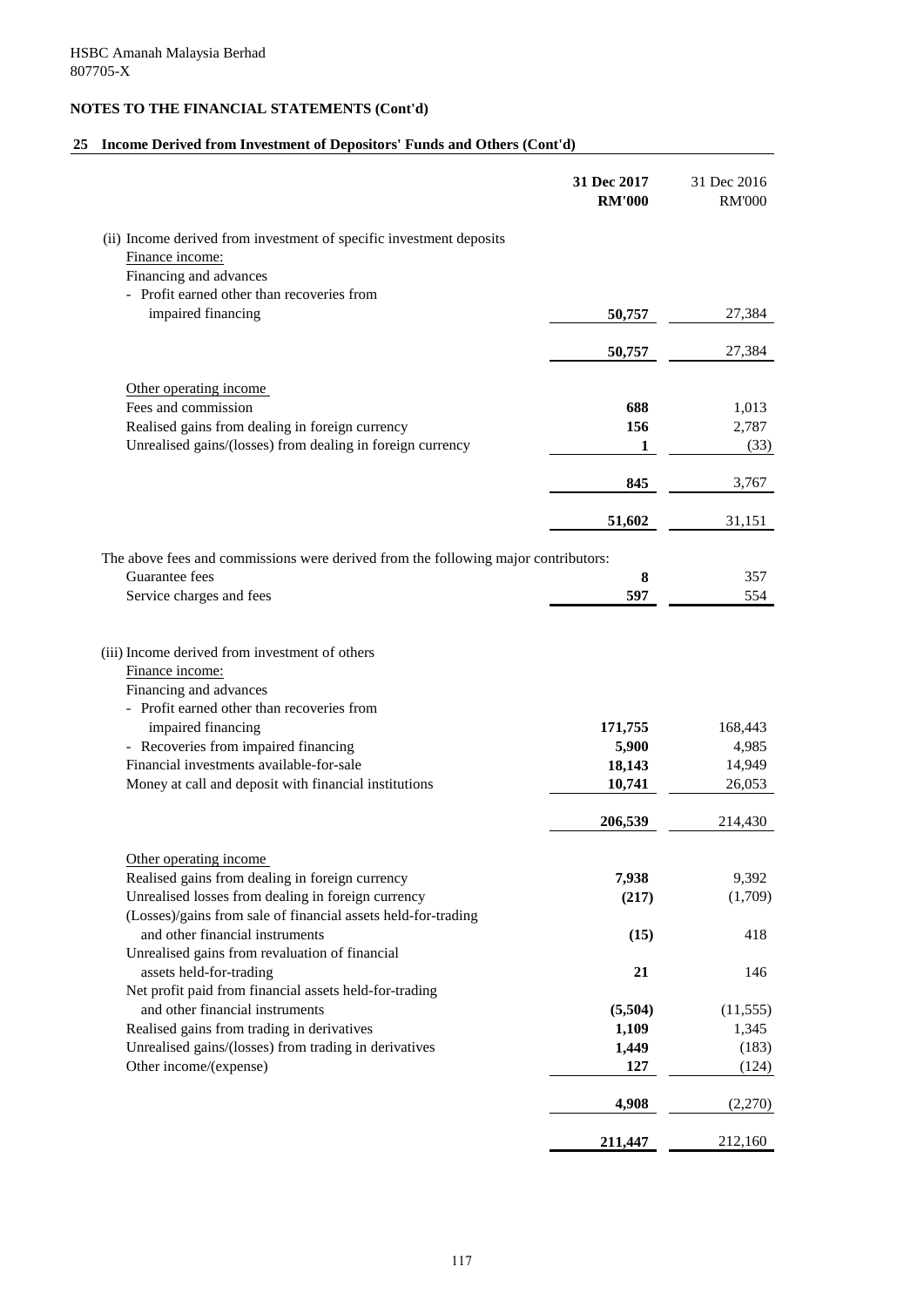# **26 Income Derived from Investment of Shareholder's Funds**

|                                                                                    | 31 Dec 2017<br><b>RM'000</b> | 31 Dec 2016<br><b>RM'000</b> |
|------------------------------------------------------------------------------------|------------------------------|------------------------------|
| Finance income:                                                                    |                              |                              |
| Financing and advances                                                             |                              |                              |
| - Profit earned other than recoveries from                                         |                              |                              |
| impaired financing                                                                 | 62,241                       | 53,406                       |
| - Recoveries from impaired financing                                               | 2,138                        | 1,580                        |
| Financial investments available-for-sale                                           | 6,575                        | 4,740                        |
| Money at call and deposit with financial institutions                              | 3,893                        | 8,260                        |
|                                                                                    |                              |                              |
|                                                                                    | 74,847                       | 67,986                       |
| Other operating income                                                             |                              |                              |
| Fees and commission                                                                | 67,761                       | 55,290                       |
| Realised gains from dealing in foreign currency                                    | 2,877                        | 2,978                        |
| Unrealised losses from dealing in foreign currency                                 | (79)                         | (542)                        |
| (Losses)/gains from sale of financial assets held-for-trading                      |                              |                              |
| and other financial instruments                                                    | (6)                          | 133                          |
| Unrealised gains from revaluation of financial assets                              |                              |                              |
| held-for-trading                                                                   | 8                            | 46                           |
| Net profit paid from financial assets held-for-trading                             |                              |                              |
| and other financial instruments                                                    | (1,995)                      | (3,664)                      |
| Realised gains from trading in derivatives                                         | 402                          | 427                          |
| Unrealised gains/(losses) from trading in derivatives                              | 525                          | (58)                         |
| Shared-service fees from holding company                                           | 2,761                        | 3,023                        |
| Net gains on disposal of financial assets                                          |                              |                              |
| available-for-sale                                                                 |                              | 6,853                        |
| Net (losses)/gains on financial instruments designated                             |                              |                              |
| at fair value through profit or losses                                             | (761)                        | 4,187                        |
| Other income                                                                       | 99                           | 70                           |
|                                                                                    |                              |                              |
|                                                                                    | 71,592                       | 68,743                       |
|                                                                                    | 146,439                      | 136,729                      |
| The above fees and commissions were derived from the following major contributors: |                              |                              |
| Service charges and fees                                                           | 22,863                       | 19,470                       |
| Cards                                                                              | 26,910                       | 24,178                       |
| Agency fees                                                                        | 11,060                       | 7,242                        |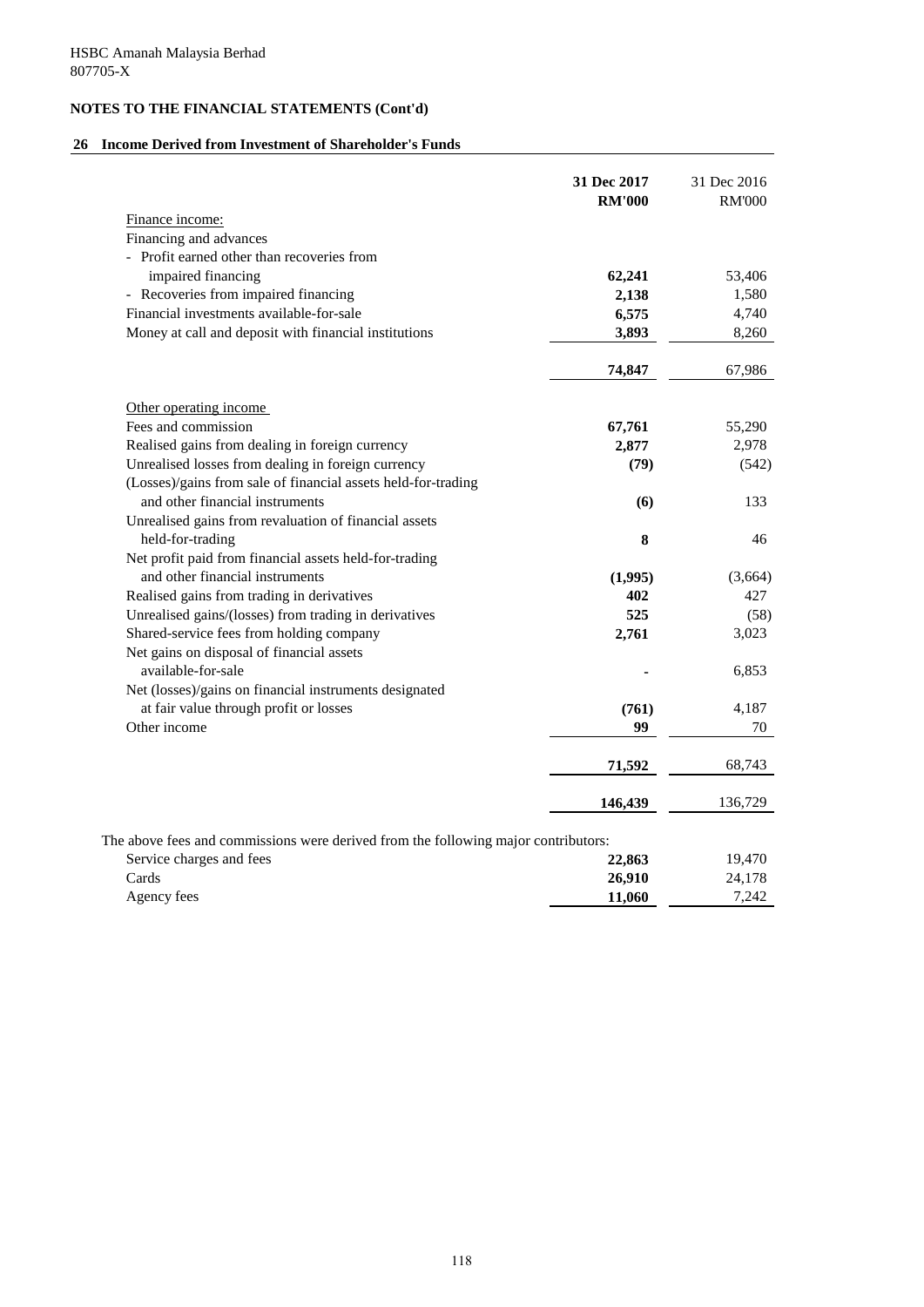# **27 Impairment Losses on Financing**

|                                          | 31 Dec 2017<br><b>RM'000</b> | 31 Dec 2016<br><b>RM'000</b> |
|------------------------------------------|------------------------------|------------------------------|
| Impairment charges on financing:         |                              |                              |
| (a) Individual impairment                |                              |                              |
| - Made during the financial year         | 57,300                       | 30,041                       |
| - Written back during the financial year | (25,746)                     | (18, 115)                    |
| (b) Collective impairment                |                              |                              |
| - Made during the financial year         | 207,831                      | 211,487                      |
| - Written back during the financial year | (43,974)                     | (58,264)                     |
| Impaired financing                       |                              |                              |
| - Recovered during the year              | (33,966)                     | (31,865)                     |
| - Written back during the financial year | 7,158                        | 3,581                        |
|                                          | 168,603                      | 136,865                      |

# **28 Income Attributable to Depositors**

|                                              | 31 Dec 2017<br><b>RM'000</b> | 31 Dec 2016<br><b>RM'000</b> |
|----------------------------------------------|------------------------------|------------------------------|
| Non-Mudharabah Fund                          |                              |                              |
| Deposits from customers<br>$\sim$            | 191,425                      | 203,120                      |
| - Deposits and placements of banks and other |                              |                              |
| financial institutions                       | 65,025                       | 58,862                       |
| - Others                                     | 87,910                       | 89,166                       |
|                                              |                              |                              |
|                                              | 344,360                      | 351,148                      |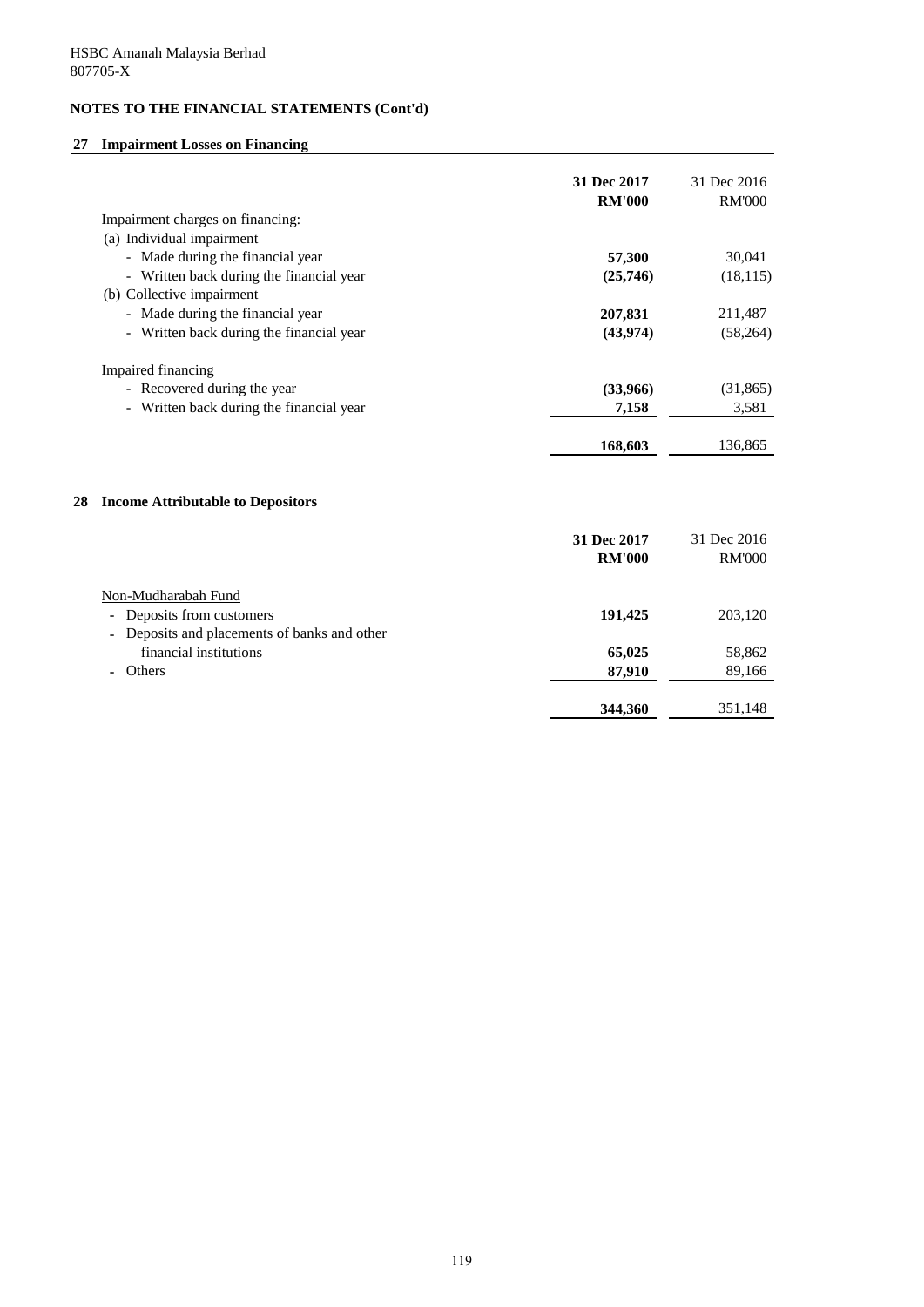## **29 Operating Expenses**

|                                               | 31 Dec 2017<br><b>RM'000</b> | 31 Dec 2016<br><b>RM'000</b> |
|-----------------------------------------------|------------------------------|------------------------------|
| Personnel expenses                            | 46,047                       | 41,047                       |
| Promotion and marketing related expenses      | 10,996                       | 10,200                       |
| Establishment related expenses                | 18,511                       | 19,006                       |
| General administrative expenses               | 163,160                      | 163,106                      |
|                                               |                              |                              |
|                                               | 238,714                      | 233,359                      |
| Personnel expenses                            |                              |                              |
| Salaries, allowances and bonuses              | 36,192                       | 32,483                       |
| <b>Employees Provident Fund contributions</b> | 6,285                        | 5,655                        |
| Share based payment                           | 107                          | (589)                        |
| Other staff related costs                     | 3,463                        | 3,498                        |
|                                               | 46,047                       | 41,047                       |
| Promotion and marketing related expenses      | 10,996                       | 10,200                       |
| Establishment related expenses                |                              |                              |
| Depreciation of equipment                     | 4,015                        | 5,029                        |
| Information technology costs                  | 2,490                        | 2,669                        |
| Rental of premises                            | 7,631                        | 7,922                        |
| Equipment written off                         | 3                            |                              |
| <b>Utilities</b>                              | 2,080                        | 1,897                        |
| Others                                        | 2,292                        | 1,489                        |
|                                               | 18,511                       | 19,006                       |
| General administrative expenses               |                              |                              |
| Group recharges                               | 127,811                      | 132,606                      |
| Auditors' remuneration                        |                              |                              |
| - Statutory audit fees                        | 126                          | 100                          |
| - Regulatory related fees                     | 158                          | 198                          |
| - Non-audit fees                              | 8                            | 8                            |
| Professional fees                             | 1,881                        | 1,748                        |
| Communication                                 | 1,872                        | 1,230                        |
| Others                                        | 31,304                       | 27,216                       |
|                                               | 163,160                      | 163,106                      |

Included in professional fees are fees paid to the Shariah Committee members of the Bank:

|                                                    | 31 Dec 2017<br><b>RM'000</b> | 31 Dec 2016<br><b>RM'000</b> |
|----------------------------------------------------|------------------------------|------------------------------|
| Fees                                               | 411                          | 404                          |
| Dr. Ziyaad Mahomed                                 | 85                           |                              |
| Assoc. Prof. Dr. Muhammad Yusuf Saleem Ghulam Nabi | 75                           | 81                           |
| Dr. Aida Othman                                    | 61                           |                              |
| Khairul Anuar bin Ahmad                            | 75                           | 78                           |
| Prof. Dr. Younes Soualhi                           | 77                           | 91                           |
| Prof. Dr. Abdul Rahim Abdul Rahman <sup>[1]</sup>  | 19                           | 77                           |
| Prof. Dr. Obiyathulla Ismath Bacha <sup>[1]</sup>  | 19                           |                              |

<sup>[1]</sup> Term ended on 31 March 2017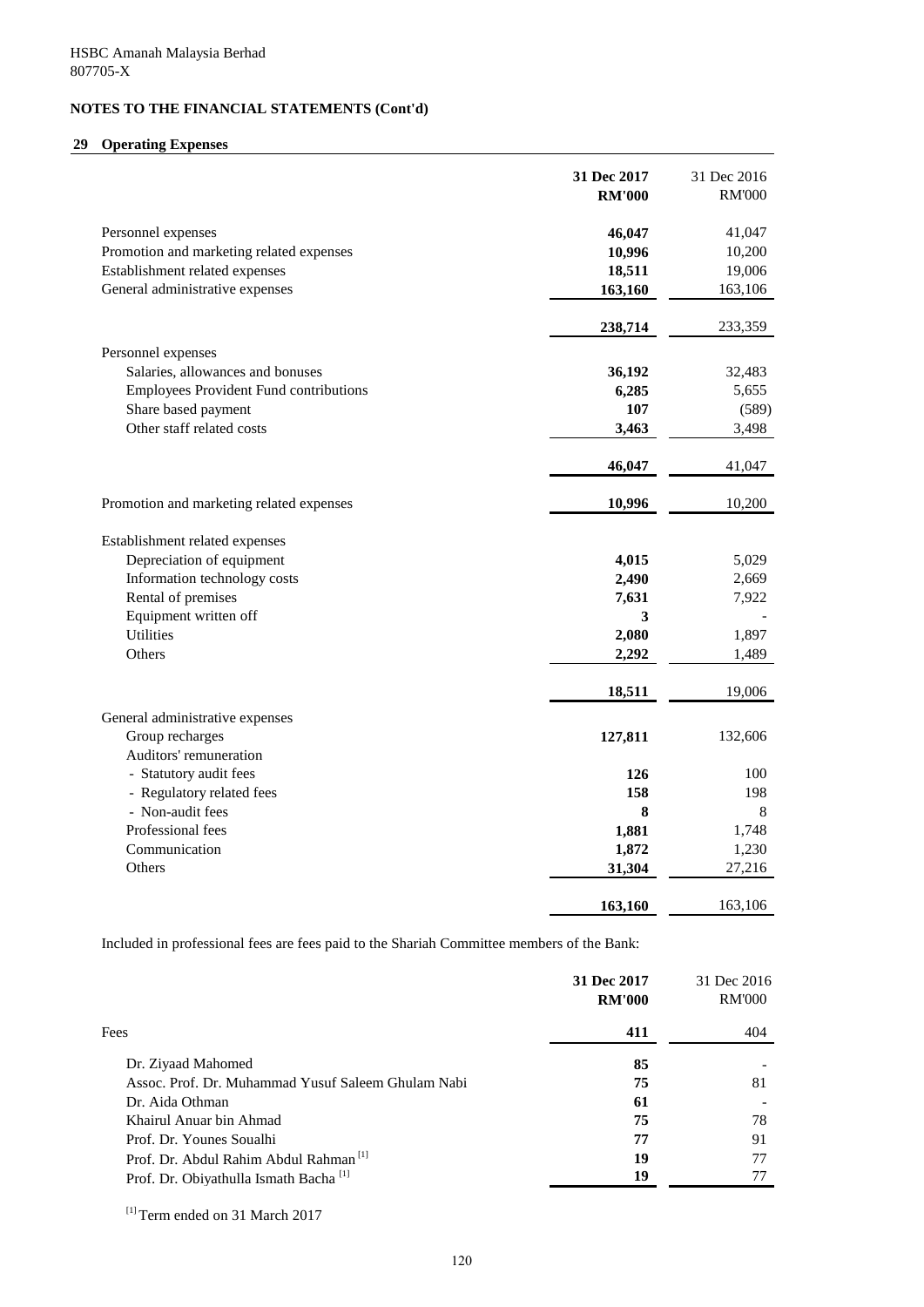## **30 Income Tax Expense**

|                                                   | 31 Dec 2017<br><b>RM'000</b> | 31 Dec 2016<br><b>RM'000</b> |
|---------------------------------------------------|------------------------------|------------------------------|
| Malaysian income tax                              |                              |                              |
| - Current year                                    | 22,682                       | 21,850                       |
| - Prior year                                      | (1,728)                      | (401)                        |
| Total current tax recognised in profit or loss    | 20,954                       | 21,449                       |
| Deferred tax:                                     |                              |                              |
| Origination and reversal of temporary differences |                              |                              |
| - Current year                                    | (1,021)                      | (1,218)                      |
| Total income tax expense                          | 19,933                       | 20.231                       |

A numerical reconciliation between tax expense and the accounting profit multiplied by the applicable tax rate is as follows:

|                                          | <b>RM'000</b> | <b>RM'000</b> |
|------------------------------------------|---------------|---------------|
| Profit before tax                        | 106,313       | 101,624       |
| Income tax using Malaysian tax rates     | 25,515        | 24,390        |
| Non-deductible expenses                  | 2,846         | 3,096         |
| Tax exempt income                        | (6,700)       | (6, 854)      |
| Over provision in respect of prior years | (1,728)       | (401)         |
| Tax expense                              | 19,933        | 20,231        |
|                                          |               |               |

## **31 Earnings per share**

The earnings per ordinary share have been calculated based on profit for the year and 100,000,000 number of ordinary shares in issue during the financial year.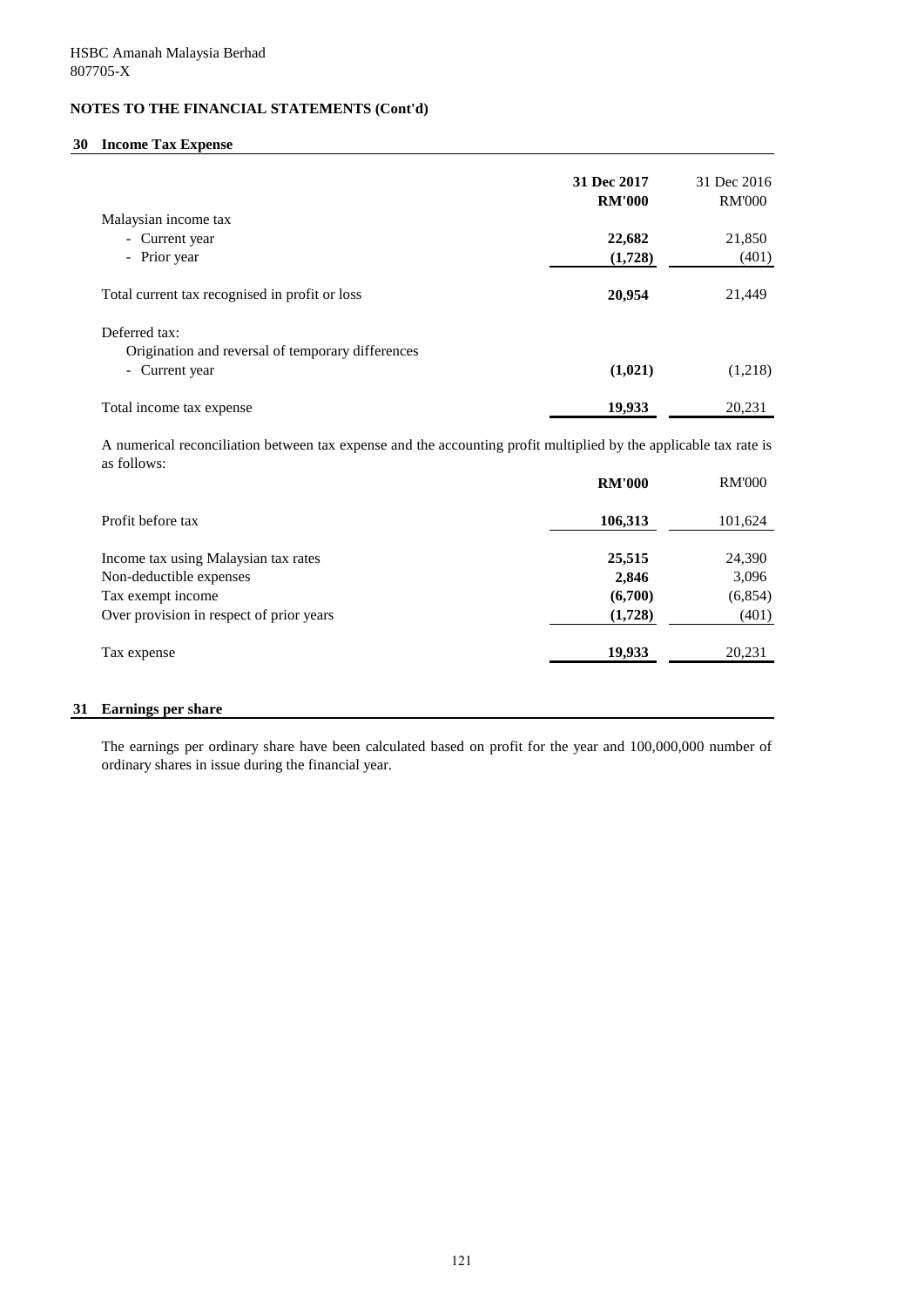#### **32 Significant Related Party Transactions and Balances**

For the purpose of these financial statements, parties are considered to be related to the Bank if:

- a. the Bank has the ability, directly or indirectly, to control the other party or exercise significant influence over the other party in making financial or operational decisions, or vice versa, or
- b. where the Bank and the party are subject to common control or common significant influence. Related parties may be individuals or other entities.

The related parties of the Bank comprise:

- i the Bank's immediate parent bank, holding bank, and ultimate holding company (hereinafter collectively referred to as parent);
- ii subsidiary and associated companies of the Bank's parent companies; and
- iii key management personnel who are defined as those person having authority for planning, directing and controlling the activities of the Bank. Key personnel include all members of the Board of Directors of HSBC Amanah Malaysia Berhad. and certain members of Senior Management of the Bank. Transactions, arrangements and agreement are entered into by the Bank with companies that may be controlled/jointly controlled by Key Management Personnel of the Bank and their close family members.
- (a) The significant transactions and outstanding balances of the Bank with parent banks and other related companies are as follows:

| <b>Other</b><br><b>Key</b><br><i>Other</i><br>related<br>management<br>related<br>companies<br>Parent<br>personnel<br>Parent<br>companies<br><b>RM'000</b><br><b>RM'000</b><br><b>RM'000</b><br><b>RM'000</b><br><b>RM'000</b><br>Income<br>Finance income from financing<br>and advances<br>10 | Key<br>management<br>personnel<br><b>RM'000</b><br>2 |
|-------------------------------------------------------------------------------------------------------------------------------------------------------------------------------------------------------------------------------------------------------------------------------------------------|------------------------------------------------------|
|                                                                                                                                                                                                                                                                                                 |                                                      |
|                                                                                                                                                                                                                                                                                                 |                                                      |
|                                                                                                                                                                                                                                                                                                 |                                                      |
| 6,200<br>Fees and commission<br>5,621                                                                                                                                                                                                                                                           |                                                      |
| 3,023<br>Other income<br>2,761<br>9<br>5                                                                                                                                                                                                                                                        |                                                      |
| 2,761<br>6,209<br>10<br>3,023<br>5,626                                                                                                                                                                                                                                                          | $\overline{2}$                                       |
|                                                                                                                                                                                                                                                                                                 |                                                      |
| Expenditure<br>Profit attributable to deposits<br>and placements from banks<br>and other financial institutions<br>78,172<br>8,669<br>3,025<br>73,542                                                                                                                                           |                                                      |
| Profit attributable to deposits                                                                                                                                                                                                                                                                 |                                                      |
| from customers<br>Fees and commission<br>446<br>30<br>285                                                                                                                                                                                                                                       | 4                                                    |
| 122,260<br>5,551<br>128,375<br>4,231<br>Operating expenses                                                                                                                                                                                                                                      |                                                      |
|                                                                                                                                                                                                                                                                                                 |                                                      |
| 200,432<br>14,666<br>201,947<br>7,541                                                                                                                                                                                                                                                           | 4                                                    |
| Amount due from<br>Deposits and placements with<br>banks and other financial                                                                                                                                                                                                                    |                                                      |
| 111,089<br>institutions<br>79,553                                                                                                                                                                                                                                                               |                                                      |
| Financing and advances<br>124                                                                                                                                                                                                                                                                   | 2,889                                                |
| Derivative financial assets<br>111,422<br>18,806<br>4                                                                                                                                                                                                                                           |                                                      |
| 988<br>926<br>45,132<br>Other assets                                                                                                                                                                                                                                                            |                                                      |
| 112,410<br>112,015<br>124<br>63,938<br>79,557                                                                                                                                                                                                                                                   | 2,889                                                |
| Amount due to<br>Deposits and placements from<br>banks and other financial                                                                                                                                                                                                                      |                                                      |
| institutions<br>944,364<br>3,024,695<br>2,569,451<br>59,091                                                                                                                                                                                                                                     |                                                      |
| Deposits from customers<br><b>100</b><br>166,830<br>477,434<br>$\overline{2}$<br>Derivative financial liabilities                                                                                                                                                                               | 1,023                                                |
| Other liabilities<br>183,269<br>3,253<br>40,377<br>1,374                                                                                                                                                                                                                                        |                                                      |
| 100<br>3,087,262<br>3,374,794<br>947,617<br>60,467                                                                                                                                                                                                                                              | 1,023                                                |

All transactions between the Bank and its related parties are made in the ordinary course of business.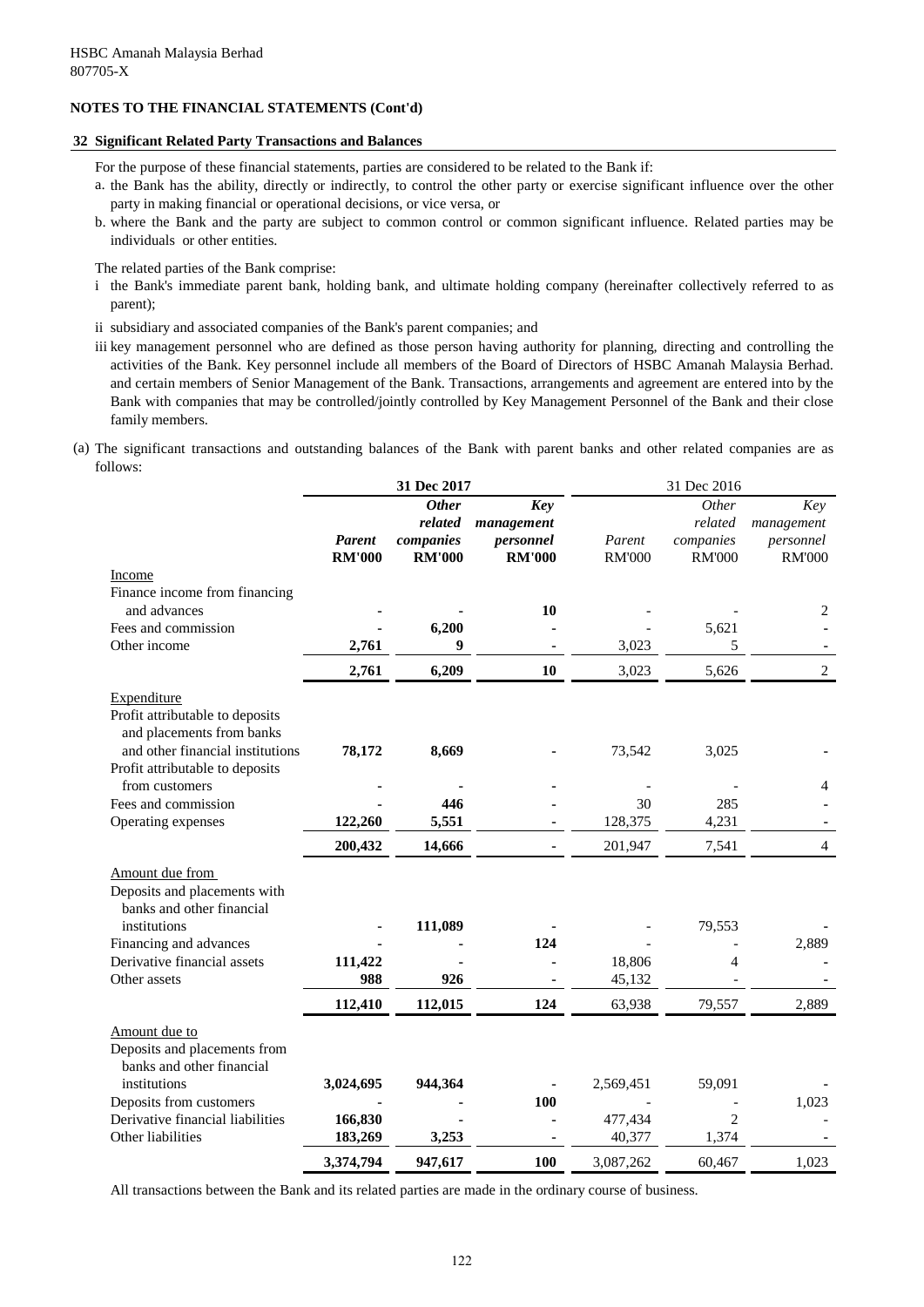## **32 Significant Related Party Transactions and Balances (Cont'd)**

#### (b) Key Management Personnel Compensation

The key management personnel compensation are as follows:

|                                      | 31 Dec 2017<br><b>RM'000</b> | 31 Dec 2016<br><b>RM'000</b> |
|--------------------------------------|------------------------------|------------------------------|
| Directors of the Bank:<br>Fees       | 513                          | 470                          |
| Total short-term employee benefits   | 513                          | 470                          |
| <b>Total Directors' Remuneration</b> | 513                          | 470                          |

for the following: During the financial years ended 31 December 2017 and 31 December 2016, there were no such compensation incurred

- Professional fees paid to Directors or any firms of which the Directors are members for services rendered.
- Amount paid to or receivable by any third party for services provided by Directors.
- Indemnity give or insurance effected for any Directors.

| Other key management personnel:             |       |       |
|---------------------------------------------|-------|-------|
| Short-term employee benefits<br>$\sim$      | 1,513 | 935   |
| Total key management personnel compensation | 2,026 | 1.405 |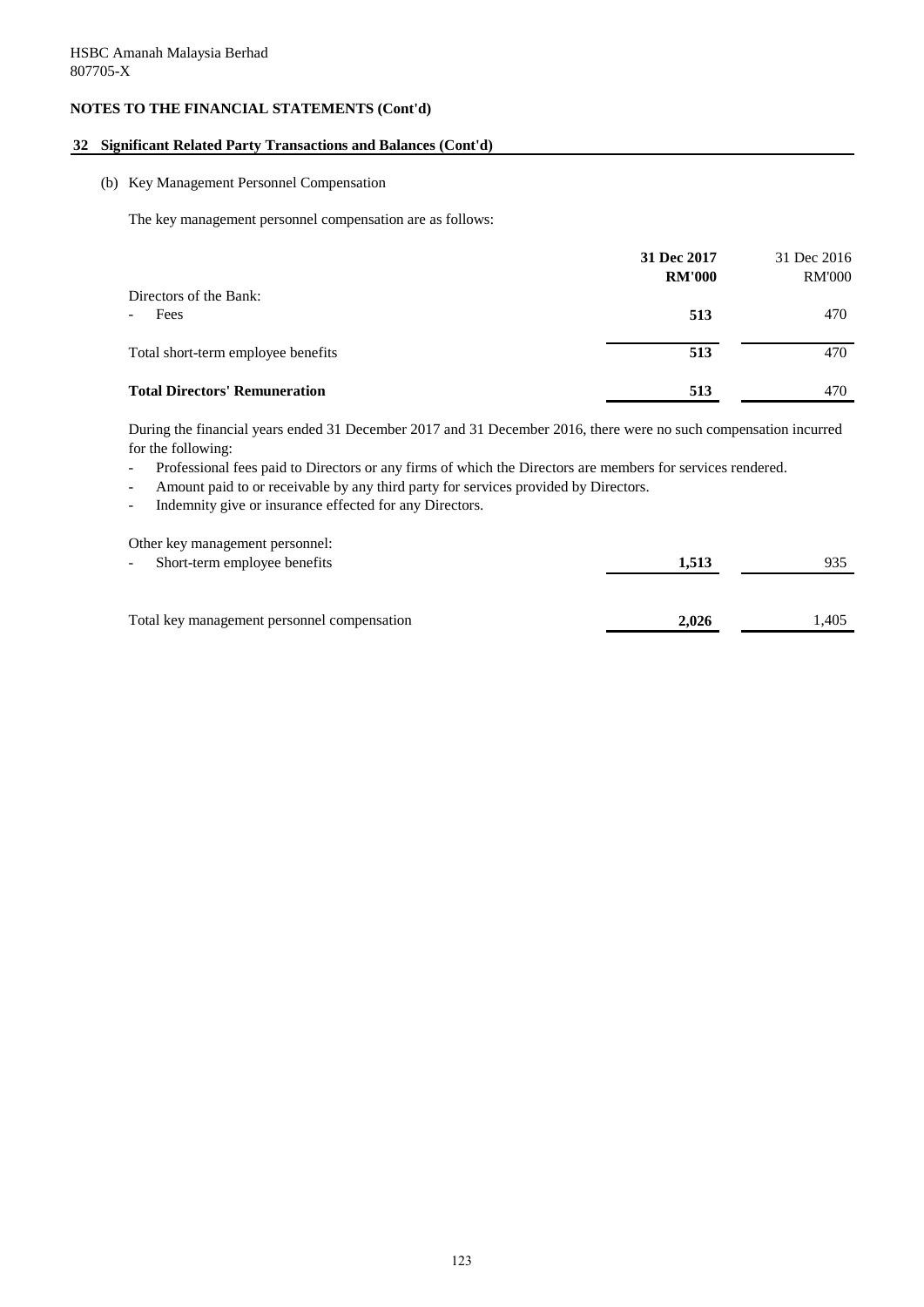## **32 Significant Related Party Transactions and Balances (Cont'd)**

#### (b) Key Management Personnel Compensation (Cont'd)

## i) Directors/CEO' Remuneration

**2017**

|                                                     |                                | Other                              |                             |             |              |
|-----------------------------------------------------|--------------------------------|------------------------------------|-----------------------------|-------------|--------------|
|                                                     | <b>Salaries and</b><br>bonuses | short-term<br>employee<br>benefits | <b>Benefits-in-</b><br>kind | <b>Fees</b> | <b>Total</b> |
| <b>RM'000</b>                                       |                                |                                    |                             |             |              |
| <b>Non-Independent Executive Director</b>           |                                |                                    |                             |             |              |
| Louisa Cheang Wai Wan <sup>[1]</sup>                |                                |                                    |                             |             |              |
| Mukhtar Malik Hussain                               |                                |                                    |                             |             |              |
| <b>Independent Non-Executive Directors</b>          |                                |                                    |                             |             |              |
| Adil Ahmad                                          |                                |                                    |                             | 117         | 117          |
| Albert Quah Chei Jin                                |                                |                                    |                             | 118         | 118          |
| Azlan bin Abdullah <sup>[2]</sup>                   |                                |                                    |                             | 36          | 36           |
| Lee Choo Hock                                       |                                |                                    |                             | 119         | 119          |
| Dr. Mohamed Ashraf bin Mohamed Iqbal <sup>[3]</sup> |                                |                                    |                             | 123         | 123          |
|                                                     |                                |                                    |                             | 513         | 513          |
| <b>CEO</b>                                          |                                |                                    |                             |             |              |
| Arsalaan Ahmed                                      | 1,061                          | 427                                | 25                          |             | 1,513        |

[1] Re-Appointed and Re-Designated on 1 January 2017

[2] Retired 8 May 2017

[3] Re-Appointed and Re-Designated on 6 August 2017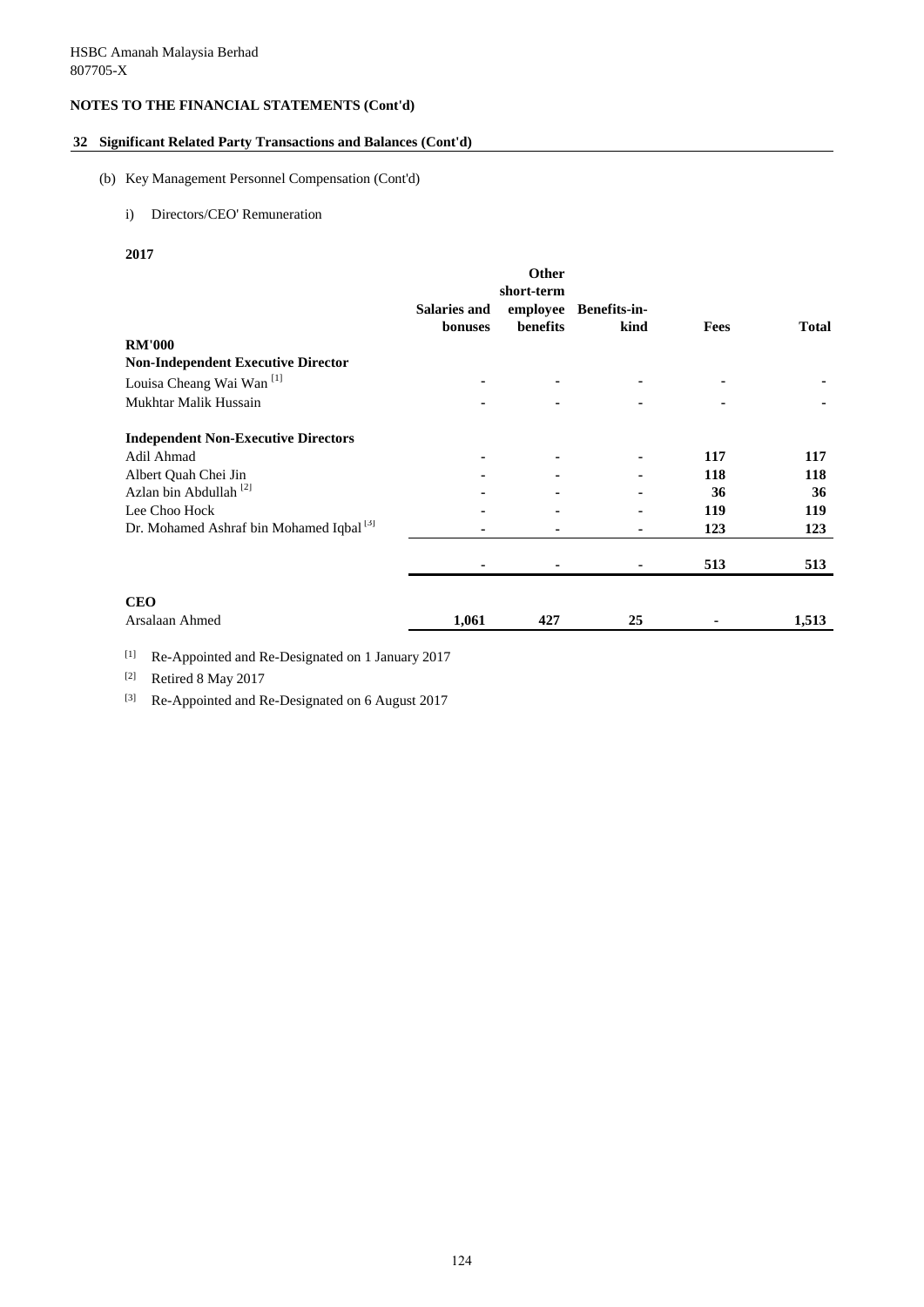## **32 Significant Related Party Transactions and Balances (Cont'd)**

#### (b) Key Management Personnel Compensation (Cont'd)

### i) Directors/CEO' Remuneration

2016

|                                            |              | Other short-             |                          |      |       |
|--------------------------------------------|--------------|--------------------------|--------------------------|------|-------|
|                                            |              | term                     |                          |      |       |
|                                            | Salaries and | employee                 | Benefits-in-             |      |       |
|                                            | bonuses      | benefits                 | kind                     | Fees | Total |
| <b>RM'000</b>                              |              |                          |                          |      |       |
| <b>Non-Independent Executive Director</b>  |              |                          |                          |      |       |
| Louisa Cheang Wai Wan                      |              |                          |                          |      |       |
| Mukhtar Malik Hussain                      |              |                          |                          |      |       |
| <b>Independent Non-Executive Directors</b> |              |                          |                          |      |       |
| Dr. Mohamed Ashraf bin Mohamed Iqbal       |              |                          |                          | 106  | 106   |
| Adil Ahmad                                 |              |                          |                          | 98   | 98    |
| Albert Quah Chei Jin <sup>[1]</sup>        |              |                          |                          | 38   | 38    |
| Azlan bin Abdullah                         |              |                          |                          | 101  | 101   |
| Lee Choo Hock <sup>[2]</sup>               |              |                          |                          | 69   | 69    |
| Mohamed Ross bin Mohd Din <sup>[4]</sup>   |              | $\overline{\phantom{a}}$ |                          | 34   | 34    |
| Seow Yoo Lin <sup>[3]</sup>                |              | $\overline{\phantom{0}}$ |                          | 24   | 24    |
|                                            |              |                          | $\overline{\phantom{a}}$ | 470  | 470   |
| <b>CEO</b>                                 |              |                          |                          |      |       |
| Arsalaan Ahmed <sup>[5]</sup>              | 205          | 106                      | 4                        |      | 315   |

# [1] Appointed on 5 September 2016

[2] Appointed on 30 May 2016

[3] Resigned on 14 March 2016

[4] Retired on 13 April 2016

[5] Appointed on 17 October 2016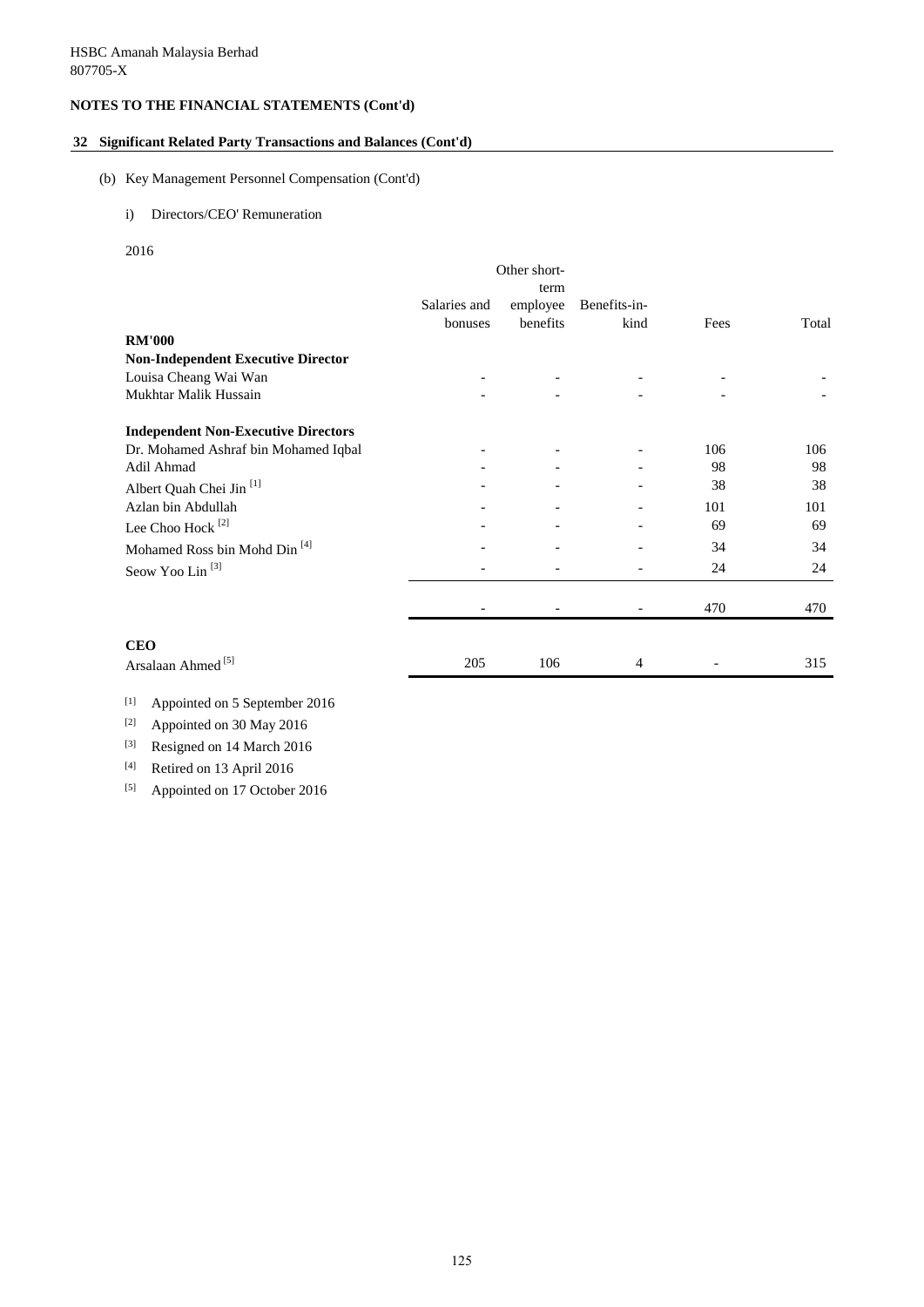## **32 Significant Related Party Transactions and Balances (Cont'd)**

#### (b) Key management personnel compensation (Cont'd)

## ii) Total value of remuneration awards for the financial year

|                                     | 31 Dec 2017                          |                                  | 31 Dec 2016                   |                           |
|-------------------------------------|--------------------------------------|----------------------------------|-------------------------------|---------------------------|
|                                     | <b>Unrestricted</b><br><b>RM'000</b> | <b>Deferred</b><br><b>RM'000</b> | Unrestricted<br><b>RM'000</b> | Deferred<br><b>RM'000</b> |
| Fixed remuneration                  |                                      |                                  |                               |                           |
| Cash                                | 1,151                                |                                  | 491                           |                           |
| Variable remuneration               |                                      |                                  |                               |                           |
| Cash                                | 698                                  |                                  | 160                           | -                         |
| Shares and share-linked instruments | ٠                                    | 78                               |                               |                           |
|                                     | 698                                  | 78                               | 160                           |                           |
|                                     | 1,849                                | 78                               | 651                           |                           |

Number of officers having received a variable remuneration during the financial year: 1 (2016: 2)

|                                     | 31 Dec 2017   |                         |        | 31 Dec 2016             |
|-------------------------------------|---------------|-------------------------|--------|-------------------------|
|                                     | <b>Number</b> | Amount<br><b>RM'000</b> | Number | Amount<br><b>RM'000</b> |
| Outstanding deferred remuneration   |               |                         |        |                         |
| Cash                                |               |                         |        |                         |
| Shares and share-linked instruments |               |                         |        |                         |
|                                     |               |                         |        |                         |
|                                     |               |                         |        |                         |
| Deferred remuneration paid out      |               |                         |        |                         |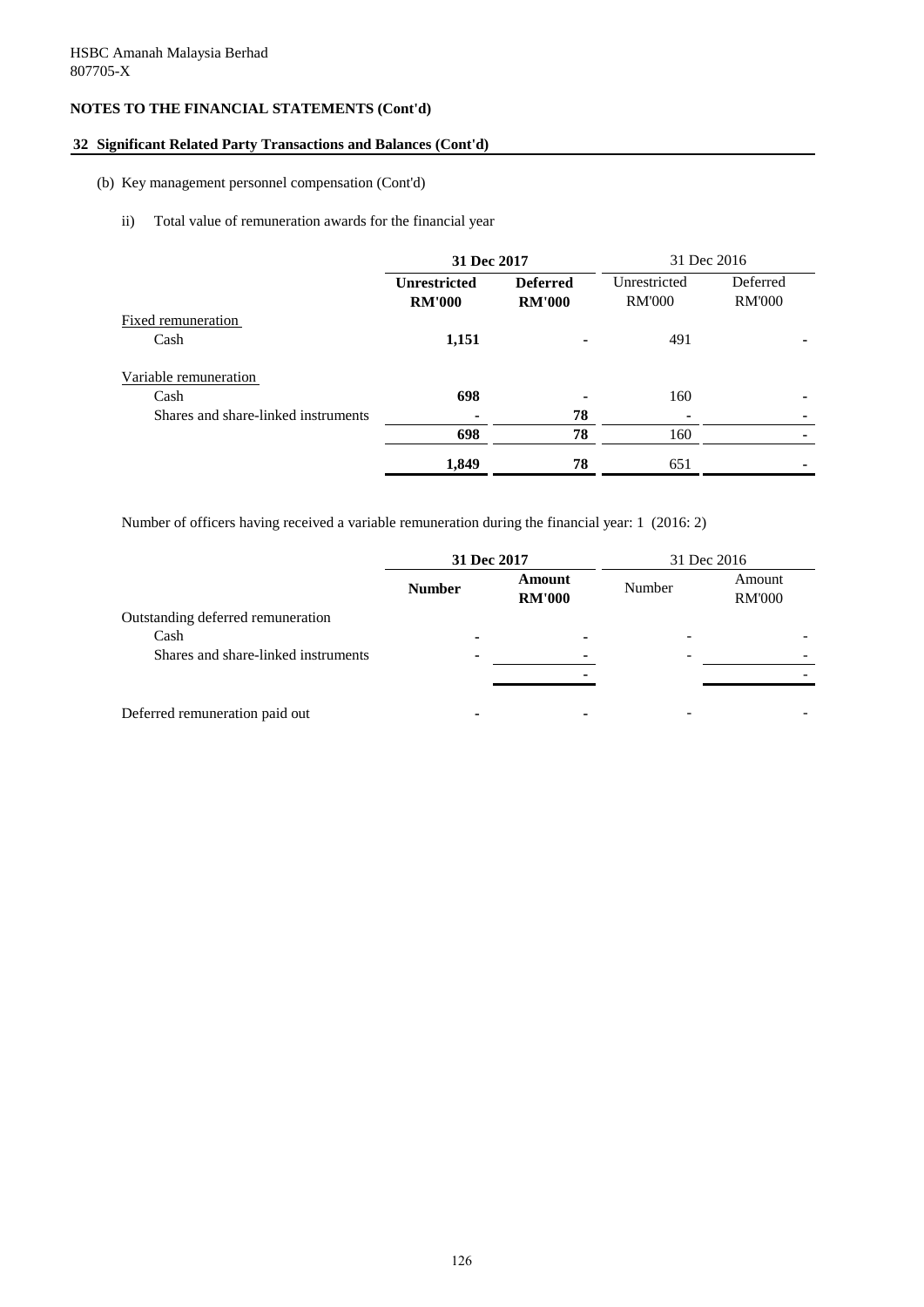## **33 Credit exposure to connected parties**

The credit exposures of the Bank to connected parties, as defined by Bank Negara Malaysia's Guidelines on Credit Transactions and Exposures with Connected Parties' are as follows:

|                                                                      | 31 Dec 2017   | 31 Dec 2016   |
|----------------------------------------------------------------------|---------------|---------------|
|                                                                      | <b>RM'000</b> | <b>RM'000</b> |
| Aggregate value of outstanding credit exposures to connected         |               |               |
| parties                                                              | 945.354       | 836,894       |
| As a percentage of total credit exposures                            | $5.5\%$       | 5.2%          |
|                                                                      |               |               |
| Aggregate value of outstanding credit exposures to connected parties |               |               |
| which is non-performing or in default                                |               |               |
| As a percentage of total credit exposures                            |               |               |

### **34 Capital Adequacy**

|                                                                            | 31 Dec 2017<br><b>RM'000</b> | 31 Dec 2016<br><b>RM'000</b> |
|----------------------------------------------------------------------------|------------------------------|------------------------------|
| Tier 1 capital                                                             |                              |                              |
| Paid-up ordinary share capital                                             | 660,000                      | 50,000                       |
| Share premium                                                              |                              | 610,000                      |
| Retained profits                                                           | 921,511                      | 783,296                      |
| Other reserves                                                             | 34,945                       | 75,789                       |
| Regulatory adjustments                                                     | (47, 023)                    | (46,978)                     |
| Total Common Equity Tier 1 (CET1) and Tier 1 capital                       | 1,569,433                    | 1,472,107                    |
| Tier 2 capital                                                             |                              |                              |
| Subordinated Commodity Murabahah financing                                 | 583,598                      | 646,265                      |
| Collective impairment allowance (unimpaired portion) & regulatory reserves | 149,254                      | 135,261                      |
| Total Tier 2 capital                                                       | 732,852                      | 781,526                      |
| <b>Capital base</b>                                                        | 2,302,285                    | 2,253,633                    |
| Inclusive of proposed dividend                                             |                              |                              |
| CET1 and Tier 1 Capital ratio                                              | 12.203%                      | 12.553%                      |
| Total Capital ratio                                                        | 17.902%                      | 19.218%                      |
| Net of proposed dividend                                                   |                              |                              |
| CET 1 and Tier 1 Capital ratio                                             | 12.125%                      | 12.553%                      |
| Total Capital ratio                                                        | 17.824%                      | 19.218%                      |

The total capital and capital adequacy ratios have been computed based on the Standardised Approach in accordance with the Capital Adequacy Framework for Islamic Banks (CAFIB). The Bank has adopted the Standardised Approach for Credit Risk and Market Risk, and the Basic Indicator Approach for Operational Risk.

Breakdown of RWA in the various categories of risk weights:

|                                | 31 Dec 2017<br><b>RM'000</b> | 31 Dec 2016<br><b>RM'000</b> |
|--------------------------------|------------------------------|------------------------------|
| Total RWA for credit risk      | 11,940,340                   | 10,820,917                   |
| Total RWA for market risk      | 9.450                        | 11,396                       |
| Total RWA for operational risk | 910.994                      | 894,490                      |
|                                | 12,860,784                   | 11,726,803                   |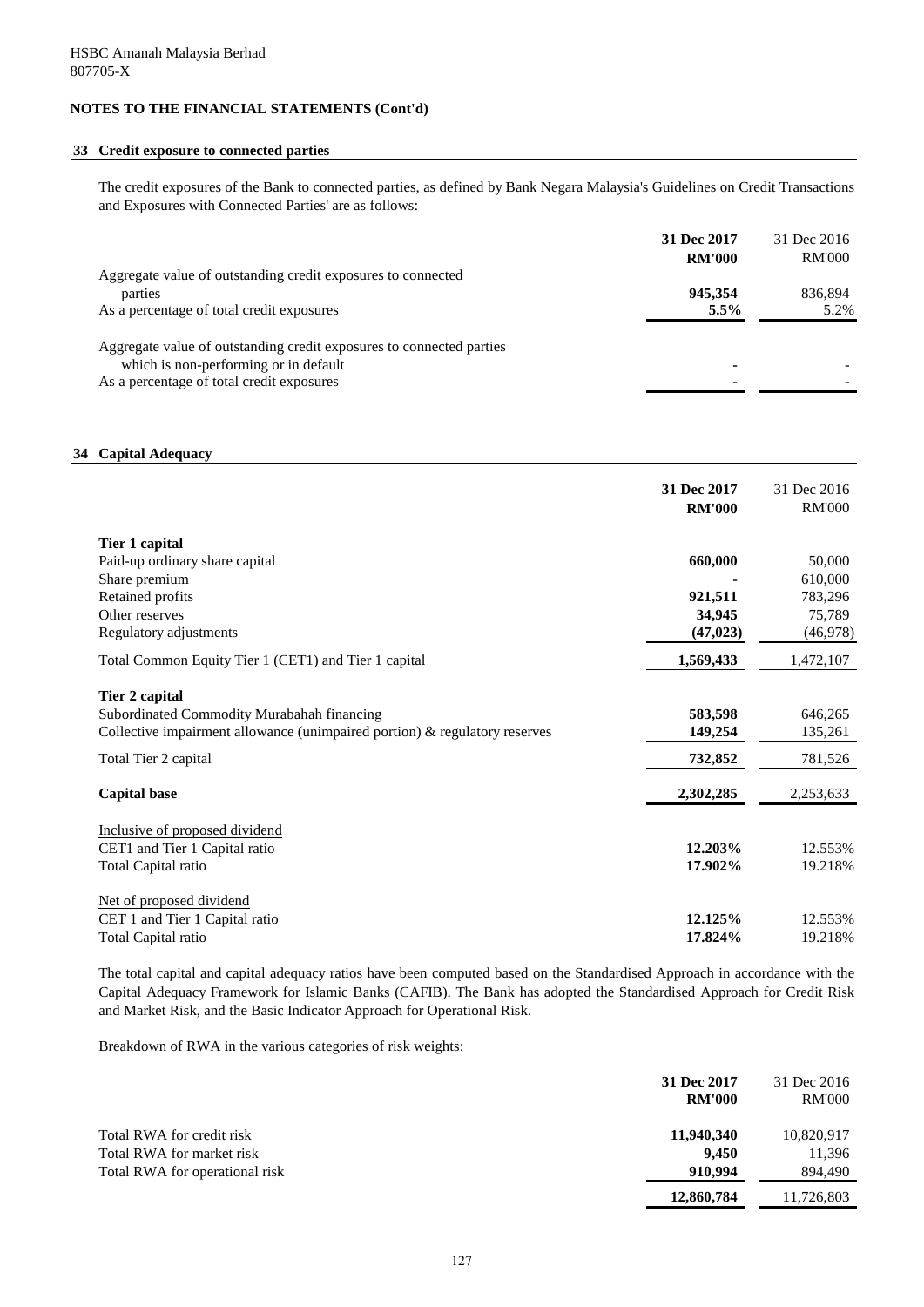#### **35 Commitments and Contingencies**

The table below shows the contracts or underlying principal amounts, positive fair value of derivative contracts, credit equivalent amounts and risk weighted amounts of unmatured off-balance sheet transactions at the statement of financial position date. The underlying principal amounts indicate the volume of business outstanding and do not represent amounts at risk.

These commitments and contingencies are not secured over the assets of the Bank.

|                                                         | 31 Dec 2017   | 31 Dec 2016   |
|---------------------------------------------------------|---------------|---------------|
| <b>Principal amount</b>                                 | <b>RM'000</b> | <b>RM'000</b> |
| Direct credit substitutes                               | 494,387       | 535,818       |
| Transaction-related contingent items                    | 996,770       | 1,113,122     |
| Short-term self-liquidating trade-related contingencies | 49,645        | 111,027       |
| Formal standby facilities and credit lines              |               |               |
| - Maturity not exceeding one year                       | 1,739,249     | 3,685,008     |
| - Maturity exceeding one year                           | 2,130,614     | 2,041,247     |
| Other unconditionally cancellable <sup>[1]</sup>        | 2,233,191     |               |
| Unutilised credit card lines                            | 3,024,432     | 2,251,942     |
| Equity related contracts                                |               |               |
| - Less than one year                                    | 2,945         | 765,236       |
| - One year to less than five years                      | 85,394        | 109,766       |
| Profit rate related contracts                           |               |               |
| - Less than one year                                    | 344,703       | 1,290,000     |
| - One year to less than five years                      | 3,193,730     | 5,149,618     |
| - Over five years                                       | 253,904       |               |
| Foreign exchange related contracts                      |               |               |
| - Less than one year                                    | 3,311,980     | 2,592,079     |
| - One year to less than five years                      | 2,640,794     | 2,504,990     |
|                                                         | 20,501,738    | 22,149,853    |

**[1]** Related to the standalone trade facilities commitments which meets the unconditionally cancellable criteria within Capital Adequacy Framewok (Basel II) - Risk Weighted Assets guideline, which allows for 0% credit conversion factor (CCF). These were reclassified from "formal standby facilities and credit lines" effective 30 September 2017. The reclassification is applied prospectively.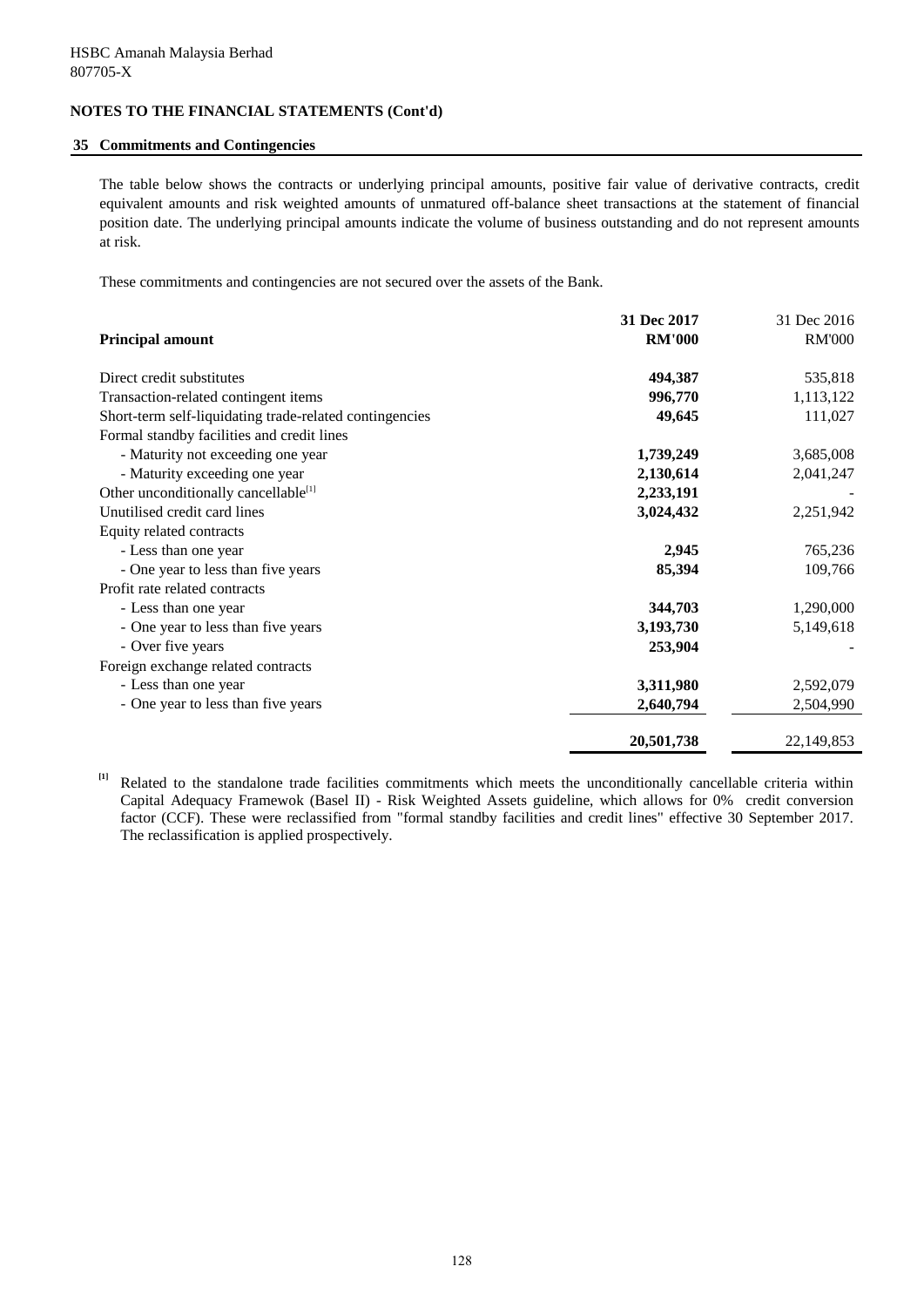#### **36 Collateral**

In the normal course of business, the Bank sells assets to raise liabilities and accepts assets for resale. Assets sold and received are mainly via repurchase agreements and reverse repurchase agreements. Collateral is accepted and pledged on derivative contracts, mainly in the form of cash.

|                                                 | 31 Dec 2017    | 31 Dec 2016   |
|-------------------------------------------------|----------------|---------------|
|                                                 | <b>RM'000</b>  | <b>RM'000</b> |
| Carrying amount of assets pledged as collateral |                |               |
| - Collateral pledged for repurchase agreements  | $\blacksquare$ | 59.783        |

#### **37 Lease commitments**

The Bank has lease commitments in respect of rented premises, all of which are classified as operating leases. A summary of the noncancellable long term commitments net of sub-leases (if any) are as follows:

| 31 Dec 2017<br><b>RM'000</b>         | 31 Dec 2016<br><b>RM'000</b> |
|--------------------------------------|------------------------------|
| 5,291<br>Less than one year          | 6,951                        |
| 3,333<br>Between one and three years | 2,736                        |
| Between three and five years<br>16   | 2                            |
| 8,640                                | 9,689                        |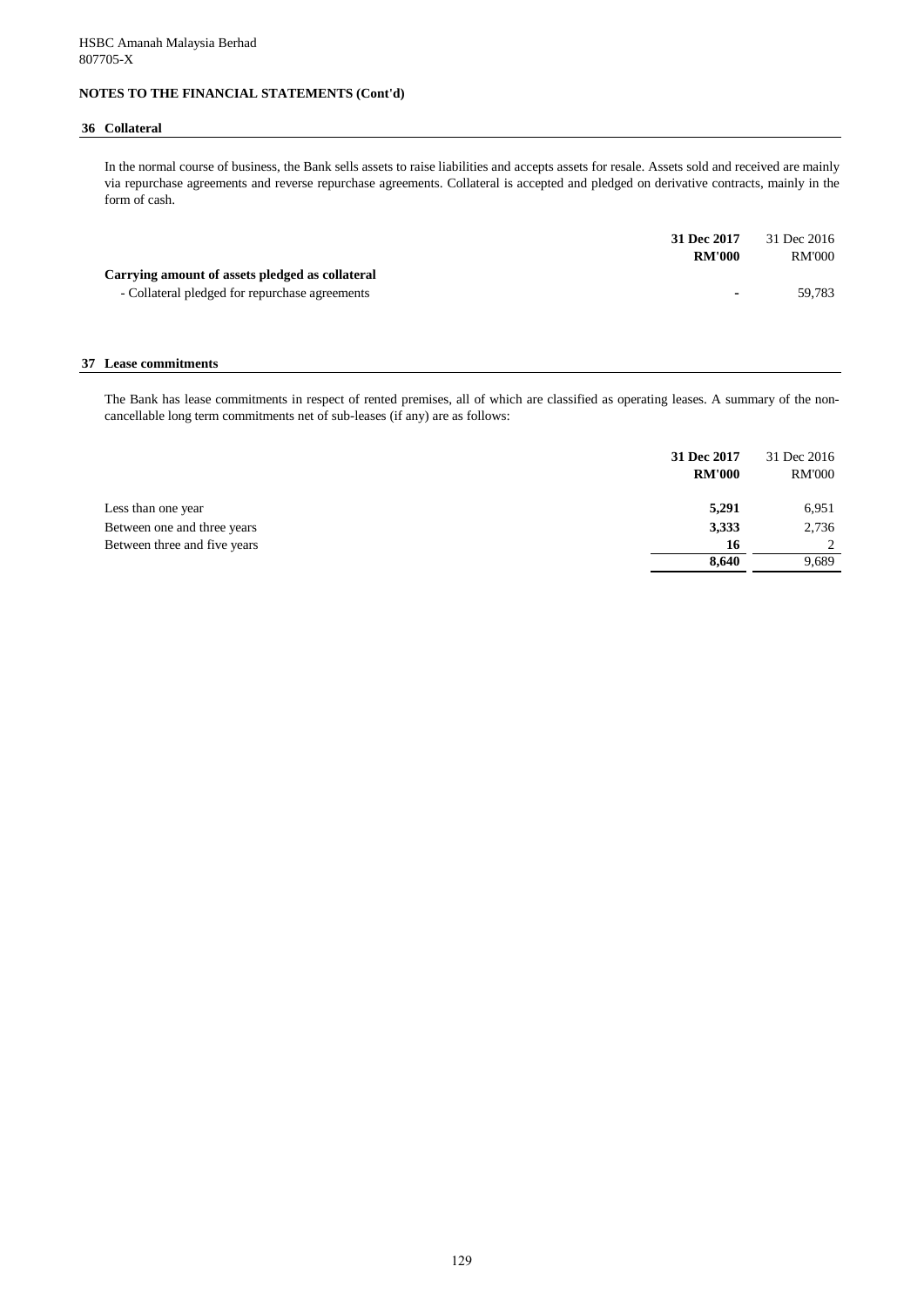#### **38 Equity-based compensation**

The Bank participated in the following cash settled share compensation plans operated by the HSBC Group for the acquisition of HSBC Holdings plc shares.

#### **a.** *Savings-Related Share Option Schemes*

The Savings-Related Share Option Schemes aims to align the interests of all employees with the creation of shareholder value. under which eligible HSBC employees are granted options to acquire HSBC Holdings ordinary shares. Employees may make monthly contributions up to £250 (or its equivalent in RM) over a period of one, three or five years with the option to use the savings to acquire shares. Alternatively the employee may elect to have the savings repaid in cash. The last grant of options under this plan was in 2012. The options are exercisable within three months following the first anniversary of the commencement of a one-year savings contract or within six months following either the third or the fifth anniversary of the commencement of three-year or five-year savings contracts, respectively. The exercise price is set at a 20% discount to the market value immediately preceding the date of invitation. The cost of the awards is amortised over the vesting period.

|                                                        | 31 Dec 2017   | 31 Dec 2016   |
|--------------------------------------------------------|---------------|---------------|
|                                                        | <b>RM'000</b> | <b>RM'000</b> |
| Compensation cost recognised during the financial year | -             | (13)          |

The weighted average remaining contractual life for the share options is nil for both 2017 and 2016, as no options outstanding at the end of the financial year ended 31 December 2017.

#### **b.** *Restricted Share Plan and Share Match Schemes*

The HSBC Holdings Restricted Share Plan is intended to align the interests of executives with those of shareholders by linking executive awards to the creation of superior shareholder value. This is achieved by focusing on predetermined targets. An assessment of performance over the relevant period ending on 31 December is used to determine the amount of the award to be granted. Deferred awards generally require employees to remain in employment over the vesting period and are not subject to performance conditions after the grant date. Deferred share awards generally vest over a period of three years. Vested shares may be subject to a retention requirement (restriction) post-vesting. The cost of the conditional awards is recognised through an annual charge based on the likely level of vesting of shares, apportioned over the period of service to which the award relates.

The Share Match Schemes was first introduced in Malaysia in 2014. Eligible HSBC employees will acquire HSBC Holdings ordinary shares. Shares are purchased in the market each quarter up to a maximum value of £750 or the equivalent in local currency over a period of one year. Matching awards are added at a ratio of one free share for every three purchased. Matching awards vest subject to continued employment and the retention of the purchased shares for a maximum period of two years and nine months.

|                                                        | 31 Dec 2017   | 31 Dec 2016 |
|--------------------------------------------------------|---------------|-------------|
|                                                        | <b>Number</b> | Number      |
|                                                        | (1000)        | (000)       |
| Balance at 1 January                                   | 6             | 24          |
| Granted in the financial year                          | 3             |             |
| Exercised in the financial year                        | $\bf(1)$      |             |
| Released in the financial year                         | (2)           |             |
| Cancelled in the financial year                        | (1)           | (21)        |
| Transferred out in the financial year                  | $\bf(1)$      |             |
| Balance at 31 December                                 |               |             |
| Compensation cost recognised during the financial year | (107)         | (576)       |

The weighted average purchase price for all shares purchased by HSBC for awards under the Restricted Share Plan and the Share Match Schemes is £6.59 (2016: £4.89). The weighted average fair value of the HSBC share at 31 December 2017 was £5.84 (2016: £5.50). The weighted average remaining vesting period as at 31 December 2017 for shares granted during the year was 1.27 years (2016: 1.82 years).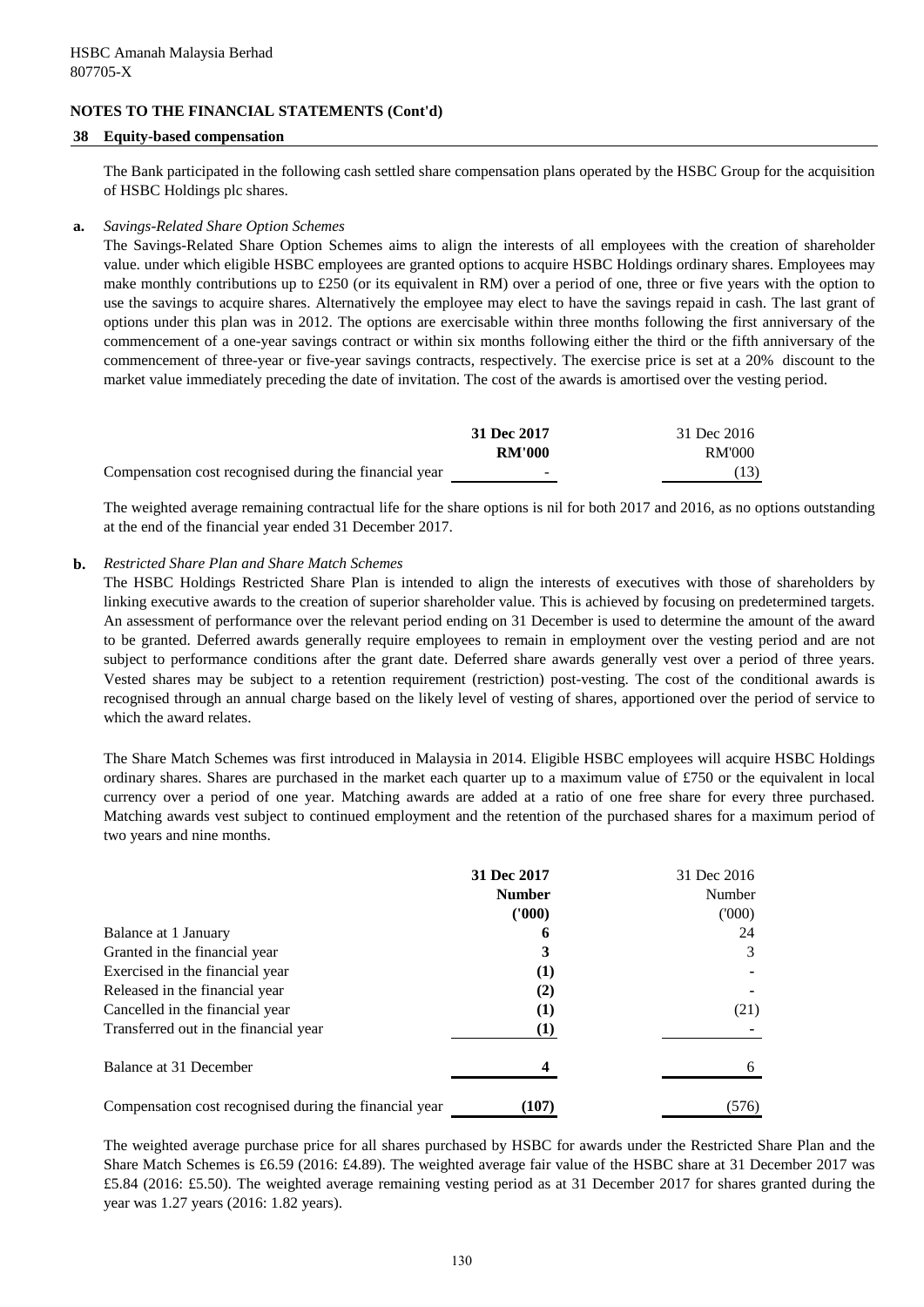#### **39 Shariah Advisors**

In line with Bank Negara Malaysia's Guideline on Shariah Governance Framework for Islamic Financial Institution, the following Shariah Scholars were appointed:

#### 1) Dr. Ziyaad Mahomed

Dr. Ziyaad Mahomed is currently an Assistant Professor at International Centre for Education of Islamic Finance (INCEIF). He holds a PhD in Islamic Finance from INCEIF, BA (Hons) Business (Finance) from Anglia Ruskin University, United Kingdom, and a Chartered Islamic Finance Professional (CIFP) holder from INCEIF. He is also an MBA and Certificate in Islamic Law holder from MANCOSA and University of Kwazulu Natal, South Africa, respectively.

#### 2) Assoc. Prof. Dr. Muhammad Yusuf Saleem Ghulam Nabi

Assoc. Prof. Dr. Muhammad Yusuf Saleem Ghulam Nabi is currently Associate Professor in International Centre for Education of Islamic Finance (INCEIF). He holds a Bachelor of Law (LLB), Master of Comparative Law and Doctor of Philosophy (Law) from IIUM.

#### 3) Dr. Aida Othman

Dr. Aida Othman is currently a Partner at Zaid Ibrahim & Co. She is also a Director with ZICO Shariah Advisory Services Sdn. Bhd. She holds a PhD in Comparative Law & Middle Eastern Studies from Harvard University, a Masters of Law from Cambridge University and a Bachelor of Laws and Bachelor of Islamic Law (Syariah) (both with First Class Honours), from IIUM.

#### 4) Dr Mohamed Ashraf bin Mohamed Iqbal

Dr. Mohamed Ashraf Mohamed Iqbal is currently a Director of MindSpring Sdn Bhd, a consulting firm that he started in 2005. In addition he has been a non-executive director for HSBC Amanah since 2008. He holds a Bachelor of Science in Mechanical Engineering, Masters in Business Administration from California State University, United States of America, and a Postgraduate Diploma in Islamic Studies from IIUM. He subsequently obtained his PhD in Islamic Finance from INCEIF in 2016.

## 5) Khairul Anuar bin Ahmad

Khairul Anuar bin Ahmad is currently Lecturer in Selangor International Islamic University College. He holds a Bachelor and Master of Shariah from University of Malaya.

## 6) Prof. Dr. Younes Soualhi

Prof. Dr. Younes Soualhi is currently a Senior Researcher in International Shariah Research Academy. He holds a Bachelor, Master and PhD in Usul al-Fiqh from the Emir Abdul Qadir University for Islamic Sciences, Algeria, IIUM and University Malaya respectively. He also holds a diploma in Human Sciences from IIUM.